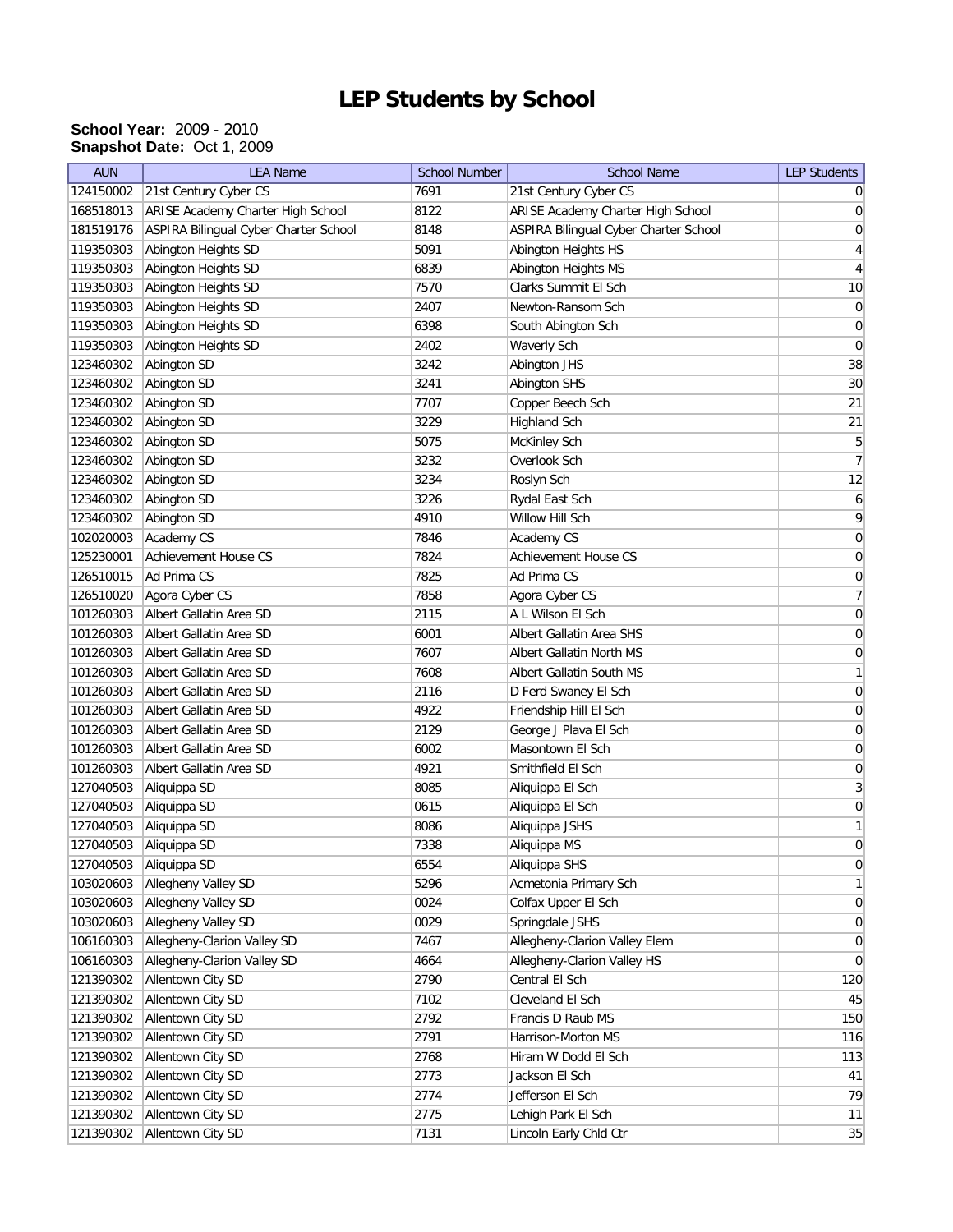| <b>AUN</b> | <b>LEA Name</b>                          | <b>School Number</b> | <b>School Name</b>               | <b>LEP Students</b> |
|------------|------------------------------------------|----------------------|----------------------------------|---------------------|
| 121390302  | Allentown City SD                        | 2795                 | Louis E Dieruff HS               | 172                 |
| 121390302  | Allentown City SD                        | 8140                 | Luis A. Ramos El Sch             | $\overline{0}$      |
| 121390302  | Allentown City SD                        | 2777                 | McKinley El Sch                  | 41                  |
| 121390302  | Allentown City SD                        | 2778                 | Midway Manor Early Chld Ctr      | 26                  |
| 121390302  | Allentown City SD                        | 2779                 | Mosser El Sch                    | 72                  |
| 121390302  | Allentown City SD                        | 2780                 | Muhlenberg El Sch                | 45                  |
| 121390302  | Allentown City SD                        | 2781                 | Ritter El Sch                    | 38                  |
| 121390302  | Allentown City SD                        | 2782                 | Roosevelt El Sch                 | 74                  |
| 121390302  | Allentown City SD                        | 6448                 | Sheridan El Sch                  | 60                  |
| 121390302  | Allentown City SD                        | 2793                 | South Mountain MS                | 140                 |
|            | 121390302 Allentown City SD              | 4929                 | <b>Trexler MS</b>                | 109                 |
| 121390302  | Allentown City SD                        | 2785                 | Union Terrace El Sch             | 69                  |
| 121390302  | Allentown City SD                        | 2786                 | Washington El Sch                | 110                 |
| 121390302  | Allentown City SD                        | 2794                 | William Allen HS                 | 369                 |
| 126512990  | Alliance for Progress CS                 | 7543                 | Alliance for Progress CS         | $\overline{0}$      |
| 108070502  | Altoona Area SD                          | 0913                 | Altoona Area HS                  | $\overline{2}$      |
| 108070502  | Altoona Area SD                          | 7986                 | Altoona Area Jr HS               | 1                   |
| 108070502  | Altoona Area SD                          | 0891                 | Baker El Sch                     | $\vert 0 \vert$     |
| 108070502  | Altoona Area SD                          | 0912                 | D S Keith JHS                    | 0                   |
| 108070502  | Altoona Area SD                          | 0908                 | Irving El Sch                    | $\vert 0 \vert$     |
| 108070502  | Altoona Area SD                          | 0895                 | Juniata El Sch                   | $\boldsymbol{0}$    |
| 108070502  | Altoona Area SD                          | 0930                 | Juniata Gap El Sch               | 0                   |
| 108070502  | Altoona Area SD                          | 7425                 | Kimmel Alternative School        | 0                   |
| 108070502  | Altoona Area SD                          | 0933                 | Logan El Sch                     | 1                   |
| 108070502  | Altoona Area SD                          | 7199                 | Mowrie A Ebner El Sch            | $\boldsymbol{0}$    |
| 108070502  | Altoona Area SD                          | 0909                 | Penn-Lincoln El Sch              | 0                   |
| 108070502  | Altoona Area SD                          | 0902                 | Pleasant Valley El Sch           | 7                   |
| 108070502  | Altoona Area SD                          | 0911                 | Theodore Roosevelt JHS           | 0                   |
| 108070502  | Altoona Area SD                          | 6708                 | Washington-Jefferson El Sch      | 0                   |
| 108070502  | Altoona Area SD                          | 5302                 | Wright El Sch                    | 0                   |
| 127040703  | Ambridge Area SD                         | 6555                 | Ambridge Area HS                 | $\overline{2}$      |
| 127040703  | Ambridge Area SD                         | 0633                 | Ambridge Area JHS                | $\mathbf{1}$        |
| 127040703  | Ambridge Area SD                         | 0629                 | Economy El Sch                   | $\overline{0}$      |
| 127040703  | Ambridge Area SD                         | 0661                 | Highland El Sch                  | $\overline{0}$      |
| 127040703  | Ambridge Area SD                         | 0632                 | State Street El Sch              | 1                   |
| 113380303  | Annville-Cleona SD                       | 2725                 | Annville Cleona JSHS             | 9                   |
| 113380303  | Annville-Cleona SD                       | 2724                 | Annville El Sch                  | 6                   |
| 113380303  | Annville-Cleona SD                       | 2723                 | Cleona El Sch                    | $\mathbf{1}$        |
| 113380303  | Annville-Cleona SD                       | 2722                 | North Annville El Sch            | $\mathbf{1}$        |
| 114060503  | Antietam SD                              | 0820                 | Antietam MS/HS                   | 11                  |
| 114060503  | Antietam SD                              | 5205                 | Mt Penn El Sch                   | 18                  |
| 114060503  | Antietam SD                              | 7838                 | Mt Penn Primary Ctr              | $\vert 4 \vert$     |
| 104510394  | Antonia Pantoja Community Charter School | 8031                 | Antonia Pantoja Community CS     | 123                 |
| 128030603  | Apollo-Ridge SD                          | 7787                 | Apollo-Ridge Elem Sch            | $\overline{2}$      |
| 128030603  | Apollo-Ridge SD                          | 2320                 | Apollo-Ridge HS                  | $\overline{0}$      |
| 128030603  | Apollo-Ridge SD                          | 6570                 | Apollo-Ridge MS                  | $\overline{0}$      |
| 128030852  | Armstrong SD                             | 0569                 | Dayton El Sch                    | $\overline{0}$      |
| 128030852  | Armstrong SD                             | 6573                 | East Franklin El Sch             | $\overline{0}$      |
| 128030852  | Armstrong SD                             | 6574                 | Elderton El Sch                  | 0                   |
| 128030852  | Armstrong SD                             | 0582                 | <b>Elderton JSHS</b>             | $\overline{0}$      |
| 128030852  | Armstrong SD                             | 6575                 | Ford City JSHS                   | 1                   |
| 128030852  |                                          | 6572                 |                                  |                     |
| 128030852  | Armstrong SD                             | 0596                 | Kittanning JHS<br>Kittanning SHS | 1<br>$\overline{0}$ |
|            | Armstrong SD                             |                      | Kittanning Twp El Sch            | 0                   |
| 128030852  | Armstrong SD                             | 0580                 |                                  |                     |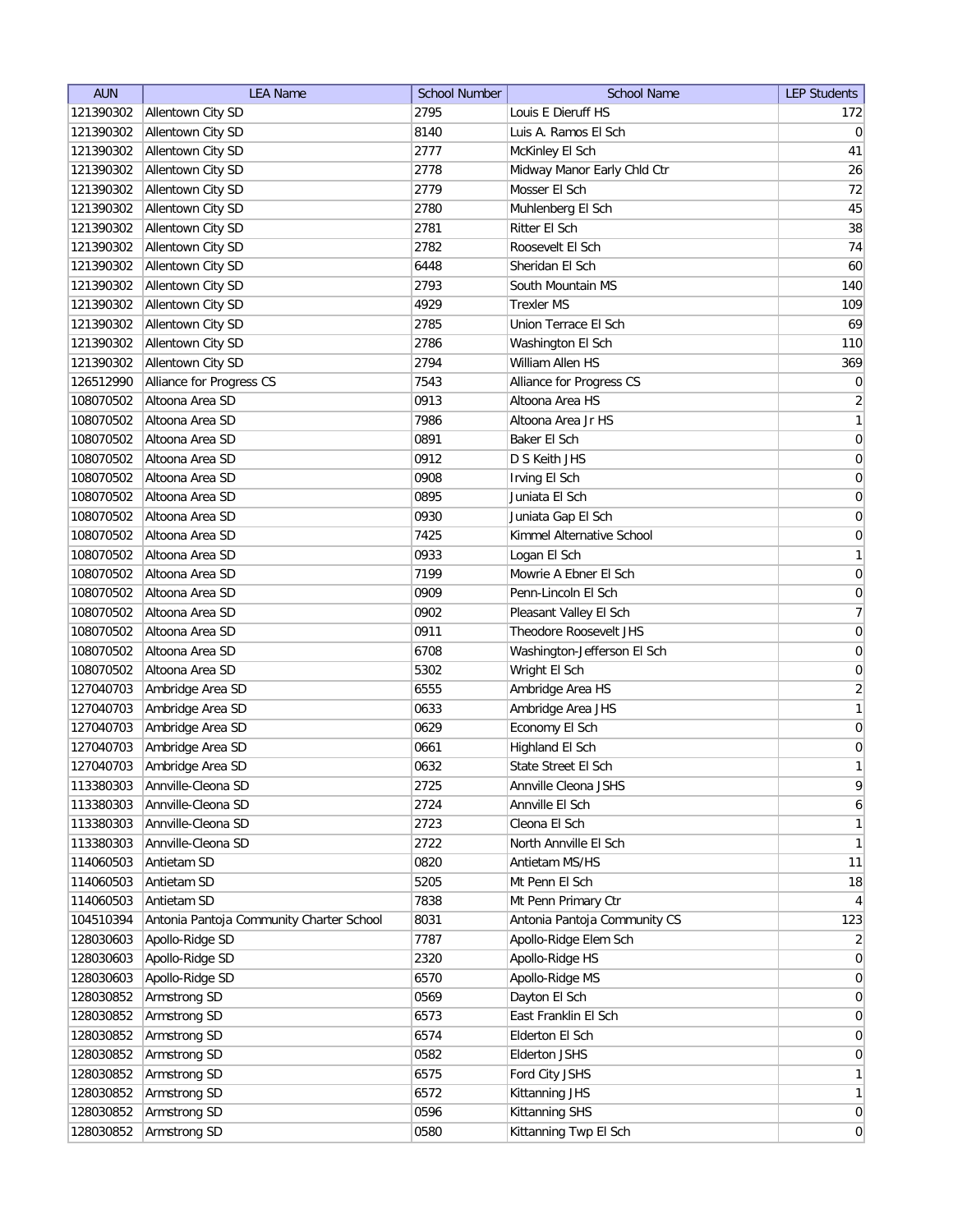| <b>AUN</b> | <b>LEA Name</b>         | <b>School Number</b> | <b>School Name</b>                  | <b>LEP Students</b>          |
|------------|-------------------------|----------------------|-------------------------------------|------------------------------|
| 128030852  | Armstrong SD            | 5002                 | Lenape El Sch                       | $\overline{0}$               |
| 128030852  | Armstrong SD            | 6577                 | Shannock Valley El Sch              | 1                            |
| 128030852  | Armstrong SD            | 6642                 | West Hills El Sch                   | $\vert 0 \vert$              |
| 128030852  | Armstrong SD            | 7896                 | West Hills Intermediate Sch         | 0                            |
| 128030852  | Armstrong SD            | 7895                 | West Hills Primary Sch              | $\mathbf{1}$                 |
| 128030852  | Armstrong SD            | 7640                 | West Shamokin JSHS                  | $\mathbf{1}$                 |
| 117080503  | Athens Area SD          | 0958                 | Athens Area HS                      | $\overline{2}$               |
| 117080503  | Athens Area SD          | 4918                 | Audrielle Lynch-Ellen Bustin El Sch | $\boldsymbol{0}$             |
| 117080503  | Athens Area SD          | 0972                 | Gladys Burnham El Sch               | $\overline{0}$               |
| 117080503  | Athens Area SD          | 6732                 | Harlan Rowe JHS                     | 0                            |
| 117080503  | Athens Area SD          | 6362                 | Harriet Child El Sch                | 0                            |
| 117080503  | Athens Area SD          | 7211                 | SRUMS                               | 0                            |
| 117080503  | Athens Area SD          | 0952                 | Sheshequin-Ulster El Sch            | 0                            |
| 109530304  | Austin Area SD          | 6221                 | Austin Area El Sch                  | 0                            |
| 109530304  | Austin Area SD          | 6222                 | Austin Area JSHS                    | 0                            |
| 101630504  | Avella Area SD          | 4165                 | Avella Area JSHS                    | 0                            |
| 101630504  | Avella Area SD          | 7098                 | Avella El Center                    | $\boldsymbol{0}$             |
| 124150003  | Avon Grove CS           | 7721                 | Avon Grove CS                       | 9                            |
| 124150503  | Avon Grove SD           | 1367                 | Avon Grove HS                       | 50                           |
| 124150503  | Avon Grove SD           | 1365                 | Avon Grove Intrmd Sch               | 124                          |
| 124150503  | Avon Grove SD           | 5216                 | Fred S Engle MS                     | 29                           |
| 124150503  | Avon Grove SD           | 7323                 | Penn London El Sch                  | 159                          |
| 103020753  | Avonworth SD            | 0034                 | Avonworth El Sch                    | 8                            |
| 103020753  | Avonworth SD            | 5199                 | Avonworth HS                        | $\overline{2}$               |
|            |                         |                      |                                     |                              |
| 103020753  | Avonworth SD            | 7669                 | Avonworth MS                        | $\overline{4}$               |
| 110141003  | Bald Eagle Area SD      | 1335                 | <b>Bald Eagle Area JSHS</b>         | $\overline{0}$               |
| 110141003  | Bald Eagle Area SD      | 1333                 | Howard El Sch                       | 0                            |
| 110141003  | Bald Eagle Area SD      | 1334                 | Mountaintop Area El Sch             | 0                            |
| 110141003  | Bald Eagle Area SD      | 1331                 | Port Matilda El Sch                 | 0                            |
| 110141003  | Bald Eagle Area SD      | 1330                 | Wingate El Sch                      | $\overline{0}$               |
| 103021102  | Baldwin-Whitehall SD    | 0050                 | <b>Baldwin SHS</b>                  | 42                           |
| 103021102  | Baldwin-Whitehall SD    | 6787                 | Harrison MS                         | 46                           |
| 103021102  | Baldwin-Whitehall SD    | 0037                 | McAnnulty El Sch                    | $\overline{4}$               |
| 103021102  | Baldwin-Whitehall SD    | 5194                 | Paynter El Sch                      | 77                           |
| 103021102  | Baldwin-Whitehall SD    | 0048                 | Whitehall El Sch                    | 10                           |
| 120480803  | Bangor Area SD          | 3434                 | Bangor Area HS                      | $\left  \frac{3}{2} \right $ |
| 120480803  | Bangor Area SD          | 5257                 | Bangor Area MS                      | $\overline{3}$               |
| 120480803  | Bangor Area SD          | 7301                 | DeFranco El Sch                     | $\overline{2}$               |
| 120480803  | Bangor Area SD          | 5099                 | Five Points El Sch                  | 3                            |
| 120480803  | Bangor Area SD          | 3430                 | Washington El Sch                   | 6                            |
| 118400001  | Bear Creek Community CS | 7827                 | Bear Creek Community CS             | 0                            |
| 127040001  | Beaver Area Academic CS | 7847                 | Beaver Area Academic CS             | $\mathbf{1}$                 |
| 127041203  | Beaver Area SD          | 7386                 | Beaver Area MS                      | $\overline{0}$               |
| 127041203  | Beaver Area SD          | 0640                 | Beaver Area SHS                     | 0                            |
| 127041203  | Beaver Area SD          | 0639                 | College Square El Sch               | 0                            |
| 127041203  | Beaver Area SD          | 8065                 | College Square El Sch               | 1                            |
| 127041203  | Beaver Area SD          | 7823                 | Dutch Ridge El Sch                  | $\mathbf{1}$                 |
| 108051003  | Bedford Area SD         | 7545                 | Bedford El Sch                      | $\overline{2}$               |
| 108051003  | Bedford Area SD         | 7021                 | Bedford MS                          | $\overline{0}$               |
| 108051003  | Bedford Area SD         | 0726                 | <b>Bedford SHS</b>                  | $\overline{0}$               |
| 108051003  | Bedford Area SD         | 0742                 | Hyndman MSHS                        | $\overline{0}$               |
| 108051003  | Bedford Area SD         | 0741                 | Hyndman/Londonderry El Sch          | $\overline{0}$               |
| 107650603  | Belle Vernon Area SD    | 4930                 | Belle Vernon Area HS                | 1                            |
| 107650603  | Belle Vernon Area SD    | 4329                 | Bellmar MS                          | $\mathbf{1}$                 |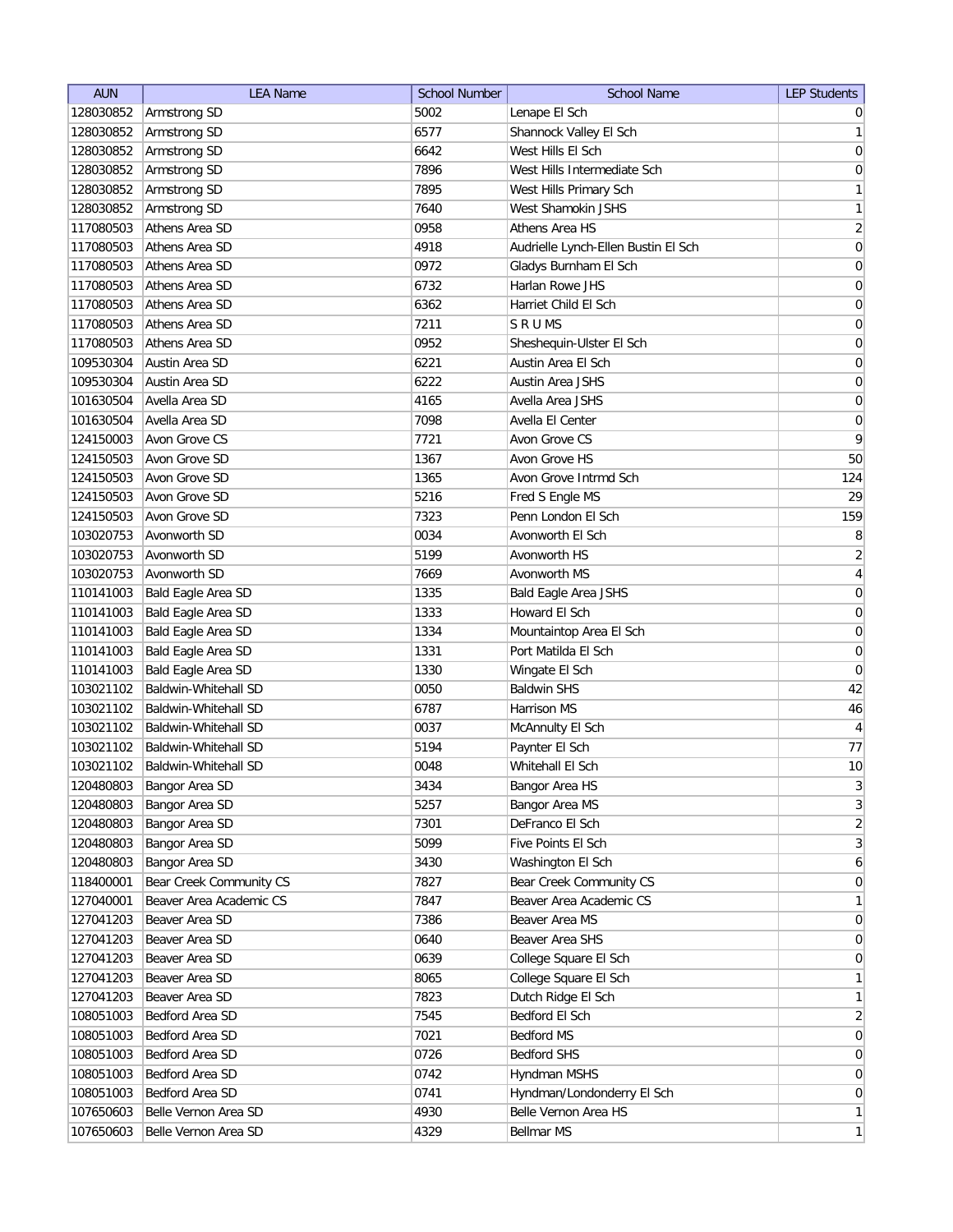| <b>AUN</b> | <b>LEA Name</b>                | <b>School Number</b> | <b>School Name</b>             | <b>LEP Students</b>     |
|------------|--------------------------------|----------------------|--------------------------------|-------------------------|
| 107650603  | Belle Vernon Area SD           | 4328                 | Marion El Sch                  | $\overline{2}$          |
| 107650603  | Belle Vernon Area SD           | 4325                 | Rostraver El Sch               | $\overline{9}$          |
| 107650603  | Belle Vernon Area SD           | 4330                 | Rostraver MS                   | $\overline{4}$          |
| 110141103  | Bellefonte Area SD             | 1343                 | Bellefonte Area HS             | $\overline{7}$          |
| 110141103  | Bellefonte Area SD             | 1342                 | Bellefonte Area MS             | $\overline{\mathbf{3}}$ |
| 110141103  | Bellefonte Area SD             | 1341                 | Bellefonte El Sch              | $\boldsymbol{6}$        |
| 110141103  | Bellefonte Area SD             | 1339                 | Benner El Sch                  | $\mathbf{1}$            |
| 110141103  | Bellefonte Area SD             | 1340                 | Marion-Walker El Sch           | 1                       |
| 110141103  | Bellefonte Area SD             | 6229                 | Pleasant Gap El Sch            | 14                      |
| 108071003  | Bellwood-Antis SD              | 7144                 | <b>Bellwood Antis MS</b>       | $\boldsymbol{0}$        |
| 108071003  | Bellwood-Antis SD              | 0917                 | Bellwood-Antis HS              | $\boldsymbol{0}$        |
| 108071003  | Bellwood-Antis SD              | 0914                 | Lewis M Myers El Sch           | $\overline{2}$          |
| 126513070  | Belmont Academy Charter School | 7557                 | Belmont Academy Charter School | $\boldsymbol{0}$        |
| 126510010  | <b>Belmont Charter School</b>  | 7750                 | Belmont Charter School         | 0                       |
| 122091002  | Bensalem Township SD           | 5211                 | Belmont Hills El Sch           | $\overline{2}$          |
| 122091002  | Bensalem Township SD           | 4675                 | Benjamin Rush El Sch           | 99                      |
| 122091002  | Bensalem Township SD           | 5116                 | Bensalem Twp HS                | 80                      |
| 122091002  | Bensalem Township SD           | 6451                 | Cecelia Snyder MS              | 34                      |
| 122091002  | Bensalem Township SD           | 1006                 | Cornwells El Sch               | 3                       |
| 122091002  | Bensalem Township SD           | 7030                 | Robert K Shafer MS             | $\overline{2}$          |
| 122091002  | Bensalem Township SD           | 6896                 | Russell C Struble El Sch       | $\overline{2}$          |
| 122091002  | Bensalem Township SD           | 1008                 | Samuel K Faust El Sch          | 83                      |
| 122091002  | Bensalem Township SD           | 6788                 | Valley El Sch                  | 1                       |
| 116191004  | Benton Area SD                 | 1594                 | Appleman El Sch                | 1                       |
| 116191004  | Benton Area SD                 | 1595                 | <b>Benton Area MSHS</b>        | 1                       |
| 101630903  | <b>Bentworth SD</b>            | 7987                 | Bentworth El Ctr               | $\boldsymbol{0}$        |
| 101630903  | <b>Bentworth SD</b>            | 7494                 | Bentworth El Ctr               | $\boldsymbol{0}$        |
| 101630903  | <b>Bentworth SD</b>            | 7988                 | Bentworth MS                   | $\boldsymbol{0}$        |
| 101630903  | <b>Bentworth SD</b>            | 4189                 | Bentworth MS                   | 0                       |
| 101630903  | <b>Bentworth SD</b>            | 4188                 | <b>Bentworth SHS</b>           | $\mathbf{1}$            |
| 108561003  | Berlin Brothersvalley SD       | 6206                 | Berlin Brothersvalley El Sch   | 3                       |
| 108561003  | Berlin Brothersvalley SD       | 7645                 | Berlin Brothersvalley MS       | $\overline{3}$          |
| 108561003  | Berlin Brothersvalley SD       | 6207                 | Berlin Brothersvalley SHS      | $\pmb{0}$               |
| 112011103  | Bermudian Springs SD           | 7302                 | Bermudian Springs El Sch       | 36                      |
| 112011103  | Bermudian Springs SD           | 0003                 | Bermudian Springs HS           | 13                      |
| 112011103  | Bermudian Springs SD           | 6921                 | Bermudian Springs MS           | 27                      |
| 116191103  | Berwick Area SD                | 1605                 | Berwick Area HS                | 12                      |
| 116191103  | Berwick Area SD                | 6808                 | Berwick Area MS                | $\overline{9}$          |
| 116191103  | Berwick Area SD                | 1602                 | Fourteenth Street El Sch       | 1                       |
| 116191103  | Berwick Area SD                | 7372                 | Mulberry Street El Sch         | $\overline{0}$          |
| 116191103  | Berwick Area SD                | 6349                 | Nescopeck El Sch               | 0                       |
| 116191103  | Berwick Area SD                | 1604                 | Orange Street El Sch           | $\overline{9}$          |
| 116191103  | Berwick Area SD                | 1597                 | Salem El Sch                   | 12                      |
| 103021252  | Bethel Park SD                 | 4802                 | Abraham Lincoln El Sch         | 1                       |
| 103021252  | Bethel Park SD                 | 7326                 | Benjamin Franklin El Sch       | 3                       |
| 103021252  | Bethel Park SD                 | 0055                 | Bethel Memorial El Sch         | $\mathbf{6}$            |
| 103021252  | Bethel Park SD                 | 0062                 | <b>Bethel Park HS</b>          | $\overline{2}$          |
| 103021252  | Bethel Park SD                 | 4902                 | George Washington El Sch       | $\overline{0}$          |
| 103021252  | Bethel Park SD                 | 0061                 | Independence MS                | $\vert 4 \vert$         |
| 103021252  | Bethel Park SD                 | 7327                 | Neil Armstrong 5-6 MS          | $\vert 4 \vert$         |
| 103021252  | <b>Bethel Park SD</b>          | 0060                 | William Penn El Sch            | $\overline{2}$          |
| 120481002  | Bethlehem Area SD              | 5063                 | Asa Packer El Sch              | 10                      |
| 120481002  | Bethlehem Area SD              | 3464                 | Broughal MS                    | 129                     |
| 120481002  | Bethlehem Area SD              | 3436                 | Calypso El Sch                 | 16                      |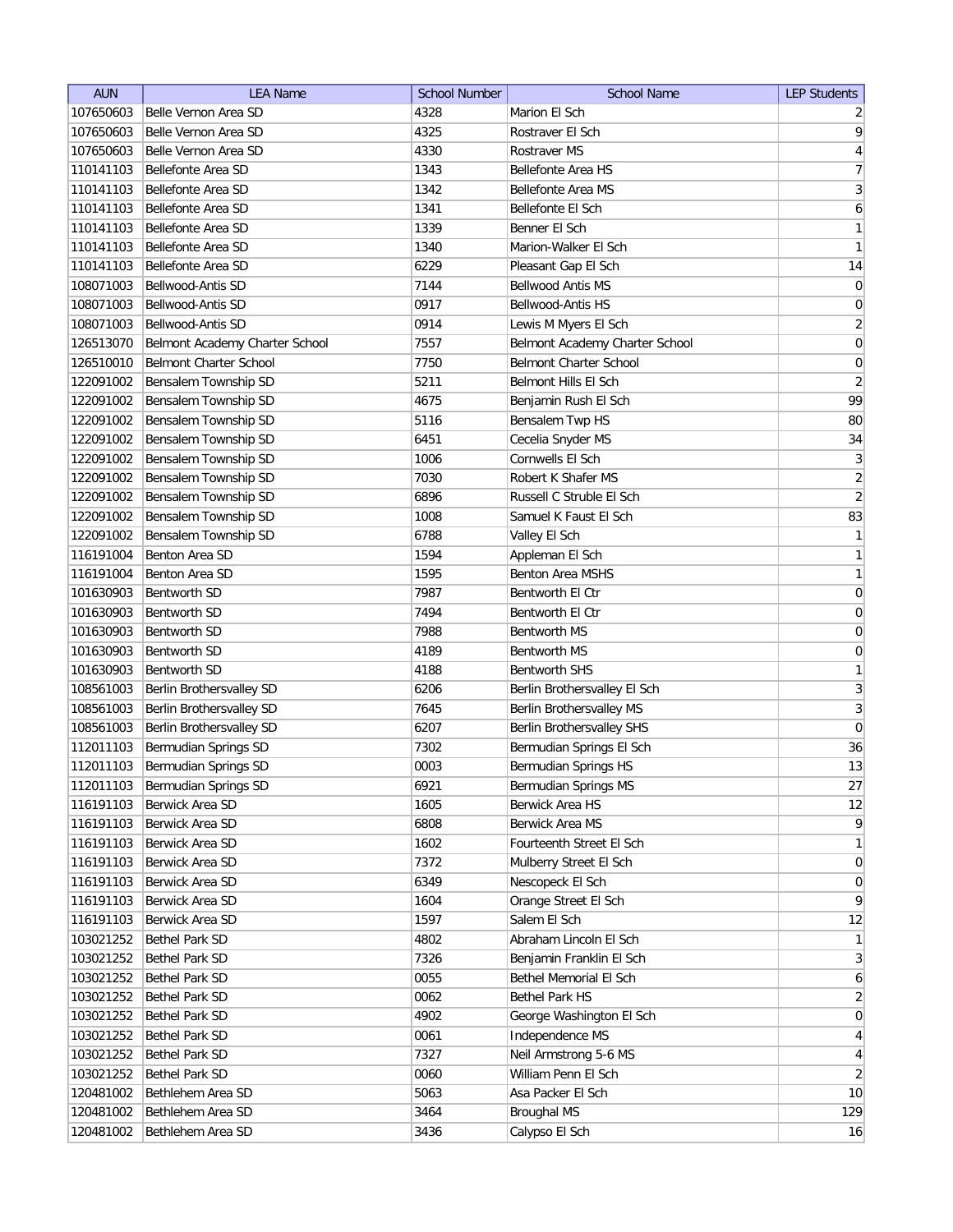| <b>AUN</b> | <b>LEA Name</b>            | <b>School Number</b> | <b>School Name</b>             | <b>LEP Students</b> |
|------------|----------------------------|----------------------|--------------------------------|---------------------|
| 120481002  | Bethlehem Area SD          | 3453                 | Clearview El Sch               | 42                  |
| 120481002  | Bethlehem Area SD          | 6722                 | Donegan El Sch                 | 117                 |
| 120481002  | Bethlehem Area SD          | 4956                 | East Hills MS                  | 44                  |
| 120481002  | Bethlehem Area SD          | 3456                 | Farmersville El Sch            | 19                  |
| 120481002  | Bethlehem Area SD          | 6723                 | Fountain Hill El Sch           | 87                  |
| 120481002  | Bethlehem Area SD          | 4957                 | Freedom HS                     | 47                  |
| 120481002  | Bethlehem Area SD          | 3458                 | Freemansburg El Sch            | 58                  |
| 120481002  | Bethlehem Area SD          | 3449                 | Governor Wolf El Sch           | 23                  |
| 120481002  | Bethlehem Area SD          | 3459                 | Hanover El Sch                 | 8                   |
| 120481002  | Bethlehem Area SD          | 3442                 | James Buchanan El Sch          | 14                  |
| 120481002  | Bethlehem Area SD          | 3465                 | Liberty HS                     | 177                 |
| 120481002  | Bethlehem Area SD          | 3443                 | Lincoln El Sch                 | 68                  |
| 120481002  | Bethlehem Area SD          | 3454                 | Marvine El Sch                 | 92                  |
| 120481002  | Bethlehem Area SD          | 3455                 | Miller Heights El Sch          | 18                  |
| 120481002  | Bethlehem Area SD          | 3463                 | Nitschmann MS                  | $\mathbf{3}$        |
| 120481002  | Bethlehem Area SD          | 3462                 | Northeast MS                   | 80                  |
| 120481002  | Bethlehem Area SD          | 3452                 | Spring Garden El Sch           | 37                  |
| 120481002  | Bethlehem Area SD          | 6633                 | Thomas Jefferson El Sch        | 19                  |
| 120481002  | Bethlehem Area SD          | 6634                 | William Penn El Sch            | 19                  |
| 101631003  | Bethlehem-Center SD        | 6975                 | Bethlehem-Center El Sch        | $\boldsymbol{0}$    |
| 101631003  | Bethlehem-Center SD        | 5267                 | Bethlehem-Center MS            | $\mathsf{O}\xspace$ |
| 101631003  | Bethlehem-Center SD        | 4181                 | Bethlehem-Center SHS           | $\boldsymbol{0}$    |
| 127041503  | Big Beaver Falls Area SD   | 0649                 | Beaver Falls Area SHS          | $\boldsymbol{0}$    |
| 127041503  | Big Beaver Falls Area SD   | 0648                 | Beaver Falls MS                | $\boldsymbol{0}$    |
| 127041503  | Big Beaver Falls Area SD   | 0650                 | Big Beaver El Sch              | 0                   |
| 127041503  | Big Beaver Falls Area SD   | 0642                 | Central El Sch                 | $\mathbf{3}$        |
| 115210503  | <b>Big Spring SD</b>       | 1677                 | <b>Big Spring HS</b>           | $\overline{2}$      |
| 115210503  | <b>Big Spring SD</b>       | 6326                 | <b>Big Spring MS</b>           | $\overline{2}$      |
| 115210503  | <b>Big Spring SD</b>       | 1672                 | Frankford El Sch               | $\boldsymbol{0}$    |
| 115210503  | <b>Big Spring SD</b>       | 1674                 | Mifflin El Sch                 | 0                   |
| 115210503  | <b>Big Spring SD</b>       | 7951                 | Mount Rock Elem Sch            | 0                   |
| 115210503  | <b>Big Spring SD</b>       | 1676                 | Newville El Sch                | 0                   |
| 115210503  | <b>Big Spring SD</b>       | 7355                 | Oak Flat El Sch                | $\mathbf{1}$        |
| 115210503  | <b>Big Spring SD</b>       | 1675                 | Plainfield El Sch              | $\boldsymbol{0}$    |
| 127041603  | <b>Blackhawk SD</b>        | 6707                 | <b>Blackhawk HS</b>            | 0                   |
| 127041603  | Blackhawk SD               | 7127                 | Blackhawk Intermediate Sch     | $\mathbf{1}$        |
| 127041603  | Blackhawk SD               | 6558                 | <b>Highland MS</b>             | $\boldsymbol{0}$    |
| 127041603  | <b>Blackhawk SD</b>        | 6559                 | Northwestern Primary Sch       | $\mathbf{2}$        |
| 127041603  | <b>Blackhawk SD</b>        | 6560                 | Patterson Primary Sch          | $\boldsymbol{0}$    |
| 108110603  | <b>Blacklick Valley SD</b> | 6828                 | <b>Blacklick Valley El Ctr</b> | $\boldsymbol{0}$    |
| 108110603  | <b>Blacklick Valley SD</b> | 5135                 | <b>Blacklick Valley JSHS</b>   | $\boldsymbol{0}$    |
| 128321103  | Blairsville-Saltsburg SD   | 7418                 | Blairsville El Sch             | $\overline{4}$      |
| 128321103  | Blairsville-Saltsburg SD   | 2317                 | <b>Blairsville MS</b>          | $\overline{0}$      |
| 128321103  | Blairsville-Saltsburg SD   | 4706                 | <b>Blairsville SHS</b>         | $\overline{0}$      |
| 128321103  | Blairsville-Saltsburg SD   | 2352                 | Saltsburg El Sch               | $\overline{0}$      |
| 128321103  | Blairsville-Saltsburg SD   | 2353                 | Saltsburg MS/HS                | 0                   |
| 116191203  | Bloomsburg Area SD         | 1610                 | Beaver-Main El Sch             | 0                   |
| 116191203  | Bloomsburg Area SD         | 1612                 | Bloomsburg Area HS             | $\overline{5}$      |
| 116191203  | Bloomsburg Area SD         | 1611                 | Bloomsburg Area MS             | $\mathsf q$         |
| 116191203  | Bloomsburg Area SD         | 1606                 | Memorial El Sch                | $\mathbf{3}$        |
| 116191203  | Bloomsburg Area SD         | 1608                 | W W Evans Memorial El Sch      | $\boldsymbol{0}$    |
| 129540803  | <b>Blue Mountain SD</b>    | 4659                 | Blue Mountain East El Sch      | $\overline{4}$      |
| 129540803  | <b>Blue Mountain SD</b>    | 7419                 | Blue Mountain El Cressona Sch  | $\overline{2}$      |
| 129540803  | <b>Blue Mountain SD</b>    | 3891                 | <b>Blue Mountain HS</b>        | $\mathbf{1}$        |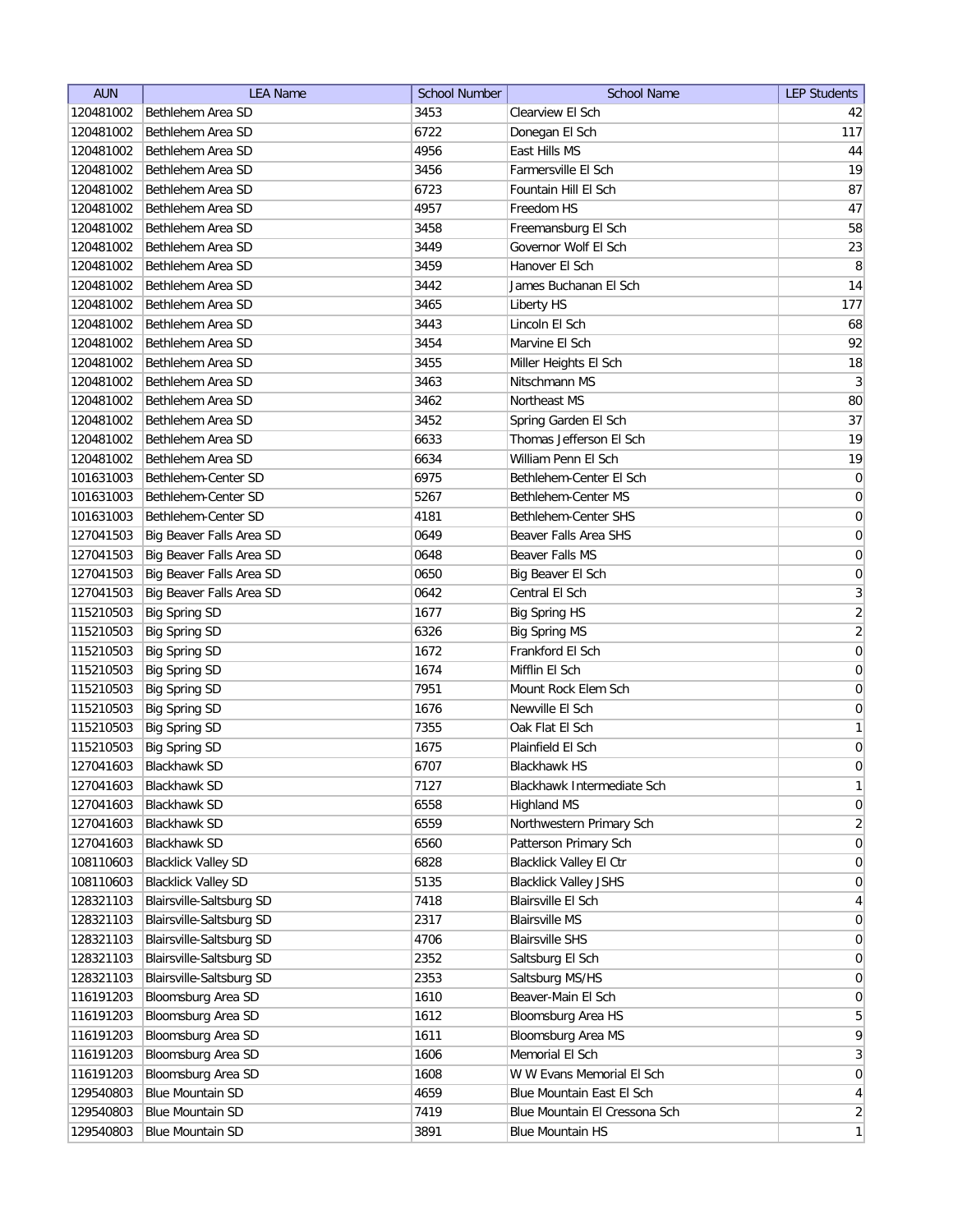| <b>AUN</b> | <b>LEA Name</b>               | <b>School Number</b> | <b>School Name</b>                                                 | <b>LEP Students</b>              |
|------------|-------------------------------|----------------------|--------------------------------------------------------------------|----------------------------------|
| 129540803  | <b>Blue Mountain SD</b>       | 5263                 | <b>Blue Mountain MS</b>                                            | $\mathbf{1}$                     |
| 129540803  | <b>Blue Mountain SD</b>       | 3887                 | Blue Mountain West El Sch                                          | $\boldsymbol{0}$                 |
| 119581003  | <b>Blue Ridge SD</b>          | 6891                 | Blue Ridge El Sch                                                  | $\sqrt{2}$                       |
| 119581003  | <b>Blue Ridge SD</b>          | 4034                 | <b>Blue Ridge HS</b>                                               | $\mathsf{O}\xspace$              |
| 119581003  | <b>Blue Ridge SD</b>          | 7400                 | <b>Blue Ridge MS</b>                                               | $\mathbf{1}$                     |
| 114060753  | Boyertown Area SD             | 6804                 | Boyertown Area JHS-East                                            | $\pmb{0}$                        |
| 114060753  | Boyertown Area SD             | 6305                 | Boyertown Area JHS-West                                            | $\mathbf{1}$                     |
| 114060753  | Boyertown Area SD             | 6306                 | Boyertown Area SHS                                                 | $\overline{2}$                   |
| 114060753  | Boyertown Area SD             | 6307                 | Boyertown El Sch                                                   | 11                               |
| 114060753  | Boyertown Area SD             | 0762                 | Colebrookdale El Sch                                               | $\mathbf{1}$                     |
| 114060753  | Boyertown Area SD             | 0763                 | Earl El Sch                                                        | 0                                |
| 114060753  | Boyertown Area SD             | 0754                 | Gilbertsville El Sch                                               | $\mathbf{1}$                     |
| 114060753  | Boyertown Area SD             | 0755                 | New Hanover-Upper Frederick El                                     | 0                                |
| 114060753  | Boyertown Area SD             | 0761                 | Pine Forge El Sch                                                  | 0                                |
| 114060753  | Boyertown Area SD             | 0766                 | Washington El Sch                                                  | $\overline{0}$                   |
| 185515523  | Boys Latin of Philadelphia CS | 7981                 | Boys Latin of Philadelphia CS                                      | $\overline{0}$                   |
| 109420803  | <b>Bradford Area SD</b>       | 4691                 | <b>Bradford Area HS</b>                                            | $\overline{2}$                   |
| 109420803  | <b>Bradford Area SD</b>       | 3092                 | Floyd C Fretz MS                                                   | $\mathsf{O}\xspace$              |
| 109420803  | <b>Bradford Area SD</b>       | 7037                 | George Blaisdell El Sch                                            | $\mathbf{1}$                     |
| 109420803  | <b>Bradford Area SD</b>       | 7281                 | School Street El Sch                                               | $\mathsf{O}\xspace$              |
| 114060853  | Brandywine Heights Area SD    | 6308                 | <b>Brandywine Heights HS</b>                                       | $\boldsymbol{0}$                 |
| 114060853  | Brandywine Heights Area SD    | 6309                 | Brandywine Heights MS                                              | $\mathbf{1}$                     |
| 114060853  | Brandywine Heights Area SD    | 0768                 | District-Topton El Sch                                             | $\boldsymbol{0}$                 |
| 114060853  | Brandywine Heights Area SD    | 8111                 | Longswamp El Sch                                                   | $\boldsymbol{0}$                 |
| 114060853  |                               |                      |                                                                    | $\boldsymbol{0}$                 |
|            | Brandywine Heights Area SD    | 0769                 | Longswamp El Sch                                                   |                                  |
| 114060853  | Brandywine Heights Area SD    | 0770                 | Rockland Center El Sch                                             | $\overline{0}$                   |
| 103021453  | <b>Brentwood Borough SD</b>   | 7342                 | <b>Brentwood MS</b>                                                | $\overline{2}$                   |
| 103021453  | Brentwood Borough SD          | 0070                 | <b>Brentwood SHS</b>                                               | $\overline{4}$<br>$\overline{2}$ |
| 103021453  | Brentwood Borough SD          | 0069                 | Elroy Avenue El Sch                                                | $\mathbf{1}$                     |
| 103021453  | Brentwood Borough SD          | 0068                 | Moore Sch                                                          | $\overline{7}$                   |
| 122091303  | <b>Bristol Borough SD</b>     | 1014                 | <b>Bristol HS</b>                                                  |                                  |
| 122091303  | <b>Bristol Borough SD</b>     | 1013                 | Warren Snyder-John Birotti El Sch<br>Warren Snyder-John Girotti MS | 14<br>$\overline{7}$             |
| 122091303  | <b>Bristol Borough SD</b>     | 7743                 |                                                                    |                                  |
| 122091352  | <b>Bristol Township SD</b>    | 5305                 | Armstrong MS                                                       | $\overline{7}$                   |
| 122091352  | Bristol Township SD           | 1021                 | Barton El Sch                                                      | 19                               |
| 122091352  | <b>Bristol Township SD</b>    | 1015                 | Buchanan El Sch                                                    | 12                               |
| 122091352  | <b>Bristol Township SD</b>    | 1017                 | Devine El Sch                                                      | $10$                             |
| 122091352  | <b>Bristol Township SD</b>    | 1020                 | Emerson El Sch                                                     | $\overline{7}$                   |
| 122091352  | <b>Bristol Township SD</b>    | 1018                 | Fitch El Sch                                                       | $\overline{4}$                   |
| 122091352  | <b>Bristol Township SD</b>    | 7451                 | Franklin MS                                                        | $\pmb{0}$                        |
| 122091352  | <b>Bristol Township SD</b>    | 1023                 | Lafayette El Sch                                                   | 40                               |
| 122091352  | <b>Bristol Township SD</b>    | 1024                 | Lincoln El Sch                                                     | 19                               |
| 122091352  | <b>Bristol Township SD</b>    | 1022                 | Maple Shade El Sch                                                 | 18                               |
| 122091352  | <b>Bristol Township SD</b>    | 1027                 | Roosevelt MS                                                       | 24                               |
| 122091352  | <b>Bristol Township SD</b>    | 1029                 | Truman SHS                                                         | 73                               |
| 122091352  | <b>Bristol Township SD</b>    | 1025                 | Washington El Sch                                                  | 12                               |
| 106330703  | Brockway Area SD              | 5148                 | Brockway Area Elementary Sch                                       | $\mathbf 0$                      |
| 106330703  | Brockway Area SD              | 2362                 | Brockway Area JSHS                                                 | $\boldsymbol{0}$                 |
| 106330803  | Brookville Area SD            | 6162                 | Brookville JSHS                                                    | $\boldsymbol{0}$                 |
| 106330803  | Brookville Area SD            | 5231                 | Hickory Grove El Sch                                               | $\overline{0}$                   |
| 106330803  | Brookville Area SD            | 6163                 | Northside El Sch                                                   | $\overline{0}$                   |
| 106330803  | Brookville Area SD            | 2368                 | Pinecreek El Sch                                                   | $\boldsymbol{0}$                 |
| 101260803  | <b>Brownsville Area SD</b>    | 4818                 | <b>Brownsville Area HS</b>                                         | $\overline{0}$                   |
| 101260803  | Brownsville Area SD           | 2154                 | Brownsville Area MS                                                | $\boldsymbol{0}$                 |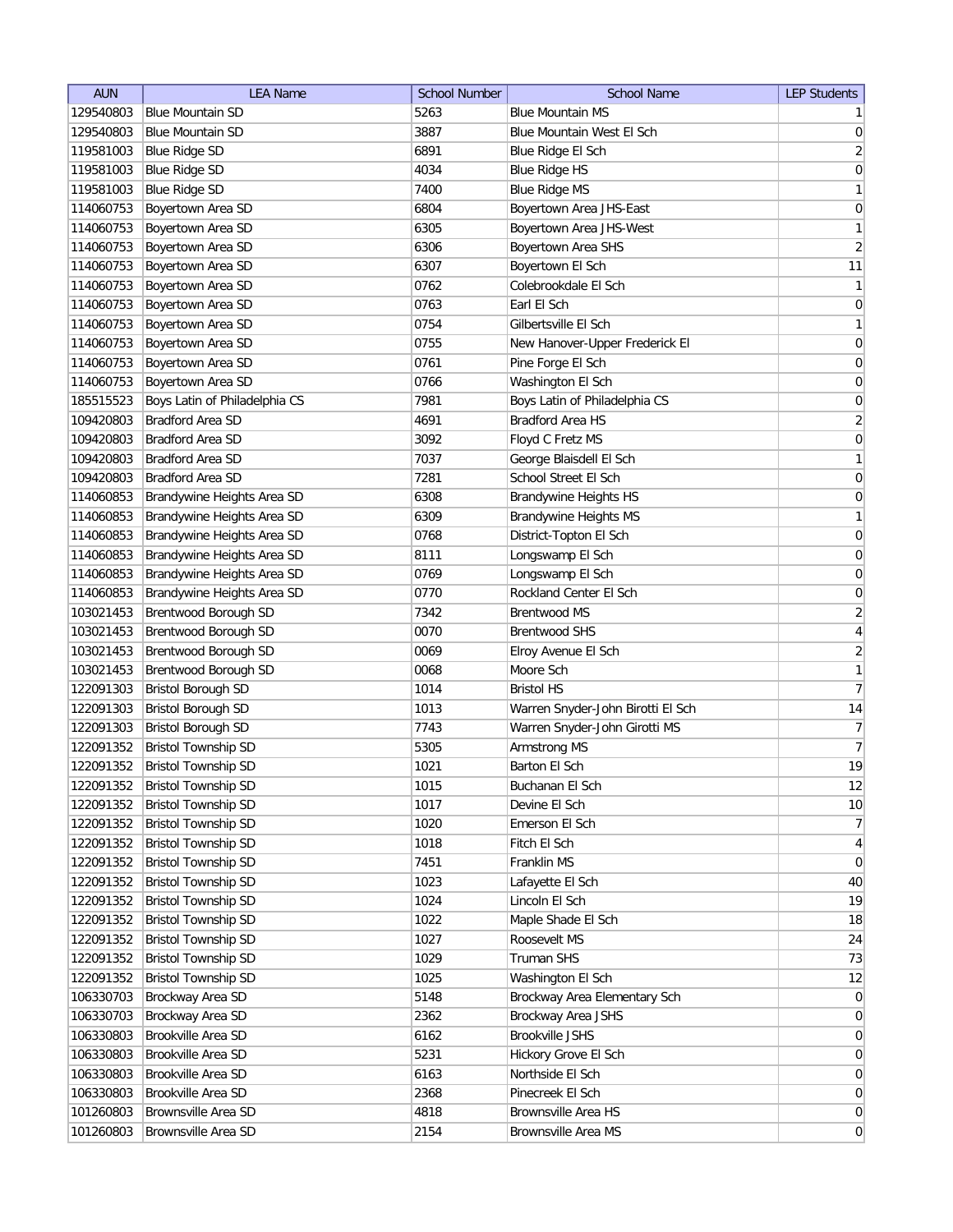| <b>AUN</b> | <b>LEA Name</b>                           | <b>School Number</b> | <b>School Name</b>                        | <b>LEP Students</b> |
|------------|-------------------------------------------|----------------------|-------------------------------------------|---------------------|
| 101260803  | <b>Brownsville Area SD</b>                | 2153                 | Cardale El Sch                            | $\overline{0}$      |
| 101260803  | Brownsville Area SD                       | 4725                 | Central El Sch                            | 0                   |
| 101260803  | <b>Brownsville Area SD</b>                | 5145                 | Cox-Donahey El Sch                        | $\overline{0}$      |
| 122093460  | <b>Bucks County Montessori CS</b>         | 7670                 | <b>Bucks County Montessori CS</b>         | $\overline{0}$      |
| 122091457  | <b>Bucks County Technical High School</b> | 1030                 | <b>Bucks County Technical High School</b> | 10                  |
| 101631203  | Burgettstown Area SD                      | 7477                 | Burgettstown El Ctr                       | 0                   |
| 101631203  | Burgettstown Area SD                      | 4195                 | Burgettstown MS/HS                        | 0                   |
| 107650703  | <b>Burrell SD</b>                         | 4333                 | Bon Air El Sch                            | $\overline{4}$      |
| 107650703  | <b>Burrell SD</b>                         | 4340                 | <b>Burrell HS</b>                         | $\boldsymbol{0}$    |
| 107650703  | <b>Burrell SD</b>                         | 4339                 | Charles A Huston MS                       | $\boldsymbol{0}$    |
| 107650703  | <b>Burrell SD</b>                         | 4336                 | Stewart El Sch                            | 6                   |
| 104101252  | <b>Butler Area SD</b>                     | 1135                 | Broad St Sch                              | 4                   |
| 104101252  | Butler Area SD                            | 6690                 | <b>Butler Area IHS</b>                    | $\overline{2}$      |
| 104101252  | Butler Area SD                            | 6119                 | <b>Butler Area JHS</b>                    | 3                   |
| 104101252  | <b>Butler Area SD</b>                     | 1147                 | <b>Butler Area SHS</b>                    | $\overline{2}$      |
| 104101252  | <b>Butler Area SD</b>                     | 1137                 | Center Avenue Sch                         | $\overline{2}$      |
| 104101252  | <b>Butler Area SD</b>                     | 1148                 | Center Twp Sch                            | 1                   |
| 104101252  | <b>Butler Area SD</b>                     | 1149                 | Clearfield El Sch                         | $\vert 0 \vert$     |
| 104101252  | <b>Butler Area SD</b>                     | 1150                 | Connoquenessing El Sch                    | 0                   |
| 104101252  | <b>Butler Area SD</b>                     | 1134                 | Emily Brittain El Sch                     | 1                   |
| 104101252  | Butler Area SD                            | 1138                 | Mcquistion El Sch                         | 1                   |
| 104101252  | <b>Butler Area SD</b>                     | 1143                 | Meridian Sch                              | $\vert 0 \vert$     |
| 104101252  | <b>Butler Area SD</b>                     | 1142                 | Northwest Sch                             | $\boldsymbol{0}$    |
| 104101252  | <b>Butler Area SD</b>                     | 1165                 | Oakland Twp Sch                           | $\boldsymbol{0}$    |
| 104101252  | <b>Butler Area SD</b>                     | 1184                 | Summit El Sch                             | $\boldsymbol{0}$    |
| 101631503  | California Area SD                        | 7221                 | California Area El Sch                    | $\boldsymbol{0}$    |
| 101631503  | California Area SD                        | 8051                 | California Area Intermediate MS           | $\boldsymbol{0}$    |
| 101631503  | California Area SD                        | 6939                 | California Area MS                        | 0                   |
| 101631503  | California Area SD                        | 4203                 | California Area SHS                       | 0                   |
| 108111203  | Cambria Heights SD                        | 7347                 | Cambria Heights El Sch                    | 0                   |
| 108111203  | Cambria Heights SD                        | 1199                 | Cambria Heights MS                        | 1                   |
| 108111203  | Cambria Heights SD                        | 5212                 | Cambria Heights SHS                       | 1                   |
| 109122703  | Cameron County SD                         | 1299                 | Cameron County JSHS                       | $\mathbf{1}$        |
| 109122703  | Cameron County SD                         | 1298                 | Woodland El Sch                           | $\boldsymbol{0}$    |
| 115211003  | Camp Hill SD                              | 7509                 | Camp Hill MS                              | 5                   |
| 115211003  | Camp Hill SD                              | 1682                 | Camp Hill SHS                             | $\frac{3}{2}$       |
| 115211003  | Camp Hill SD                              | 1681                 | Eisenhower El Sch                         | 0                   |
| 115211003  | Camp Hill SD                              | 1678                 | Hoover El Sch                             | $\overline{7}$      |
| 115211003  | Camp Hill SD                              | 1680                 | Schaeffer El Sch                          | 8                   |
| 101631703  | Canon-McMillan SD                         | 4211                 | Borland Manor El Sch                      | 0                   |
| 101631703  | Canon-McMillan SD                         | 4217                 | Canon-McMillan SHS                        | $\vert 4 \vert$     |
| 101631703  | Canon-McMillan SD                         | 7217                 | Canonsburg MS                             | 0                   |
| 101631703  | Canon-McMillan SD                         | 4205                 | Cecil El Sch                              | $\mathbf{1}$        |
| 101631703  | Canon-McMillan SD                         | 7216                 | Cecil Intrmd Sch                          | 0                   |
| 101631703  | Canon-McMillan SD                         | 4207                 | First Street El Sch                       | $\overline{2}$      |
| 101631703  | Canon-McMillan SD                         | 4938                 | Hills-Hendersonville El Sch               | $\overline{2}$      |
| 101631703  | Canon-McMillan SD                         | 4210                 | Muse El Sch                               | $\overline{0}$      |
| 101631703  | Canon-McMillan SD                         | 7764                 | North Strabane Intrmd Sch                 | $\overline{4}$      |
| 101631703  | Canon-McMillan SD                         | 4937                 | South Central El                          | $\mathbf{6}$        |
| 101631703  | Canon-McMillan SD                         | 4214                 | Wylandville El Sch                        | $\mathbf{1}$        |
| 117081003  | Canton Area SD                            | 5303                 | Canton Area El Sch                        | $\overline{0}$      |
| 117081003  | Canton Area SD                            | 0988                 | Canton JSHS                               | $\overline{0}$      |
| 121131507  | Carbon Career & Technical Institute       | 4870                 | Carbon Career & Technical Institute       | $\overline{0}$      |
| 119351303  | Carbondale Area SD                        | 2420                 | Carbondale Area JSHS                      | $\overline{2}$      |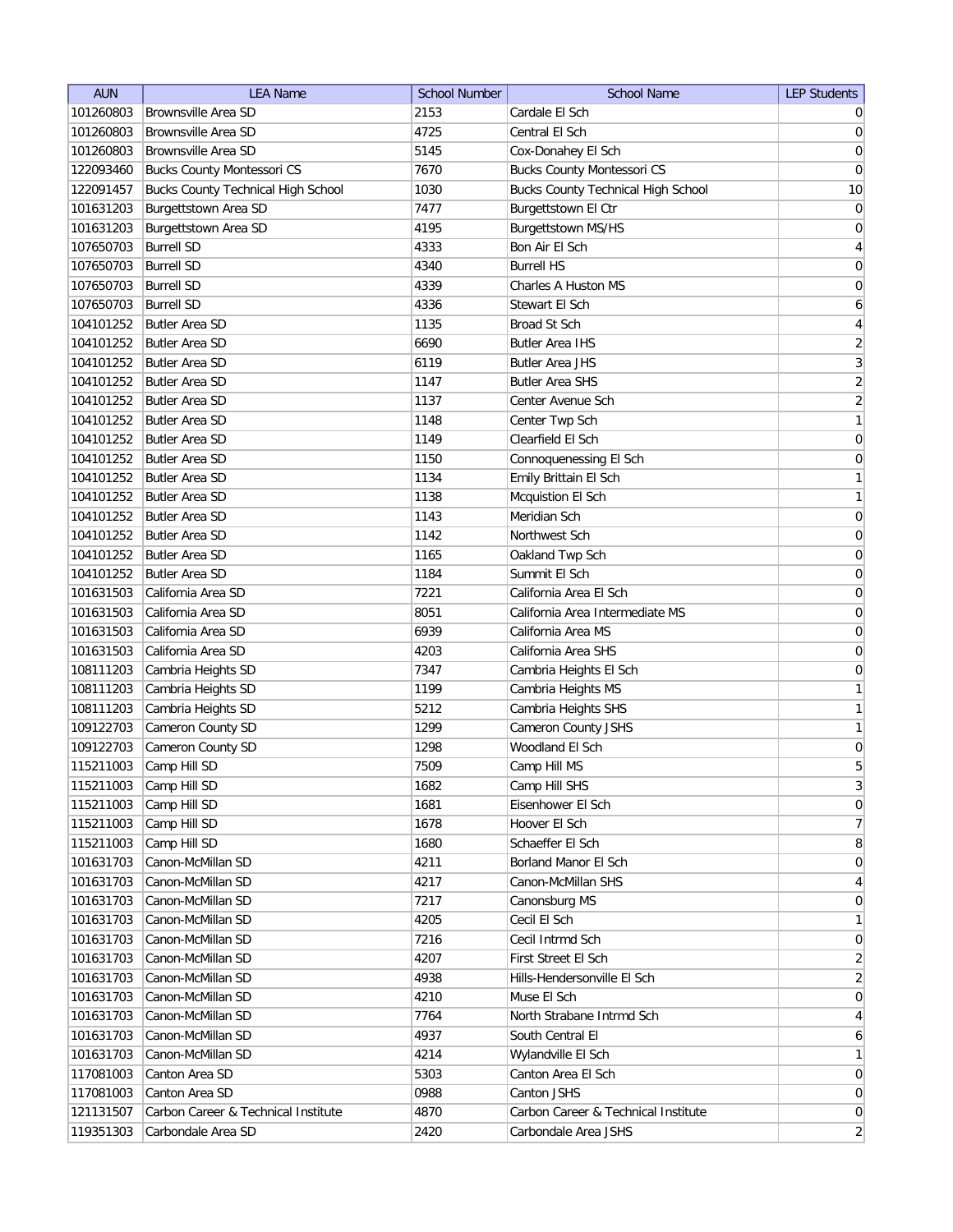| <b>AUN</b>             | <b>LEA Name</b>                          | <b>School Number</b> | <b>School Name</b>                     | <b>LEP Students</b> |
|------------------------|------------------------------------------|----------------------|----------------------------------------|---------------------|
| 119351303              | Carbondale Area SD                       | 7457                 | Carbondale El Sch                      | 1                   |
| 102023180              | <b>Career Connections CHS</b>            | 7577                 | <b>Career Connections CHS</b>          | 0                   |
| 115211103              | Carlisle Area SD                         | 1692                 | Bellaire El Sch                        | 23                  |
| 115211103              | Carlisle Area SD                         | 1694                 | Carlisle Area HS                       | 15                  |
| 115211103              | Carlisle Area SD                         | 1689                 | Crestview El Sch                       | $\boldsymbol{6}$    |
| 115211103              | Carlisle Area SD                         | 1691                 | Hamilton El Sch                        | 12                  |
| 115211103              | Carlisle Area SD                         | 7011                 | Lamberton MS                           | 0                   |
| 115211103              | Carlisle Area SD                         | 1683                 | Letort El Sch                          | 9                   |
| 115211103              | Carlisle Area SD                         | 1690                 | Mooreland El Sch                       | $\overline{7}$      |
| 115211103              | Carlisle Area SD                         | 1686                 | Mt Holly Springs El Sch                | $\overline{3}$      |
| 115211103              | Carlisle Area SD                         | 1687                 | North Dickinson El Sch                 | 0                   |
| 115211103              | Carlisle Area SD                         | 7010                 | Wilson MS                              | 12                  |
| 103021603              | Carlynton SD                             | 0079                 | Carlynton JSHS                         | 4                   |
| 103021603              | Carlynton SD                             | 0077                 | Carnegie El Sch                        | 4                   |
| 103021603              | Carlynton SD                             | 0078                 | Crafton El Sch                         | 0                   |
| 101301303              | Carmichaels Area SD                      | 7315                 | Carmichaels Area El Ctr                | 0                   |
| 101301303              | Carmichaels Area SD                      | 7112                 | Carmichaels Area JSHS                  | 0                   |
| 121391303              | Catasauqua Area SD                       | 2797                 | Catasauqua MS                          | 14                  |
| 121391303              | Catasauqua Area SD                       | 2798                 | Catasauqua SHS                         | 8                   |
| 121391303              | Catasauqua Area SD                       | 6593                 | Francis H Sheckler El Sch              | 16                  |
| 122092002              | Centennial SD                            | 1039                 | Davis El Sch                           | $\overline{0}$      |
| 122092002              | Centennial SD                            | 7271                 | Klinger MS                             | 25                  |
| 122092002              | Centennial SD                            | 1034                 | Leary El Sch                           | $\vert 0 \vert$     |
| 122092002              | Centennial SD                            | 7274                 | Log College MS                         | $\boldsymbol{0}$    |
| 122092002              | Centennial SD                            | 1038                 | Longstreth El Sch                      | $\vert 0 \vert$     |
| 122092002              | Centennial SD                            | 5007                 | McDonald El Sch                        | 108                 |
| 122092002              | Centennial SD                            | 4676                 | Stackpole El Sch                       | 1                   |
| 122092002              | Centennial SD                            | 1040                 | William Tennent HS                     | 34                  |
| 122092002              | Centennial SD                            | 5210                 | Willow Dale El Sch                     | 43                  |
| 127041903              | Center Area SD                           | 5003                 | Center Area MS                         | 0                   |
| 127041903              | Center Area SD                           | 0654                 | Center Area SHS                        | 0                   |
| 127041903              | Center Area SD                           | 7949                 | Center Grange Primary School           | 0                   |
| 127041903              | Center Area SD                           | 5300                 | Todd Lane El Sch                       | $\boldsymbol{0}$    |
| 124151607              | Center for Arts & Technology             | 7293                 | Center for Arts & Technology-Pickering | $\overline{4}$      |
| 122090001              | Center for Student Learning CS at Pennsb | 7726                 | Center for Student Lrng CS Pennsbury   | $\overline{0}$      |
| 122092102              | Central Bucks SD                         | 4683                 | Barclay El Sch                         | 5                   |
| 122092102              | Central Bucks SD                         | 7796                 | Bridge Valley El Sch                   | 0                   |
| 122092102              | Central Bucks SD                         | 1044                 | Buckingham El Sch                      | $\vert 0 \vert$     |
| 122092102              | Central Bucks SD                         | 1081                 | <b>Butler El Sch</b>                   | $\mathbf{1}$        |
| 122092102              | Central Bucks SD                         | 5133                 | Central Bucks HS-East                  | $\overline{0}$      |
| 122092102              | Central Bucks SD                         | 7790                 | Central Bucks HS-South                 | $\overline{0}$      |
| 122092102              | Central Bucks SD                         | 1043                 | Central Bucks HS-West                  | 19                  |
| 122092102              | Central Bucks SD                         | 7435                 | Cold Spring El Sch                     | $\overline{0}$      |
| 122092102              | Central Bucks SD                         | 4852                 | Doyle El Sch                           | $\mathbf{1}$        |
| 122092102              | Central Bucks SD                         | 1048                 | Gayman El Sch                          | $\overline{0}$      |
|                        | Central Bucks SD                         | 7653                 | Groveland El Sch                       | 27                  |
| 122092102<br>122092102 | Central Bucks SD                         | 5307                 | Holicong MS                            | $\overline{0}$      |
| 122092102              | Central Bucks SD                         | 7520                 | Jamison El Sch                         | $\overline{0}$      |
| 122092102              | Central Bucks SD                         | 1047                 | Kutz El Sch                            | $\overline{0}$      |
| 122092102              | Central Bucks SD                         | 1041                 | Lenape MS                              | $\overline{0}$      |
| 122092102              | Central Bucks SD                         | 1057                 | Linden El Sch                          | 1                   |
| 122092102              | Central Bucks SD                         | 7654                 | Mill Creek El Sch                      | $\overline{0}$      |
| 122092102              | Central Bucks SD                         | 5306                 | Pine Run El Sch                        | 18                  |
| 122092102              | Central Bucks SD                         | 1042                 | Tamanend MS                            | 0                   |
|                        |                                          |                      |                                        |                     |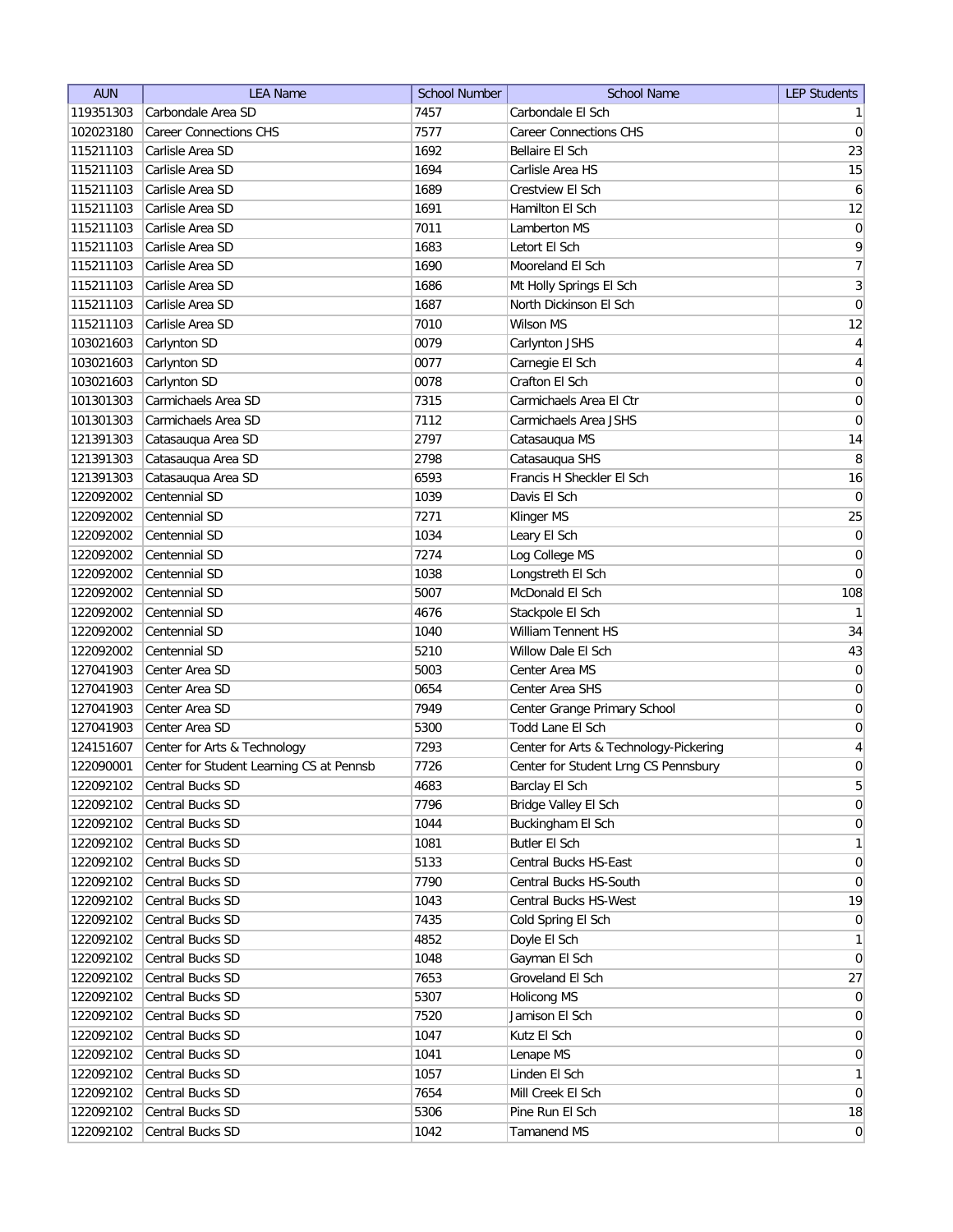| <b>AUN</b> | <b>LEA Name</b>                          | <b>School Number</b> | <b>School Name</b>                    | <b>LEP Students</b> |
|------------|------------------------------------------|----------------------|---------------------------------------|---------------------|
| 122092102  | Central Bucks SD                         | 1131                 | Titus El Sch                          | 1                   |
| 122092102  | <b>Central Bucks SD</b>                  | 7715                 | <b>Tohickon MS</b>                    | 21                  |
| 122092102  | Central Bucks SD                         | 4678                 | Unami MS                              | 0                   |
| 122092102  | <b>Central Bucks SD</b>                  | 1132                 | Warwick El Sch                        | 0                   |
| 108111303  | Central Cambria SD                       | 6646                 | Cambria El Sch                        | 0                   |
| 108111303  | Central Cambria SD                       | 1208                 | Central Cambria HS                    | $3\vert$            |
| 108111303  | Central Cambria SD                       | 1202                 | Central Cambria MS                    | 1                   |
| 108111303  | Central Cambria SD                       | 1205                 | Jackson El Sch                        | $\boldsymbol{0}$    |
| 116191503  | Central Columbia SD                      | 7201                 | Central Columbia El Sch               | $\overline{2}$      |
| 116191503  | Central Columbia SD                      | 5390                 | Central Columbia MS                   | $\overline{2}$      |
| 116191503  | Central Columbia SD                      | 1619                 | Central Columbia SHS                  | $\overline{2}$      |
| 115221402  | Central Dauphin SD                       | 1744                 | Central Dauphin East MS               | 36                  |
| 115221402  | Central Dauphin SD                       | 1746                 | Central Dauphin East SHS              | 82                  |
| 115221402  | Central Dauphin SD                       | 7820                 | Central Dauphin MS                    | $\overline{4}$      |
| 115221402  | Central Dauphin SD                       | 1745                 | Central Dauphin SHS                   | $\boldsymbol{0}$    |
| 115221402  | Central Dauphin SD                       | 1812                 | Chamber Hill El Sch                   | $\boldsymbol{0}$    |
| 115221402  | Central Dauphin SD                       | 7306                 | Lawnton El Sch                        | $\vert 0 \vert$     |
| 115221402  | Central Dauphin SD                       | 1777                 | Linglestown El Sch                    | $\vert 0 \vert$     |
| 115221402  | Central Dauphin SD                       | 6783                 | Linglestown MS                        | 12                  |
| 115221402  | Central Dauphin SD                       | 1791                 | Middle Paxton El Sch                  | $\vert 0 \vert$     |
| 115221402  | Central Dauphin SD                       | 1782                 | Mountain View El Sch                  | $\boldsymbol{0}$    |
| 115221402  | Central Dauphin SD                       | 1781                 | North Side El Sch                     | 29                  |
| 115221402  | Central Dauphin SD                       | 1795                 | Paxtang El Sch                        | 39                  |
| 115221402  | Central Dauphin SD                       | 1778                 | Paxtonia El Sch                       | $\mathbf{1}$        |
| 115221402  | Central Dauphin SD                       | 1779                 | Phillips El Sch                       | 28                  |
| 115221402  | Central Dauphin SD                       | 1811                 | Rutherford El Sch                     | 23                  |
| 115221402  | Central Dauphin SD                       | 1780                 | South Side El Sch                     | 37                  |
| 115221402  | Central Dauphin SD                       | 1742                 | Swatara MS                            | $20\,$              |
| 115221402  | Central Dauphin SD                       | 5320                 | Tri-Community El Sch                  | 38                  |
| 115221402  | Central Dauphin SD                       | 1817                 | West Hanover El Sch                   | $\pmb{0}$           |
| 111291304  | Central Fulton SD                        | 2248                 | McConnellsburg El Sch                 | $\mathbf{1}$        |
| 111291304  | Central Fulton SD                        | 6252                 | McConnellsburg HS                     | $\boldsymbol{0}$    |
| 111291304  | <b>Central Fulton SD</b>                 | 7734                 | McConnellsburg MS                     | $\boldsymbol{0}$    |
| 101301403  | Central Greene SD                        | 6010                 | Miller MS                             | $\overline{2}$      |
| 101301403  | Central Greene SD                        | 2269                 | Perry El Sch                          | $\overline{0}$      |
| 101301403  | Central Greene SD                        | 7476                 | Waynesburg Central El School          | $\overline{2}$      |
| 101301403  | <b>Central Greene SD</b>                 | 5118                 | Waynesburg Central HS                 | 0                   |
| 108070001  | Central PA Digital Learning Foundation C | 7720                 | Central PA Digital Lrng Foundation CS | $\mathbf{1}$        |
| 127042003  | Central Valley SD                        | 8045                 | Center Grange Primary School          | $\vert 4 \vert$     |
| 127042003  | Central Valley SD                        | 8044                 | Central Valley HS                     | $\overline{0}$      |
| 127042003  | Central Valley SD                        | 8043                 | Central Valley MS                     | $\mathbf{1}$        |
| 127042003  | Central Valley SD                        | 8042                 | Monaca JSHS                           | $\overline{0}$      |
| 127042003  | Central Valley SD                        | 8046                 | Todd Lane El Sch                      | $6 \mid$            |
| 112671303  | Central York SD                          | 4545                 | Central York HS                       | 26                  |
| 112671303  | Central York SD                          | 4544                 | Central York MS                       | 8                   |
| 112671303  | Central York SD                          | 4537                 | Hayshire El Sch                       | 10                  |
| 112671303  | Central York SD                          | 4540                 | North Hills El Sch                    | 12                  |
| 112671303  | Central York SD                          | 4539                 | Roundtown El Sch                      | 5 <sup>2</sup>      |
| 112671303  | Central York SD                          | 7696                 | Sinking Springs El Sch                | 10                  |
| 112671303  | Central York SD                          | 5088                 | Stony Brook El Sch                    | 13                  |
| 110143060  | Centre Learning Community CS             | 7552                 | Centre Learning Community CS          | 7                   |
| 112281302  | Chambersburg Area SD                     | 8047                 | Benjamin Chambers El Sch              | 43                  |
| 112281302  | Chambersburg Area SD                     | 2192                 | Buchanan El Sch                       | 18                  |
| 112281302  | Chambersburg Area SD                     | 6615                 | Chambersburg Area MS                  | 42                  |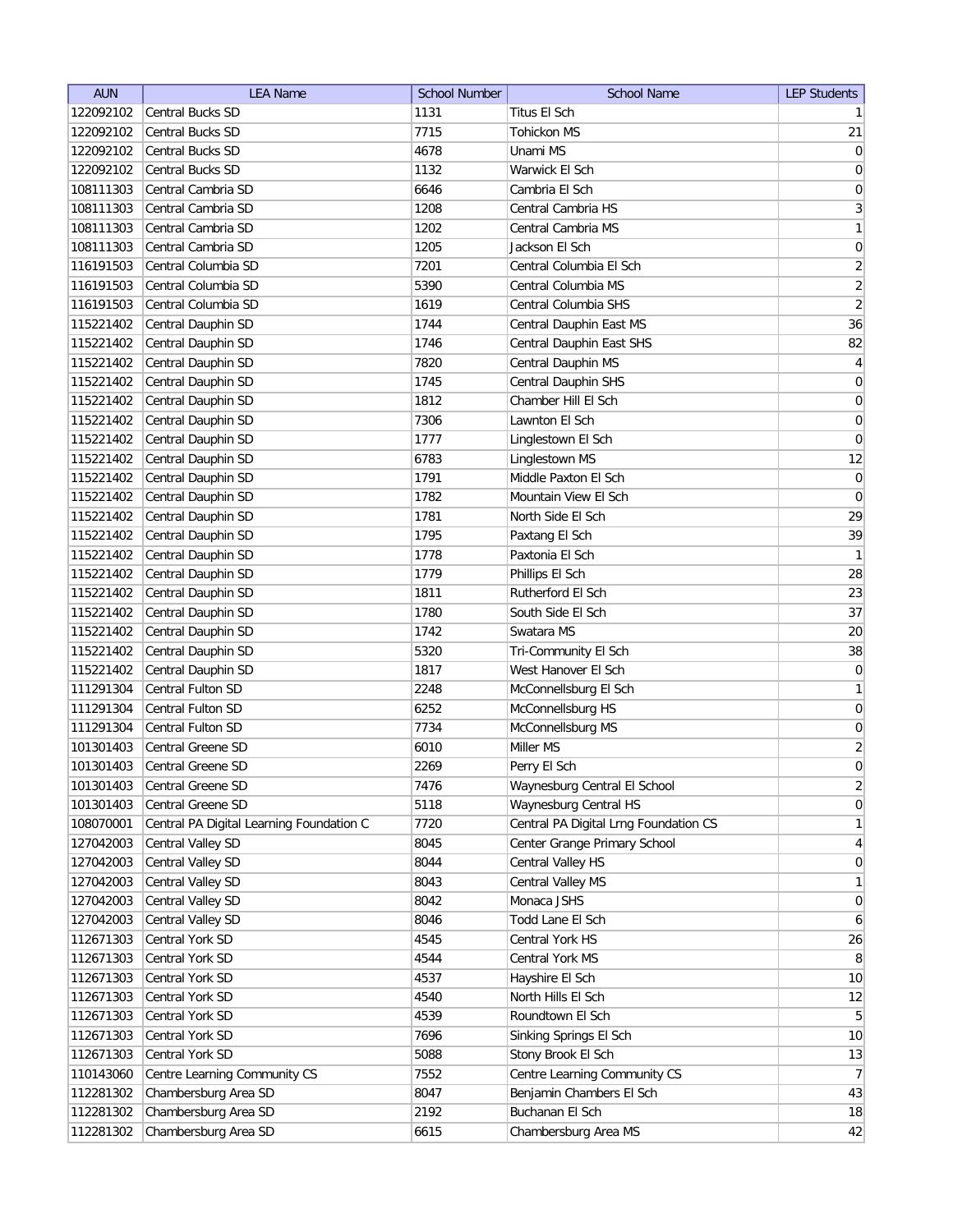| <b>AUN</b> | <b>LEA Name</b>                                  | <b>School Number</b> | <b>School Name</b>                                                      | <b>LEP Students</b>          |
|------------|--------------------------------------------------|----------------------|-------------------------------------------------------------------------|------------------------------|
| 112281302  | Chambersburg Area SD                             | 2191                 | Chambersburg Area SHS                                                   | 46                           |
| 112281302  | Chambersburg Area SD                             | 2193                 | Coldbrook El Sch                                                        | 5 <sup>2</sup>               |
| 112281302  | Chambersburg Area SD                             | 2210                 | Duffield El Sch                                                         | 0                            |
| 112281302  | Chambersburg Area SD                             | 4825                 | Falling Spring El Sch                                                   | 16                           |
| 112281302  | Chambersburg Area SD                             | 2190                 | Faust JHS                                                               | 42                           |
| 112281302  | Chambersburg Area SD                             | 6273                 | Fayetteville El Sch                                                     | 15                           |
| 112281302  | Chambersburg Area SD                             | 2198                 | Gordy El Sch                                                            | $\vert 0 \vert$              |
| 112281302  | Chambersburg Area SD                             | 2208                 | Grandview El Sch                                                        | 7                            |
| 112281302  | Chambersburg Area SD                             | 2215                 | Guilford Hills El Sch                                                   | $\overline{7}$               |
| 112281302  | Chambersburg Area SD                             | 6274                 | Hamilton Heights El Sch                                                 | 14                           |
| 112281302  | Chambersburg Area SD                             | 6275                 | King Street El Sch                                                      | $\overline{0}$               |
| 112281302  | Chambersburg Area SD                             | 2225                 | Lurgan El Sch                                                           | 1                            |
| 112281302  | Chambersburg Area SD                             | 6276                 | Marion El Sch                                                           | 10                           |
| 112281302  | Chambersburg Area SD                             | 2212                 | New Franklin El Sch                                                     | $\mathbf{3}$                 |
| 112281302  | Chambersburg Area SD                             | 2209                 | Scotland El Sch                                                         | 8                            |
| 112281302  | Chambersburg Area SD                             | 6277                 | Sharpe El Sch                                                           | $\overline{0}$               |
| 112281302  | Chambersburg Area SD                             | 2216                 | South Hamilton El Sch                                                   | 5                            |
| 112281302  | Chambersburg Area SD                             | 2196                 | Stevens El Sch                                                          | 83                           |
| 101631803  | Charleroi SD                                     | 7258                 | Charleroi Area El Ctr                                                   | $5\vert$                     |
| 101631803  | Charleroi SD                                     | 4715                 | Charleroi Area HS                                                       | 0                            |
| 101631803  | Charleroi SD                                     | 7157                 | Charleroi Area MS                                                       | 1                            |
| 126513190  | Charter High School for Architecture and         | 7578                 | Charter High School for Architecture and                                | 0                            |
| 103021752  | <b>Chartiers Valley SD</b>                       | 6706                 | Chartiers Valley HS                                                     | $\, 8$                       |
| 103021752  | <b>Chartiers Valley SD</b>                       | 7415                 | Chartiers Valley Intrmd School                                          | 19                           |
| 103021752  | <b>Chartiers Valley SD</b>                       | 0094                 | Chartiers Valley MS                                                     | 7                            |
| 103021752  | <b>Chartiers Valley SD</b>                       | 7445                 | Chartiers Valley Primary Sch                                            | 31                           |
| 101631903  | Chartiers-Houston SD                             | 4234                 | Allison Park El Sch                                                     | $\overline{2}$               |
| 101631903  | <b>Chartiers-Houston SD</b>                      | 4235                 | Chartiers-Houston JSHS                                                  | 3                            |
| 123461302  |                                                  | 5250                 | Cedarbrook MS                                                           | $\overline{5}$               |
| 123461302  | Cheltenham Township SD                           | 3250                 | Cheltenham El Sch                                                       | 31                           |
| 123461302  | Cheltenham Township SD<br>Cheltenham Township SD | 3260                 | Cheltenham HS                                                           | 19                           |
| 123461302  |                                                  | 3257                 | <b>Elkins Park Sch</b>                                                  |                              |
| 123461302  | Cheltenham Township SD                           | 3256                 | Glenside El Sch                                                         | 5<br>1                       |
| 123461302  | Cheltenham Township SD                           | 3252                 |                                                                         | $\left  \frac{2}{2} \right $ |
|            | Cheltenham Township SD                           |                      | Myers El Sch                                                            | 27                           |
| 123461302  | Cheltenham Township SD                           | 3255                 | Wyncote El Sch                                                          |                              |
| 124152880  | Chester Co Family Academy CS                     | 7514                 | Chester Co Family Academy CS                                            | 26                           |
| 125232950  | Chester Community CS                             | 7539                 | <b>Chester Community CS</b><br>Chester HS - Crozier Allied Health Campu | 62                           |
| 125231232  | Chester-Upland SD                                | 8022                 |                                                                         | 0 <br>$\overline{0}$         |
| 125231232  | Chester-Upland SD                                | 6492                 | Chester HS - Main Campus                                                |                              |
| 125231232  | Chester-Upland SD                                | 8023                 | Chester HS - Science and Discovery Campu                                | $\overline{0}$               |
| 125231232  | Chester-Upland SD                                | 8020                 | Chester Upland Sch of Arts                                              | $\overline{0}$               |
| 125231232  | Chester-Upland SD                                | 6491                 | Columbus El Sch                                                         | $\mathbf{1}$                 |
| 125231232  | Chester-Upland SD                                | 1838                 | Edward A Parry MS                                                       | $\overline{0}$               |
| 125231232  | Chester-Upland SD                                | 1958                 | Main Street Sch                                                         | $\overline{0}$               |
| 125231232  | Chester-Upland SD                                | 1835                 | Showalter MS                                                            | $\overline{0}$               |
| 125231232  | Chester-Upland SD                                | 6499                 | Smedley MS                                                              | $\overline{0}$               |
| 125231232  | Chester-Upland SD                                | 8019                 | Smedley MS                                                              | $\overline{0}$               |
| 125231232  | Chester-Upland SD                                | 1829                 | Stetser El Sch                                                          | $\overline{0}$               |
| 125231232  | Chester-Upland SD                                | 8021                 | The Village at Chester Upland                                           | $\mathbf{1}$                 |
| 125231232  | Chester-Upland SD                                | 1842                 | Toby Farms Sch                                                          | $\overline{0}$               |
| 125231232  | Chester-Upland SD                                | 7911                 | Wetherill Prep Acad Comm Service Learnin                                | $\overline{0}$               |
| 108051503  | Chestnut Ridge SD                                | 0730                 | Chestnut Ridge Central El Sch                                           | 1                            |
| 108051503  | Chestnut Ridge SD                                | 0729                 | Chestnut Ridge MS                                                       | 1                            |
| 108051503  | Chestnut Ridge SD                                | 0732                 | Chestnut Ridge SHS                                                      | 1                            |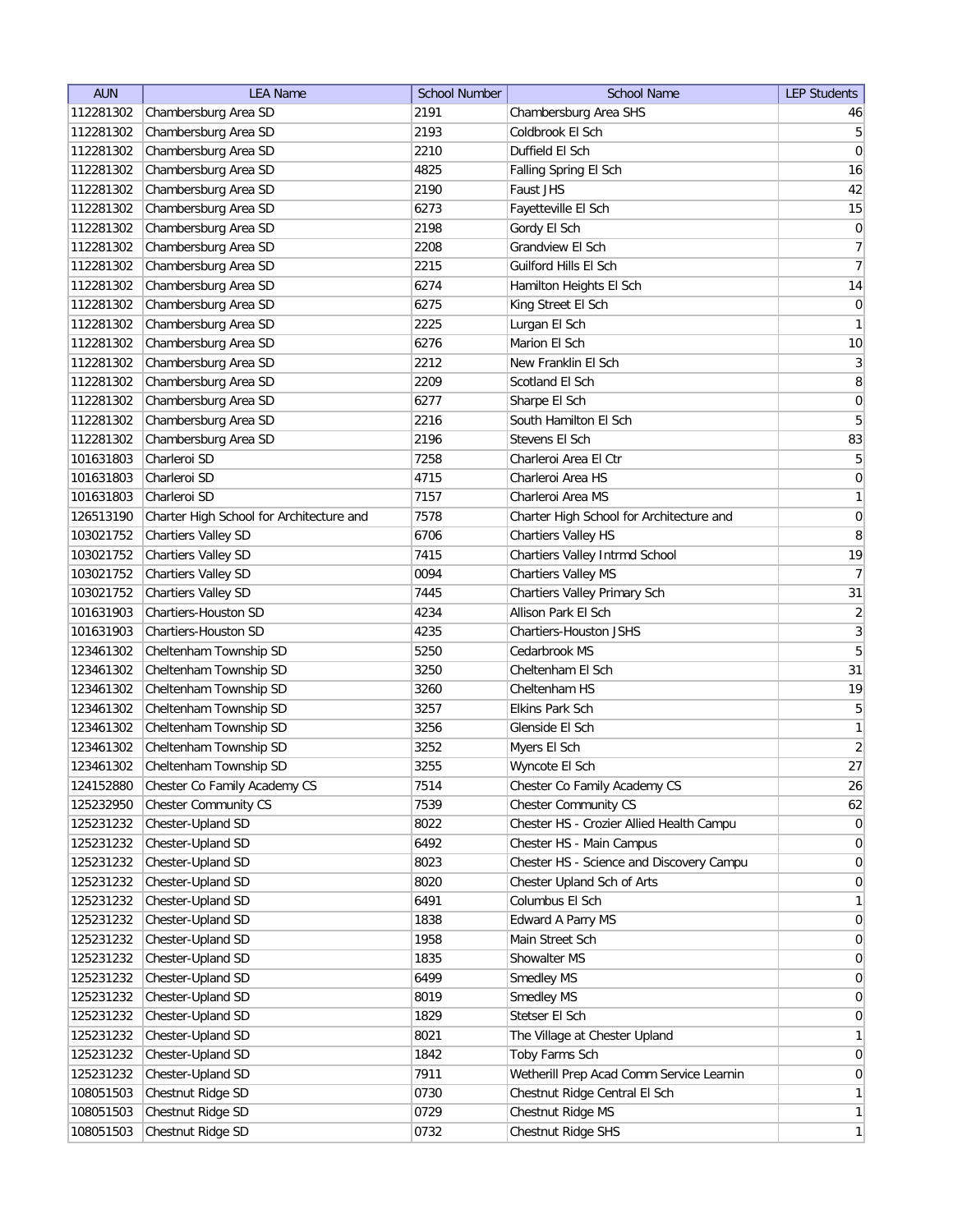| <b>AUN</b> | <b>LEA Name</b>           | <b>School Number</b> | <b>School Name</b>             | <b>LEP Students</b> |
|------------|---------------------------|----------------------|--------------------------------|---------------------|
| 108051503  | Chestnut Ridge SD         | 0731                 | New Paris Center El Sch        | 1                   |
| 125231303  | Chichester SD             | 1843                 | Boothwyn El Sch                | 5 <sup>1</sup>      |
| 125231303  | Chichester SD             | 7276                 | Chichester MS                  | 11                  |
| 125231303  | Chichester SD             | 1849                 | Chichester SHS                 | 14                  |
| 125231303  | Chichester SD             | 5322                 | Hilltop El Sch                 | 11                  |
| 125231303  | Chichester SD             | 1847                 | Linwood El Sch                 | 7                   |
| 125231303  | Chichester SD             | 1893                 | Marcus Hook El Sch             | $\mathbf{1}$        |
| 126513160  | Christopher Columbus CS   | 7575                 | Christopher Columbus CS        | 24                  |
| 102020001  | City CHS                  | 7727                 | City CHS                       | $\vert 0 \vert$     |
| 103021903  | Clairton City SD          | 7371                 | Clairton El Sch                | $\boldsymbol{0}$    |
| 103021903  | Clairton City SD          | 7156                 | <b>Clairton HS</b>             | 0                   |
| 103021903  | Clairton City SD          | 7370                 | Clairton MS                    | 0                   |
| 103021903  | Clairton City SD          | 8094                 | Clairton MS/HS                 | 0                   |
| 106161203  | Clarion Area SD           | 5217                 | Clarion Area El Sch            | 0                   |
| 106161203  | Clarion Area SD           | 1475                 | Clarion Area JSHS              | 0                   |
| 106161703  | Clarion-Limestone Area SD | 1480                 | Clarion-Limestone Area JSHS    | 0                   |
| 106161703  | Clarion-Limestone Area SD | 1479                 | Clarion-Limestone El Sch       | $\boldsymbol{0}$    |
| 108071504  | Claysburg-Kimmel SD       | 7374                 | Claysburg-Kimmel El Sch        | $\boldsymbol{0}$    |
| 108071504  | Claysburg-Kimmel SD       | 0921                 | Claysburg-Kimmel HS            | $\vert 0 \vert$     |
| 110171003  | Clearfield Area SD        | 1507                 | Bradford Twp El Sch            | 0                   |
| 110171003  | Clearfield Area SD        | 1521                 | Centre El Sch                  | $\boldsymbol{0}$    |
| 110171003  | Clearfield Area SD        | 6236                 | Clearfield Area HS             | $\overline{4}$      |
| 110171003  | Clearfield Area SD        | 6649                 | Clearfield Area MS             | 1                   |
| 110171003  | Clearfield Area SD        | 7537                 | Clearfield El Sch              | $\overline{4}$      |
| 110171003  | Clearfield Area SD        | 7761                 | Girard-Goshen El Sch           | $\boldsymbol{0}$    |
| 124151902  | Coatesville Area SD       | 1376                 | Caln El Sch                    | 45                  |
| 124151902  | Coatesville Area SD       | 5012                 | Coatesville Area SHS           | 44                  |
| 124151902  | Coatesville Area SD       | 1385                 | Coatesville IHS                | $\overline{0}$      |
| 124151902  | Coatesville Area SD       | 1374                 | East Fallowfield El Sch        | 11                  |
| 124151902  | Coatesville Area SD       | 1377                 | Friendship El Sch              | 10                  |
| 124151902  | Coatesville Area SD       | 6472                 | Gordon EL Sch                  | $\overline{0}$      |
| 124151902  | Coatesville Area SD       | 7989                 | <b>Gordon Education Center</b> | $\overline{0}$      |
| 124151902  | Coatesville Area SD       | 1375                 | Kings Highway El Sch           | 16                  |
| 124151902  | Coatesville Area SD       | 6473                 | North Brandywine MS            | 13                  |
| 124151902  | Coatesville Area SD       | 1370                 | Rainbow El Sch                 | 42                  |
| 124151902  | Coatesville Area SD       | 7334                 | Reeceville El Sch              | 33                  |
| 124151902  | Coatesville Area SD       | 7767                 | Scott MS                       | 16                  |
| 124151902  | Coatesville Area SD       | 6474                 | South Brandywine MS            | 21                  |
| 113361303  | Cocalico SD               | 2510                 | Adamstown El Sch               | 14                  |
| 113361303  | Cocalico SD               | 6289                 | Cocalico MS                    | 6                   |
| 113361303  | Cocalico SD               | 6290                 | Cocalico SHS                   | 15                  |
| 113361303  | Cocalico SD               | 2506                 | Denver El Sch                  | $\vert 4 \vert$     |
| 113361303  | Cocalico SD               | 5053                 | Reamstown El Sch               | 18                  |
| 113361303  | Cocalico SD               | 2508                 | Schoeneck El Sch               | $\overline{0}$      |
| 124153320  | Collegium CS              | 7628                 | Collegium CS                   | 82                  |
| 123461602  | Colonial SD               | 7143                 | Colonial El Sch                | $6 \mid$            |
| 123461602  | Colonial SD               | 5077                 | Colonial MS                    | 6                   |
| 123461602  | Colonial SD               | 3261                 | Conshohocken El Sch            | 10                  |
| 123461602  | Colonial SD               | 4711                 | Plymouth El Sch                | 11                  |
| 123461602  | Colonial SD               | 3333                 | Plymouth-Whitemarsh SHS        | 14                  |
| 123461602  | Colonial SD               | 3332                 | Ridge Park El Sch              | $6 \mid$            |
| 123461602  | Colonial SD               | 3411                 | Whitemarsh El Sch              | $6 \mid$            |
| 113361503  | Columbia Borough SD       | 2515                 | Columbia JSHS                  | 24                  |
| 113361503  | Columbia Borough SD       | 7056                 | Park El Sch                    | 16                  |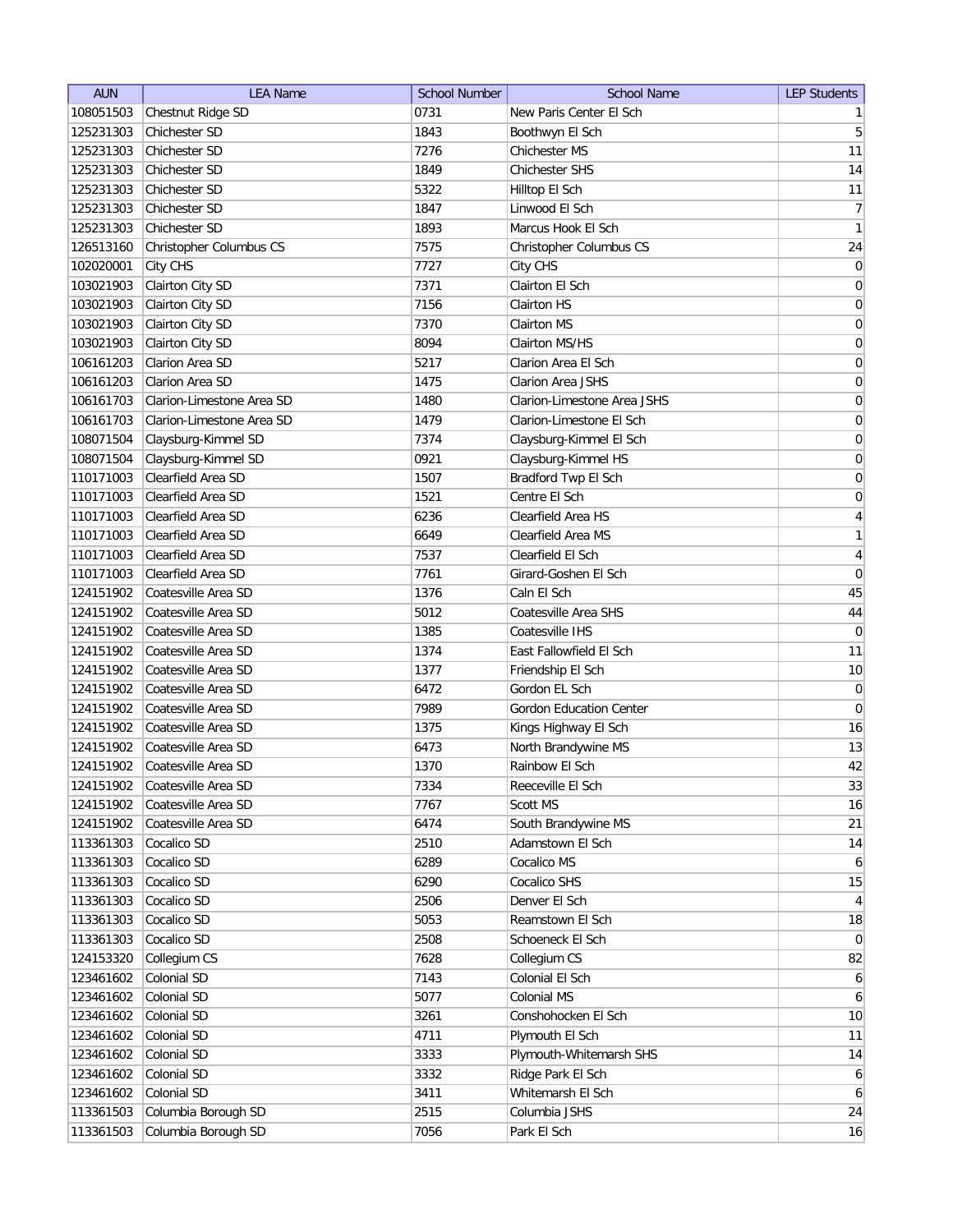| <b>AUN</b> | <b>LEA Name</b>                          | <b>School Number</b> | <b>School Name</b>                       | <b>LEP Students</b> |
|------------|------------------------------------------|----------------------|------------------------------------------|---------------------|
| 113361503  | Columbia Borough SD                      | 2514                 | Taylor El Sch                            | $\overline{0}$      |
| 116191757  | Columbia-Montour AVTS                    | 5178                 | Columbia-Montour AVTS                    | 0                   |
| 104431304  | Commodore Perry SD                       | 6122                 | Commodore Perry JSHS                     | 0                   |
| 104431304  | Commodore Perry SD                       | 7450                 | Commodore Perry Sch                      | $\boldsymbol{0}$    |
| 115220002  | Commonwealth Connections Academy CS      | 7774                 | Commonwealth Connections Academy CS      | 15                  |
| 126512840  | Community Academy of Philadelphia CS     | 7510                 | Community Academy of Philadelphia CS     | 98                  |
| 108561803  | Conemaugh Township Area SD               | 3977                 | Conemaugh Twp Area Intrmd Sch            | $\mathbf{1}$        |
| 108561803  | Conemaugh Township Area SD               | 3978                 | Conemaugh Twp Area JSHS                  | $\mathbf{1}$        |
| 108561803  | Conemaugh Township Area SD               | 3976                 | Conemaugh Twp Area Primary Sch           | 0                   |
| 108111403  | Conemaugh Valley SD                      | 5213                 | Conemaugh Valley El Sch                  | $\mathbf{1}$        |
| 108111403  | Conemaugh Valley SD                      | 5136                 | Conemaugh Valley JSHS                    | 0                   |
| 108111403  | Conemaugh Valley SD                      | 1218                 | East Taylor El Sch                       | $\overline{0}$      |
| 113361703  | Conestoga Valley SD                      | 2517                 | Brownstown El Sch                        | 26                  |
| 113361703  | Conestoga Valley SD                      | 2531                 | Conestoga Valley MS                      | 29                  |
| 113361703  | Conestoga Valley SD                      | 2532                 | Conestoga Valley SHS                     | 50                  |
| 113361703  | Conestoga Valley SD                      | 5113                 | Fritz El Sch                             | 30                  |
| 113361703  | Conestoga Valley SD                      | 2522                 | Leola El Sch                             | 49                  |
| 113361703  | Conestoga Valley SD                      | 2523                 | Penn Johns El Sch                        | 0                   |
| 113361703  | Conestoga Valley SD                      | 2521                 | Smoketown El Sch                         | 33                  |
| 112011603  | Conewago Valley SD                       | 6268                 | Conewago Twp El Sch                      | 9                   |
| 112011603  | Conewago Valley SD                       | 7822                 | Conewago Valley Intrmd Sch               | 23                  |
| 112011603  | Conewago Valley SD                       | 6267                 | New Oxford El Sch                        | 43                  |
| 112011603  | Conewago Valley SD                       | 6898                 | New Oxford MS                            | 16                  |
| 112011603  | Conewago Valley SD                       | 0017                 | New Oxford SHS                           | 22                  |
| 105201033  | Conneaut SD                              | 7110                 | Alice Schafer El Sch                     | $\vert 0 \vert$     |
| 105201033  | Conneaut SD                              | 1637                 | Conneaut Lake HS                         | $\overline{0}$      |
| 105201033  | Conneaut SD                              | 6132                 | Conneaut Lake-Sadsbury El Sch            | $\boldsymbol{0}$    |
| 105201033  | Conneaut SD                              | 6133                 | Conneaut Valley El Sch                   | 0                   |
| 105201033  | Conneaut SD                              | 1639                 | Conneaut Valley HS                       | 0                   |
| 105201033  | Conneaut SD                              | 1644                 | Linesville HS                            | $\overline{2}$      |
| 101266007  | Connellsville Area Career & Technical Ce | 6643                 | Connellsville Area Career & Technical Ce | $\overline{0}$      |
| 101261302  | Connellsville Area SD                    | 2097                 | <b>Bullskin El Sch</b>                   | $\overline{0}$      |
| 101261302  | Connellsville Area SD                    | 5047                 | Clifford N Pritts El Sch                 | $\boldsymbol{0}$    |
| 101261302  | Connellsville Area SD                    | 5228                 | Connellsville Area SHS                   | $\overline{2}$      |
| 101261302  | Connellsville Area SD                    | 2105                 | Connellsville JHS East                   | $\overline{0}$      |
| 101261302  | Connellsville Area SD                    | 2113                 | Connellsville JHS West                   | 1                   |
| 101261302  | Connellsville Area SD                    | 2103                 | Connellsville Twp El Sch                 | $\vert 0 \vert$     |
| 101261302  | Connellsville Area SD                    | 2107                 | Dunbar Boro El Sch                       | 0                   |
| 101261302  | Connellsville Area SD                    | 5048                 | Dunbar Twp El Sch                        | $\mathbf{1}$        |
| 101261302  | Connellsville Area SD                    | 4819                 | South Side El Sch                        | $\overline{0}$      |
| 101261302  | Connellsville Area SD                    | 2172                 | Springfield El Sch                       | 0                   |
| 101261302  | Connellsville Area SD                    | 4939                 | Zachariah Connell El Sch                 | 0                   |
| 114061103  | Conrad Weiser Area SD                    | 7284                 | Conrad Weiser East El Sch                | 8                   |
| 114061103  | Conrad Weiser Area SD                    | 0777                 | Conrad Weiser HS                         | 7                   |
| 114061103  | Conrad Weiser Area SD                    | 7651                 | Conrad Weiser MS                         | 14                  |
| 114061103  | Conrad Weiser Area SD                    | 5203                 | Conrad Weiser West El Sch                | 7 <sup>1</sup>      |
| 103022103  | Cornell SD                               | 6944                 | Cornell El Sch                           | $\overline{0}$      |
| 103022103  | Cornell SD                               | 8087                 | Cornell HS                               | $\overline{0}$      |
| 103022103  | Cornell SD                               | 6945                 | Cornell JHS                              | $\overline{0}$      |
| 103022103  | Cornell SD                               | 6946                 | Cornell SHS                              | $\overline{0}$      |
| 113381303  | Cornwall-Lebanon SD                      | 4800                 | Cedar Crest HS                           | 46                  |
| 113381303  | Cornwall-Lebanon SD                      | 6301                 | Cedar Crest MS                           | 46                  |
| 113381303  | Cornwall-Lebanon SD                      | 6302                 | Cornwall El Sch                          | 11                  |
| 113381303  | Cornwall-Lebanon SD                      | 2728                 | Ebenezer El Sch                          | 17                  |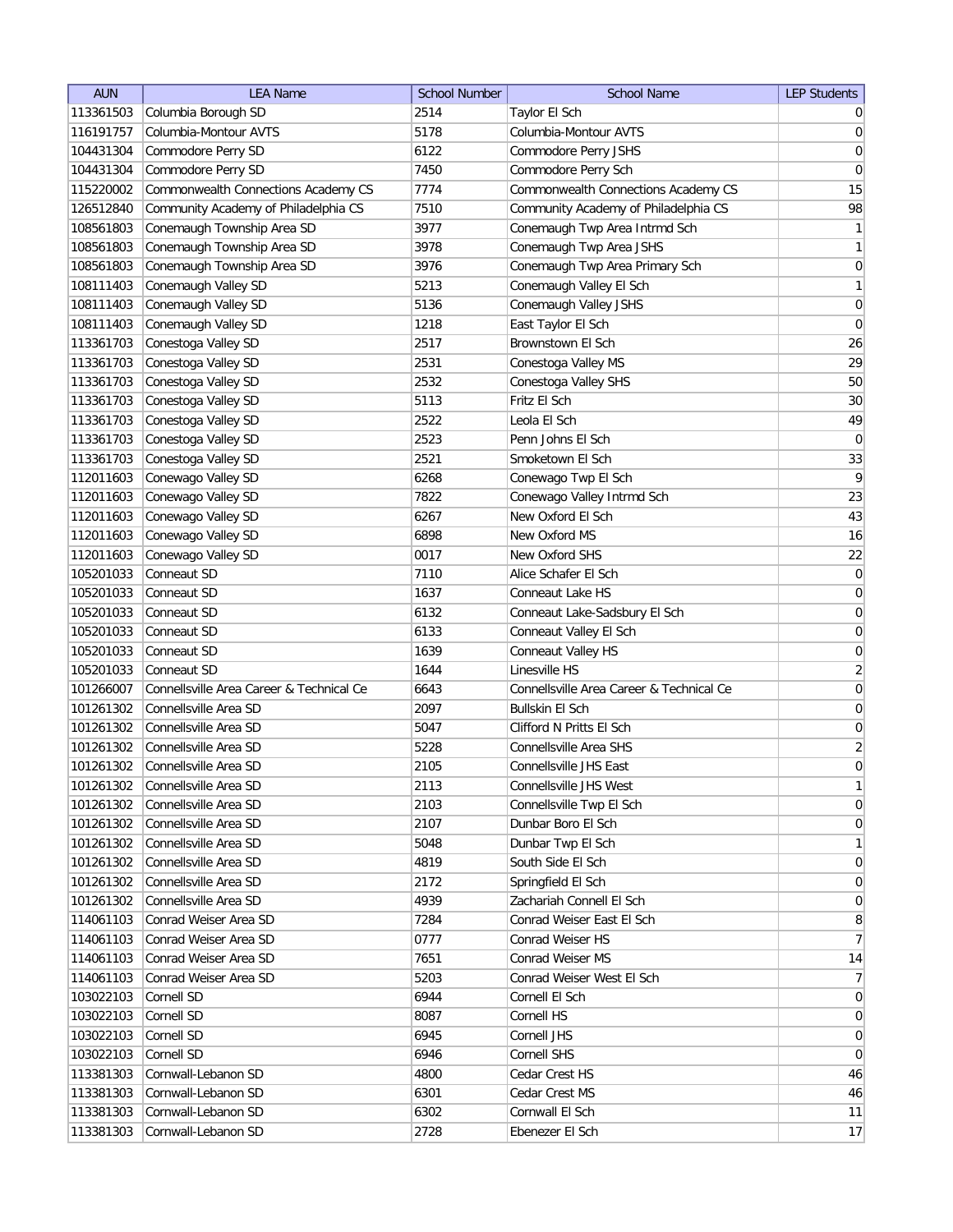| <b>AUN</b> | <b>LEA Name</b>               | <b>School Number</b> | <b>School Name</b>            | <b>LEP Students</b> |
|------------|-------------------------------|----------------------|-------------------------------|---------------------|
| 113381303  | Cornwall-Lebanon SD           | 2729                 | South Lebanon El Sch          | 29                  |
| 113381303  | Cornwall-Lebanon SD           | 7300                 | Union Canal El Sch            | 20                  |
| 105251453  | Corry Area SD                 | 1997                 | Columbus El Sch               | 0                   |
| 105251453  | Corry Area SD                 | 1996                 | Concord El Sch                | $\boldsymbol{0}$    |
| 105251453  | Corry Area SD                 | 1994                 | Conelway El Sch               | 1                   |
| 105251453  | Corry Area SD                 | 1998                 | Corry Area HS                 | 0                   |
| 105251453  | Corry Area SD                 | 7793                 | Corry Area MS                 | 0                   |
| 105251453  | Corry Area SD                 | 7935                 | Corry El Sch                  | $\overline{2}$      |
| 105251453  | Corry Area SD                 | 6141                 | Sparta El Sch                 | $\boldsymbol{0}$    |
| 105251453  | Corry Area SD                 | 1993                 | Wright El Sch                 | $\boldsymbol{0}$    |
| 109531304  | Coudersport Area SD           | 3868                 | Coudersport Area El Sch       | $\mathbf{1}$        |
| 109531304  | Coudersport Area SD           | 3869                 | Coudersport Area JSHS         | $\mathbf{1}$        |
| 122092353  | Council Rock SD               | 1088                 | Churchville El Sch            | 12                  |
| 122092353  | Council Rock SD               | 5096                 | Council Rock HS North         | 24                  |
| 122092353  | Council Rock SD               | 7749                 | Council Rock HS South         | 13                  |
| 122092353  | Council Rock SD               | 1086                 | Goodnoe El Sch                | 13                  |
| 122092353  | Council Rock SD               | 7208                 | Hillcrest El Sch              | 39                  |
| 122092353  | Council Rock SD               | 4680                 | Holland El Sch                | 12                  |
| 122092353  | Council Rock SD               | 6833                 | Holland MS                    | 5                   |
| 122092353  | Council Rock SD               | 7657                 | Maureen M Welch El Sch        | 13                  |
| 122092353  | Council Rock SD               | 7432                 | Newtown El Sch                | 12                  |
| 122092353  | Council Rock SD               | 6453                 | Newtown MS                    | 11                  |
| 122092353  | Council Rock SD               | 1087                 | Richboro El Sch               | 8                   |
| 122092353  | Council Rock SD               | 6454                 | Richboro MS                   | $\overline{2}$      |
| 122092353  | Council Rock SD               | 5308                 | Rolling Hills El Sch          | 13                  |
| 122092353  | Council Rock SD               | 1130                 | Sol Feinstone El Sch          | 6                   |
| 122092353  | Council Rock SD               | 1133                 | Wrightstown El Sch            | $\overline{4}$      |
| 106611303  | Cranberry Area SD             | 4098                 | Cranberry Area JSHS           | 0                   |
| 106611303  | Cranberry Area SD             | 6595                 | Cranberry El Sch              | 1                   |
| 106611303  | Cranberry Area SD             | 4095                 | Pinegrove El Sch              | $\boldsymbol{0}$    |
| 106611303  | Cranberry Area SD             | 4094                 | Rockland El Sch               | 0                   |
| 105201352  | Crawford Central SD           | 5037                 | Cochranton El Sch             | 3                   |
| 105201352  | Crawford Central SD           | 1632                 | Cochranton JSHS               | $\overline{2}$      |
| 105201352  | <b>Crawford Central SD</b>    | 1645                 | East End El Sch               | $\overline{2}$      |
| 105201352  | <b>Crawford Central SD</b>    | 1651                 | First District El Sch         | $\overline{0}$      |
| 105201352  | Crawford Central SD           | 1654                 | Meadville Area SHS            | 8 <sup>2</sup>      |
| 105201352  | Crawford Central SD           | 1653                 | Meadville MS                  | 1                   |
| 105201352  | Crawford Central SD           | 1650                 | Neason Hill El Sch            | $6 \mid$            |
| 105201352  | Crawford Central SD           | 6135                 | Second District El Sch        | 0                   |
| 105201352  | Crawford Central SD           | 7194                 | West End El Sch               | $\overline{0}$      |
| 118401403  | Crestwood SD                  | 2860                 | Crestwood HS                  | $\vert 9 \vert$     |
| 118401403  | Crestwood SD                  | 7655                 | Crestwood MS                  | 3                   |
| 118401403  | Crestwood SD                  | 2858                 | Fairview El Sch               | 15                  |
| 118401403  | Crestwood SD                  | 5341                 | Rice El Sch                   | $\overline{2}$      |
| 112673300  | Crispus Attucks Youthbuild CS | 7624                 | Crispus Attucks Youthbuild CS | 1                   |
| 115211603  | <b>Cumberland Valley SD</b>   | 1701                 | <b>Cumberland Valley HS</b>   | 28                  |
| 115211603  | Cumberland Valley SD          | 6714                 | Eagle View MS                 | 16                  |
| 115211603  | <b>Cumberland Valley SD</b>   | 4849                 | Good Hope MS                  | 10                  |
| 115211603  | <b>Cumberland Valley SD</b>   | 1700                 | Green Ridge El Sch            | 19                  |
| 115211603  | <b>Cumberland Valley SD</b>   | 5020                 | Hampden El Sch                | 29                  |
| 115211603  | <b>Cumberland Valley SD</b>   | 1697                 | Middlesex El Sch              | $\overline{0}$      |
| 115211603  | <b>Cumberland Valley SD</b>   | 1698                 | Monroe El Sch                 | 0                   |
| 115211603  | <b>Cumberland Valley SD</b>   | 1696                 | Shaull El Sch                 | $\overline{0}$      |
| 115211603  | <b>Cumberland Valley SD</b>   | 1699                 | Silver Spring El Sch          | 24                  |
|            |                               |                      |                               |                     |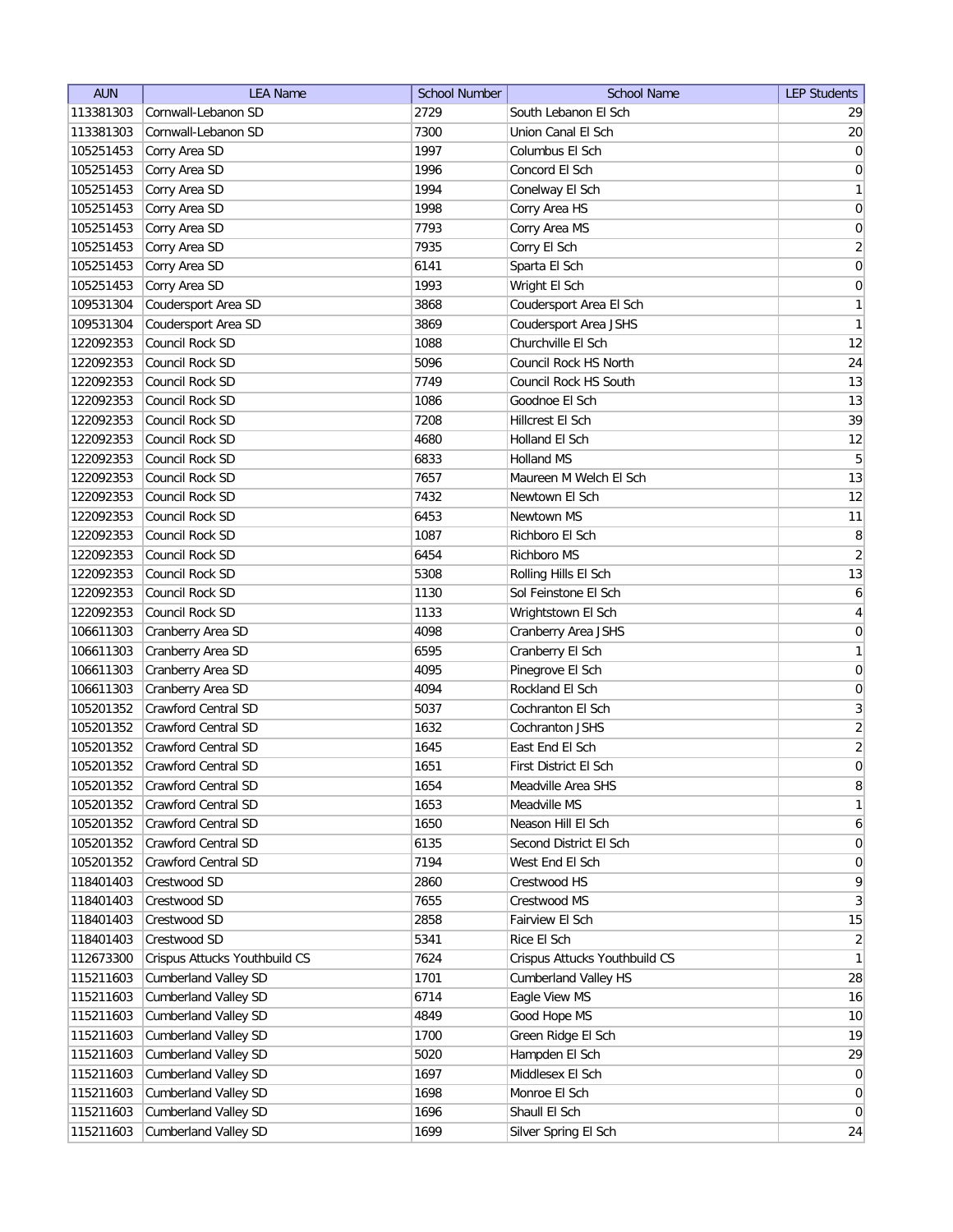| <b>AUN</b> | <b>LEA Name</b>                 | <b>School Number</b> | <b>School Name</b>               | <b>LEP Students</b> |
|------------|---------------------------------|----------------------|----------------------------------|---------------------|
| 115211603  | <b>Cumberland Valley SD</b>     | 1695                 | Sporting Hill El Sch             | $\overline{2}$      |
| 110171803  | Curwensville Area SD            | 6238                 | Curwensville Area El Sch         | $\overline{0}$      |
| 110171803  | Curwensville Area SD            | 1529                 | Curwensville Area JSHS           | $\boldsymbol{0}$    |
| 110171803  | Curwensville Area SD            | 6613                 | Penn-Grampian El Sch             | $\pmb{0}$           |
| 118401603  | Dallas SD                       | 2868                 | Dallas El Sch                    | 3                   |
| 118401603  | Dallas SD                       | 5150                 | Dallas MS                        | $\overline{3}$      |
| 118401603  | Dallas SD                       | 2869                 | Dallas SHS                       | $\overline{2}$      |
| 118401603  | Dallas SD                       | 7596                 | Wycallis El Sch                  | $\mathbf{1}$        |
| 112671603  | Dallastown Area SD              | 8132                 | Dallastown Area Intermediate Sch | $\boldsymbol{0}$    |
| 112671603  | Dallastown Area SD              | 6598                 | Dallastown Area MS               | 19                  |
| 112671603  | Dallastown Area SD              | 4553                 | Dallastown Area SHS              | 13                  |
| 112671603  | Dallastown Area SD              | 4546                 | Dallastown El Sch                | $\mathbf 5$         |
| 112671603  | Dallastown Area SD              | 4701                 | Leaders Heights El Sch           | $\overline{2}$      |
| 112671603  | Dallastown Area SD              | 4547                 | Loganville-Springfield El Sch    | $\overline{2}$      |
| 112671603  | Dallastown Area SD              | 4551                 | Ore Valley El Sch                | 29                  |
| 112671603  | Dallastown Area SD              | 4549                 | York Twp El Sch                  | 22                  |
| 114061503  | Daniel Boone Area SD            | 7729                 | Amity Intrmd Ctr                 | $\mathbf{3}$        |
| 114061503  | Daniel Boone Area SD            | 0781                 | Amity Primary Ctr                | $\mathsf{O}\xspace$ |
| 114061503  | Daniel Boone Area SD            | 7272                 | Birdsboro El Ctr                 | $\mathbf{1}$        |
| 114061503  | Daniel Boone Area SD            | 4810                 | Daniel Boone Area HS             | $\sqrt{2}$          |
| 114061503  | Daniel Boone Area SD            | 7544                 | Daniel Boone Area MS             | $\mathbf{1}$        |
| 114061503  | Daniel Boone Area SD            | 8007                 | Monocacy El Ctr                  | $\sqrt{3}$          |
| 114061503  | Daniel Boone Area SD            | 0780                 | Monocacy Kdg Ctr                 | $\boldsymbol{0}$    |
| 116471803  | Danville Area SD                | 3424                 | Danville Area MS                 | $\boldsymbol{6}$    |
|            | Danville Area SD                |                      | Danville Area SHS                | $\mathbf{1}$        |
| 116471803  |                                 | 3425                 |                                  |                     |
| 116471803  | Danville Area SD                | 8059                 | Danville El Sch                  | $\boldsymbol{0}$    |
| 116471803  | Danville Area SD                | 6846                 | Danville El Sch                  | 0                   |
| 116471803  | Danville Area SD                | 4833                 | Liberty-Valley El Sch            | $\overline{3}$      |
| 116471803  | Danville Area SD                | 3419                 | Mahoning-Cooper El Sch           | 0                   |
| 116471803  | Danville Area SD                | 8060                 | Mahoning-Cooper El Sch           | 3                   |
| 116471803  | Danville Area SD                | 8061                 | Riverside El Sch                 | 0                   |
| 116471803  | Danville Area SD                | 3421                 | Riverside El Sch                 | 0                   |
| 115221607  | Dauphin County Technical School | 5278                 | Dauphin County Technical School  | $\overline{3}$      |
| 103022253  | Deer Lakes SD                   | 0511                 | Curtisville Pri Ctr              | $\sqrt{3}$          |
| 103022253  | Deer Lakes SD                   | 0513                 | Deer Lakes HS                    | $\mathbf 0$         |
| 103022253  | Deer Lakes SD                   | 7595                 | Deer Lakes MS                    | $\pmb{0}$           |
| 103022253  | Deer Lakes SD                   | 6695                 | East Union Intrmd Sch            | $\mathbf{2}$        |
| 126513470  | Delaware Valley CHS             | 7671                 | Delaware Valley CHS              | $\boldsymbol{0}$    |
| 120522003  | Delaware Valley SD              | 7162                 | Delaware Valley El Sch           | $\mathbf{2}$        |
| 120522003  | Delaware Valley SD              | 5261                 | Delaware Valley HS               | $\sqrt{5}$          |
| 120522003  | Delaware Valley SD              | 3865                 | Delaware Valley MS               | $\mathbf{3}$        |
| 120522003  | Delaware Valley SD              | 3864                 | Dingman-Delaware El Sch          | $\overline{2}$      |
| 120522003  | Delaware Valley SD              | 7408                 | Dingman-Delaware MS              | $\mathbf{1}$        |
| 120522003  | Delaware Valley SD              | 7625                 | Dingman-Delaware Primary Sch     | $\mathbf{3}$        |
| 120522003  | Delaware Valley SD              | 3866                 | Shohola El Sch                   | $\mathbf{1}$        |
| 107651603  | Derry Area SD                   | 4351                 | Derry Area MS                    | $\mathbf{1}$        |
| 107651603  | Derry Area SD                   | 4352                 | Derry Area SHS                   | 0                   |
| 107651603  | Derry Area SD                   | 6927                 | Grandview El Sch                 | $\boldsymbol{0}$    |
| 107651603  | Derry Area SD                   | 4344                 | Loyalhanna El Sch                | $\pmb{0}$           |
| 107651603  | Derry Area SD                   | 4346                 | New Derry El Sch                 | $\pmb{0}$           |
| 115221753  | Derry Township SD               | 7731                 | Hershey Early Childhood Ctr      | 10                  |
| 115221753  | Derry Township SD               | 4801                 | Hershey HS                       | $\boldsymbol{6}$    |
| 115221753  | Derry Township SD               | 7186                 | Hershey Intrmd El Sch            | $\overline{5}$      |
| 115221753  | Derry Township SD               | 6678                 | Hershey MS                       | $\overline{4}$      |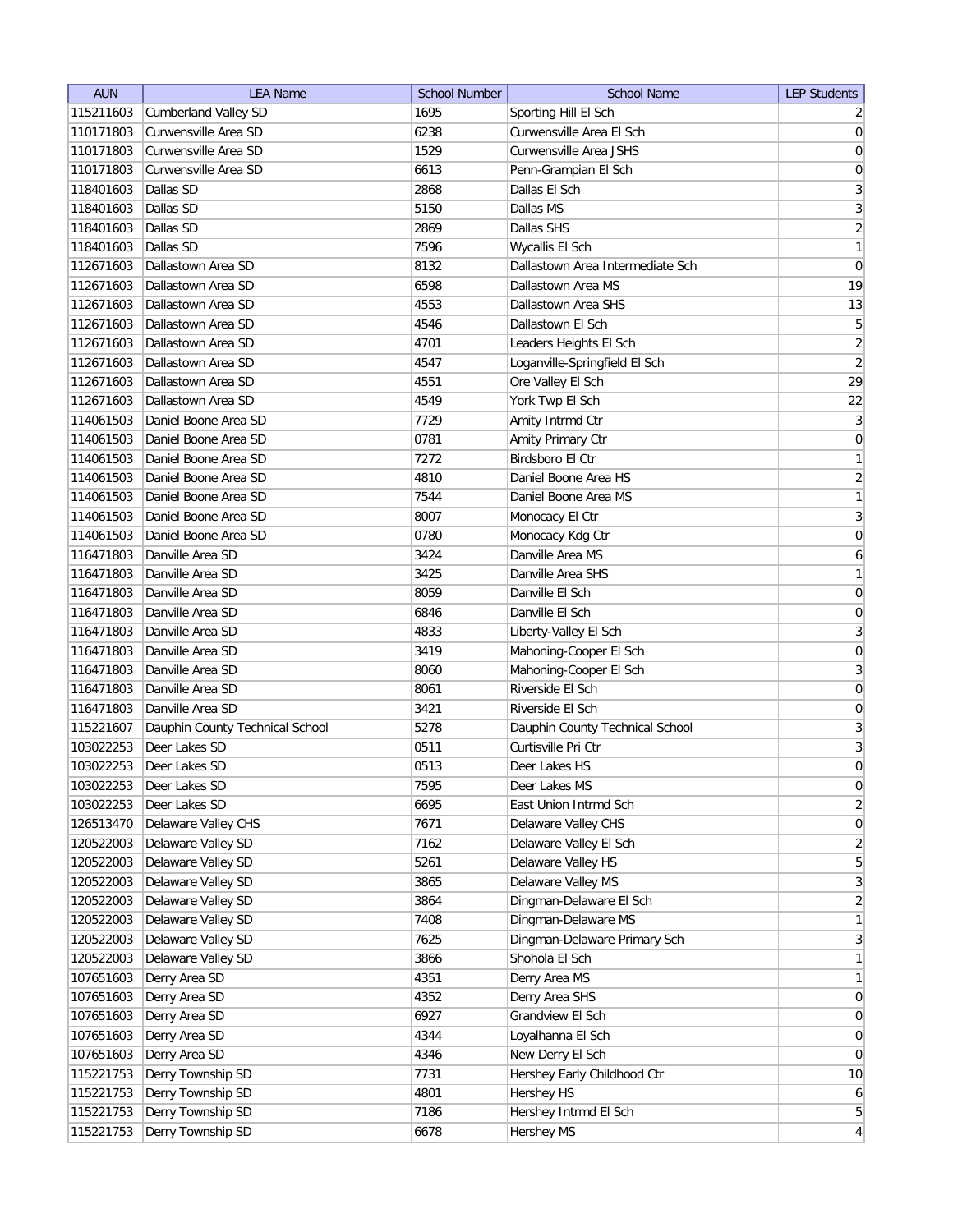| <b>AUN</b> | <b>LEA Name</b>             | <b>School Number</b> | <b>School Name</b>          | <b>LEP Students</b> |
|------------|-----------------------------|----------------------|-----------------------------|---------------------|
| 115221753  | Derry Township SD           | 1749                 | Hershey Primary El Sch      | 7 <sup>1</sup>      |
| 126510011  | Discovery Charter School    | 7775                 | Discovery Charter School    | 0                   |
| 113362203  | Donegal SD                  | 8011                 | Donegal Kindergarten Center | $\overline{0}$      |
| 113362203  | Donegal SD                  | 7165                 | Donegal MS                  | 19                  |
| 113362203  | Donegal SD                  | 2539                 | Donegal SHS                 | 13                  |
| 113362203  | Donegal SD                  | 7786                 | Donegal Springs El Sch      | 29                  |
| 113362203  | Donegal SD                  | 6291                 | Maytown El Sch              | 0                   |
| 113362203  | Donegal SD                  | 5234                 | Riverview El Sch            | $\boldsymbol{0}$    |
| 112671803  | Dover Area SD               | 4554                 | Dover Area El Sch           | $\mathbf{1}$        |
| 112671803  | Dover Area SD               | 4558                 | Dover Area HS               | $\vert 4 \vert$     |
| 112671803  | Dover Area SD               | 6283                 | Dover Area Intrmd Sch       | 6                   |
| 112671803  | Dover Area SD               | 4555                 | Kralltown El Sch            | 0                   |
| 112671803  | Dover Area SD               | 4557                 | Leib El Sch                 | 7                   |
| 112671803  | Dover Area SD               | 7555                 | North Salem El Sch          | 1                   |
| 112671803  | Dover Area SD               | 4556                 | Weigelstown El Sch          | 14                  |
| 124152003  | Downingtown Area SD         | 1391                 | Beaver Creek El Sch         | 12                  |
| 124152003  | Downingtown Area SD         | 7266                 | Bradford Hgts El Sch        | $\mathbf{6}$        |
| 124152003  | Downingtown Area SD         | 1431                 | Brandywine-Wallace El Sch   | 1                   |
| 124152003  | Downingtown Area SD         | 7517                 | Downington MS               | 10                  |
| 124152003  | Downingtown Area SD         | 7759                 | Downingtown HS East Campus  | 25                  |
| 124152003  | Downingtown Area SD         | 1387                 | Downingtown HS West Campus  | $\boldsymbol{6}$    |
| 124152003  | Downingtown Area SD         | 5011                 | East Ward El Sch            | 14                  |
| 124152003  | Downingtown Area SD         | 6476                 | Lionville El Sch            | 10                  |
| 124152003  | Downingtown Area SD         | 7516                 | Lionville MS                | 12                  |
| 124152003  | Downingtown Area SD         | 1432                 | Pickering Valley El Sch     | 19                  |
| 124152003  | Downingtown Area SD         | 7265                 | Shamona Creek El Sch        | 10                  |
| 124152003  | Downingtown Area SD         | 7990                 | Springton Manor El Sch      | $\mathbf{1}$        |
| 124152003  | Downingtown Area SD         | 6621                 | Uwchlan Hills El Sch        | $\overline{2}$      |
| 124152003  | Downingtown Area SD         | 6477                 | West Bradford El Sch        | 5                   |
| 107653040  | Dr Robert Ketterer CS, Inc. | 7550                 | Dr Robert Ketterer CS, Inc. | $\boldsymbol{0}$    |
| 106172003  | Dubois Area SD              | 2385                 | C G Johnson El Sch          | $\boldsymbol{0}$    |
| 106172003  | Dubois Area SD              | 1541                 | Dubois Area MS              | 0                   |
| 106172003  | Dubois Area SD              | 6156                 | Dubois Area SHS             | $\boldsymbol{0}$    |
| 106172003  | Dubois Area SD              | 6919                 | Highland Street El Sch      | $\boldsymbol{0}$    |
| 106172003  | Dubois Area SD              | 6157                 | Juniata El Sch              | $\overline{0}$      |
| 106172003  | Dubois Area SD              | 1530                 | Luthersburg El Sch          | $\overline{0}$      |
| 106172003  | Dubois Area SD              | 1532                 | Oklahoma El Sch             | 0                   |
| 106172003  | Dubois Area SD              | 1540                 | Penfield El Sch             | 0                   |
| 106172003  | Dubois Area SD              | 2389                 | Sykesville El Sch           | 0                   |
| 106172003  | Dubois Area SD              | 6918                 | Wasson Avenue El Sch        | $\overline{0}$      |
| 119352203  | Dunmore SD                  | 6591                 | Dunmore El Ctr              | 8                   |
| 119352203  | Dunmore SD                  | 2429                 | Dunmore HS                  | $\vert 3 \vert$     |
| 119352203  | Dunmore SD                  | 7712                 | Dunmore MS                  | $\mathbf{1}$        |
| 103022503  | Duquesne City SD            | 7908                 | Duquesne Consolidated Sch   | $\overline{0}$      |
| 103022503  | Duquesne City SD            | 7109                 | Duquesne El Sch             | 0                   |
| 103022803  | East Allegheny SD           | 7991                 | Early Childhood Center      | 0                   |
| 103022803  | East Allegheny SD           | 5193                 | East Allegheny HS           | 1                   |
| 103022803  | East Allegheny SD           | 0542                 | Green Valley Primary Sch    | $\overline{2}$      |
| 103022803  | East Allegheny SD           | 7926                 | Logan MS                    | 3                   |
| 103022803  | East Allegheny SD           | 6100                 | Westinghouse El Sch         | 0                   |
| 117412003  | East Lycoming SD            | 3021                 | Carl G Renn El Sch          | $\overline{0}$      |
| 117412003  | East Lycoming SD            | 3018                 | George A Ferrell El Sch     | 0                   |
| 117412003  | East Lycoming SD            | 6364                 | Hughesville JSHS            | 3                   |
| 117412003  | East Lycoming SD            | 3019                 | Joseph C Ashkar El Sch      | $\overline{2}$      |
|            |                             |                      |                             |                     |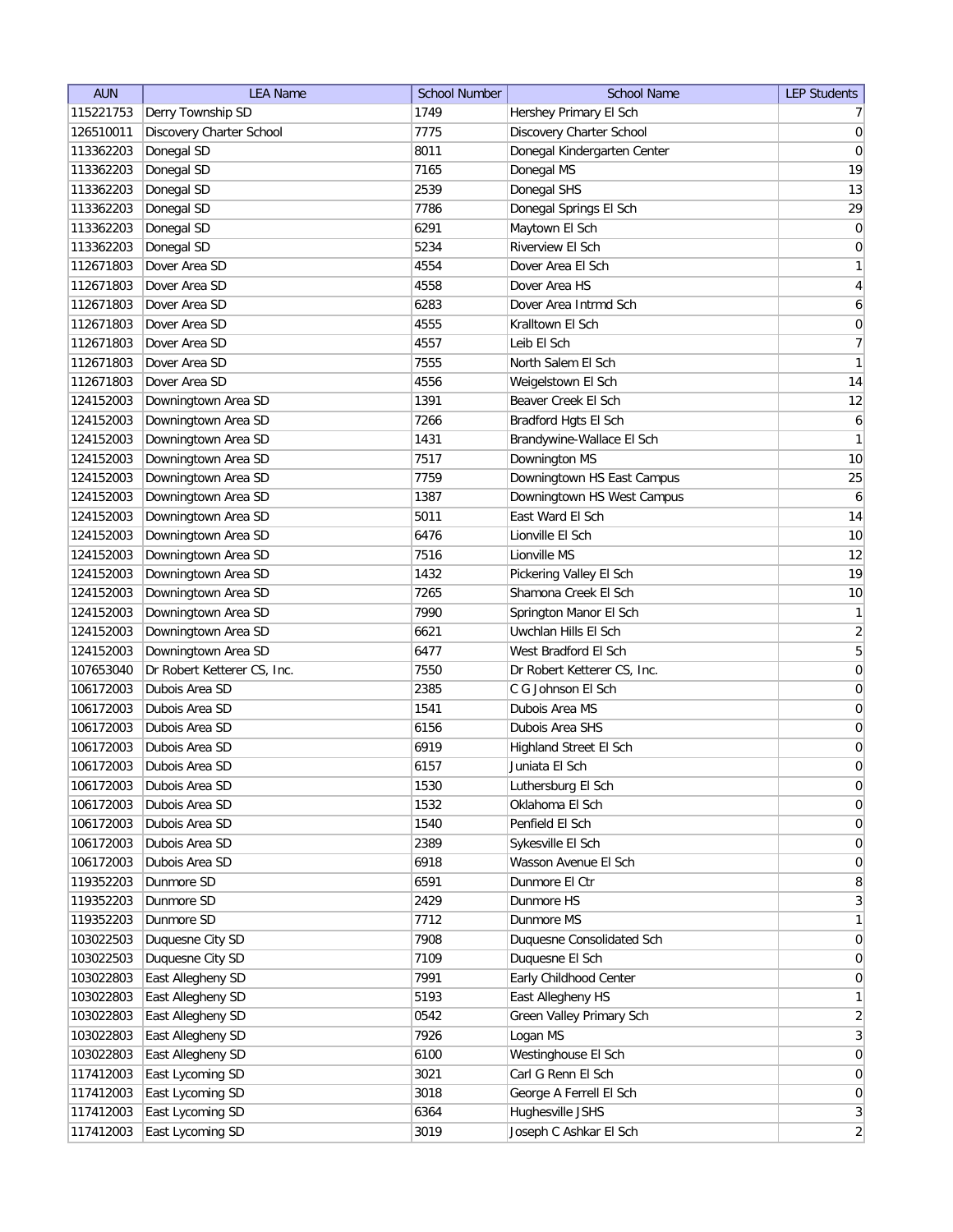| <b>AUN</b> | <b>LEA Name</b>                          | <b>School Number</b> | <b>School Name</b>                       | <b>LEP Students</b> |
|------------|------------------------------------------|----------------------|------------------------------------------|---------------------|
| 121392303  | East Penn SD                             | 2799                 | Alburtis El Sch                          | 20                  |
| 121392303  | East Penn SD                             | 2809                 | Emmaus HS                                | 16                  |
| 121392303  | East Penn SD                             | 7560                 | Eyer MS                                  | $\left  \right $    |
| 121392303  | East Penn SD                             | 2808                 | Jefferson El Sch                         | $\overline{5}$      |
| 121392303  | East Penn SD                             | 2802                 | Lincoln El Sch                           | 11                  |
| 121392303  | East Penn SD                             | 2803                 | Lower Macungie El Sch                    | 10                  |
| 121392303  | East Penn SD                             | 7559                 | Lower Macungie MS                        | 24                  |
| 121392303  | East Penn SD                             | 2804                 | Macungie El Sch                          | 7                   |
| 121392303  | East Penn SD                             | 5239                 | Shoemaker El Sch                         | $\overline{5}$      |
| 121392303  | East Penn SD                             | 4827                 | Wescosville El Sch                       | 34                  |
| 121392303  | East Penn SD                             | 8133                 | Willow Lane El Sch                       | $\overline{0}$      |
| 115212503  | East Pennsboro Area SD                   | 5220                 | East Pennsboro Area MS                   | 6                   |
| 115212503  | East Pennsboro Area SD                   | 1707                 | East Pennsboro Area SHS                  | 15                  |
| 115212503  | East Pennsboro Area SD                   | 1705                 | East Pennsboro El Sch                    | $\, 8$              |
| 115212503  | East Pennsboro Area SD                   | 4850                 | West Creek Hills El Sch                  | 24                  |
| 120452003  | East Stroudsburg Area SD                 | 7536                 | <b>Bushkill El Sch</b>                   | 19                  |
| 120452003  | East Stroudsburg Area SD                 | 6798                 | East Stroudsburg El Sch                  | $\pmb{0}$           |
| 120452003  | East Stroudsburg Area SD                 | 8016                 | East Stroudsburg El Sch                  | 17                  |
| 120452003  | East Stroudsburg Area SD                 | 7641                 | East Stroudsburg SHS North               | $10$                |
| 120452003  | East Stroudsburg Area SD                 | 6935                 | East Stroudsburg SHS South               | $\mathsf{q}$        |
| 120452003  | East Stroudsburg Area SD                 | 3204                 | J M Hill El Sch                          | 19                  |
| 120452003  | East Stroudsburg Area SD                 | 7366                 | J T Lambert Intermediate Sch             | 8                   |
| 120452003  | East Stroudsburg Area SD                 | 7642                 | Lehman Intermediate Sch                  | 10                  |
| 120452003  | East Stroudsburg Area SD                 | 3201                 | Middle Smithfield El Sch                 | 39                  |
| 120452003  | East Stroudsburg Area SD                 | 7411                 | Resica El Sch                            | 11                  |
| 120452003  | East Stroudsburg Area SD                 | 3202                 | Smithfield El Sch                        | 17                  |
| 113362303  | Eastern Lancaster County SD              | 2552                 | Blue Ball El Sch                         | $\mathbf{1}$        |
| 113362303  | Eastern Lancaster County SD              | 2500                 | Brecknock El Sch                         | 15                  |
| 113362303  | Eastern Lancaster County SD              | 4926                 | Caernarvon El Sch                        | $\pmb{0}$           |
| 113362303  | Eastern Lancaster County SD              | 7209                 | Garden Spot MS                           | 9                   |
| 113362303  | Eastern Lancaster County SD              | 2554                 | Garden Spot SHS                          | 17                  |
| 113362303  | Eastern Lancaster County SD              | 4707                 | New Holland Elementary                   | 38                  |
| 113382303  | Eastern Lebanon County SD                | 8137                 | ELCO Intermd Sch                         | $\pmb{0}$           |
| 113382303  | Eastern Lebanon County SD                | 6612                 | Eastern Lebanon Co MS                    | $\overline{3}$      |
| 113382303  | Eastern Lebanon County SD                | 2740                 | Eastern Lebanon Co SHS                   | $\vert 4 \vert$     |
| 113382303  | Eastern Lebanon County SD                | 6611                 | Fort Zeller El Sch                       | 12                  |
| 113382303  | Eastern Lebanon County SD                | 2735                 | Jackson El Sch                           | 0                   |
| 113382303  | Eastern Lebanon County SD                | 2739                 | Myerstown El Sch                         | 1                   |
| 113382303  | Eastern Lebanon County SD                | 2738                 | Schaefferstown El Sch                    | $\mathbf{1}$        |
| 177518712  | Eastern University Academy Charter Schoo | 8127                 | Eastern University Academy Charter Schoo | $\overline{0}$      |
| 112672203  | Eastern York SD                          | 4559                 | Canadochly El Sch                        | $\overline{0}$      |
| 112672203  | Eastern York SD                          | 4564                 | Eastern York HS                          | $\overline{0}$      |
| 112672203  | Eastern York SD                          | 7439                 | Eastern York MS                          | $\overline{2}$      |
| 112672203  | Eastern York SD                          | 6285                 | Kreutz Creek El Sch                      | 3                   |
| 112672203  | Eastern York SD                          | 4563                 | Wrightsville El Sch                      | 1                   |
| 120483302  | Easton Area SD                           | 4915                 | Cheston El Sch                           | 42                  |
| 120483302  | Easton Area SD                           | 3482                 | Easton Area HS                           | 72                  |
| 120483302  | Easton Area SD                           | 7008                 | Easton Area MS Campus Grades 5-6         | 62                  |
| 120483302  | Easton Area SD                           | 6925                 | Easton Area MS Campus Grades 7-8         | 42                  |
| 120483302  | Easton Area SD                           | 3477                 | Forks El Sch                             | 3                   |
| 120483302  | Easton Area SD                           | 3478                 | March El Sch                             | 28                  |
| 120483302  | Easton Area SD                           | 3473                 | Palmer El Sch                            | 15                  |
| 120483302  | Easton Area SD                           | 5350                 | Paxinosa El Sch                          | 56                  |
| 120483302  | Easton Area SD                           | 8058                 | Shawnee El Sch                           | 15                  |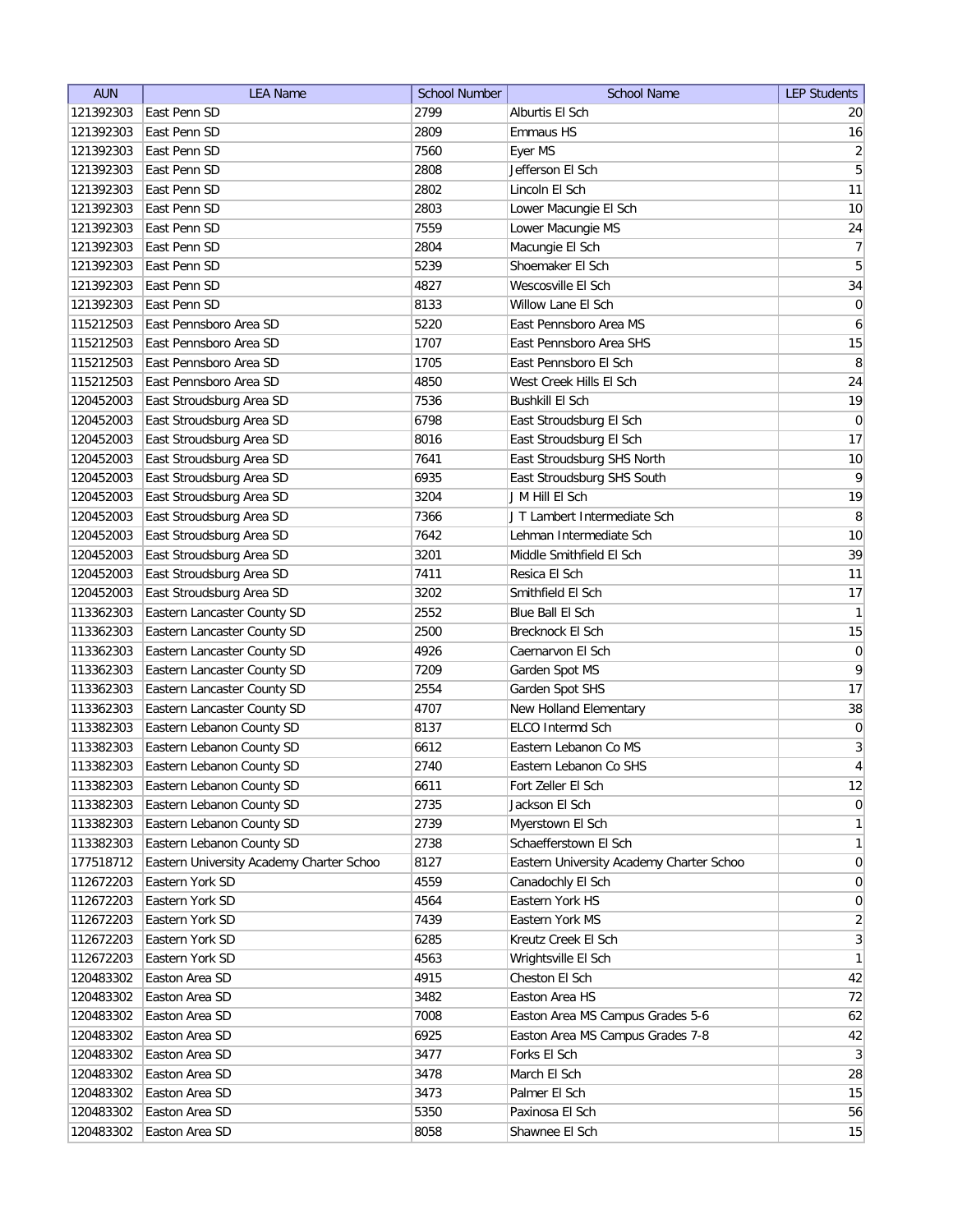| <b>AUN</b> | <b>LEA Name</b>                          | <b>School Number</b> | <b>School Name</b>                       | <b>LEP Students</b> |
|------------|------------------------------------------|----------------------|------------------------------------------|---------------------|
| 120483302  | Easton Area SD                           | 5064                 | Tracy El Sch                             | 5                   |
| 103023153  | Elizabeth Forward SD                     | 0136                 | Central El Sch                           | $\overline{0}$      |
| 103023153  | Elizabeth Forward SD                     | 0140                 | Elizabeth El Sch                         | $\boldsymbol{0}$    |
| 103023153  | Elizabeth Forward SD                     | 4804                 | <b>Elizabeth Forward MS</b>              | 0                   |
| 103023153  | Elizabeth Forward SD                     | 0144                 | <b>Elizabeth Forward SHS</b>             | 0                   |
| 103023153  | Elizabeth Forward SD                     | 8115                 | Greenock El Sch                          | $\boldsymbol{0}$    |
| 103023153  | Elizabeth Forward SD                     | 7495                 | Greenock El Sch                          | $\boldsymbol{0}$    |
| 103023153  | Elizabeth Forward SD                     | 0142                 | Mt Vernon El Sch                         | $\boldsymbol{0}$    |
| 103023153  | Elizabeth Forward SD                     | 0139                 | William Penn El Sch                      | $\boldsymbol{0}$    |
| 113362403  | Elizabethtown Area SD                    | 2555                 | Bainbridge El Sch                        | 0                   |
| 113362403  | Elizabethtown Area SD                    | 2561                 | East High Street El Sch                  | 23                  |
| 113362403  | Elizabethtown Area SD                    | 6862                 | Elizabethtown Area MS                    | 10                  |
| 113362403  | Elizabethtown Area SD                    | 2562                 | Elizabethtown Area SHS                   | 13                  |
| 113362403  | Elizabethtown Area SD                    | 2557                 | Fairview El Sch                          | 0                   |
| 113362403  | Elizabethtown Area SD                    | 2558                 | Mill Road El Sch                         | 0                   |
| 113362403  | Elizabethtown Area SD                    | 2559                 | Rheems El Sch                            | 0                   |
| 119582503  | Elk Lake SD                              | 6417                 | Elk Lake El Sch                          | 11                  |
| 119582503  | Elk Lake SD                              | 6418                 | Elk Lake JSHS                            | $6\vert$            |
| 104372003  | Ellwood City Area SD                     | 2674                 | Hartman Sch                              | $\vert 0 \vert$     |
| 104372003  | Ellwood City Area SD                     | 2675                 | Lincoln JSHS                             | $\mathsf{O}\xspace$ |
| 104372003  | Ellwood City Area SD                     | 2664                 | North Side Sch                           | $\overline{2}$      |
| 104372003  | Ellwood City Area SD                     | 2668                 | Perry Twp Sch                            | $\boldsymbol{0}$    |
| 104372003  | Ellwood City Area SD                     | 2665                 | Walnut Ridge Sch                         | $\boldsymbol{0}$    |
| 199025446  | Environmental Charter School at Frick Pa | 8028                 | Environmental Charter School at Frick Pa | $\boldsymbol{0}$    |
| 113362603  | Ephrata Area SD                          | 2564                 | Akron El Sch                             | 20                  |
| 113362603  | Ephrata Area SD                          | 2568                 | Clay El Sch                              | 16                  |
| 113362603  | Ephrata Area SD                          | 6712                 | Ephrata MS                               | 25                  |
| 113362603  | Ephrata Area SD                          | 6293                 | Ephrata SHS                              | 16                  |
| 113362603  | Ephrata Area SD                          | 2563                 | Fulton El Sch                            | 12                  |
| 113362603  | Ephrata Area SD                          | 2570                 | Highland El Sch                          | 6                   |
| 113362603  | Ephrata Area SD                          | 8104                 | <b>Washington Educational Center</b>     | 0                   |
| 105252602  | Erie City SD                             | 7842                 | <b>AEP/Transition Sch</b>                | $\mathbf{1}$        |
| 105252602  | Erie City SD                             | 2000                 | Burton El Sch                            | 37                  |
| 105252602  | Erie City SD                             | 7294                 | Central HS                               | 30                  |
| 105252602  | Erie City SD                             | 2001                 | Cleveland El Sch                         | 38                  |
| 105252602  | Erie City SD                             | 2021                 | Connell El Sch                           | 25                  |
| 105252602  | Erie City SD                             | 2003                 | Diehl El Sch                             | 71                  |
| 105252602  | Erie City SD                             | 2026                 | East SHS                                 | 109                 |
| 105252602  | Erie City SD                             | 2004                 | Edison El Sch                            | 34                  |
| 105252602  | Erie City SD                             | 2022                 | Emerson-Gridley El Sch                   | 22                  |
| 105252602  | Erie City SD                             | 2007                 | Glenwood El Sch                          | 17                  |
| 105252602  | Erie City SD                             | 2009                 | Harding El Sch                           | 5 <sup>1</sup>      |
| 105252602  | Erie City SD                             | 2010                 | Irving El Sch                            | 44                  |
| 105252602  | Erie City SD                             | 2011                 | Jefferson El Sch                         | 57                  |
| 105252602  | Erie City SD                             | 2013                 | Lincoln El Sch                           | 28                  |
| 105252602  | Erie City SD                             | 2016                 | McKinley El Sch                          | 61                  |
| 105252602  | Erie City SD                             | 7515                 | Northwest PA Collegiate Academy          | 1                   |
| 105252602  | Erie City SD                             | 7912                 | P E A C E Sch of Excellence              | $\overline{0}$      |
| 105252602  | Erie City SD                             | 2018                 | Perry El Sch                             | $20\,$              |
| 105252602  | Erie City SD                             | 7035                 | Pfeiffer-Burleigh El Sch                 | 52                  |
| 105252602  | Erie City SD                             | 2024                 | Roosevelt MS                             | 15                  |
| 105252602  | Erie City SD                             | 2027                 | <b>Strong Vincent HS</b>                 | 43                  |
| 105252602  | Erie City SD                             | 6959                 | Wayne MS                                 | 67                  |
| 105252602  | Erie City SD                             | 2025                 | Wilson MS                                | 66                  |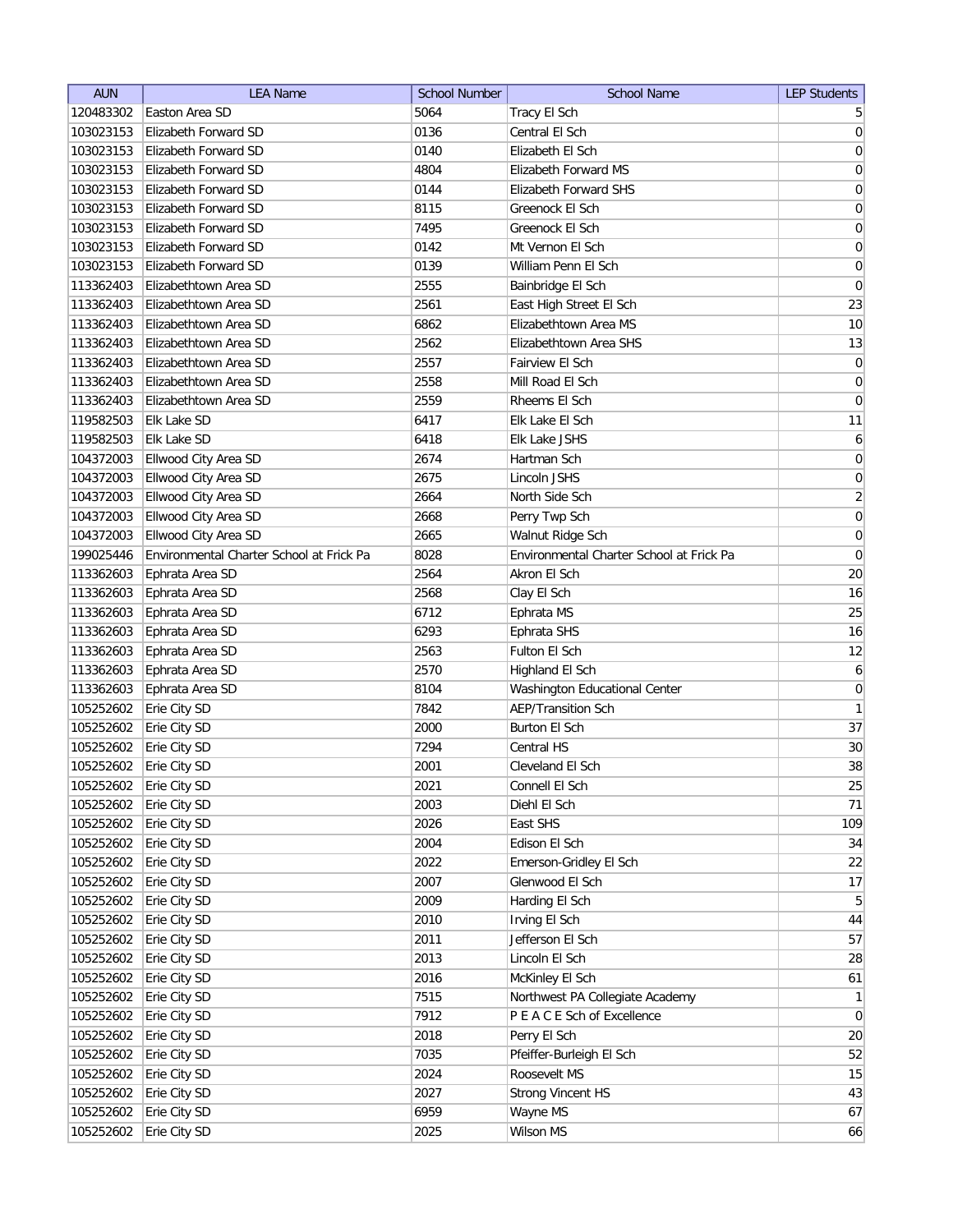| <b>AUN</b>             | <b>LEA Name</b>                       | <b>School Number</b> | <b>School Name</b>                    | <b>LEP Students</b> |
|------------------------|---------------------------------------|----------------------|---------------------------------------|---------------------|
| 124150001              | Erin Dudley Forbes CS                 | 7680                 | Erin Dudley Forbes CS                 | 22                  |
| 126513440              | Esperanza Academy Charter High School | 7665                 | Esperanza Academy Charter High School | 118                 |
| 126513100              | Eugenio Maria De Hostos CS            | 7564                 | Eugenio Maria DE Hostos CS            | 67                  |
| 108053003              | Everett Area SD                       | 0735                 | Breezewood El Sch                     | $\mathbf{1}$        |
| 108053003              | Everett Area SD                       | 0737                 | Chaneysville-Cove El Sch              | 0                   |
| 108053003              | Everett Area SD                       | 7006                 | Everett Area El Sch                   | 0                   |
| 108053003              | Everett Area SD                       | 7897                 | <b>Everett Area HS</b>                | 0                   |
| 108053003              | Everett Area SD                       | 7898                 | Everett Area MS                       | $\boldsymbol{0}$    |
| 108053003              | Everett Area SD                       | 0734                 | Mann-Monroe El Sch                    | $\boldsymbol{0}$    |
| 120450003              | Evergreen Community CS                | 7866                 | <b>Evergreen Community CS</b>         | $\boldsymbol{0}$    |
| 114062003              | <b>Exeter Township SD</b>             | 0787                 | Exeter Twp JHS                        | 9                   |
| 114062003              | Exeter Township SD                    | 0788                 | <b>Exeter Twp SHS</b>                 | 7                   |
| 114062003              | Exeter Township SD                    | 0783                 | Jacksonwald El Sch                    | 10                  |
| 114062003              | Exeter Township SD                    | 0786                 | Lorane El Sch                         | 8                   |
| 114062003              | Exeter Township SD                    | 6731                 | Martin Luther Lausch El Ctr           | 6                   |
| 114062003              | Exeter Township SD                    | 7755                 | Reiffton Sch                          | 4                   |
| 112013054              | Fairfield Area SD                     | 6270                 | Fairfield Area El Sch                 | $\overline{2}$      |
| 112013054              | Fairfield Area SD                     | 6269                 | Fairfield Area HS                     | 0                   |
| 112013054              | Fairfield Area SD                     | 7322                 | Fairfield Area MS                     | 0                   |
| 105253303              | <b>Fairview SD</b>                    | 7466                 | Fairview El Sch                       | $\boldsymbol{6}$    |
| 105253303              | <b>Fairview SD</b>                    | 6737                 | Fairview HS                           | $\vert 4 \vert$     |
| 105253303              | <b>Fairview SD</b>                    | 2032                 | <b>Fairview MS</b>                    | 1                   |
| 112282004              | <b>Fannett-Metal SD</b>               | 6826                 | Fannett-Metal El Sch                  | 0                   |
| 112282004              | <b>Fannett-Metal SD</b>               | 7508                 | <b>Fannett-Metal MS</b>               | $\boldsymbol{0}$    |
| 112282004              | <b>Fannett-Metal SD</b>               | 2201                 | <b>Fannett-Metal SHS</b>              | $\boldsymbol{0}$    |
| 104432503              | <b>Farrell Area SD</b>                | 7119                 | Farrell Area ES/LMS                   | $\boldsymbol{0}$    |
| 104432503              | Farrell Area SD                       | 5248                 | Farrell Area HS/UMS                   | $\boldsymbol{0}$    |
| 119350001              | <b>Fell CS</b>                        | 7746                 | Fell CS                               | 0                   |
| 108112003              | Ferndale Area SD                      | 1225                 | Ferndale Area JSHS                    | 0                   |
| 108112003              | Ferndale Area SD                      | 1223                 | Ferndale El Sch                       | $\overline{2}$      |
| 100510000              | First Phila CS For Literacy           | 7744                 | First Phila CS For Literacy           | $\boldsymbol{0}$    |
| 114062503              | Fleetwood Area SD                     | 0791                 | Andrew Maier El Sch                   | 9                   |
| 114062503              | Fleetwood Area SD                     | 0789                 | Fleetwood El Sch                      | 0                   |
| 114062503              | Fleetwood Area SD                     | 6311                 | Fleetwood MS                          | 19                  |
| 114062503              | Fleetwood Area SD                     | 5023                 | Fleetwood SHS                         | $\mathbf{6}$        |
| 114062503              | Fleetwood Area SD                     | 0860                 | Richmond El Sch                       | $7\vert$            |
| 114062503              | Fleetwood Area SD                     | 8057                 | Willow Creek El Sch                   | $\vert 4 \vert$     |
| 126510021              | Folk Arts-Cultural Treasures CS       | 7857                 | Folk Arts-Cultural Treasures CS       | 112                 |
| 111292304              | Forbes Road SD                        | 6840                 | Forbes Road El Sch                    | $\overline{0}$      |
| 111292304              | Forbes Road SD                        | 2246                 | Forbes Road JSHS                      | $\overline{0}$      |
| 106272003              | Forest Area SD                        | 6160                 | East Forest El Sch                    | $\overline{0}$      |
| 106272003              | Forest Area SD                        | 6159                 | East Forest JSHS                      | 0                   |
| 106272003              | Forest Area SD                        | 6701                 | West Forest El Sch                    | 0                   |
| 106272003              | Forest Area SD                        | 6161                 | West Forest JSHS                      | 0                   |
| 119583003              | Forest City Regional SD               | 6420                 | Forest City Regional El Sch           | 4                   |
|                        | Forest City Regional SD               | 6419                 | Forest City Regional HS               | $\overline{0}$      |
| 119583003<br>108112203 | Forest Hills SD                       | 6899                 | Forest Hills El Sch                   | $\overline{0}$      |
| 108112203              | Forest Hills SD                       | 1191                 | Forest Hills HS                       | $\overline{0}$      |
| 108112203              | Forest Hills SD                       | 1287                 | Forest Hills MS                       | 0                   |
| 101632403              | Fort Cherry SD                        | 7187                 | Fort Cherry El Ctr                    | $\overline{2}$      |
| 101632403              | Fort Cherry SD                        | 4242                 | Fort Cherry JSHS                      | $\vert 4 \vert$     |
| 105253553              | Fort LeBoeuf SD                       | 5328                 | Fort LeBoeuf MS                       | 1                   |
| 105253553              | Fort LeBoeuf SD                       | 2037                 | Fort LeBoeuf SHS                      | $\overline{0}$      |
| 105253553              | Fort LeBoeuf SD                       |                      |                                       | 0                   |
|                        |                                       | 5226                 | Mill Village El Sch                   |                     |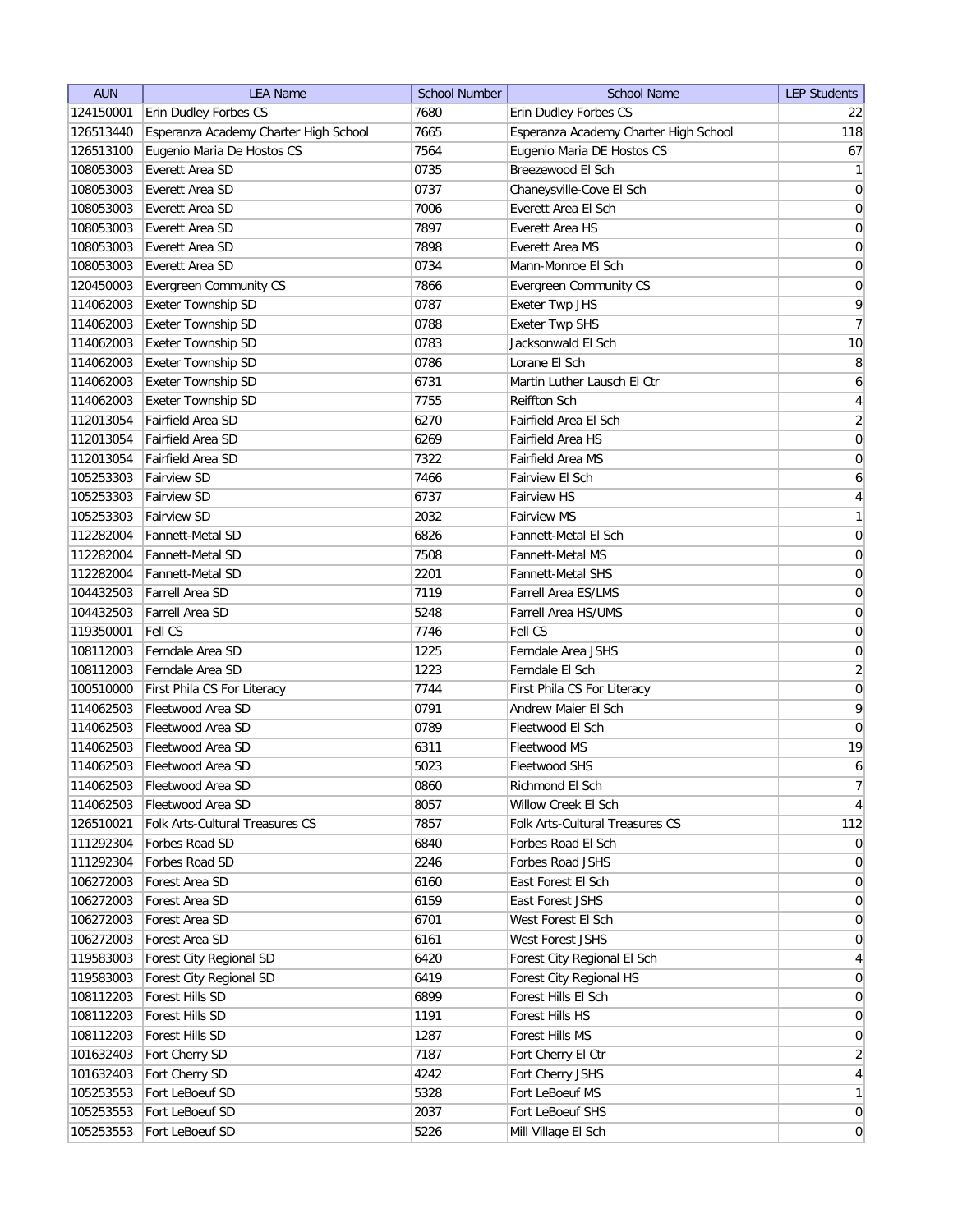| <b>AUN</b> | <b>LEA Name</b>                          | <b>School Number</b> | <b>School Name</b>                       | <b>LEP Students</b>     |
|------------|------------------------------------------|----------------------|------------------------------------------|-------------------------|
| 105253553  | Fort LeBoeuf SD                          | 2036                 | Robison El Sch                           | $\vert 4 \vert$         |
| 105253553  | Fort LeBoeuf SD                          | 2035                 | Waterford El Sch                         | $\pmb{0}$               |
| 103023912  | Fox Chapel Area SD                       | 0147                 | Dorseyville MS                           | 8                       |
| 103023912  | Fox Chapel Area SD                       | 0149                 | Fairview El Sch                          | $\overline{2}$          |
| 103023912  | Fox Chapel Area SD                       | 0156                 | Fox Chapel Area HS                       | 9                       |
| 103023912  | Fox Chapel Area SD                       | 6780                 | Hartwood El Sch                          | $\overline{4}$          |
| 103023912  | Fox Chapel Area SD                       | 0153                 | Kerr El Sch                              | $\sqrt{5}$              |
| 103023912  | Fox Chapel Area SD                       | 0461                 | OHara El Sch                             | 11                      |
| 106612203  | Franklin Area SD                         | 4667                 | Central El Sch                           | $\mathbf{1}$            |
| 106612203  | Franklin Area SD                         | 4106                 | Franklin Area HS                         | $\overline{3}$          |
| 106612203  | Franklin Area SD                         | 6984                 | Franklin Area MS                         | 0                       |
| 106612203  | Franklin Area SD                         | 4103                 | Polk El Sch                              | $\mathbf{1}$            |
| 106612203  | Franklin Area SD                         | 4101                 | Sandycreek El Sch                        | $\overline{2}$          |
| 106612203  | Franklin Area SD                         | 4104                 | Seventh Street El Sch                    | $\mathbf{1}$            |
| 106612203  | Franklin Area SD                         | 4102                 | Utica El Sch                             | 0                       |
| 106612203  | Franklin Area SD                         | 6166                 | Victory El Sch                           | $\mathbf{1}$            |
| 107652603  | Franklin Regional SD                     | 7602                 | Franklin Regional MS                     | $\sqrt{2}$              |
| 107652603  | Franklin Regional SD                     | 4360                 | Franklin Regional SHS                    | $\overline{5}$          |
| 107652603  | Franklin Regional SD                     | 7163                 | Heritage El Sch                          | $\overline{2}$          |
| 107652603  | Franklin Regional SD                     | 4354                 | Newlonsburg El Sch                       | $\mathbf{1}$            |
| 107652603  | Franklin Regional SD                     | 4357                 | Sloan El Sch                             | $\overline{\mathbf{3}}$ |
| 126513450  | Franklin Towne CHS                       | 7666                 | Franklin Towne CHS                       | $\boldsymbol{0}$        |
| 147513703  | Franklin Towne Charter Elementary School | 8123                 | Franklin Towne Charter Elementary School | $\boldsymbol{0}$        |
| 101262903  | Frazier SD                               | 6687                 | Central El Sch                           | $\boldsymbol{0}$        |
| 101262903  | Frazier SD                               | 2126                 | <b>Frazier HS</b>                        | $\boldsymbol{0}$        |
| 101262903  | <b>Frazier SD</b>                        | 7176                 | Frazier MS                               | 0                       |
| 101262903  | <b>Frazier SD</b>                        | 6686                 | Perry El Sch                             | $\sqrt{2}$              |
| 127042853  | Freedom Area SD                          | 7052                 | Big Knob El Sch                          | $\mathsf{O}\xspace$     |
| 127042853  | Freedom Area SD                          | 7050                 | Conway El Sch                            | 0                       |
| 127042853  | Freedom Area SD                          | 7865                 | Freedom Area Intrmd Sch                  | 0                       |
| 127042853  | Freedom Area SD                          | 6564                 | Freedom Area MS                          | 0                       |
| 127042853  | Freedom Area SD                          | 6563                 | Freedom Area SHS                         | 0                       |
| 128033053  | Freeport Area SD                         | 0591                 | Buffalo El Sch                           | $\boldsymbol{0}$        |
| 128033053  | Freeport Area SD                         | 0593                 | Freeport Area JHS                        | $\boldsymbol{0}$        |
| 128033053  | Freeport Area SD                         | 0594                 | Freeport Area SHS                        | 0                       |
| 128033053  | Freeport Area SD                         | 0590                 | Freeport Kdg Ctr                         | $\mathsf{O}\xspace$     |
| 128033053  | Freeport Area SD                         | 0592                 | South Buffalo El Sch                     | $\boldsymbol{0}$        |
| 126513270  | Freire CS                                | 7586                 | Freire CS                                | $\mathbf{1}$            |
| 109532804  | Galeton Area SD                          | 6223                 | Galeton Area Sch                         | $\boldsymbol{0}$        |
| 125234103  | Garnet Valley SD                         | 7714                 | Bethel Springs El Sch                    | $\overline{7}$          |
| 125234103  | Garnet Valley SD                         | 6506                 | Concord El Sch                           | 17                      |
| 125234103  | Garnet Valley SD                         | 7486                 | Garnet Valley El Sch                     | $\overline{4}$          |
| 125234103  | Garnet Valley SD                         | 1869                 | Garnet Valley HS                         | $\overline{2}$          |
| 125234103  | Garnet Valley SD                         | 7313                 | Garnet Valley MS                         | $\sqrt{2}$              |
| 103024102  | Gateway SD                               | 0161                 | Dr Cleveland Steward Jr El Sch           | $\overline{7}$          |
| 103024102  | Gateway SD                               | 0157                 | Evergreen El Sch                         | $\mathsf q$             |
| 103024102  | Gateway SD                               | 0167                 | Gateway MS                               | $\overline{5}$          |
| 103024102  | Gateway SD                               | 0170                 | Gateway SHS                              | 12                      |
| 103024102  | Gateway SD                               | 0169                 | Moss Side MS                             | $\overline{6}$          |
| 103024102  | Gateway SD                               | 0168                 | Pitcairn El Sch                          | $\mathbf{1}$            |
| 103024102  | Gateway SD                               | 5191                 | Ramsey El Sch                            | $\sqrt{5}$              |
| 103024102  | Gateway SD                               | 0165                 | University Park El Sch                   | $\boldsymbol{6}$        |
| 105253903  | General McLane SD                        | 2038                 | Edinboro El Sch                          | $\overline{2}$          |
| 105253903  | General McLane SD                        | 2040                 | General McLane HS                        | $\overline{2}$          |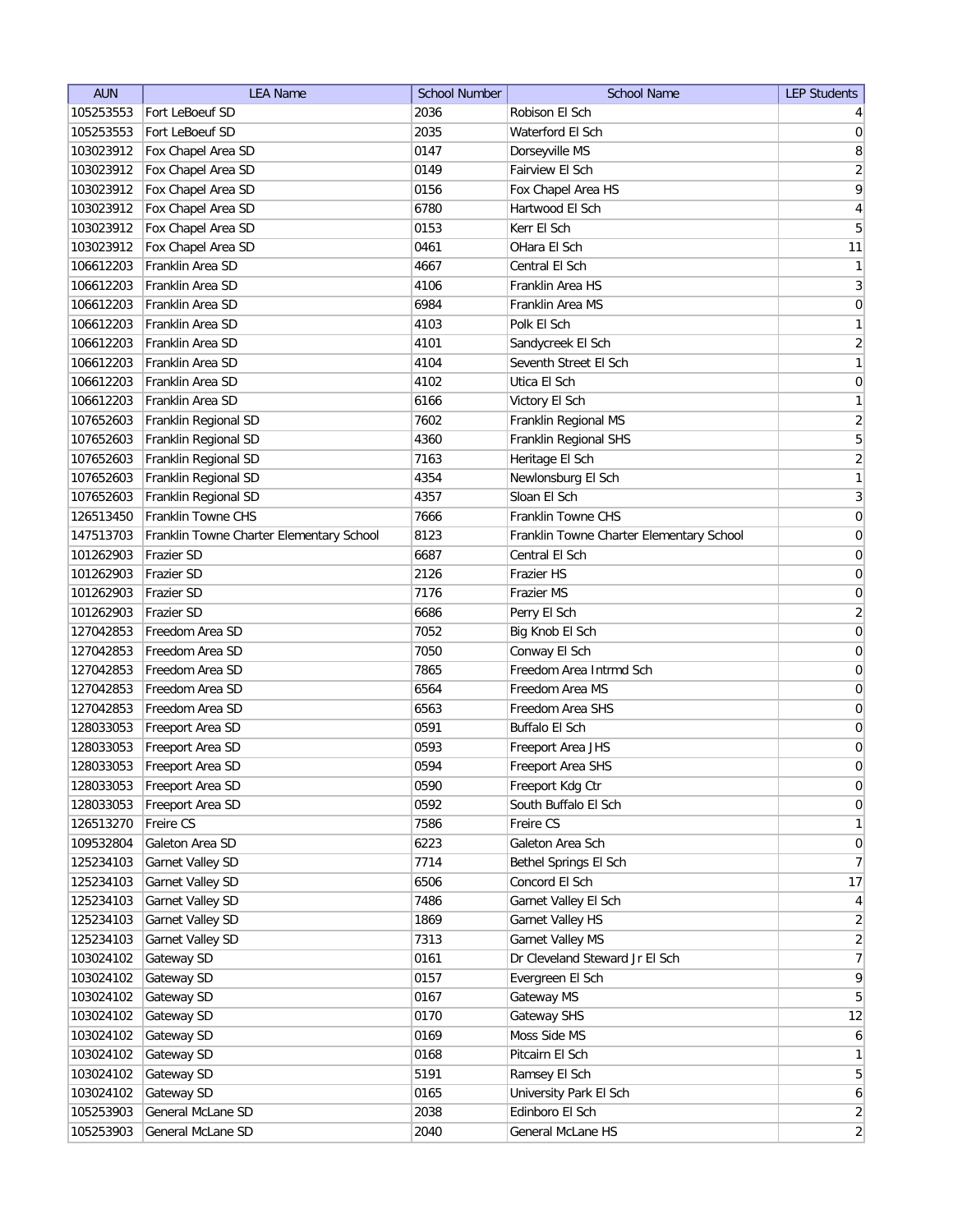| <b>AUN</b> | <b>LEA Name</b>                      | <b>School Number</b> | <b>School Name</b>                   | <b>LEP Students</b> |
|------------|--------------------------------------|----------------------|--------------------------------------|---------------------|
| 105253903  | General McLane SD                    | 5225                 | James W Parker MS                    | $\mathbf{1}$        |
| 105253903  | General McLane SD                    | 2039                 | McKean El Sch                        | $\overline{0}$      |
| 126513260  | Germantown Settlement CS             | 7585                 | Germantown Settlement CS             | $\pmb{0}$           |
| 112013753  | Gettysburg Area SD                   | 0009                 | Eisenhower El Sch                    | 22                  |
| 112013753  | Gettysburg Area SD                   | 0006                 | Franklin Twp El Sch                  | 20                  |
| 112013753  | Gettysburg Area SD                   | 6271                 | Gettysburg Area HS                   | 23                  |
| 112013753  | Gettysburg Area SD                   | 0010                 | Gettysburg Area MS                   | 11                  |
| 112013753  | Gettysburg Area SD                   | 5126                 | James Gettys El Sch                  | 16                  |
| 112013753  | Gettysburg Area SD                   | 7592                 | Lincoln El Sch                       | 24                  |
| 197010542  | Gettysburg Montessori Charter School | 8147                 | Gettysburg Montessori Charter School | 0                   |
| 105254053  | Girard SD                            | 2042                 | Elk Valley El Sch                    | $\overline{7}$      |
| 105254053  | Girard SD                            | 2043                 | Girard HS                            | 0                   |
| 105254053  | Girard SD                            | 6777                 | Rice Avenue MS                       | 0                   |
| 110173003  | Glendale SD                          | 6952                 | Glendale El Sch                      | 0                   |
| 110173003  | Glendale SD                          | 5219                 | Glendale JSHS                        | 0                   |
| 126513380  | Global Leadership Academy CS         | 7639                 | Global Leadership Academy CS         | $\mathbf{3}$        |
| 114063003  | Governor Mifflin SD                  | 0793                 | Brecknock El Sch                     | $\boldsymbol{0}$    |
| 114063003  | Governor Mifflin SD                  | 0794                 | Cumru El Sch                         | $\boldsymbol{0}$    |
| 114063003  | Governor Mifflin SD                  | 0801                 | <b>Governor Mifflin MS</b>           | $\overline{4}$      |
| 114063003  | Governor Mifflin SD                  | 0802                 | <b>Governor Mifflin SHS</b>          |                     |
| 114063003  |                                      |                      |                                      | $\overline{4}$<br>9 |
|            | Governor Mifflin SD                  | 6794                 | Intermediate Sch                     |                     |
| 114063003  | Governor Mifflin SD                  | 8096                 | Mifflin Park El Sch                  | 34                  |
| 124153510  | Graystone Academy CS                 | 7728                 | Graystone Academy CS                 | 86                  |
| 124153503  | <b>Great Valley SD</b>               | 1368                 | Charlestown El Sch                   | $\overline{2}$      |
| 124153503  | <b>Great Valley SD</b>               | 7695                 | General Wayne El Sch                 | 13                  |
| 124153503  | <b>Great Valley SD</b>               | 1424                 | <b>Great Valley HS</b>               | 11                  |
| 124153503  | <b>Great Valley SD</b>               | 1422                 | <b>Great Valley MS</b>               | 13                  |
| 124153503  | <b>Great Valley SD</b>               | 6479                 | Kathryn D. Markley El Sch            | 15                  |
| 124153503  | <b>Great Valley SD</b>               | 1461                 | Sugartown El Sch                     | 24                  |
| 108112502  | Greater Johnstown SD                 | 5315                 | East Side El Sch                     | 3                   |
| 108112502  | Greater Johnstown SD                 | 1252                 | Greater Johnstown MS                 | 5                   |
| 108112502  | Greater Johnstown SD                 | 1251                 | Greater Johnstown SHS                | $\boldsymbol{6}$    |
| 108112502  | Greater Johnstown SD                 | 1250                 | West Side El Sch                     | 5                   |
| 107653102  | <b>Greater Latrobe SD</b>            | 4379                 | Baggaley El Sch                      | $\overline{2}$      |
| 107653102  | Greater Latrobe SD                   | 6957                 | Greater Latrobe JHS                  | $\mathbf{1}$        |
| 107653102  | Greater Latrobe SD                   | 4845                 | Greater Latrobe SHS                  | $\mathbf{1}$        |
| 107653102  | Greater Latrobe SD                   | 4386                 | Latrobe El Sch                       | $\sqrt{2}$          |
| 107653102  | Greater Latrobe SD                   | 4380                 | Mountain View El Sch                 | $\overline{2}$      |
| 118402603  | Greater Nanticoke Area SD            | 7768                 | <b>GNA El Ctr</b>                    | $\mathsf q$         |
| 118402603  | Greater Nanticoke Area SD            | 7610                 | Greater Nanticoke Area Ed Ctr        | $\mathbf{3}$        |
| 118402603  | Greater Nanticoke Area SD            | 5242                 | Greater Nanticoke Area SHS           | $\,8\,$             |
| 118402603  | Greater Nanticoke Area SD            | 2933                 | J F Kennedy El Sch                   | $\mathbf{1}$        |
| 118402603  | Greater Nanticoke Area SD            | 2939                 | K M Smith El Sch                     | $\overline{2}$      |
| 126510005  | Green Woods CS                       | 7748                 | Green Woods CS                       | $\boldsymbol{0}$    |
| 112283003  | Greencastle-Antrim SD                | 2202                 | Greencastle-Antrim El Sch            | $\mathbf{1}$        |
| 112283003  | Greencastle-Antrim SD                | 5117                 | Greencastle-Antrim MS                | $\mathbf{3}$        |
| 112283003  | Greencastle-Antrim SD                | 7427                 | Greencastle-Antrim Pri Sch           | $\overline{7}$      |
| 112283003  | Greencastle-Antrim SD                | 2206                 | Greencastle-Antrim SHS               | $\mathbf{3}$        |
| 107653203  | Greensburg Salem SD                  | 7329                 | Amos K Hutchinson El Sch             | $\mathbf{3}$        |
| 107653203  | Greensburg Salem SD                  | 4373                 | Greensburg-Salem HS                  | $\overline{2}$      |
| 107653203  | Greensburg Salem SD                  | 4372                 | Greensburg-Salem MS                  | $\boldsymbol{0}$    |
| 107653203  | Greensburg Salem SD                  | 5166                 | Metzgar El Sch                       | $\boldsymbol{0}$    |
| 107653203  | Greensburg Salem SD                  | 5165                 | Nicely El Sch                        | $\overline{2}$      |
| 104432803  | Greenville Area SD                   | 3135                 | East El Sch                          | $\boldsymbol{0}$    |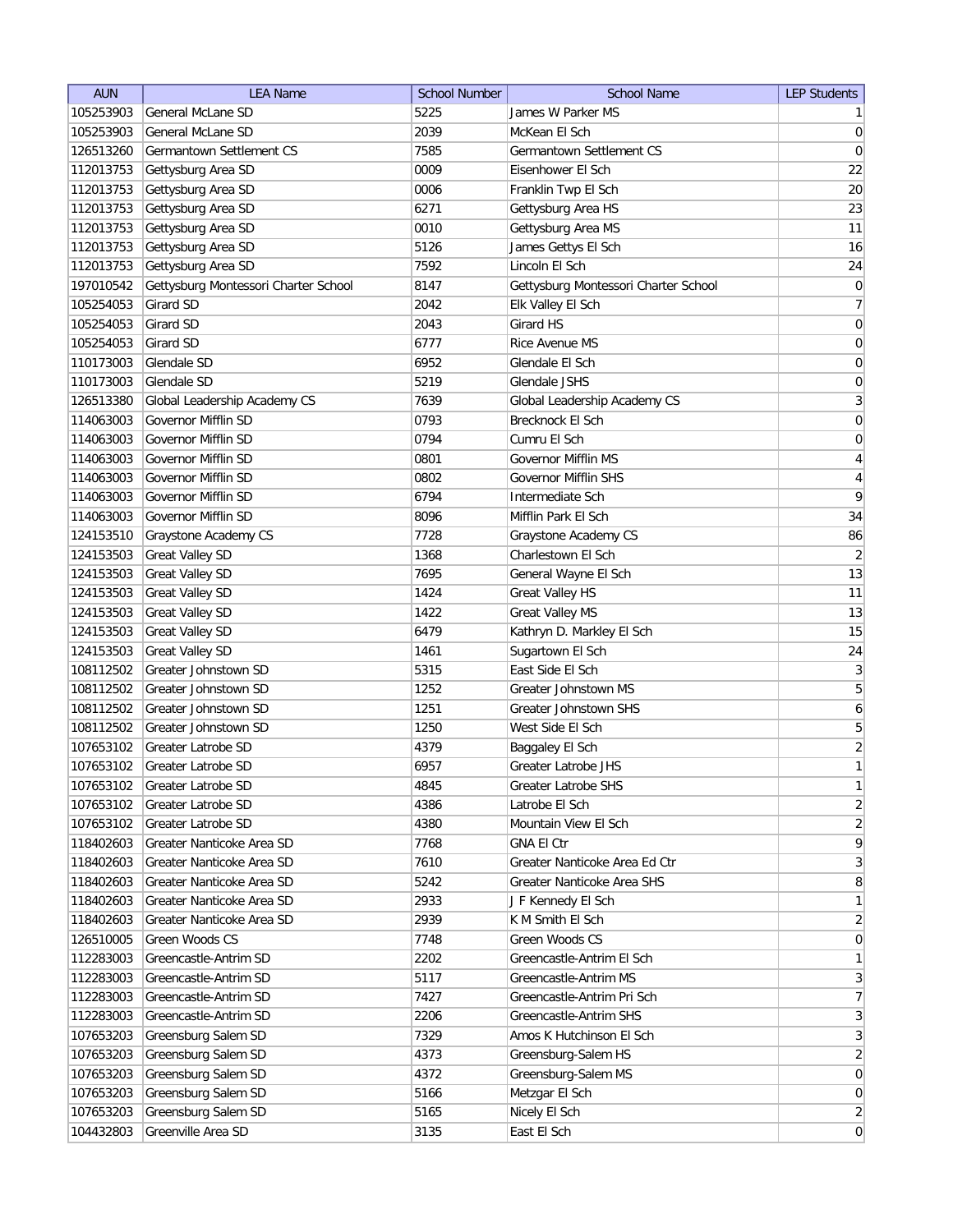| <b>AUN</b> | <b>LEA Name</b>           | <b>School Number</b> | <b>School Name</b>           | <b>LEP Students</b> |
|------------|---------------------------|----------------------|------------------------------|---------------------|
| 104432803  | Greenville Area SD        | 3137                 | <b>Greenville JSHS</b>       | $\overline{2}$      |
| 104432803  | Greenville Area SD        | 3133                 | Hempfield El Sch             | 3                   |
| 115503004  | Greenwood SD              | 7062                 | Greenwood El Sch             | $\overline{2}$      |
| 115503004  | Greenwood SD              | 6341                 | Greenwood HS                 | $\overline{2}$      |
| 115503004  | Greenwood SD              | 7468                 | Greenwood MS                 | 1                   |
| 104432903  | Grove City Area SD        | 6125                 | George Jr Republic HS        | 29                  |
| 104432903  | Grove City Area SD        | 7316                 | George Jr Republic MS        | 5                   |
| 104432903  | Grove City Area SD        | 3145                 | Grove City Area HS           | $\overline{2}$      |
| 104432903  | Grove City Area SD        | 3144                 | Grove City Area MS           | $\boldsymbol{0}$    |
| 104432903  | Grove City Area SD        | 3143                 | Highland El Sch              | $\boldsymbol{0}$    |
| 104432903  | Grove City Area SD        | 6844                 | Hillview El Sch              | $\overline{2}$      |
| 104432903  | Grove City Area SD        | 7120                 | Washington Kdg Ctr           | $\boldsymbol{0}$    |
| 115222504  | Halifax Area SD           | 1753                 | Enders-Fisherville El Sch    | $\mathbf{1}$        |
| 115222504  | Halifax Area SD           | 5038                 | Halifax Area El Sch          | $\boldsymbol{0}$    |
| 115222504  | Halifax Area SD           | 6330                 | Halifax Area HS              | 0                   |
| 115222504  | Halifax Area SD           | 6331                 | Halifax Area MS              | 0                   |
| 114063503  | Hamburg Area SD           | 0808                 | Hamburg Area HS              | $\overline{3}$      |
| 114063503  | Hamburg Area SD           | 7447                 | Hamburg Area Middle School   | $\overline{2}$      |
| 114063503  | Hamburg Area SD           | 0807                 | Hamburg El Sch               | $\vert 0 \vert$     |
| 114063503  | Hamburg Area SD           | 0809                 | Perry El Sch                 | $\overline{7}$      |
| 114063503  | Hamburg Area SD           | 0804                 | Strausstown El Sch           | 0                   |
| 114063503  | Hamburg Area SD           | 7992                 | Tilden El Center             | 6                   |
| 114063503  | Hamburg Area SD           | 0806                 | Upper Bern El Sch            | $\boldsymbol{0}$    |
| 103024603  | Hampton Township SD       | 0175                 | Central El Sch               | $\boldsymbol{0}$    |
| 103024603  | Hampton Township SD       | 5190                 | Hampton HS                   | $\overline{4}$      |
| 103024603  | Hampton Township SD       | 0179                 | Hampton MS                   | $\overline{4}$      |
| 103024603  | Hampton Township SD       | 0178                 | Poff El Sch                  | $\boldsymbol{0}$    |
| 103024603  | Hampton Township SD       | 0176                 | Wyland El Sch                | 5                   |
| 118403003  | Hanover Area SD           | 2891                 | Hanover Area JSHS            | 5                   |
| 118403003  | Hanover Area SD           | 7007                 | Hanover Area Memorial El Sch | 3                   |
| 118403003  | Hanover Area SD           | 2887                 | Hanover Green El Sch         | 0                   |
| 118403003  | Hanover Area SD           | 2888                 | Lee Park El Sch              | 3                   |
| 118403003  | Hanover Area SD           | 2889                 | Lyndwood El Sch              | $\mathbf{1}$        |
| 112672803  | Hanover Public SD         | 4565                 | Clearview El Sch             | 12                  |
| 112672803  | Hanover Public SD         | 4570                 | Hanover MS                   | 55                  |
| 112672803  | Hanover Public SD         | 4571                 | Hanover SHS                  | 36                  |
| 112672803  | Hanover Public SD         | 4566                 | Hanover Street El Sch        | 32                  |
| 112672803  | Hanover Public SD         | 4568                 | Washington El Sch            | 12                  |
| 105254353  | Harbor Creek SD           | 2047                 | Clark El Sch                 | 0                   |
| 105254353  | Harbor Creek SD           | 2048                 | Harbor Creek Junior HS       | $\mathbf{1}$        |
| 105254353  | Harbor Creek SD           | 7948                 | Harbor Creek Senior HS       | 3                   |
| 105254353  | Harbor Creek SD           | 2046                 | Klein El Sch                 | 3                   |
| 105254353  | Harbor Creek SD           | 5227                 | Rolling Ridge El Sch         | $\mathbf{1}$        |
| 126513290  | Hardy Williams Academy CS | 7588                 | Hardy Williams Academy CS    | $\overline{0}$      |
| 110173504  | Harmony Area SD           | 7195                 | Harmony Area El Sch          | 0                   |
| 110173504  | Harmony Area SD           | 1547                 | Harmony Area HS              | 0                   |
| 110173504  | Harmony Area SD           | 7196                 | Harmony Area MS              | $\overline{0}$      |
| 115222752  | Harrisburg City SD        | 7899                 | ACTS @ William Penn School   | 6                   |
| 115222752  | Harrisburg City SD        | 1764                 | Benjamin Franklin Sch        | 24                  |
| 115222752  | Harrisburg City SD        | 1769                 | Camp Curtin Sch              | 5 <sup>1</sup>      |
| 115222752  | Harrisburg City SD        | 7900                 | Career Technology Academy    | 19                  |
| 115222752  | Harrisburg City SD        | 1765                 | Downey Sch                   | 3                   |
| 115222752  | Harrisburg City SD        | 1766                 | Foose Sch                    | 125                 |
| 115222752  | Harrisburg City SD        | 1757                 | Hamilton Sch                 | 80                  |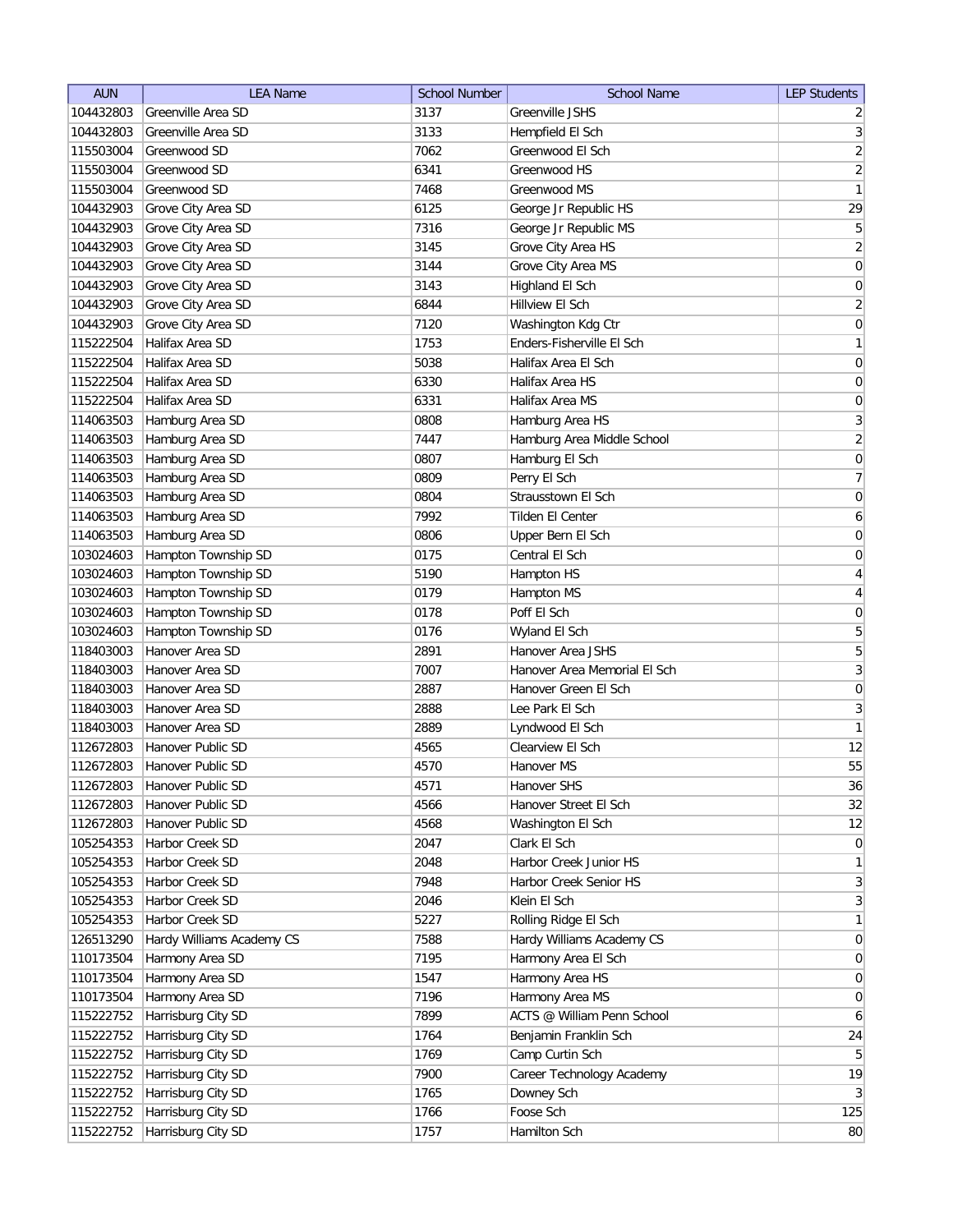| <b>AUN</b> | <b>LEA Name</b>                | <b>School Number</b> | <b>School Name</b>                       | <b>LEP Students</b> |
|------------|--------------------------------|----------------------|------------------------------------------|---------------------|
| 115222752  | Harrisburg City SD             | 6333                 | Harrisburg HS                            | 130                 |
| 115222752  | Harrisburg City SD             | 7902                 | Harrisburg University of Science and Tec | 20                  |
| 115222752  | Harrisburg City SD             | 1758                 | Lincoln Sch                              | 0                   |
| 115222752  | Harrisburg City SD             | 1759                 | Marshall Sch                             | 77                  |
| 115222752  | Harrisburg City SD             | 7901                 | Math Science Academy @ Benjamin Franklin | $\overline{4}$      |
| 115222752  | Harrisburg City SD             | 1767                 | Melrose Sch                              | $\overline{0}$      |
| 115222752  | Harrisburg City SD             | 7623                 | Rowland Sch                              | 101                 |
| 115222752  | Harrisburg City SD             | 7667                 | Scott Sch Early Childhood Ctr            | 79                  |
| 115222752  | Harrisburg City SD             | 1761                 | Shimmell Sch                             | $\overline{4}$      |
| 115222752  | Harrisburg City SD             | 1762                 | Steele Sch                               | $\pmb{0}$           |
|            | 115222752 Harrisburg City SD   | 7959                 | Steele Sch                               | $\overline{2}$      |
| 115222752  | Harrisburg City SD             | 7464                 | William Penn Sch                         | $\boldsymbol{0}$    |
| 123463603  | Hatboro-Horsham SD             | 5079                 | Blair Mill El Sch                        | $\overline{4}$      |
| 123463603  | Hatboro-Horsham SD             | 3268                 | Crooked Billet El Sch                    | $\overline{2}$      |
| 123463603  | Hatboro-Horsham SD             | 3271                 | Hallowell El Sch                         | $\mathbf{1}$        |
| 123463603  | Hatboro-Horsham SD             | 3272                 | Hatboro-Horsham SHS                      | 8                   |
| 123463603  | Hatboro-Horsham SD             | 6639                 | Keith Valley MS                          | 7                   |
| 123463603  | Hatboro-Horsham SD             | 7600                 | Limekiln-Simmons El Sch                  | $\overline{2}$      |
| 123463603  | Hatboro-Horsham SD             | 3267                 | Pennypack El Sch                         | 0                   |
| 123463603  | Hatboro-Horsham SD             | 3270                 | Simmons El Sch                           | $\overline{5}$      |
| 125234502  | Haverford Township SD          | 1871                 | Chatham Park El Sch                      | $\overline{5}$      |
| 125234502  | Haverford Township SD          | 1876                 | Chestnutwold El Sch                      | 1                   |
| 125234502  | Haverford Township SD          | 1877                 | Coopertown El Sch                        | 8                   |
| 125234502  | Haverford Township SD          | 1878                 | Haverford MS                             | 11                  |
| 125234502  | Haverford Township SD          | 1879                 | <b>Haverford SHS</b>                     | 16                  |
| 125234502  | Haverford Township SD          | 1874                 | Lynnewood El Sch                         | 9                   |
| 125234502  | Haverford Township SD          | 1875                 | Manoa El Sch                             | 8                   |
| 118403302  | Hazleton Area SD               | 7605                 | Arthur Street El Sch                     | $\overline{0}$      |
| 118403302  | Hazleton Area SD               | 7937                 | Arthur Street El Sch                     | 69                  |
| 118403302  | Hazleton Area SD               | 8100                 | Arthur Street El Sch Annex               | 21                  |
| 118403302  | Hazleton Area SD               | 7661                 | Drums EI/MS                              | 6                   |
| 118403302  | Hazleton Area SD               | 6718                 | Freeland EI/MS                           | 11                  |
| 118403302  | Hazleton Area SD               | 4855                 | Hazle El Sch                             | 0                   |
| 118403302  | Hazleton Area SD               | 7348                 | Hazleton Area HS                         | 333                 |
| 118403302  | <b>Hazleton Area SD</b>        | 7936                 | Hazleton El/MS                           | 180                 |
| 118403302  | Hazleton Area SD               | 6930                 | Heights Terrace EI/MS                    | 194                 |
| 118403302  | Hazleton Area SD               | 7004                 | McAdoo-Kelayres El Sch                   | 17                  |
| 118403302  | Hazleton Area SD               | 7340                 | Valley EI/MS                             | 15                  |
| 118403302  | Hazleton Area SD               | 7569                 | West Hazleton El/MS                      | 164                 |
| 134677866  | Helen Thackston Charter School | 8041                 | Helen Thackston Charter School           | $\overline{0}$      |
| 113363103  | Hempfield SD                   | 5236                 | Centerville El Sch                       | 23                  |
| 113363103  | Hempfield SD                   | 5055                 | Centerville MS                           | 21                  |
| 113363103  | Hempfield SD                   | 2574                 | East Petersburg El Sch                   | 29                  |
| 113363103  | Hempfield SD                   | 2577                 | Farmdale El Sch                          | 5 <sup>2</sup>      |
| 113363103  | Hempfield SD                   | 2578                 | Hempfield SHS                            | 58                  |
| 113363103  | Hempfield SD                   | 6294                 | Landisville Intrmd Ctr                   | 17                  |
| 113363103  | Hempfield SD                   | 7421                 | Landisville MS                           | 7                   |
| 113363103  | Hempfield SD                   | 7442                 | Landisville Pri Ctr                      | 27                  |
| 113363103  | Hempfield SD                   | 2576                 | Mountville El Sch                        | 13                  |
| 113363103  | Hempfield SD                   | 2575                 | Rohrerstown El Sch                       | 46                  |
| 107653802  | Hempfield Area SD              | 6851                 | Bovard El Sch                            | $\overline{0}$      |
| 107653802  | Hempfield Area SD              | 7747                 | Crossroads Sch                           | $\overline{0}$      |
| 107653802  | Hempfield Area SD              | 4393                 | East Hempfield El Sch                    | $\overline{0}$      |
| 107653802  | Hempfield Area SD              | 4389                 | Fort Allen El Sch                        | 3                   |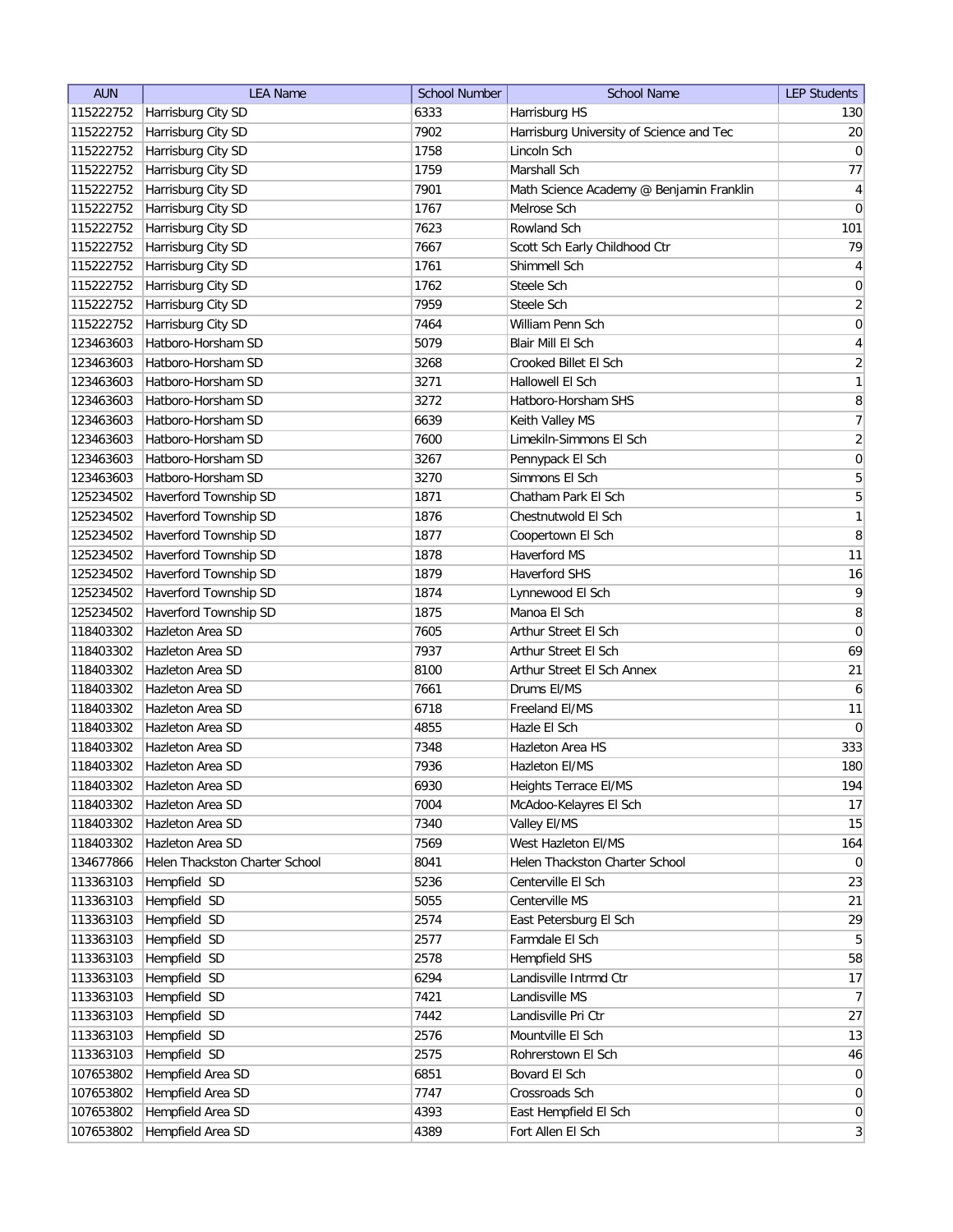| <b>AUN</b> | <b>LEA Name</b>           | <b>School Number</b> | <b>School Name</b>            | <b>LEP Students</b> |
|------------|---------------------------|----------------------|-------------------------------|---------------------|
| 107653802  | Hempfield Area SD         | 7268                 | Harrold MS                    | $\mathbf{1}$        |
| 107653802  | Hempfield Area SD         | 4404                 | Hempfield Area SHS            | $\overline{4}$      |
| 107653802  | Hempfield Area SD         | 4394                 | Maxwell El Sch                | $\boldsymbol{0}$    |
| 107653802  | Hempfield Area SD         | 5359                 | Stanwood El Sch               | $\boldsymbol{0}$    |
| 107653802  | Hempfield Area SD         | 7269                 | Wendover MS                   | $\boldsymbol{0}$    |
| 107653802  | Hempfield Area SD         | 4399                 | West Hempfield El Sch         | $\boldsymbol{0}$    |
| 107653802  | Hempfield Area SD         | 7270                 | West Hempfield MS             | $\boldsymbol{0}$    |
| 107653802  | Hempfield Area SD         | 4400                 | West Point El Sch             | $\boldsymbol{0}$    |
| 104433303  | Hermitage SD              | 3146                 | Artman El Sch                 | $\overline{7}$      |
| 104433303  | Hermitage SD              | 5247                 | Delahunty MS                  | 0                   |
| 104433303  | Hermitage SD              | 8069                 | Delahunty MS                  | 3                   |
| 104433303  | Hermitage SD              | 8070                 | Hermitage MS                  | 0                   |
| 104433303  | Hermitage SD              | 3149                 | Hermitage MS                  | 0                   |
| 104433303  | Hermitage SD              | 3150                 | <b>Hickory HS</b>             | 6                   |
| 104433303  | Hermitage SD              | 3147                 | Karen A. Ionta El Sch         | $\overline{2}$      |
| 103024753  | <b>Highlands SD</b>       | 0182                 | Fairmount El Sch              | $\mathsf{O}\xspace$ |
| 103024753  | <b>Highlands SD</b>       | 0180                 | Fawn El Sch                   | $\mathbf{1}$        |
| 103024753  | <b>Highlands SD</b>       | 0191                 | Grandview El Sch              | $\mathsf{O}\xspace$ |
| 103024753  | <b>Highlands SD</b>       | 0190                 | Heights El Sch                | $\overline{3}$      |
| 103024753  | <b>Highlands SD</b>       | 7202                 | <b>Highlands MS</b>           | $\mathbf{1}$        |
| 103024753  | <b>Highlands SD</b>       | 5153                 | <b>Highlands SHS</b>          | $\overline{2}$      |
| 108073503  | Hollidaysburg Area SD     | 0888                 | Allegheny El Sch #1           | $\boldsymbol{0}$    |
| 108073503  | Hollidaysburg Area SD     | 7097                 | Charles W Longer El Sch       | 0                   |
| 108073503  | Hollidaysburg Area SD     | 7381                 | Foot of Ten El Sch            | 5                   |
| 108073503  | Hollidaysburg Area SD     | 6195                 | Frankstown El Sch             | 8                   |
| 108073503  | Hollidaysburg Area SD     | 0927                 | Hollidaysburg Area JHS        | $\mathbf{3}$        |
| 108073503  | Hollidaysburg Area SD     | 5207                 | Hollidaysburg Area SHS        | $\mathbf{1}$        |
| 128323303  | Homer-Center SD           | 6797                 | Homer-Center El Sch           | 5                   |
| 128323303  | Homer-Center SD           | 2331                 | Homer-Center JSHS             | 0                   |
| 126510003  | Hope CS                   | 7723                 | Hope CS                       | 0                   |
| 127044103  | Hopewell Area SD          | 0672                 | Hopewell El Sch               | $\mathbf{1}$        |
| 127044103  | Hopewell Area SD          | 0674                 | <b>Hopewell JHS</b>           | $\overline{2}$      |
| 127044103  | Hopewell Area SD          | 0675                 | <b>Hopewell SHS</b>           | $\mathbf{1}$        |
| 127044103  | Hopewell Area SD          | 0671                 | Independence El Sch           | $\sqrt{2}$          |
| 127044103  | Hopewell Area SD          | 7280                 | Margaret Ross El Sch          | $\overline{0}$      |
| 127044103  | Hopewell Area SD          | 0669                 | Raccoon El Sch                | $\mathsf{O}\xspace$ |
| 111312503  | Huntingdon Area SD        | 2298                 | Brady-Henderson Mill Creek El | $\boldsymbol{0}$    |
| 111312503  | Huntingdon Area SD        | 5333                 | Huntingdon Area MS            | $\mathbf{1}$        |
| 111312503  | Huntingdon Area SD        | 2305                 | Huntingdon Area SHS           | $\overline{2}$      |
| 111312503  | Huntingdon Area SD        | 2303                 | Jackson-Miller El Sch         | $\mathbf{1}$        |
| 111312503  | Huntingdon Area SD        | 7525                 | Southside El Sch              | $\mathbf{3}$        |
| 111312503  | Huntingdon Area SD        | 7620                 | Standing Stone El Sch         | $\overline{4}$      |
| 126513200  | Imani Education Circle CS | 7579                 | Imani EducationI Circle CS    | $\overline{2}$      |
| 126512980  | Imhotep Institute CHS     | 7542                 | Imhotep Institute CHS         | $\pmb{0}$           |
| 126513510  | Independence CS           | 7683                 | Independence CS               | 29                  |
| 128323703  | Indiana Area SD           | 2314                 | Ben Franklin El Sch           | 12                  |
| 128323703  | Indiana Area SD           | 4964                 | East Pike El Sch              | $\overline{4}$      |
| 128323703  | Indiana Area SD           | 2321                 | Eisenhower El Sch             | 16                  |
| 128323703  | Indiana Area SD           | 2322                 | Horace Mann El Sch            | $\overline{2}$      |
| 128323703  | Indiana Area SD           | 2324                 | Indiana Area JHS              | $\overline{7}$      |
| 128323703  | Indiana Area SD           | 2325                 | Indiana Area SHS              | $\overline{5}$      |
| 115220001  | Infinity CS               | 7765                 | Infinity CS                   | $\boldsymbol{0}$    |
| 125235103  | Interboro SD              | 1881                 | Glenolden Sch                 | $5\overline{)}$     |
| 125235103  | Interboro SD              | 1885                 | Interboro SHS                 | $\mathbf{1}$        |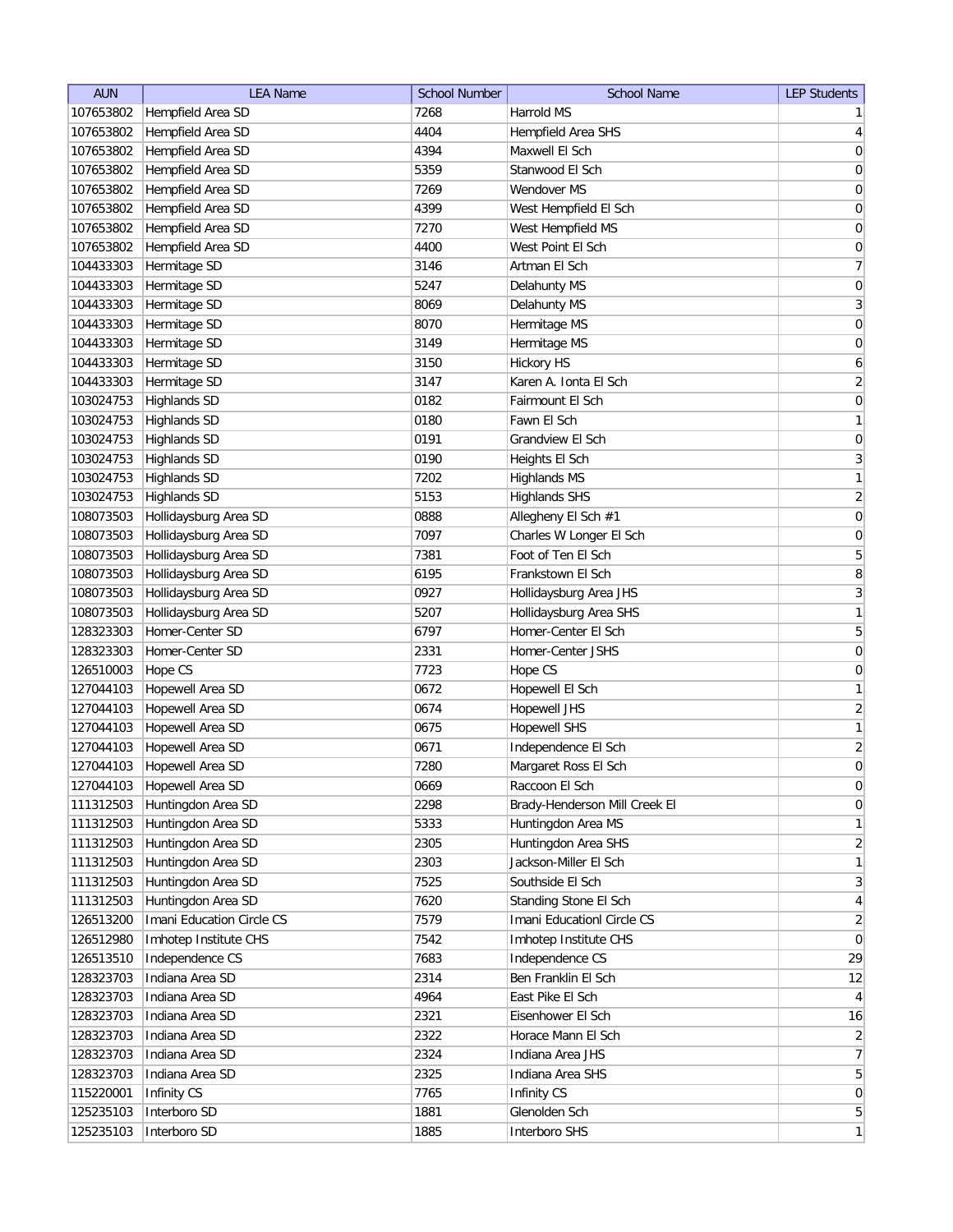| <b>AUN</b> | <b>LEA Name</b>                          | <b>School Number</b> | <b>School Name</b>                       | <b>LEP Students</b> |
|------------|------------------------------------------|----------------------|------------------------------------------|---------------------|
| 125235103  | Interboro SD                             | 7643                 | Kindergarten Academy                     | 7 <sup>1</sup>      |
| 125235103  | Interboro SD                             | 1883                 | Norwood Sch                              | 1                   |
| 125235103  | Interboro SD                             | 6508                 | Prospect Park Sch                        | 3                   |
| 125235103  | Interboro SD                             | 4847                 | Tinicum Sch                              | 0                   |
| 105256553  | <b>Iroquois SD</b>                       | 2052                 | Iroquois El Sch                          | $\overline{4}$      |
| 105256553  | Iroquois SD                              | 4817                 | <b>Iroquois JSHS</b>                     | $\mathbf{1}$        |
| 105256553  | Iroquois SD                              | 2051                 | Wesleyville El Sch                       | $\overline{0}$      |
| 104433604  | Jamestown Area SD                        | 6127                 | Jamestown Area El Sch                    | $\boldsymbol{0}$    |
| 104433604  | Jamestown Area SD                        | 6126                 | Jamestown Area JSHS                      | $\boldsymbol{0}$    |
| 107654103  | Jeannette City SD                        | 8024                 | Jeannette McKee El Sch                   | $\boldsymbol{0}$    |
| 107654103  | Jeannette City SD                        | 7405                 | Jeannette McKee El/MS                    | 0                   |
| 107654103  | Jeannette City SD                        | 8025                 | Jeannette McKee MS                       | $\mathbf{1}$        |
| 107654103  | Jeannette City SD                        | 4412                 | Jeannette SHS                            | $\boldsymbol{0}$    |
| 106333407  | Jefferson County-DuBois AVTS             | 5180                 | Jefferson County-DuBois AVTS             | 0                   |
| 101303503  | Jefferson-Morgan SD                      | 7029                 | Jefferson-Morgan El Sch                  | 1                   |
| 101303503  | Jefferson-Morgan SD                      | 2280                 | Jefferson-Morgan MS/HS                   | $\mathbf{1}$        |
| 123463803  | Jenkintown SD                            | 3276                 | Jenkintown El Sch                        | 7                   |
| 123463803  | Jenkintown SD                            | 3277                 | Jenkintown HS                            | 0                   |
| 123463803  | Jenkintown SD                            | 7598                 | Jenkintown MS                            | 0                   |
| 123463803  | Jenkintown SD                            | 8049                 | Jenkintown Middle/High School            | 1                   |
| 117414003  | Jersey Shore Area SD                     | 3031                 | Avis El Sch                              | 0                   |
| 117414003  | Jersey Shore Area SD                     | 5243                 | Jersey Shore Area El Sch                 | $\boldsymbol{0}$    |
| 117414003  | Jersey Shore Area SD                     | 3034                 | Jersey Shore Area SHS                    | $\overline{4}$      |
| 117414003  |                                          | 3033                 | Jersey Shore MS                          |                     |
|            | Jersey Shore Area SD                     |                      |                                          | $\boldsymbol{0}$    |
| 117414003  | Jersey Shore Area SD                     | 6988                 | Nippenose Valley El Sch                  | $\boldsymbol{0}$    |
| 117414003  | Jersey Shore Area SD                     | 5060                 | Salladasburg El Sch                      | $\boldsymbol{0}$    |
| 121135003  | Jim Thorpe Area SD                       | 1307                 | Jim Thorpe Area SHS                      | $\mathbf{1}$        |
| 121135003  | Jim Thorpe Area SD                       | 6965                 | L B Morris El Sch                        | 1                   |
| 121135003  | Jim Thorpe Area SD                       | 7785                 | Penn/Kidder Campus                       | $\overline{2}$      |
| 133513315  | John B Stetson Charter School            | 8149                 | John B. Stetson Charter School           | $\boldsymbol{0}$    |
| 109243503  | Johnsonburg Area SD                      | 5326                 | Johnsonburg Area El Sch                  | $\boldsymbol{0}$    |
| 109243503  | Johnsonburg Area SD                      | 6218                 | Johnsonburg Area HS                      | $\mathbf{1}$        |
| 111343603  | Juniata County SD                        | 2394                 | East Juniata JSHS                        | $\pmb{0}$           |
| 111343603  | Juniata County SD                        | 2390                 | Fayette Twp El Sch                       | $\overline{0}$      |
| 111343603  | Juniata County SD                        | 4947                 | Fermanagh-Mifflintown El Sch             | 19                  |
| 111343603  | Juniata County SD                        | 6255                 | Juniata SHS                              | 12                  |
| 111343603  | Juniata County SD                        | 2399                 | Lack-Tuscarora El Sch                    | 0                   |
| 111343603  | Juniata County SD                        | 2391                 | Monroe Twp El Sch                        | 0                   |
| 111343603  | Juniata County SD                        | 2395                 | Mountain View El Sch                     | 0                   |
| 111343603  | Juniata County SD                        | 2392                 | Susquehanna Twp El Sch                   | $\overline{0}$      |
| 111343603  | Juniata County SD                        | 2393                 | Thompsontown-Delaware El Sch             | $\overline{0}$      |
| 111343603  | Juniata County SD                        | 7220                 | Tuscarora MS                             | $\mathbf{6}$        |
| 111343603  | Juniata County SD                        | 2400                 | Tuscarora Valley El Sch                  | $\overline{0}$      |
| 111343603  | Juniata County SD                        | 2396                 | Walker Twp El Sch                        | $\overline{0}$      |
| 111312804  | Juniata Valley SD                        | 5230                 | Juniata Valley El Sch                    | 0                   |
| 111312804  | Juniata Valley SD                        | 2308                 | Juniata Valley JSHS                      | 1                   |
| 126510013  | KIPP Philadelphia Charter School         | 7776                 | KIPP Philadelphia Charter School         | 5                   |
| 172510793  | KIPP West Philadelphia Preparatory Chart | 8124                 | KIPP West Philadelphia Preparatory Chart | 0                   |
| 109422303  | Kane Area SD                             | 5244                 | Kane Area El Sch                         | 0                   |
| 109422303  | Kane Area SD                             | 5245                 | Kane Area HS                             | $\overline{0}$      |
| 109422303  | Kane Area SD                             | 3100                 | Kane Area MS                             | $\overline{0}$      |
| 109422303  | Kane Area SD                             | 3099                 | Mt Jewett El Sch                         | $\overline{0}$      |
| 104103603  | Karns City Area SD                       | 4906                 | Bruin El Sch                             | 0                   |
| 104103603  | Karns City Area SD                       | 1153                 | Chicora El Sch                           | 0                   |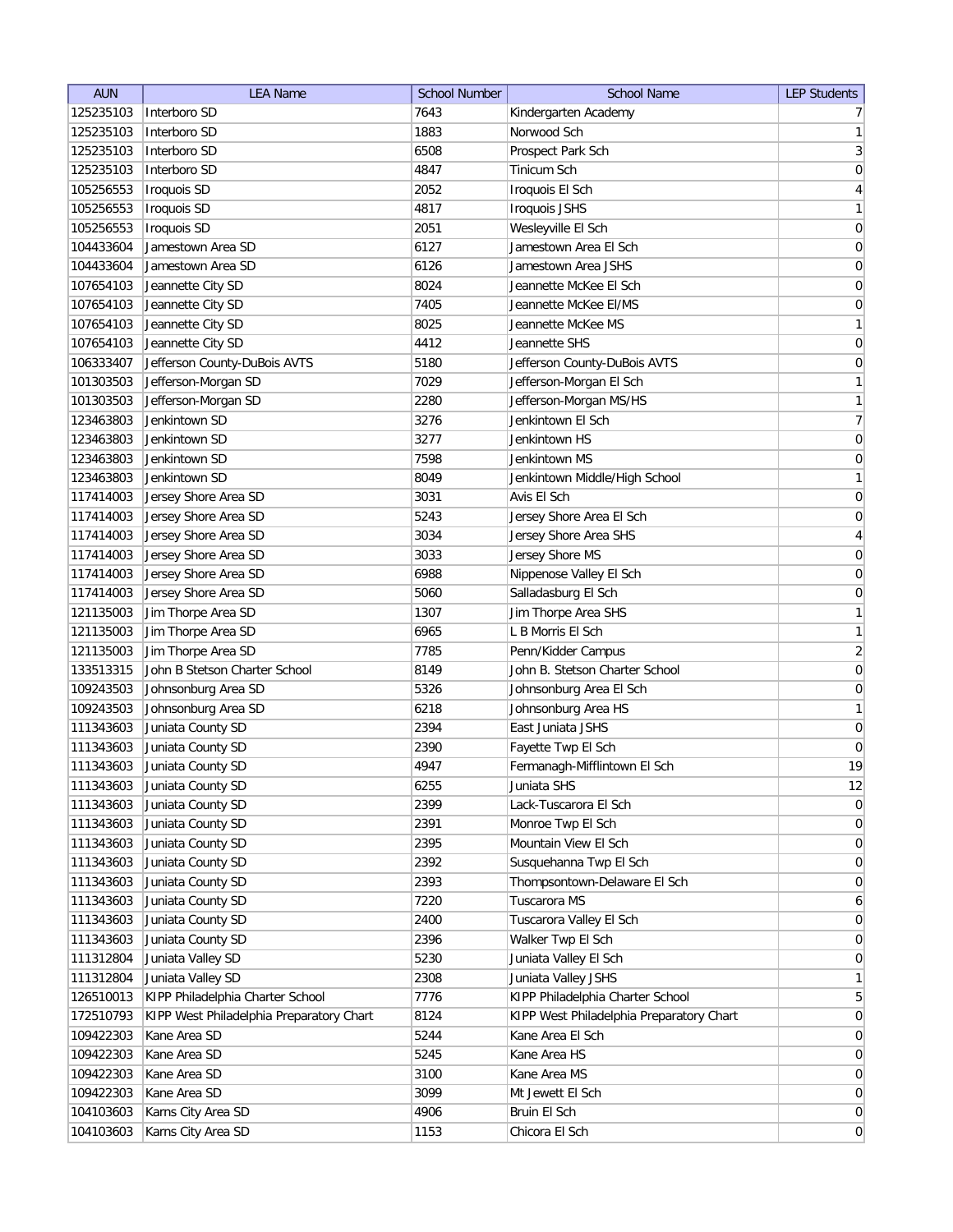| <b>AUN</b> | <b>LEA Name</b>                          | <b>School Number</b> | <b>School Name</b>                       | <b>LEP Students</b> |
|------------|------------------------------------------|----------------------|------------------------------------------|---------------------|
| 104103603  | Karns City Area SD                       | 1154                 | Karns City HS                            | $\overline{0}$      |
| 104103603  | Karns City Area SD                       | 7396                 | Sugarcreek El Sch                        | $\overline{0}$      |
| 124154003  | Kennett Consolidated SD                  | 1401                 | Greenwood El Sch                         | 77                  |
| 124154003  | Kennett Consolidated SD                  | 6482                 | Kennett HS                               | 136                 |
| 124154003  | Kennett Consolidated SD                  | 6834                 | Kennett MS                               | 97                  |
| 124154003  | Kennett Consolidated SD                  | 6481                 | Mary D Lang El Sch                       | 136                 |
| 124154003  | Kennett Consolidated SD                  | 1400                 | New Garden El Sch                        | 120                 |
| 106166503  | Keystone SD                              | 6694                 | Keystone El Sch                          | $\boldsymbol{0}$    |
| 106166503  | Keystone SD                              | 1486                 | Keystone JSHS                            | $\overline{0}$      |
| 110183602  | Keystone Central SD                      | 7795                 | <b>Bucktail Area MS</b>                  | 0                   |
| 110183602  | Keystone Central SD                      | 6241                 | <b>Bucktail HS</b>                       | 0                   |
| 110183602  | Keystone Central SD                      | 7589                 | Central Mountain HS                      | $\overline{2}$      |
| 110183602  | Keystone Central SD                      | 7590                 | Central Mountain MS                      | $\boldsymbol{0}$    |
| 110183602  | Keystone Central SD                      | 4815                 | Dickey El Sch                            | 0                   |
| 110183602  | Keystone Central SD                      | 1568                 | Lamar Twp El Sch                         | 0                   |
| 110183602  | Keystone Central SD                      | 4917                 | Liberty Curtain El Sch                   | $\overline{0}$      |
| 110183602  | Keystone Central SD                      | 1570                 | Mill Hall El Sch                         | $\boldsymbol{0}$    |
| 110183602  | Keystone Central SD                      | 6242                 | Renovo El Sch                            | 0                   |
| 110183602  | Keystone Central SD                      | 6245                 | Robb El Sch                              | $\vert 4 \vert$     |
| 110183602  | Keystone Central SD                      | 7474                 | Sugar Valley El Sch                      | $\boldsymbol{0}$    |
| 110183602  | Keystone Central SD                      | 1588                 | Woodward El Sch                          | $\boldsymbol{0}$    |
| 104432830  | Keystone Education Center CS             | 7506                 | Keystone Education Center CS             | $\boldsymbol{0}$    |
| 103025002  | Keystone Oaks SD                         | 7461                 | Dormont El Sch                           | $\mathbf{2}$        |
| 103025002  | Keystone Oaks SD                         | 0203                 | Fred L Aiken El Sch                      | $\boldsymbol{6}$    |
| 103025002  | Keystone Oaks SD                         | 5112                 | Keystone Oaks HS                         | 20                  |
| 103025002  | Keystone Oaks SD                         | 7462                 | Keystone Oaks MS                         | 7                   |
| 103025002  | Keystone Oaks SD                         | 0204                 | Myrtle Ave Sch                           | 12                  |
| 126510017  | Khepera CS                               | 7826                 | Khepera CS                               | $\boldsymbol{0}$    |
| 107654403  | Kiski Area SD                            | 7190                 | Allegheny-Hyde Park El Sch               | $\mathbf{1}$        |
| 107654403  | Kiski Area SD                            | 6177                 | Bell Avon El Sch                         | $\overline{0}$      |
| 107654403  | Kiski Area SD                            | 4431                 | Kiski Area HS                            | 0                   |
| 107654403  | Kiski Area SD                            | 7189                 | Kiski Area IHS                           | 0                   |
| 107654403  | Kiski Area SD                            | 4415                 | Laurel Point El Sch                      | $\overline{0}$      |
| 107654403  | Kiski Area SD                            | 4516                 | Mamont El Sch                            | $\overline{3}$      |
| 107654403  | Kiski Area SD                            | 4519                 | North Washington El Sch                  | $\overline{0}$      |
| 107654403  | Kiski Area SD                            | 7191                 | Vandergrift El Sch                       | 0                   |
| 107654403  | Kiski Area SD                            | 4520                 | Washington El Sch                        | 0                   |
| 114064003  | Kutztown Area SD                         | 6314                 | Albany El Sch                            | 0                   |
| 114064003  | Kutztown Area SD                         | 8095                 | Albany El Sch                            | 0                   |
| 114064003  | Kutztown Area SD                         | 0810                 | Greenwich-Lenhartsville El Sch           | $\overline{0}$      |
| 114064003  | Kutztown Area SD                         | 6315                 | Kutztown Area MS                         | 0                   |
| 114064003  | Kutztown Area SD                         | 0816                 | Kutztown Area SHS                        | $\mathbf{1}$        |
| 114064003  | Kutztown Area SD                         | 6316                 | Kutztown El Sch                          | $\overline{2}$      |
| 114064003  | Kutztown Area SD                         | 0812                 | Maxatawny El Sch                         | 0                   |
| 113362940  | La Academia-The Partnership Charter Scho | 7538                 | La Academia-The Partnership Charter Scho | 56                  |
| 126513110  | Laboratory CS                            | 7565                 | Laboratory CS                            | $\overline{0}$      |
| 119665003  | Lackawanna Trail SD                      | 4524                 | Lackawanna Trail El Ctr                  | $\overline{0}$      |
| 119665003  | Lackawanna Trail SD                      | 4528                 | Lackawanna Trail JSHS                    | $\overline{0}$      |
| 118403903  | Lake-Lehman SD                           | 2924                 | Lake-Lehman JSHS                         | $\overline{0}$      |
| 118403903  | Lake-Lehman SD                           | 7060                 | Lake-Noxen El Sch                        | $\overline{0}$      |
| 118403903  | Lake-Lehman SD                           | 2922                 | Lehman-Jackson El Sch                    | $\overline{0}$      |
| 118403903  | Lake-Lehman SD                           | 2920                 | Ross El Sch                              | $\overline{0}$      |
| 119354603  | Lakeland SD                              | 6403                 | Lakeland El Sch                          | $\overline{0}$      |
| 119354603  | Lakeland SD                              | 6404                 | Lakeland JSHS                            | 2 <sup>2</sup>      |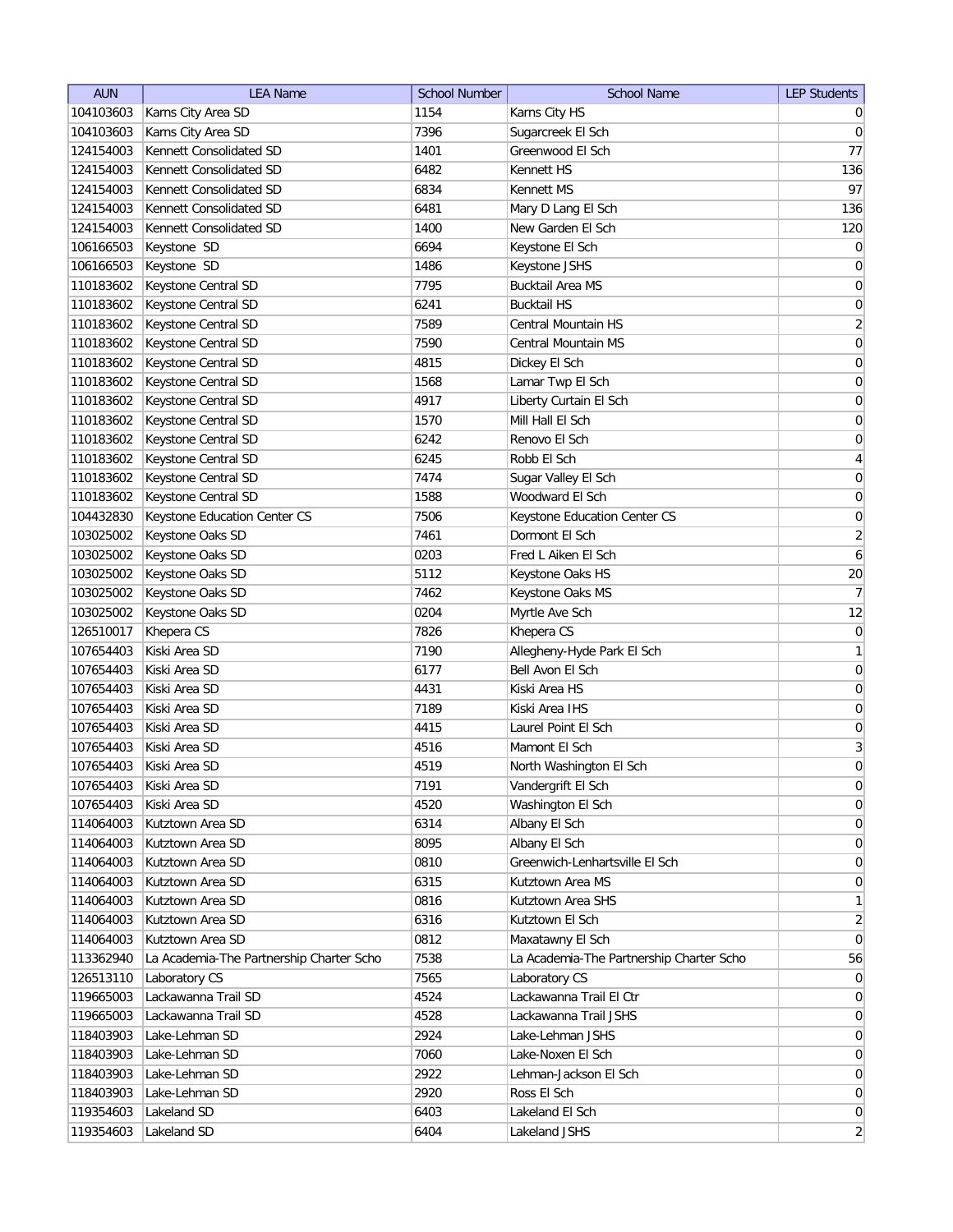| <b>AUN</b> | <b>LEA Name</b>                          | <b>School Number</b> | <b>School Name</b>                       | <b>LEP Students</b> |
|------------|------------------------------------------|----------------------|------------------------------------------|---------------------|
| 119354603  | Lakeland SD                              | 7146                 | Mayfield El Sch                          | $\overline{0}$      |
| 104433903  | Lakeview SD                              | 3155                 | Lakeview HS                              | 0                   |
| 104433903  | Lakeview SD                              | 7069                 | Lakeview MS                              | $\overline{0}$      |
| 104433903  | Lakeview SD                              | 3154                 | Oakview El Sch                           | 1                   |
| 113363603  | Lampeter-Strasburg SD                    | 2606                 | Hans Herr El Sch                         | 11                  |
| 113363603  | Lampeter-Strasburg SD                    | 7939                 | Lampeter El Sch                          | 11                  |
| 113363603  | Lampeter-Strasburg SD                    | 2607                 | Lampeter-Strasburg SHS                   | 10                  |
| 113363603  | Lampeter-Strasburg SD                    | 6297                 | Martin Meylin MS                         | $10$                |
| 113363603  | Lampeter-Strasburg SD                    | 6298                 | Strasburg El Sch                         | $\boldsymbol{0}$    |
| 113363603  | Lampeter-Strasburg SD                    | 2601                 | Willow Street El Sch                     | $\boldsymbol{0}$    |
| 113364002  | Lancaster SD                             | 7403                 | Buehrle Alternative Ed Sch               | 20                  |
| 113364002  | Lancaster SD                             | 2598                 | <b>Burrowes Sch</b>                      | 91                  |
| 113364002  | Lancaster SD                             | 7182                 | Carter and MacRae El Sch                 | 69                  |
| 113364002  | Lancaster SD                             | 2599                 | Elizabeth R Martin El Sch                | 38                  |
| 113364002  | Lancaster SD                             | 2581                 | Fulton El Sch                            | 104                 |
| 113364002  | Lancaster SD                             | 2589                 | George Washington El Sch                 | 174                 |
| 113364002  | Lancaster SD                             | 2592                 | Hamilton El Sch                          | 80                  |
| 113364002  | Lancaster SD                             | 2593                 | Hand MS                                  | 141                 |
| 113364002  | Lancaster SD                             | 2597                 | James Buchanan El Sch                    | 35                  |
| 113364002  | Lancaster SD                             | 5056                 | King El Sch                              | 177                 |
| 113364002  | Lancaster SD                             | 2584                 | Lafayette El Sch                         | 88                  |
| 113364002  | Lancaster SD                             | 2595                 | Lincoln MS                               | 123                 |
| 113364002  | Lancaster SD                             | 2596                 | McCaskey Campus                          | 397                 |
| 113364002  | Lancaster SD                             | 7922                 | Phoenix Academy                          | 30                  |
| 113364002  | Lancaster SD                             | 6762                 | Price El Sch                             | 95                  |
| 113364002  | Lancaster SD                             | 2594                 | Reynolds MS                              | 74                  |
| 113364002  | Lancaster SD                             | 2587                 | Ross El Sch                              | 63                  |
| 113364002  | Lancaster SD                             | 2590                 | Thomas Wharton El Sch                    | 12                  |
| 113364002  | Lancaster SD                             | 2600                 | Wheatland MS                             | 83                  |
| 113364002  | Lancaster SD                             | 2591                 | Wickersham El Sch                        | 102                 |
| 104374003  | Laurel SD                                | 7001                 | Laurel El Sch                            | 1                   |
| 104374003  | Laurel SD                                | 2680                 | Laurel JSHS                              | $\overline{0}$      |
| 101264003  | Laurel Highlands SD                      | 2146                 | Clark El Sch                             | $\overline{0}$      |
| 101264003  | Laurel Highlands SD                      | 2163                 | Hatfield El Sch                          | 1                   |
| 101264003  | Laurel Highlands SD                      | 4700                 | Hutchinson El Sch                        | $\overline{0}$      |
| 101264003  | Laurel Highlands SD                      | 5146                 | Laurel Highlands MS                      | $\mathbf{1}$        |
| 101264003  | Laurel Highlands SD                      | 6600                 | Laurel Highlands SHS                     | 0                   |
| 101264003  | Laurel Highlands SD                      | 4820                 | Marshall El Sch                          | 1                   |
| 104374207  | Lawrence County CTC                      | 4940                 | Lawrence County CTC                      | 0                   |
| 113384603  | Lebanon SD                               | 6616                 | Harding El Sch                           | 53                  |
| 113384603  | Lebanon SD                               | 5337                 | Houck El Sch                             | 29                  |
| 113384603  | Lebanon SD                               | 2754                 | Lebanon MS                               | 153                 |
| 113384603  | Lebanon SD                               | 5155                 | Lebanon SHS                              | 164                 |
| 113384603  | Lebanon SD                               | 6894                 | Northwest El Sch                         | 86                  |
| 113384603  | Lebanon SD                               | 2746                 | Southeast El Sch                         | 31                  |
| 113384603  | Lebanon SD                               | 2743                 | Southwest El Sch                         | 41                  |
| 128034503  | Leechburg Area SD                        | 6579                 | David Leech El Sch                       | $\overline{0}$      |
| 128034503  | Leechburg Area SD                        | 7923                 | Leechburg Area HS                        | 0                   |
| 128034503  | Leechburg Area SD                        | 0603                 | Leechburg Area HS                        | $\overline{0}$      |
| 128034503  | Leechburg Area SD                        | 7478                 | Leechburg Area MS                        | $\overline{0}$      |
| 121393007  | Lehigh Career & Technical Institute      | 5338                 | Lehigh Career & Technical Institute      | 55                  |
| 120480002  | Lehigh Valley Academy Regional CS        | 7681                 | Lehigh Valley Academy Regional CS        | 40                  |
| 120483170  | Lehigh Valley CHS for Performing Arts    | 7634                 | Lehigh Valley CHS for Performing Arts    | $\overline{0}$      |
| 139481451  | Lehigh Valley Dual Language Charter Scho | 8130                 | Lehigh Valley Dual Language Charter Scho | $\overline{0}$      |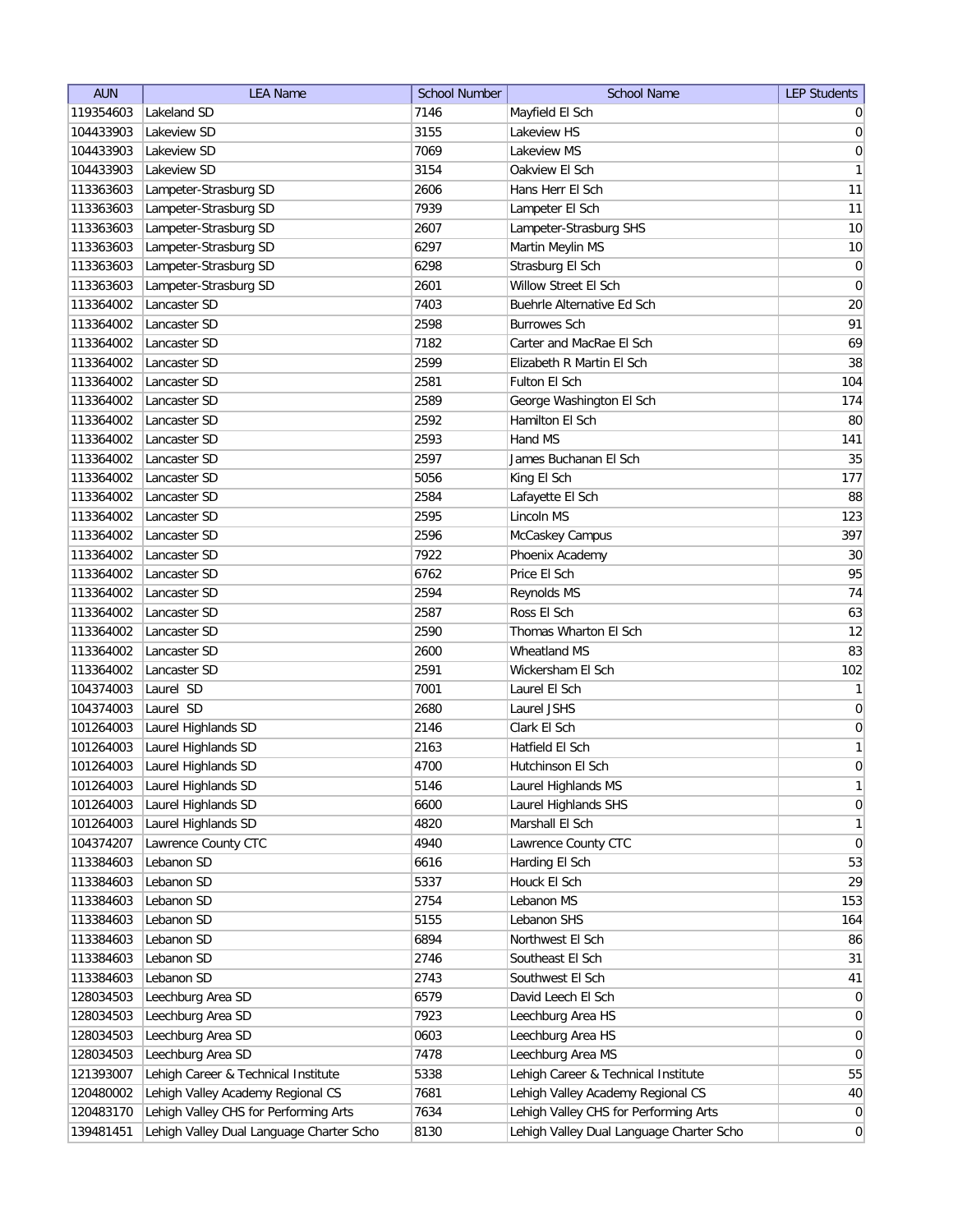| <b>AUN</b> | <b>LEA Name</b>                          | <b>School Number</b> | <b>School Name</b>                       | <b>LEP Students</b> |
|------------|------------------------------------------|----------------------|------------------------------------------|---------------------|
| 121135503  | Lehighton Area SD                        | 1312                 | East Penn El Sch                         | $\overline{0}$      |
| 121135503  | Lehighton Area SD                        | 1313                 | Franklin El Sch                          | $6 \mid$            |
| 121135503  | Lehighton Area SD                        | 1315                 | Lehighton Area HS                        | 1                   |
| 121135503  | Lehighton Area SD                        | 1314                 | Lehighton Area MS                        | 7                   |
| 121135503  | Lehighton Area SD                        | 1311                 | Mahoning El Sch                          | $\vert 0 \vert$     |
| 121135503  | Lehighton Area SD                        | 1310                 | Shull-David El Sch                       | 0                   |
| 128034607  | Lenape Tech                              | 4807                 | Lenape Tech                              | 0                   |
| 116604003  | Lewisburg Area SD                        | 4665                 | Donald H Eichhorn MS                     | $\vert 4 \vert$     |
| 116604003  | Lewisburg Area SD                        | 4084                 | Kelly El Sch                             | 12                  |
| 116604003  | Lewisburg Area SD                        | 4085                 | Lewisburg HS                             | 8                   |
| 116604003  | Lewisburg Area SD                        | 4081                 | Linntown El Sch                          | $\boldsymbol{6}$    |
| 107654903  | Ligonier Valley SD                       | 6940                 | Laurel Valley El Sch                     | $\mathbf{1}$        |
| 107654903  | Ligonier Valley SD                       | 4437                 | Laurel Valley MS/HS                      | $\overline{0}$      |
| 107654903  | Ligonier Valley SD                       | 4442                 | Ligonier Valley HS                       | $\overline{0}$      |
| 107654903  | Ligonier Valley SD                       | 4440                 | Ligonier Valley MS                       | $\mathbf{1}$        |
| 107654903  | Ligonier Valley SD                       | 5361                 | Mellon El Sch                            | $\overline{2}$      |
| 112673500  | Lincoln CS                               | 7675                 | Lincoln CS                               | 134                 |
| 175390169  | Lincoln Leadership Academy Charter Schoo | 8125                 | Lincoln Leadership Academy Charter Schoo | 27                  |
| 127040002  | Lincoln Park Performing Arts CS          | 7859                 | Lincoln Park Performing Arts CS          | 0                   |
| 116493503  | Line Mountain SD                         | 3529                 | Dalmatia El Sch                          | $\vert 0 \vert$     |
| 116493503  | Line Mountain SD                         | 3531                 | Leck Kill El Sch                         | 3                   |
| 116493503  | Line Mountain SD                         | 3532                 | Line Mountain JSHS                       | 1                   |
| 116493503  | Line Mountain SD                         | 6786                 | Trevorton El Sch                         | 1                   |
| 112015203  | Littlestown Area SD                      | 7784                 | Alloway Creek Intrmd Sch                 | $\overline{2}$      |
| 112015203  | Littlestown Area SD                      | 0014                 | Littlestown SHS                          | $\overline{3}$      |
| 112015203  | Littlestown Area SD                      | 0013                 | Maple Avenue MS                          | 3                   |
| 112015203  | Littlestown Area SD                      | 0012                 | Rolling Acres El Sch                     | 7                   |
| 115224003  | Lower Dauphin SD                         | 1747                 | Conewago El Sch                          | $\boldsymbol{0}$    |
| 115224003  | Lower Dauphin SD                         | 1752                 | East Hanover El Sch                      | 1                   |
| 115224003  | Lower Dauphin SD                         | 1775                 | Londonderry El Sch                       | 6                   |
| 115224003  | Lower Dauphin SD                         | 1776                 | Lower Dauphin HS                         | $\overline{2}$      |
| 115224003  | Lower Dauphin SD                         | 7414                 | Lower Dauphin MS                         | 4                   |
| 115224003  | Lower Dauphin SD                         | 1774                 | Nye El Sch                               | $\overline{0}$      |
| 115224003  | Lower Dauphin SD                         | 7844                 | Price                                    | $\boldsymbol{0}$    |
| 115224003  | Lower Dauphin SD                         | 1797                 | South Hanover El Sch                     | $\overline{0}$      |
| 123464502  | Lower Merion SD                          | 3293                 | Bala-Cynwyd MS                           | 11                  |
| 123464502  | Lower Merion SD                          | 7597                 | Belmont Hills El Sch                     | $\lvert 8 \rvert$   |
| 123464502  | Lower Merion SD                          | 3286                 | Cynwyd Sch                               | $\overline{9}$      |
| 123464502  | Lower Merion SD                          | 3291                 | Gladwyne Sch                             | $\overline{2}$      |
| 123464502  | Lower Merion SD                          | 3296                 | Harriton SHS                             | $\overline{9}$      |
| 123464502  | Lower Merion SD                          | 3295                 | Lower Merion HS                          | 14                  |
| 123464502  | Lower Merion SD                          | 3287                 | Merion El Sch                            | 13                  |
| 123464502  | Lower Merion SD                          | 3288                 | Penn Valley Sch                          | 13                  |
| 123464502  | Lower Merion SD                          | 3289                 | Penn Wynne Sch                           | $\mathsf{q}$        |
| 123464502  | Lower Merion SD                          | 3294                 | Welsh Valley MS                          | $\mathsf{q}$        |
| 123464603  | Lower Moreland Township SD               | 4960                 | Lower Moreland HS                        | $\vert 3 \vert$     |
| 123464603  | Lower Moreland Township SD               | 7212                 | Murray Avenue Sch                        | 8                   |
| 123464603  | Lower Moreland Township SD               | 3297                 | Pine Road El Sch                         | 96                  |
| 117414203  | Loyalsock Township SD                    | 3036                 | Donald E. Schick Sch                     | 8 <sup>1</sup>      |
| 117414203  | Loyalsock Township SD                    | 3037                 | Loyalsock Twp MS                         | $\overline{2}$      |
| 117414203  | Loyalsock Township SD                    | 4828                 | Loyalsock Twp SHS                        | $\overline{3}$      |
| 126513150  | MAST Community Charter School            | 7574                 | MAST Community Charter School            | 0                   |
| 129544503  | Mahanoy Area SD                          | 7223                 | Mahanoy Area El Sch                      | 0                   |
| 129544503  | Mahanoy Area SD                          | 7012                 | Mahanoy Area HS                          | $\vert 3 \vert$     |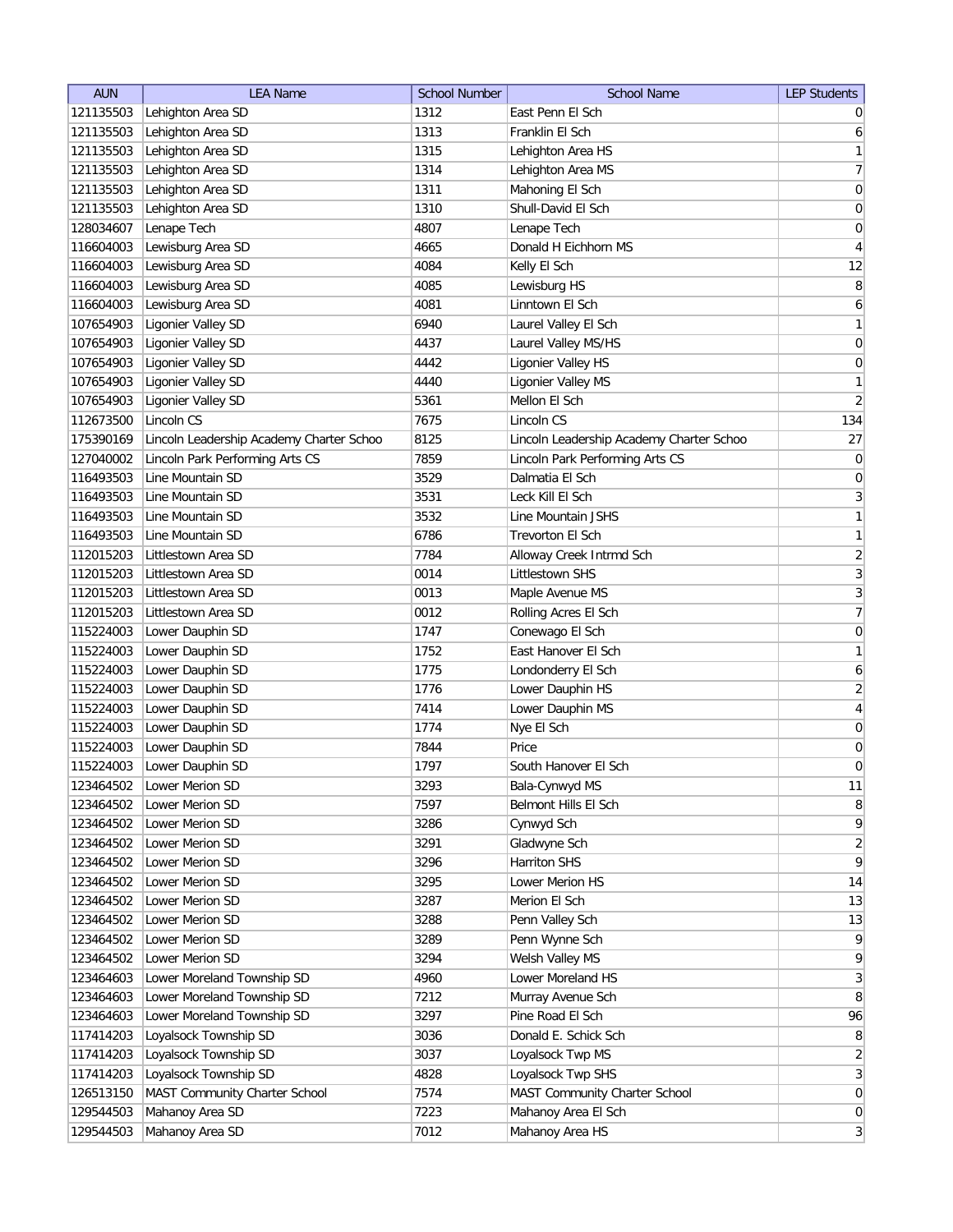| <b>AUN</b>             | <b>LEA Name</b>                            | <b>School Number</b> | <b>School Name</b>                    | <b>LEP Students</b> |
|------------------------|--------------------------------------------|----------------------|---------------------------------------|---------------------|
| 129544503              | Mahanoy Area SD                            | 3902                 | Mahanoy Area MS                       | $\overline{2}$      |
| 102023030              | Manchester Academic CS                     | 7549                 | Manchester Academic CS                | $\vert 0 \vert$     |
| 113364403              | Manheim Central SD                         | 2611                 | Burgard El Sch                        | 0                   |
| 113364403              | Manheim Central SD                         | 7954                 | Burgard El Sch                        | $\boldsymbol{0}$    |
| 113364403              | Manheim Central SD                         | 7955                 | Doe Run El Sch                        | 19                  |
| 113364403              | Manheim Central SD                         | 7356                 | Doe Run El Sch                        | 0                   |
| 113364403              | Manheim Central SD                         | 2616                 | Elm Tree El Sch                       | $\boldsymbol{0}$    |
| 113364403              | Manheim Central SD                         | 7953                 | <b>Manheim Central MS</b>             | 8                   |
| 113364403              | Manheim Central SD                         | 2617                 | Manheim Central MS                    | $\boldsymbol{0}$    |
| 113364403              | Manheim Central SD                         | 2618                 | Manheim Central SHS                   | $\boldsymbol{6}$    |
| 113364403              | Manheim Central SD                         | 2614                 | Mastersonville El Sch                 | 0                   |
| 113364403              | Manheim Central SD                         | 2615                 | Sporting Hill El Sch                  | 0                   |
| 113364403              | Manheim Central SD                         | 2610                 | Stiegel El Sch                        | $\overline{0}$      |
| 113364403              | Manheim Central SD                         | 7956                 | Stiegel El Sch                        | 0                   |
| 113364503              | Manheim Township SD                        | 2619                 | Brecht Sch                            | 29                  |
| 113364503              | Manheim Township SD                        | 6733                 | <b>Bucher Sch</b>                     | 29                  |
| 113364503              | Manheim Township SD                        | 2623                 | Manheim Twp HS                        | 41                  |
| 113364503              | Manheim Township SD                        | 5114                 | Manheim Twp MS                        | 26                  |
| 113364503              | Manheim Township SD                        | 7609                 | Neff 6                                | $20\,$              |
| 113364503              | Manheim Township SD                        | 2621                 | Neff Sch                              | 20                  |
| 113364503              | Manheim Township SD                        | 4708                 | Nitrauer Sch                          | 26                  |
|                        |                                            |                      |                                       |                     |
| 113364503<br>113364503 | Manheim Township SD<br>Manheim Township SD | 7383<br>2620         | Reidenbaugh El Sch<br>Schaeffer Sch   | 20<br>11            |
|                        |                                            | 7672                 | Mariana Bracetti Academy CS           |                     |
| 126513480              | Mariana Bracetti Academy CS                |                      | Canoe-Grant El Sch                    | 263                 |
| 128325203              | Marion Center Area SD                      | 8068                 |                                       | 0                   |
| 128325203              | Marion Center Area SD                      | 8067                 | Creekside-Washington El Sch           | 0                   |
| 128325203              | Marion Center Area SD                      | 7184                 | Marion Center Area El Sch             | $\overline{0}$      |
| 128325203              | Marion Center Area SD                      | 2339                 | Marion Center Area HS                 | $\boldsymbol{0}$    |
| 128325203              | Marion Center Area SD                      | 6581                 | Marion Center Area MS                 | $\overline{0}$      |
| 128325203              | Marion Center Area SD                      | 8066                 | Rayne El Sch                          | $\overline{0}$      |
| 128325203              | Marion Center Area SD                      | 8138                 | W.A. McCreery El Sch                  | $\overline{0}$      |
| 126510014              | Maritime Academy Charter School            | 7777                 | Maritime Academy CS                   | 23                  |
| 125235502              | Marple Newtown SD                          | 1898                 | Culbertson El Sch                     | $\, 8$              |
| 125235502              | Marple Newtown SD                          | 1899                 | Loomis El Sch                         | 14                  |
| 125235502              | Marple Newtown SD                          | 1902                 | Marple Newtown SHS                    | 14                  |
| 125235502              | Marple Newtown SD                          | 1901                 | Paxon Hollow MS                       | 16                  |
| 125235502              | Marple Newtown SD                          | 1894                 | Russell El Sch                        | 24                  |
| 125235502              | Marple Newtown SD                          | 1896                 | Worrall El Sch                        | 20                  |
| 104105003              | Mars Area SD                               | 7929                 | Mars Area Centennial Sch              | 1                   |
| 104105003              | Mars Area SD                               | 1155                 | Mars Area El Sch                      | $\vert 9 \vert$     |
| 104105003              | Mars Area SD                               | 5363                 | Mars Area MS                          | 3                   |
| 104105003              | Mars Area SD                               | 1158                 | Mars Area Primary Ctr                 | $\mathbf{6}$        |
| 104105003              | Mars Area SD                               | 1159                 | Mars Area SHS                         | $\overline{4}$      |
| 151514721              | Mastery CS-Pickett Campus                  | 7961                 | Mastery CS-Pickett Campus             | $\mathbf{1}$        |
| 126510022              | Mastery CS-Shoemaker Campus                | 7909                 | Mastery CS - Shoemaker Campus         | $\overline{0}$      |
| 126510023              | Mastery CS-Thomas Campus                   | 7910                 | Mastery CS - Thomas Campus            | 12                  |
| 126510002              | Mastery Charter High School                | 7678                 | Mastery Charter High School           | 0                   |
| 126516457              | Mastery Charter School Harrity Campus      | 8153                 | Mastery Charter School Harrity Campus | $\overline{0}$      |
| 126519433              | Mastery Charter School Mann Campus         | 8152                 | Mastery Charter School Mann Campus    | $\overline{0}$      |
| 126517286              | Mastery Charter School Smedley Campus      | 8151                 | Mastery Charter School Smedley Campus | $\overline{0}$      |
| 126513230              | Math Civics and Sciences CS                | 7582                 | Math Civics and Sciences CS           | $\overline{0}$      |
| 101633903              | McGuffey SD                                | 4248                 | Claysville El Sch                     | 0                   |
| 101633903              | McGuffey SD                                | 4244                 | Joe Walker El Sch                     | $\overline{0}$      |
| 101633903              | McGuffey SD                                | 4249                 | McGuffey HS                           | $\mathbf{1}$        |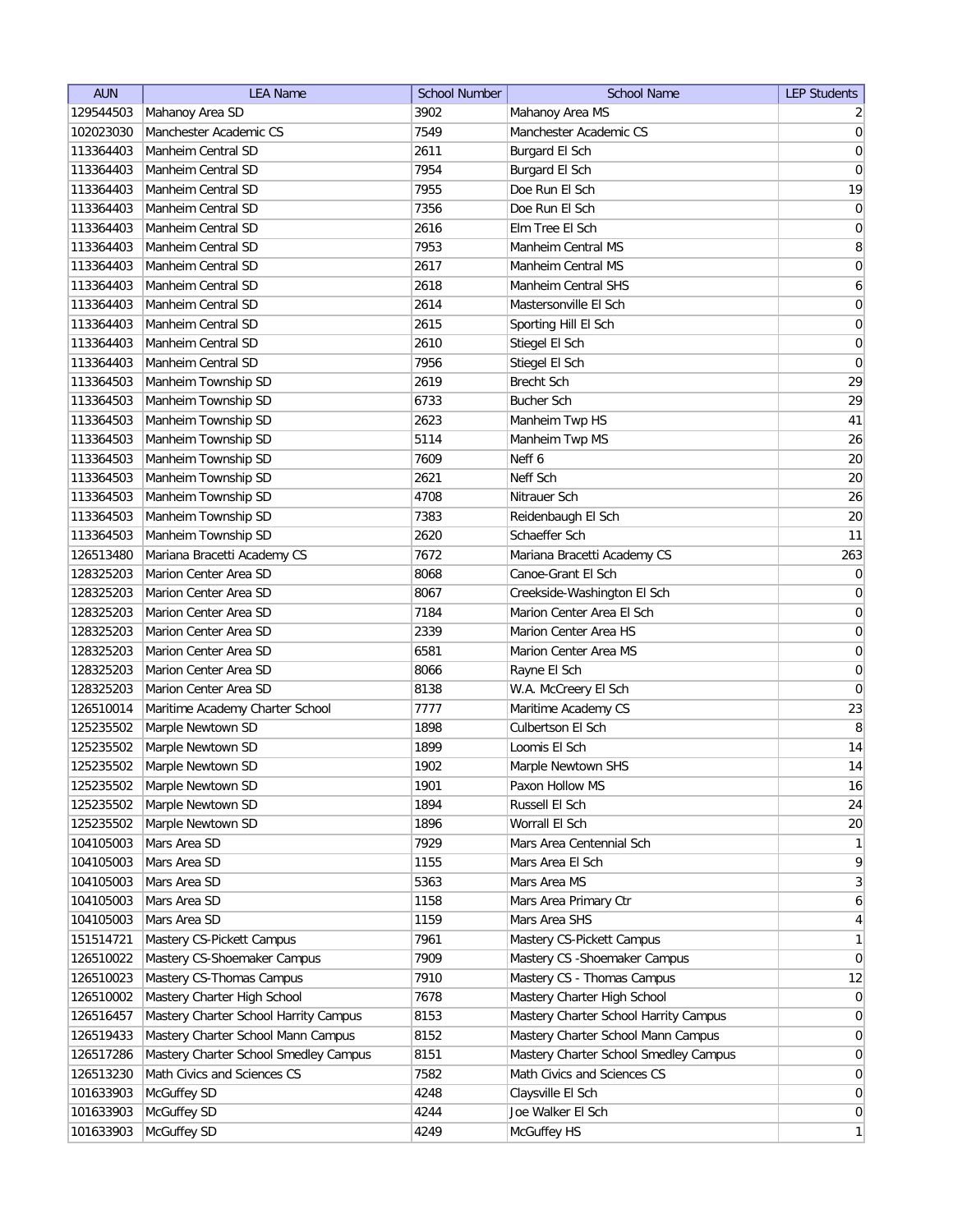| <b>AUN</b> | <b>LEA Name</b>       | <b>School Number</b> | <b>School Name</b>                | <b>LEP Students</b> |
|------------|-----------------------|----------------------|-----------------------------------|---------------------|
| 101633903  | McGuffey SD           | 6976                 | McGuffey MS                       | $\overline{0}$      |
| 103026002  | McKeesport Area SD    | 0213                 | Centennial El Sch                 | 0                   |
| 103026002  | McKeesport Area SD    | 0224                 | Cornell Intrmd Sch                | 0                   |
| 103026002  | McKeesport Area SD    | 7673                 | Founders Hall Sch                 | 0                   |
| 103026002  | McKeesport Area SD    | 0222                 | George Washington Sch             | 0                   |
| 103026002  | McKeesport Area SD    | 0499                 | McClure Intrmd Sch                | 0                   |
| 103026002  | McKeesport Area SD    | 6105                 | McKeesport Area SHS               | 0                   |
| 103026002  | McKeesport Area SD    | 0498                 | White Oak El Sch                  | 5                   |
| 115216503  | Mechanicsburg Area SD | 1709                 | Broad Street El Sch               | $\boldsymbol{0}$    |
| 115216503  | Mechanicsburg Area SD | 7837                 | Elmwood El Sch                    | 12                  |
| 115216503  | Mechanicsburg Area SD | 8008                 | Kindergarten Center at Filbert St | $\mathbf{1}$        |
| 115216503  | Mechanicsburg Area SD | 5098                 | Mechanicsburg Area SHS            | 22                  |
| 115216503  | Mechanicsburg Area SD | 1715                 | Mechanicsburg MS                  | 29                  |
| 115216503  | Mechanicsburg Area SD | 5021                 | Northside El Sch                  | $\boldsymbol{0}$    |
| 115216503  | Mechanicsburg Area SD | 1711                 | Shepherdstown El Sch              | 0                   |
| 115216503  | Mechanicsburg Area SD | 4851                 | Upper Allen El Sch                | 14                  |
| 104435003  | Mercer Area SD        | 3157                 | Mercer Area El Sch                | $\mathbf{1}$        |
| 104435003  | Mercer Area SD        | 7792                 | Mercer Area MS                    | $\vert 0 \vert$     |
| 104435003  | Mercer Area SD        | 3158                 | Mercer Area SHS                   | $\boldsymbol{0}$    |
| 123465303  | Methacton SD          | 6716                 | Arcola Intrmd Sch                 | 15                  |
| 123465303  | Methacton SD          | 6845                 | Arrowhead El Sch                  | $\mathbf{1}$        |
| 123465303  | Methacton SD          | 7433                 | Audubon El Sch                    | 20                  |
| 123465303  | Methacton SD          | 3303                 | Eagleville El Sch                 | 23                  |
| 123465303  | Methacton SD          | 3305                 | Methacton HS                      | 19                  |
| 123465303  | Methacton SD          | 8139                 | Skyview Upper El Sch              | $\boldsymbol{0}$    |
| 123465303  | Methacton SD          | 5252                 | Woodland El Sch                   | 9                   |
| 123465303  | Methacton SD          | 7573                 | Worcester El Sch                  | 13                  |
| 108565203  | Meyersdale Area SD    | 6208                 | Meyersdale Area El Sch            | 0                   |
| 108565203  | Meyersdale Area SD    | 3994                 | Meyersdale Area HS                | $\mathbf{1}$        |
| 108565203  | Meyersdale Area SD    | 7613                 | Meyersdale Area MS                | 0                   |
| 119355503  | Mid Valley SD         | 2423                 | Mid Valley El Ctr                 | 6                   |
| 119355503  | Mid Valley SD         | 7890                 | Mid Valley HS                     | 3                   |
| 119355503  | Mid Valley SD         | 7891                 | Mid Valley MS                     | $\overline{3}$      |
| 119355503  | Mid Valley SD         | 7065                 | Mid Valley Sec Ctr                | $\boldsymbol{0}$    |
| 116555003  | Midd-West SD          | 3962                 | Midd-West HS                      | $\overline{0}$      |
| 116555003  | Midd-West SD          | 3961                 | Middleburg El Sch                 | $\overline{0}$      |
| 116555003  | Midd-West SD          | 7799                 | Middleburg MS                     | 0                   |
| 116555003  | Midd-West SD          | 3960                 | Perry-West Perry El Sch           | $\vert 0 \vert$     |
| 116555003  | Midd-West SD          | 6359                 | West Beaver El Sch                | $\vert 0 \vert$     |
| 116555003  | Midd-West SD          | 7807                 | West Snyder MS                    | $\overline{0}$      |
| 115226003  | Middletown Area SD    | 4685                 | Fink El Sch                       | $\overline{0}$      |
| 115226003  | Middletown Area SD    | 8005                 | Fink El Sch                       | $\mathbf{1}$        |
| 115226003  | Middletown Area SD    | 1788                 | Kunkel El Sch                     | $\vert 0 \vert$     |
| 115226003  | Middletown Area SD    | 1790                 | Middletown Area HS                | $\overline{5}$      |
| 115226003  | Middletown Area SD    | 1785                 | Middletown Area MS                | $\overline{2}$      |
| 115226003  | Middletown Area SD    | 7756                 | Robert Reid El Sch                | $\overline{7}$      |
| 127045303  | Midland Borough SD    | 6566                 | Midland El/MS                     | $\overline{2}$      |
| 111444602  | Mifflin County SD     | 3185                 | Armagh El Sch                     | 0                   |
| 111444602  | Mifflin County SD     | 6257                 | Brown El Sch                      | 0                   |
| 111444602  | Mifflin County SD     | 6258                 | Buchanan El Sch                   | 10                  |
| 111444602  | Mifflin County SD     | 6261                 | East Derry El Sch                 | $\overline{0}$      |
| 111444602  | Mifflin County SD     | 7188                 | Highland Park Area El Sch         | $\overline{0}$      |
| 111444602  | Mifflin County SD     | 7171                 | Indian Valley MS                  | 0                   |
| 111444602  | Mifflin County SD     | 7170                 | Indian Valley SHS                 | 0                   |
|            |                       |                      |                                   |                     |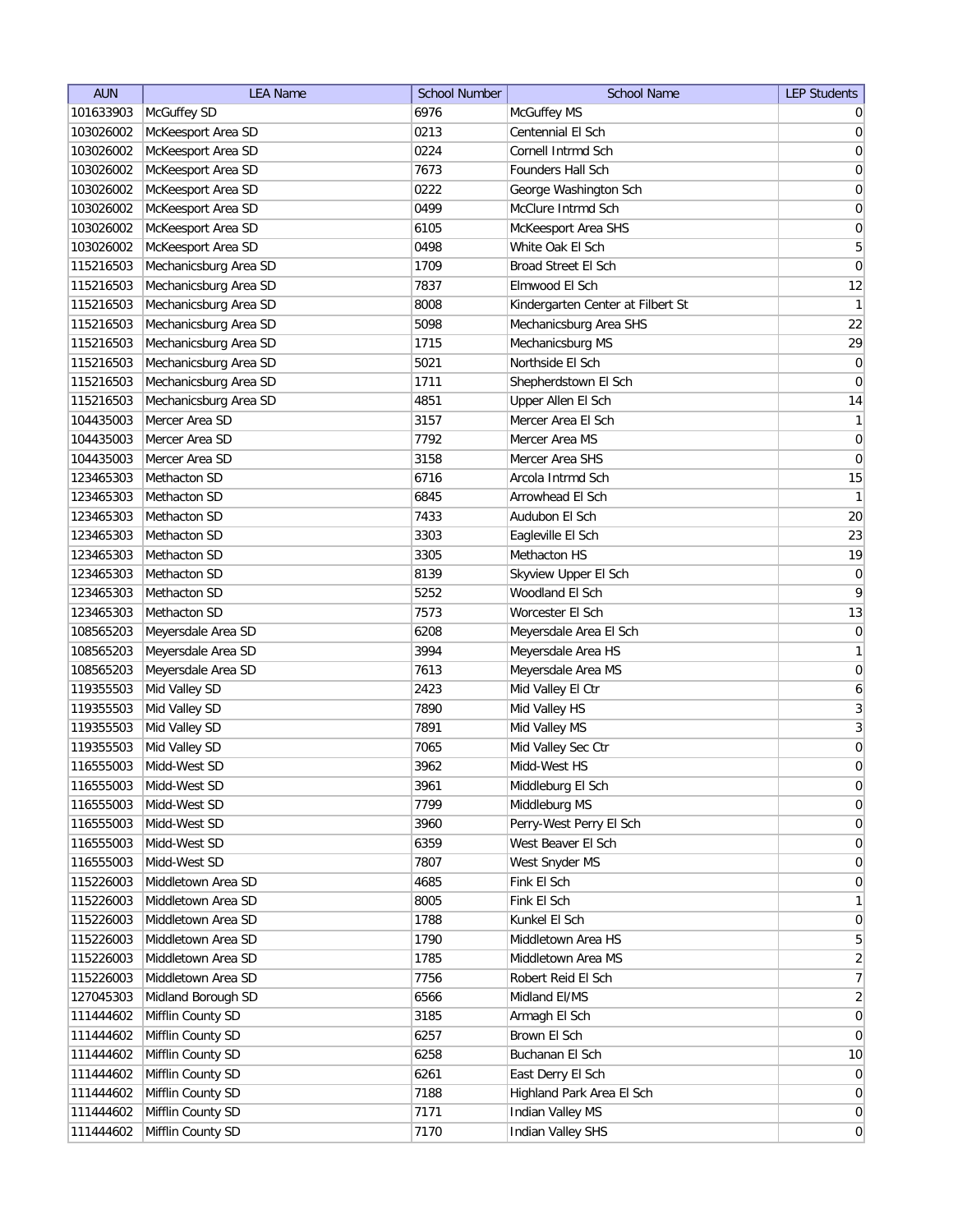| <b>AUN</b> | <b>LEA Name</b>        | <b>School Number</b> | <b>School Name</b>          | <b>LEP Students</b> |
|------------|------------------------|----------------------|-----------------------------|---------------------|
| 111444602  | Mifflin County SD      | 6887                 | Lewistown Area SHS          | 7 <sup>1</sup>      |
| 111444602  | Mifflin County SD      | 7789                 | Lewistown El Sch            | 0                   |
| 111444602  | Mifflin County SD      | 6950                 | Lewistown MS                | 3                   |
| 111444602  | Mifflin County SD      | 3196                 | Strodes Mills El Sch        | 0                   |
| 111444602  | Mifflin County SD      | 6951                 | Strodes Mills MS            | 0                   |
| 111444602  | Mifflin County SD      | 6265                 | Union Twp El Sch            | $\boldsymbol{0}$    |
| 116605003  | Mifflinburg Area SD    | 4087                 | Buffalo Cross Roads El Sch  | $\overline{2}$      |
| 116605003  | Mifflinburg Area SD    | 4088                 | Laurelton El Sch            | $\boldsymbol{0}$    |
| 116605003  | Mifflinburg Area SD    | 7863                 | Mifflinburg Area Intrmd Sch | $\boldsymbol{0}$    |
| 116605003  | Mifflinburg Area SD    | 6809                 | Mifflinburg Area MS         | $\boldsymbol{0}$    |
| 116605003  | Mifflinburg Area SD    | 4091                 | Mifflinburg Area SHS        | 0                   |
| 116605003  | Mifflinburg Area SD    | 6360                 | Mifflinburg El Sch          | 5                   |
| 116605003  | Mifflinburg Area SD    | 4089                 | New Berlin El Sch           | 0                   |
| 105257602  | Millcreek Township SD  | 2053                 | Asbury El Sch               | 0                   |
| 105257602  | Millcreek Township SD  | 2054                 | Belle Valley El Sch         | 13                  |
| 105257602  | Millcreek Township SD  | 4724                 | Chestnut Hill El Sch        | 14                  |
| 105257602  | Millcreek Township SD  | 5329                 | Grandview El Sch            | 16                  |
| 105257602  | Millcreek Township SD  | 4954                 | James S Wilson MS           | $\vert 4 \vert$     |
| 105257602  | Millcreek Township SD  | 8071                 | McDowell HS                 | $\overline{7}$      |
| 105257602  | Millcreek Township SD  | 6711                 | McDowell IHS                | 0                   |
| 105257602  | Millcreek Township SD  | 2063                 | McDowell SHS                | 0                   |
| 105257602  | Millcreek Township SD  | 7995                 | Millcreek Learning Center   | $\mathbf{1}$        |
| 105257602  | Millcreek Township SD  | 7471                 | North Coast School          | 0                   |
| 105257602  | Millcreek Township SD  | 2058                 | Ridgefield El Sch           | 1                   |
| 105257602  | Millcreek Township SD  | 2059                 | Tracy El Sch                | $\overline{2}$      |
| 105257602  | Millcreek Township SD  | 2060                 | Vernondale El Sch           | 1                   |
| 105257602  | Millcreek Township SD  | 7384                 | Walnut Creek MS             | $\vert 4 \vert$     |
| 105257602  | Millcreek Township SD  | 2062                 | Westlake MS                 | 1                   |
| 115226103  | Millersburg Area SD    | 1793                 | Lenkerville El Sch          | $\boldsymbol{0}$    |
| 115226103  | Millersburg Area SD    | 6682                 | Millersburg Area MS         | 0                   |
| 115226103  | Millersburg Area SD    | 1794                 | Millersburg Area SHS        | 0                   |
| 116195004  | Millville Area SD      | 7064                 | Millville Area El Sch       | $\overline{2}$      |
| 116195004  | Millville Area SD      | 1623                 | Millville Area JSHS         | $\left  \right $    |
| 116495003  | Milton Area SD         | 5353                 | James F Baugher El Sch      | 33                  |
| 116495003  | Milton Area SD         | 6863                 | Milton Area MS              | 19                  |
| 116495003  | Milton Area SD         | 3541                 | Milton HS                   | 22                  |
| 116495003  | Milton Area SD         | 7034                 | Montandon El Sch            | $\mathbf{1}$        |
| 116495003  | Milton Area SD         | 3537                 | White Deer El Sch           | $\vert 4 \vert$     |
| 129544703  | Minersville Area SD    | 4836                 | Early Childhood Edu Ctr     | 0                   |
| 129544703  | Minersville Area SD    | 6699                 | Minersville Area El Ctr     | 0                   |
| 129544703  | Minersville Area SD    | 6583                 | Minersville Area JSHS       | 3                   |
| 104375003  | Mohawk Area SD         | 7108                 | Mohawk El Sch               | $\vert 0 \vert$     |
| 104375003  | Mohawk Area SD         | 2686                 | Mohawk JSHS                 | $\overline{0}$      |
| 127045453  | Monaca SD              | 0682                 | Fifth Ward El Sch           | $\overline{0}$      |
| 127045453  | Monaca SD              | 0681                 | High School El              | $\overline{0}$      |
| 127045453  | Monaca SD              | 6979                 | Mangin El Sch               | $\overline{0}$      |
| 127045453  | Monaca SD              | 0685                 | Monaca JSHS                 | $\overline{0}$      |
| 107655803  | Monessen City SD       | 4444                 | Monessen El Ctr             | $\overline{0}$      |
| 107655803  | Monessen City SD       | 7399                 | Monessen MS                 | $\overline{0}$      |
| 107655803  | Monessen City SD       | 6181                 | Monessen SHS                | $\overline{0}$      |
| 104105353  | Moniteau SD            | 6605                 | Dassa McKinney El Sch       | $\overline{0}$      |
| 104105353  | Moniteau SD            | 1164                 | Moniteau JSHS               | $\overline{0}$      |
| 105250004  | Montessori Regional CS | 7800                 | Montessori Regional CS      | $\overline{0}$      |
| 117415004  | Montgomery Area SD     | 3038                 | Elimsport El Sch            | 0                   |
|            |                        |                      |                             |                     |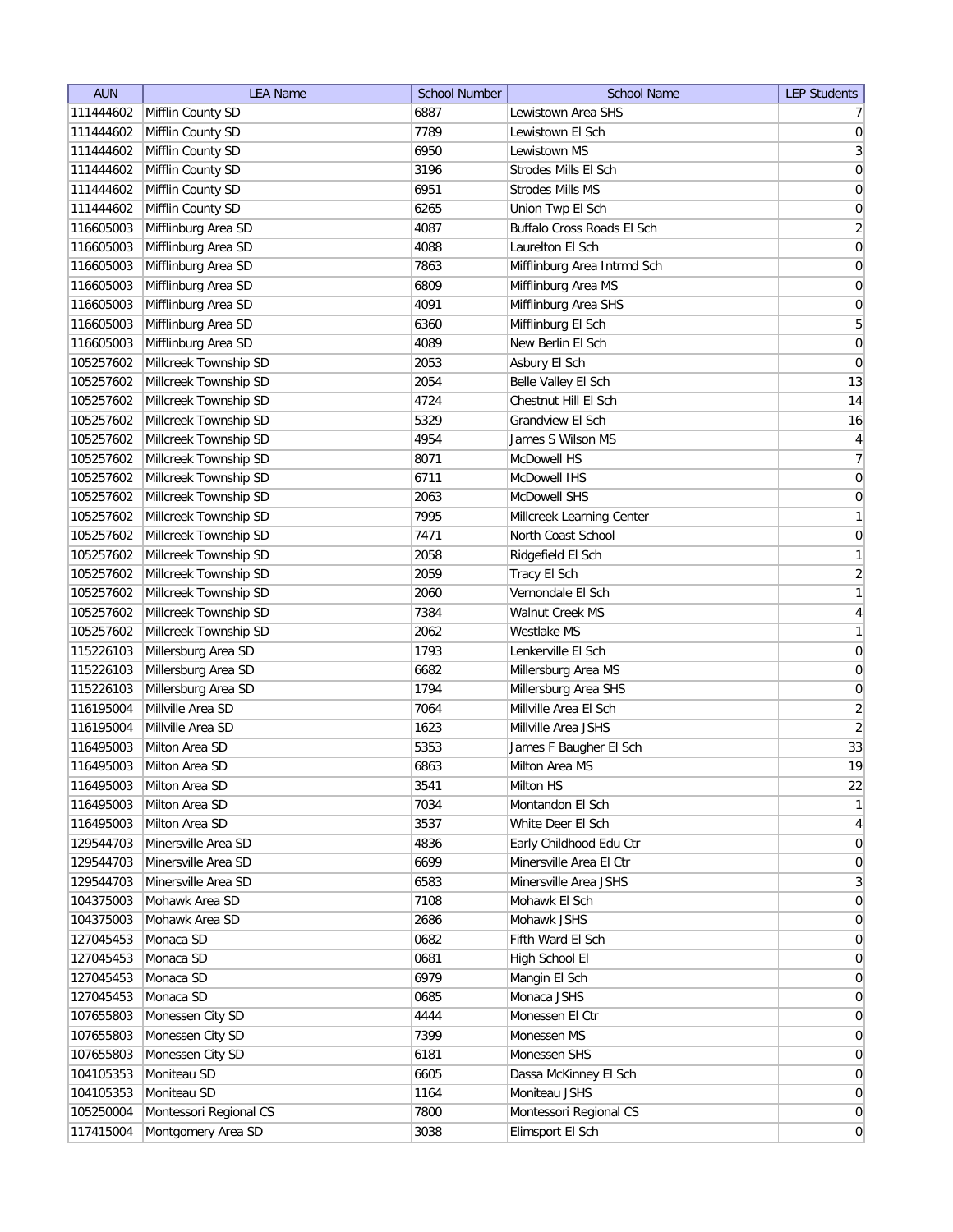| <b>AUN</b> | <b>LEA Name</b>        | <b>School Number</b> | <b>School Name</b>           | <b>LEP Students</b> |
|------------|------------------------|----------------------|------------------------------|---------------------|
| 117415004  | Montgomery Area SD     | 3039                 | Montgomery El Sch            | $\overline{0}$      |
| 117415004  | Montgomery Area SD     | 7523                 | Montgomery MS                | $\pmb{0}$           |
| 117415004  | Montgomery Area SD     | 3040                 | Montgomery SHS               | $\mathbf{1}$        |
| 103026303  | Montour SD             | 7840                 | David E Williams Lower MS    | $\sqrt{2}$          |
| 103026303  | Montour SD             | 4805                 | David E Williams Upper MS    | $\mathbf{1}$        |
| 103026303  | Montour SD             | 6596                 | Forest Grove El Sch          | $\boldsymbol{0}$    |
| 103026303  | Montour SD             | 0234                 | Ingram El Sch                | $\boldsymbol{0}$    |
| 103026303  | Montour SD             | 0229                 | J W Burkett El Sch           | $\mathsf q$         |
| 103026303  | Montour SD             | 5017                 | Montour HS                   | $\boldsymbol{6}$    |
| 117415103  | Montoursville Area SD  | 5343                 | C E McCall MS                | $\mathbf{1}$        |
| 117415103  | Montoursville Area SD  | 3044                 | Loyalsock Valley El Sch      | 0                   |
| 117415103  | Montoursville Area SD  | 3042                 | Lyter El Sch                 | 3                   |
| 117415103  | Montoursville Area SD  | 3045                 | Montoursville Area SHS       | 0                   |
| 119584503  | Montrose Area SD       | 5354                 | Choconut Valley El Sch       | 0                   |
| 119584503  | Montrose Area SD       | 6421                 | Lathrop Street El Sch        | $\mathsf q$         |
| 119584503  | Montrose Area SD       | 4044                 | Montrose Area JSHS           | $\overline{2}$      |
| 103026343  | Moon Area SD           | 5127                 | Allard El Sch                | $\mathsf{O}\xspace$ |
| 103026343  | Moon Area SD           | 0240                 | Bon Meade El Sch             | $\mathbf{1}$        |
| 103026343  | Moon Area SD           | 5299                 | Hyde El Sch                  | $\mathbf{1}$        |
| 103026343  | Moon Area SD           | 7441                 | J H Brooks Sch               | $\overline{3}$      |
| 103026343  | Moon Area SD           | 7952                 | McCormick Elem Sch           | $\mathsf{O}\xspace$ |
| 103026343  | Moon Area SD           | 7205                 | Moon MS                      | $\mathbf{1}$        |
| 103026343  | Moon Area SD           | 4951                 | Moon SHS                     | $\sqrt{5}$          |
| 122097203  | Morrisville Borough SD | 8112                 | Grandview El Sch             | 18                  |
| 122097203  | Morrisville Borough SD | 1058                 | Grandview El Sch             | $\boldsymbol{0}$    |
| 122097203  | Morrisville Borough SD | 1061                 | M R Reiter El Sch            | $\boldsymbol{0}$    |
| 122097203  | Morrisville Borough SD | 7932                 | M R Reiter El Sch            | $\boldsymbol{0}$    |
| 122097203  | Morrisville Borough SD | 1062                 | Morrisville Boro MS/HS       | $\pmb{0}$           |
| 122097203  | Morrisville Borough SD | 8114                 | Morrisville HS               | 15                  |
| 122097203  | Morrisville Borough SD | 8113                 | Morrisville Intermediate Sch | 19                  |
| 110175003  | Moshannon Valley SD    | 6929                 | Moshannon Valley El Sch      | 0                   |
| 110175003  | Moshannon Valley SD    | 1550                 | Moshannon Valley JSHS        | $\mathbf{1}$        |
| 116495103  | Mount Carmel Area SD   | 7498                 | Mount Carmel Area El Sch     | $\boldsymbol{6}$    |
| 116495103  | Mount Carmel Area SD   | 6936                 | Mount Carmel Area HS         | $\mathbf{2}$        |
| 116495103  | Mount Carmel Area SD   | 8135                 | Mount Carmel Area JH         | $\overline{0}$      |
| 107655903  | Mount Pleasant Area SD | 4454                 | Donegal El Sch               | $\pmb{0}$           |
| 107655903  | Mount Pleasant Area SD | 4458                 | Mount Pleasant Area HS       | $\boldsymbol{0}$    |
| 107655903  | Mount Pleasant Area SD | 7791                 | Mount Pleasant Area JHS      | $\boldsymbol{0}$    |
| 107655903  | Mount Pleasant Area SD | 4455                 | Norvelt El Sch               | $\mathbf{1}$        |
| 107655903  | Mount Pleasant Area SD | 4457                 | Ramsay El Sch                | $\boldsymbol{0}$    |
| 107655903  | Mount Pleasant Area SD | 4453                 | Rumbaugh El Sch              | $\boldsymbol{0}$    |
| 111316003  | Mount Union Area SD    | 2295                 | Mapleton-Union El Sch        | $\boldsymbol{0}$    |
| 111316003  | Mount Union Area SD    | 2297                 | Mount Union Area JHS         | $\boldsymbol{0}$    |
| 111316003  | Mount Union Area SD    | 7944                 | Mount Union Area SHS         | $\mathbf{1}$        |
| 111316003  | Mount Union Area SD    | 7733                 | Mount Union-Kistler El Sch   | $\overline{0}$      |
| 111316003  | Mount Union Area SD    | 2291                 | Shirley Twp El Sch           | 0                   |
| 119584603  | Mountain View SD       | 7339                 | Mountain View El Sch         | $\overline{0}$      |
| 119584603  | Mountain View SD       | 4049                 | Mountain View JSHS           | $\overline{0}$      |
| 103026402  | Mt Lebanon SD          | 0249                 | Foster El Sch                | $\mathbf{3}$        |
| 103026402  | Mt Lebanon SD          | 0251                 | Hoover El Sch                | $\overline{5}$      |
| 103026402  | Mt Lebanon SD          | 0248                 | Howe El Sch                  | $\overline{2}$      |
| 103026402  | Mt Lebanon SD          | 0250                 | Jefferson El Sch             | $5\overline{)}$     |
| 103026402  | Mt Lebanon SD          | 7535                 | Jefferson MS                 | 10                  |
| 103026402  | Mt Lebanon SD          | 0246                 | Lincoln El Sch               | $\,8$               |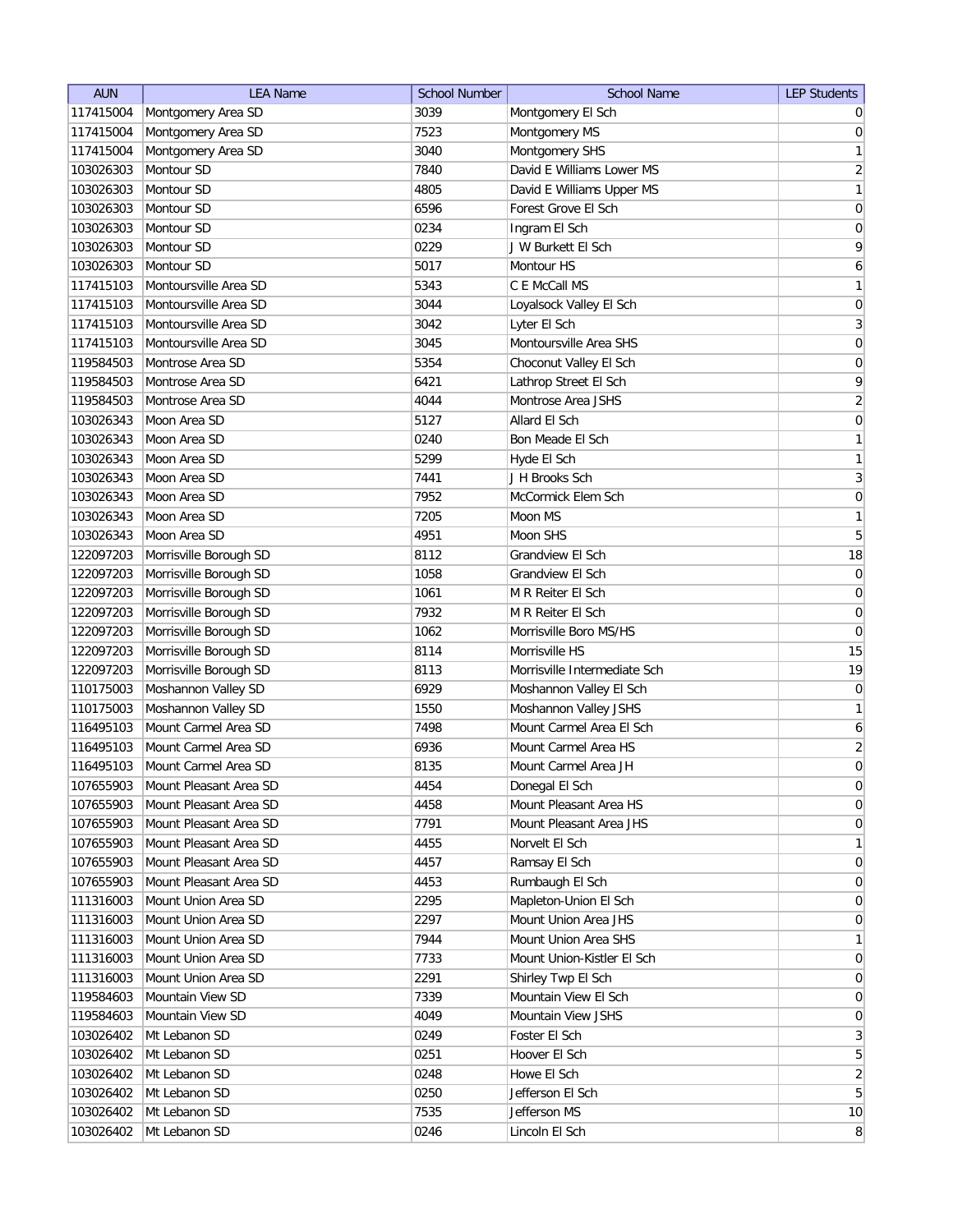| <b>AUN</b> | <b>LEA Name</b>           | <b>School Number</b> | <b>School Name</b>             | <b>LEP Students</b> |
|------------|---------------------------|----------------------|--------------------------------|---------------------|
| 103026402  | Mt Lebanon SD             | 0247                 | Markham El Sch                 | $\mathbf{1}$        |
| 103026402  | Mt Lebanon SD             | 7534                 | <b>Mellon MS</b>               | 5                   |
| 103026402  | Mt Lebanon SD             | 0254                 | Mt Lebanon SHS                 | 21                  |
| 103026402  | Mt Lebanon SD             | 0245                 | Washington El Sch              | 10                  |
| 114065503  | Muhlenberg SD             | 8006                 | C E Cole Intermediate Sch      | 22                  |
| 114065503  | Muhlenberg SD             | 4919                 | Muhlenberg El Ctr              | 86                  |
| 114065503  | Muhlenberg SD             | 6610                 | Muhlenberg HS                  | 40                  |
| 114065503  | Muhlenberg SD             | 0827                 | Muhlenberg MS                  | 17                  |
| 126513000  | Multi-Cultural Academy CS | 7546                 | Multi-Cultural Academy CS      | 0                   |
| 117415303  | Muncy SD                  | 3048                 | Muncy JSHS                     | $\overline{2}$      |
| 117415303  | Muncy SD                  | 3047                 | Ward L Myers El Sch            | $\overline{2}$      |
| 120484803  | Nazareth Area SD          | 3488                 | <b>Bushkill El Sch</b>         | 0                   |
| 120484803  | Nazareth Area SD          | 8054                 | <b>Bushkill El Sch</b>         | $\mathbf{1}$        |
| 120484803  | Nazareth Area SD          | 8055                 | Lower Nazareth El Sch          | 5                   |
| 120484803  | Nazareth Area SD          | 6717                 | Lower Nazareth El Sch          | 0                   |
| 120484803  | Nazareth Area SD          | 3495                 | Nazareth Area HS               | $\mathbf{3}$        |
| 120484803  | Nazareth Area SD          | 8053                 | Nazareth Area Intermediate Sch | $\sqrt{3}$          |
| 120484803  | Nazareth Area SD          | 3494                 | Nazareth Area MS               | $\boldsymbol{0}$    |
| 120484803  | Nazareth Area SD          | 3493                 | Shafer El Sch                  | $\boldsymbol{0}$    |
| 120484803  | Nazareth Area SD          | 8056                 | Shafer El Sch                  | $\overline{4}$      |
| 122097502  | Neshaminy SD              | 5154                 | <b>Buck El Sch</b>             | $\boldsymbol{6}$    |
| 122097502  | Neshaminy SD              | 1070                 | Everitt El Sch                 | 13                  |
| 122097502  | Neshaminy SD              | 4948                 | Heckman El Sch                 | $\mathbf{1}$        |
| 122097502  | Neshaminy SD              | 7128                 | Hoover El Sch                  | $\mathbf{3}$        |
| 122097502  | Neshaminy SD              | 1069                 | Joseph E Ferderbar El Sch      | 18                  |
| 122097502  | Neshaminy SD              | 1065                 | Lower Southampton El Sch       | $\overline{4}$      |
| 122097502  | Neshaminy SD              | 7380                 | Maple Point MS                 | 8                   |
| 122097502  | Neshaminy SD              | 1071                 | Miller El Sch                  | $\mathbf{1}$        |
| 122097502  | Neshaminy SD              | 6455                 | Neshaminy HS                   | 25                  |
| 122097502  | Neshaminy SD              | 4679                 | Neshaminy MS                   | 0                   |
| 122097502  | Neshaminy SD              | 1077                 | Poquessing MS                  | $\mathbf{1}$        |
| 122097502  | Neshaminy SD              | 1076                 | Sandburg MS                    | 9                   |
| 122097502  | Neshaminy SD              | 1072                 | Schweitzer El Sch              | 20                  |
| 122097502  | Neshaminy SD              | 7732                 | Tawanka Learning Ctr           | $\boldsymbol{0}$    |
| 104375203  | Neshannock Township SD    | 2689                 | Neshannock JSHS                | 0                   |
| 104375203  | Neshannock Township SD    | 2688                 | Neshannock Memorial El Sch     | $\mathbf{1}$        |
| 127045653  | New Brighton Area SD      | 6720                 | New Brighton Area El Sch       | $\mathbf{1}$        |
| 127045653  | New Brighton Area SD      | 0695                 | New Brighton Area HS           | $\boldsymbol{0}$    |
| 127045653  | New Brighton Area SD      | 0694                 | New Brighton Area MS           | $\boldsymbol{0}$    |
| 104375302  | New Castle Area SD        | 2701                 | Croton Pre-Kdg Ctr             | $\boldsymbol{0}$    |
| 104375302  | New Castle Area SD        | 2691                 | Harry W Lockley Kdg Ctr        | $\mathbf{1}$        |
| 104375302  | New Castle Area SD        | 2699                 | John F Kennedy Sch             | $\mathbf{1}$        |
| 104375302  | New Castle Area SD        | 2704                 | New Castle JSHS                | $\boldsymbol{0}$    |
| 104375302  | New Castle Area SD        | 2700                 | Thaddeus Stevens Sch           | $\overline{4}$      |
| 104375302  | New Castle Area SD        | 7164                 | Washington Intrmd Sch          | $\overline{2}$      |
| 104375302  | New Castle Area SD        | 2697                 | West Side Sch                  | 0                   |
| 111440001  | New Day Charter School    | 7762                 | New Day Charter School         | 0                   |
| 126513420  | New Foundations CS        | 7649                 | New Foundations CS             | 9                   |
| 181677919  | New Hope Academy CS       | 7942                 | New Hope Academy CS            | 63                  |
| 122097604  | New Hope-Solebury SD      | 1084                 | New Hope-Solebury HS           | $\overline{2}$      |
| 122097604  | New Hope-Solebury SD      | 1082                 | New Hope-Solebury Lower El Sch | 12                  |
| 122097604  | New Hope-Solebury SD      | 7561                 | New Hope-Solebury MS           | $\boldsymbol{6}$    |
| 122097604  | New Hope-Solebury SD      | 7830                 | New Hope-Solebury Upper El Sch | $\bf 8$             |
| 107656303  | New Kensington-Arnold SD  | 5167                 | Berkey Sch                     | $\mathbf{1}$        |
|            |                           |                      |                                |                     |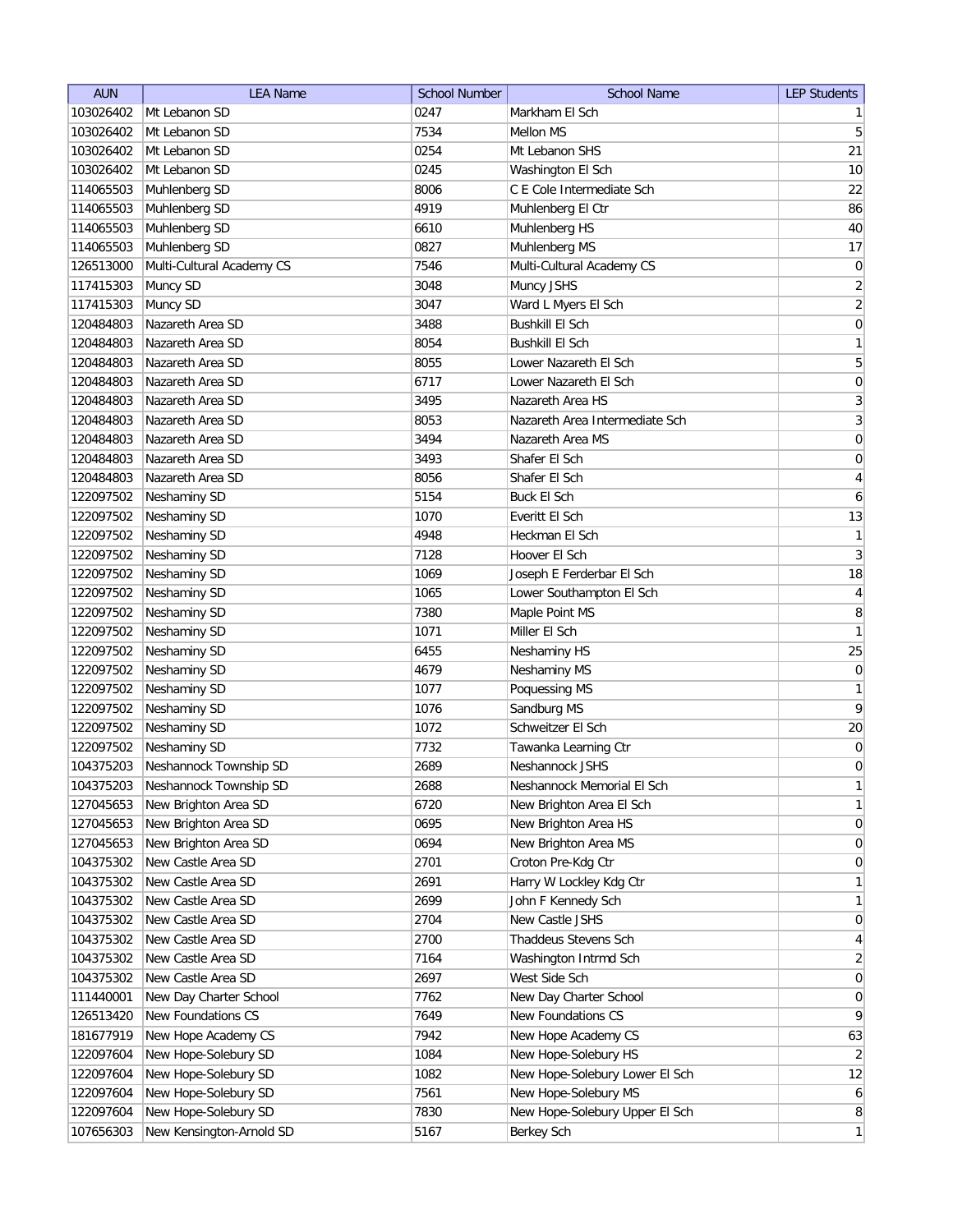| <b>AUN</b> | <b>LEA Name</b>                 | <b>School Number</b> | <b>School Name</b>              | <b>LEP Students</b> |
|------------|---------------------------------|----------------------|---------------------------------|---------------------|
| 107656303  | New Kensington-Arnold SD        | 4463                 | Fort Crawford Sch               | $\vert 4 \vert$     |
| 107656303  | New Kensington-Arnold SD        | 4462                 | Greenwald Memorial Sch          | $\overline{0}$      |
| 107656303  | New Kensington-Arnold SD        | 4466                 | Martin Sch                      | 0                   |
| 107656303  | New Kensington-Arnold SD        | 6184                 | Valley MS                       | $\mathbf{1}$        |
| 107656303  | New Kensington-Arnold SD        | 4469                 | <b>Valley SHS</b>               | $\mathbf{1}$        |
| 126510018  | New Media Technology CS         | 7829                 | New Media Technology CS         | $\vert 0 \vert$     |
| 115504003  | Newport SD                      | 5260                 | Newport El Sch                  | 0                   |
| 115504003  | Newport SD                      | 7930                 | Newport HS                      | $\boldsymbol{0}$    |
| 115504003  | Newport SD                      | 3583                 | Newport JSHS                    | $\boldsymbol{0}$    |
| 115504003  | Newport SD                      | 7931                 | Newport MS                      | $\boldsymbol{0}$    |
| 110143120  | Nittany Valley CS               | 7566                 | Nittany Valley CS               | 0                   |
| 123465602  | Norristown Area SD              | 3263                 | Cole Manor El Sch               | 57                  |
| 123465602  | Norristown Area SD              | 3265                 | East Norriton MS                | 89                  |
| 123465602  | Norristown Area SD              | 3321                 | Eisenhower MS                   | 44                  |
| 123465602  | Norristown Area SD              | 5080                 | Gotwals El Sch                  | 98                  |
| 123465602  | Norristown Area SD              | 3318                 | Hancock El Sch                  | 35                  |
| 123465602  | Norristown Area SD              | 3408                 | Marshall Street El Sch          | 78                  |
| 123465602  | Norristown Area SD              | 6729                 | Norristown Area HS              | 125                 |
| 123465602  | Norristown Area SD              | 5253                 | Paul V Fly El Sch               | 58                  |
| 123465602  | Norristown Area SD              | 6998                 | Roosevelt Altern Sch            | $\overline{3}$      |
| 123465602  | Norristown Area SD              | 3320                 | <b>Stewart MS</b>               | 42                  |
| 123465602  | Norristown Area SD              | 7364                 | Whitehall El Sch                | 74                  |
| 103026852  | North Allegheny SD              | 0263                 | Bradford Woods El Sch           | $\mathbf{1}$        |
| 103026852  | North Allegheny SD              | 5108                 | Carson MS                       | 8                   |
| 103026852  | North Allegheny SD              | 0265                 | Franklin El Sch                 | $\boldsymbol{0}$    |
| 103026852  | North Allegheny SD              | 6603                 | Hosack El Sch                   | 6                   |
| 103026852  | North Allegheny SD              | 0266                 | Ingomar El Sch                  | $\overline{2}$      |
| 103026852  | North Allegheny SD              | 0270                 | Ingomar MS                      | $\mathbf{1}$        |
| 103026852  | North Allegheny SD              | 7346                 | Marshall El Sch                 | 15                  |
| 103026852  | North Allegheny SD              | 7379                 | Marshall MS                     | $\overline{2}$      |
| 103026852  | North Allegheny SD              | 0268                 | McKnight El Sch                 | 13                  |
| 103026852  | North Allegheny SD              | 0271                 | North Allegheny IHS             | 10                  |
| 103026852  | North Allegheny SD              | 6793                 | North Allegheny SHS             | 7                   |
| 103026852  | North Allegheny SD              | 0269                 | Peebles El Sch                  | 3                   |
| 106167504  | North Clarion County SD         | 5139                 | North Clarion Co El Sch         | $\mathbf 0$         |
| 106167504  | North Clarion County SD         | 1489                 | North Clarion Co JSHS           | 0                   |
| 105258303  | North East SD                   | 4946                 | Earle C Davis Primary           | $\overline{0}$      |
| 105258303  | North East SD                   | 6145                 | North East HS                   | $\vert 0 \vert$     |
| 105258303  | North East SD                   | 6144                 | North East Intrmd El            | $\mathbf{1}$        |
| 105258303  | North East SD                   | 7360                 | North East MS                   | $\overline{0}$      |
| 103026902  | North Hills SD                  | 0286                 | Highcliff El Sch                | 0                   |
| 103026902  | North Hills SD                  | 8142                 | Highcliff El Sch                | $\boldsymbol{0}$    |
| 103026902  | North Hills SD                  | 4869                 | McIntyre El Sch                 | $\overline{0}$      |
| 103026902  | North Hills SD                  | 8052                 | McIntyre El Sch                 | 35                  |
| 103026902  | North Hills SD                  | 6106                 | North Hills JHS                 | 8                   |
| 103026902  | North Hills SD                  | 7101                 | North Hills SHS                 | 10                  |
| 103026902  | North Hills SD                  | 0287                 | Northway El Sch                 | $\overline{0}$      |
| 103026902  | North Hills SD                  | 0282                 | Perrysville El Sch              | 0                   |
| 103026902  | North Hills SD                  | 0291                 | Ross El Sch                     | $\overline{2}$      |
| 103026902  | North Hills SD                  | 0285                 | Seville El Sch                  | $\overline{0}$      |
| 103026902  | North Hills SD                  | 0290                 | West View El Sch                | 1                   |
| 123465507  | North Montco Tech Career Center | 4958                 | North Montco Tech Career Center | $\overline{0}$      |
| 123465702  | North Penn SD                   | 7406                 | Bridle Path El Sch              | 8 <sup>1</sup>      |
| 123465702  | North Penn SD                   | 6907                 | General Nash El Sch             | $6 \mid$            |
|            |                                 |                      |                                 |                     |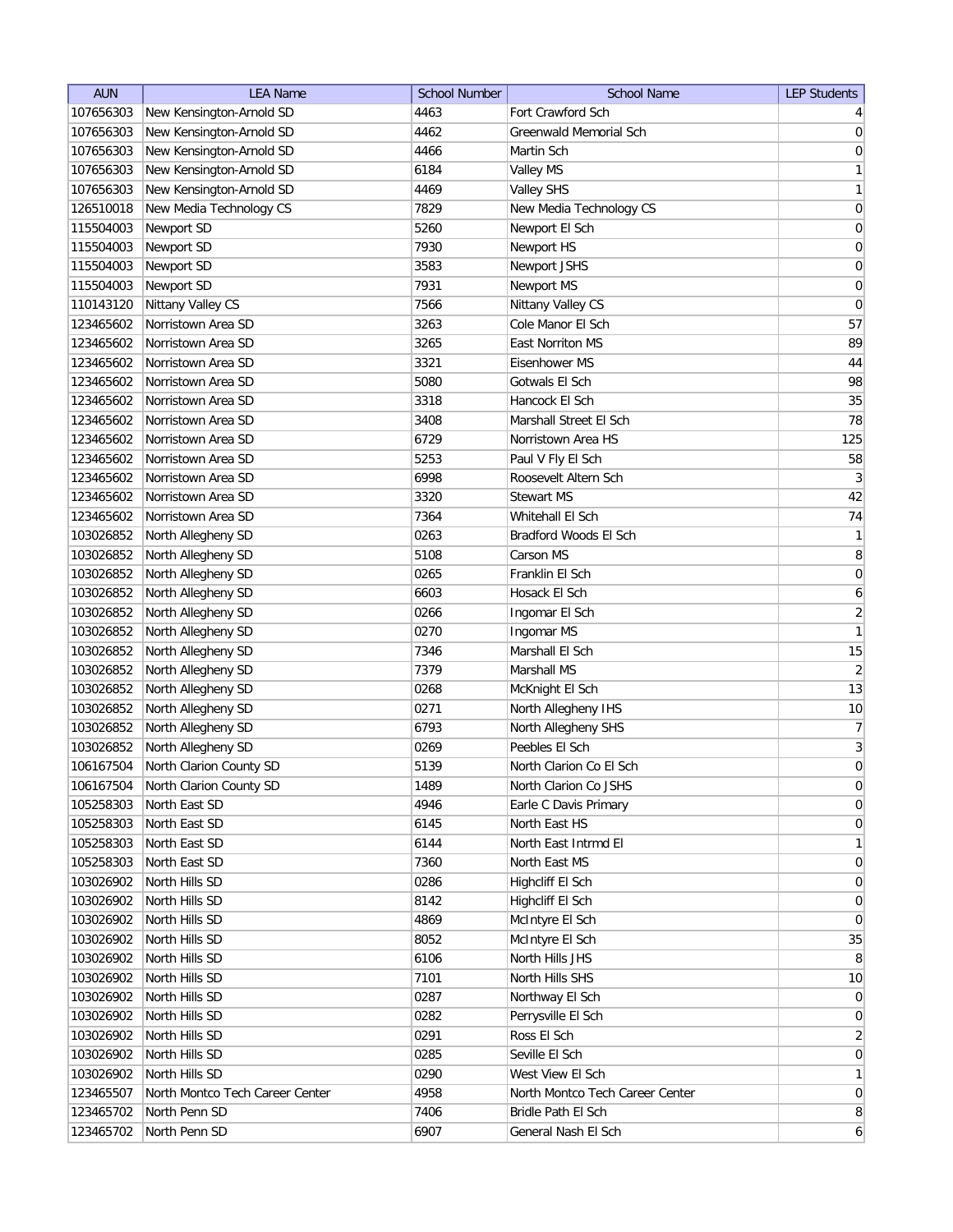| <b>AUN</b> | <b>LEA Name</b>            | <b>School Number</b> | <b>School Name</b>         | <b>LEP Students</b> |
|------------|----------------------------|----------------------|----------------------------|---------------------|
| 123465702  | North Penn SD              | 4831                 | Gwyn-Nor El Sch            | 28                  |
| 123465702  | North Penn SD              | 7314                 | Gwynedd Square El Sch      | 15                  |
| 123465702  | North Penn SD              | 5344                 | Hatfield El Sch            | 61                  |
| 123465702  | North Penn SD              | 3379                 | Inglewood El Sch           | 24                  |
| 123465702  | North Penn SD              | 3309                 | Knapp El Sch               | 53                  |
| 123465702  | North Penn SD              | 3275                 | Kulp El Sch                | 27                  |
| 123465702  | North Penn SD              | 4830                 | Montgomery El Sch          | $\vert 9 \vert$     |
| 123465702  | North Penn SD              | 5345                 | North Penn SHS             | 65                  |
| 123465702  | North Penn SD              | 3325                 | North Wales El Sch         | 8                   |
| 123465702  | North Penn SD              | 3280                 | Oak Park El Sch            | 79                  |
| 123465702  | North Penn SD              | 3322                 | Pennbrook MS               | $\overline{9}$      |
| 123465702  | North Penn SD              | 3324                 | Penndale MS                | 30                  |
| 123465702  | North Penn SD              | 3323                 | Pennfield MS               | 25                  |
| 123465702  | North Penn SD              | 7407                 | Walton Farm El Sch         | 9                   |
| 123465702  | North Penn SD              | 3278                 | York Avenue El Sch         | 15                  |
| 119356503  | North Pocono SD            | 2447                 | Academy Street School      | $\overline{2}$      |
| 119356503  | North Pocono SD            | 8097                 | Jefferson El Sch           | $\boldsymbol{0}$    |
| 119356503  | North Pocono SD            | 2444                 | Jefferson El Sch           | $\vert 0 \vert$     |
| 119356503  | North Pocono SD            | 7409                 | Moscow El Ctr              | 0                   |
| 119356503  | North Pocono SD            | 8098                 | Moscow El Sch              | $\mathbf{2}$        |
| 119356503  | North Pocono SD            | 2446                 | North Pocono HS            | 1                   |
| 119356503  | North Pocono SD            | 8099                 | North Pocono Intmd Sch     | 0                   |
| 119356503  | North Pocono SD            | 5233                 | North Pocono MS            | 0                   |
| 129545003  | North Schuylkill SD        | 6974                 | Ashland Area El Sch        | $\boldsymbol{0}$    |
| 129545003  | North Schuylkill SD        | 6973                 | Frackville Area El Sch     | $\boldsymbol{0}$    |
| 129545003  | North Schuylkill SD        | 7950                 | North Schuylkill Elem Sch  | 1                   |
| 129545003  | North Schuylkill SD        | 3883                 | North Schuylkill JSHS      | 1                   |
| 129545003  | North Schuylkill SD        | 6584                 | Ringtown El Sch            | $\boldsymbol{0}$    |
| 108565503  | North Star SD              | 4837                 | North Star Central El Sch  | 1                   |
| 108565503  | North Star SD              | 7499                 | North Star East El Sch     | $\boldsymbol{0}$    |
| 108565503  | North Star SD              | 7259                 | North Star East MS         | $\boldsymbol{0}$    |
| 108565503  | North Star SD              | 3988                 | North Star HS              | 0                   |
| 120484903  | Northampton Area SD        | 5062                 | George Wolf El Sch         | 12                  |
| 120484903  | Northampton Area SD        | 3499                 | Lehigh Twp El Sch          | 1                   |
| 120484903  | Northampton Area SD        | 3500                 | Moore Twp El Sch           | 0                   |
| 120484903  | Northampton Area SD        | 3505                 | Northampton Area HS        | 10                  |
| 120484903  | Northampton Area SD        | 7430                 | Northampton Borough El     | 19                  |
| 120484903  | Northampton Area SD        | 5258                 | Northampton MS             | 3                   |
| 117083004  | Northeast Bradford SD      | 5209                 | Northeast Bradford El Sch  | $\vert 0 \vert$     |
| 117083004  | Northeast Bradford SD      | 0964                 | Northeast Bradford JSHS    | 0                   |
| 112674403  | Northeastern York SD       | 4572                 | Conewago El Sch            | $\mathbf{1}$        |
| 112674403  | Northeastern York SD       | 7375                 | Mt Wolf El Sch             | $\mathbf{1}$        |
| 112674403  | Northeastern York SD       | 4578                 | Northeastern MS            | 8 <sup>1</sup>      |
| 112674403  | Northeastern York SD       | 4577                 | Northeastern SHS           | 10                  |
| 112674403  | Northeastern York SD       | 5272                 | Orendorf El Sch            | 7                   |
| 112674403  | Northeastern York SD       | 7962                 | Shallow Brook Inter Sch    | $\overline{5}$      |
| 112674403  | Northeastern York SD       | 7644                 | Spring Forge Intrd Sch     | $\overline{0}$      |
| 112674403  | Northeastern York SD       | 4576                 | York Haven El Sch          | $\overline{0}$      |
| 108056004  | Northern Bedford County SD | 7167                 | Northern Bedford Co El Sch | $\mathbf{1}$        |
| 108056004  | Northern Bedford County SD | 0747                 | Northern Bedford Co MS/SHS | $\overline{0}$      |
| 108114503  | Northern Cambria SD        | 6859                 | Northern Cambria El Sch    | $\overline{0}$      |
| 108114503  | Northern Cambria SD        | 6201                 | Northern Cambria HS        | 1                   |
| 108114503  | Northern Cambria SD        | 6860                 | Northern Cambria MS        | $\overline{2}$      |
| 113385003  | Northern Lebanon SD        | 2758                 | East Hanover El Sch        | 29                  |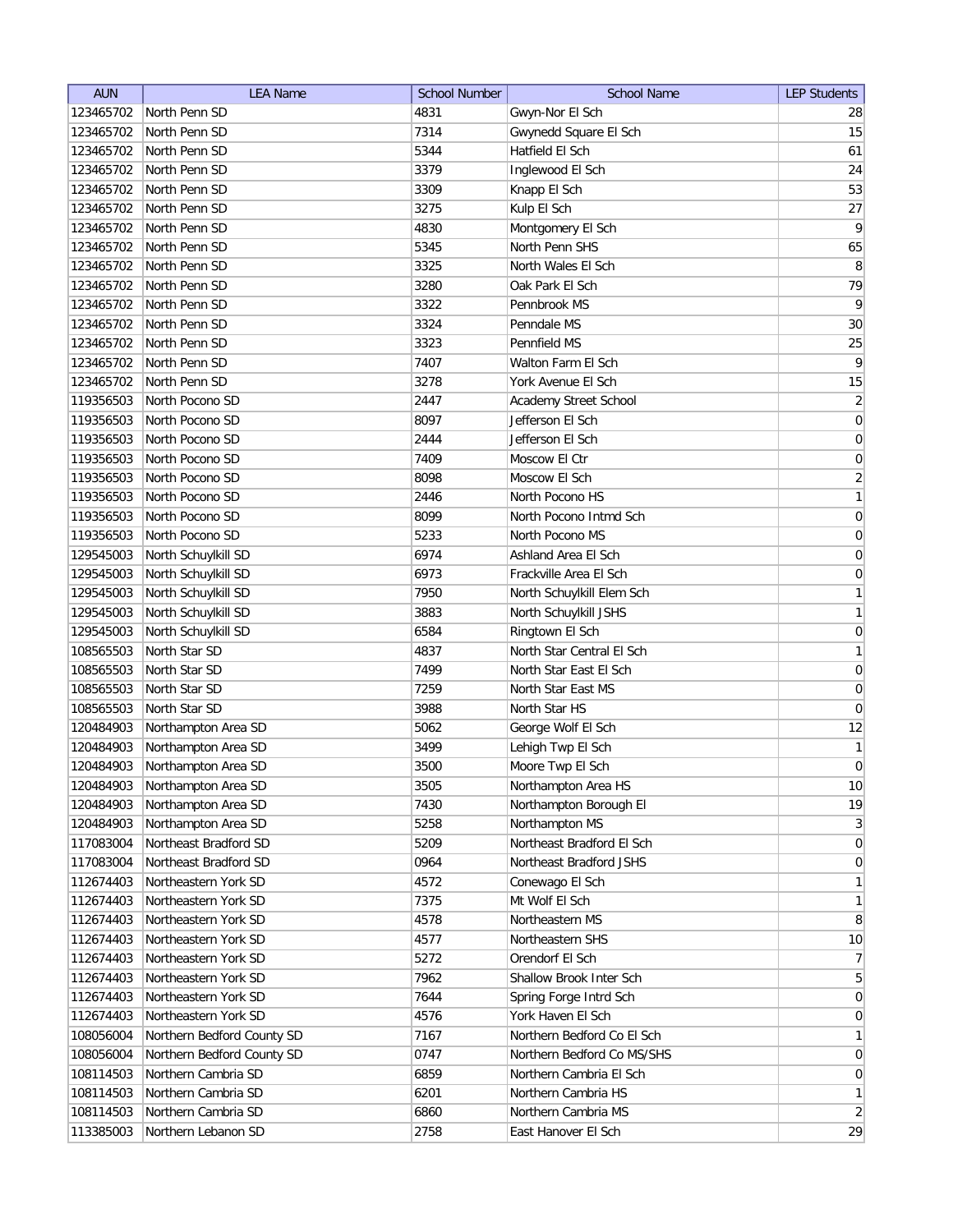| <b>AUN</b> | <b>LEA Name</b>             | <b>School Number</b> | <b>School Name</b>            | <b>LEP Students</b> |
|------------|-----------------------------|----------------------|-------------------------------|---------------------|
| 113385003  | Northern Lebanon SD         | 2755                 | Fredericksburg El Sch         | $\overline{0}$      |
| 113385003  | Northern Lebanon SD         | 2757                 | Jonestown El Sch              | 0                   |
| 113385003  | Northern Lebanon SD         | 2756                 | Lickdale El Sch               | $\boldsymbol{0}$    |
| 113385003  | Northern Lebanon SD         | 7392                 | Northern Lebanon MS           | 4                   |
| 113385003  | Northern Lebanon SD         | 2760                 | Northern Lebanon SHS          | 8                   |
| 121394503  | Northern Lehigh SD          | 6829                 | Northern Lehigh MS            | $\overline{2}$      |
| 121394503  | Northern Lehigh SD          | 2818                 | Northern Lehigh SHS           | $\overline{9}$      |
| 121394503  | Northern Lehigh SD          | 2813                 | Peters El Sch                 | 1                   |
| 121394503  | Northern Lehigh SD          | 6727                 | Slatington El Sch             | 8                   |
| 109535504  | Northern Potter SD          | 6931                 | Northern Potter Childrens Sch | $\boldsymbol{0}$    |
| 109535504  | Northern Potter SD          | 3875                 | Northern Potter JSHS          | 0                   |
| 117596003  | Northern Tioga SD           | 6371                 | Clark Wood El Sch             | 0                   |
| 117596003  | Northern Tioga SD           | 4058                 | Cowanesque Valley JSHS        | 0                   |
| 117596003  | Northern Tioga SD           | 6372                 | Elkland Area HS               | 0                   |
| 117596003  | Northern Tioga SD           | 4060                 | Russell B Walter El Sch       | 0                   |
| 117596003  | Northern Tioga SD           | 4057                 | Westfield Area El Sch         | $\boldsymbol{0}$    |
| 117596003  | Northern Tioga SD           | 6373                 | Williamson SHS                | $\boldsymbol{0}$    |
| 115674603  | Northern York County SD     | 4579                 | Dillsburg El Sch              | 5                   |
| 115674603  | Northern York County SD     | 4581                 | Northern El Sch               | $\overline{3}$      |
| 115674603  | Northern York County SD     | 6345                 | Northern HS                   | $\overline{3}$      |
| 115674603  | Northern York County SD     | 6346                 | Northern MS                   | $\overline{3}$      |
| 115674603  | Northern York County SD     | 7572                 | South Mountain El Sch         | $\overline{2}$      |
| 115674603  | Northern York County SD     | 4580                 | Wellsville Campus             | $\boldsymbol{0}$    |
| 103026873  | Northgate SD                | 0030                 | Avalon El Sch                 | $\boldsymbol{0}$    |
| 103026873  | Northgate SD                | 6977                 | Bellevue El Sch               | $\overline{4}$      |
| 103026873  | Northgate SD                | 0053                 | Northgate MSHS                | $\overline{4}$      |
| 102023080  | Northside Urban Pathways CS | 7562                 | Northside Urban Pathways CS   | 0                   |
| 118406003  | Northwest Area SD           | 2957                 | Garrison Memorial Sch         | 0                   |
| 118406003  | Northwest Area SD           | 2955                 | Hunlock Creek Sch             | 0                   |
| 118406003  | Northwest Area SD           | 2956                 | Huntington Mills Sch          | 0                   |
| 118406003  | Northwest Area SD           | 2958                 | Northwest Area HS             | 1                   |
| 105258503  | Northwestern SD             | 5144                 | Northwestern El Sch           | $\mathbf{3}$        |
| 105258503  | Northwestern SD             | 6146                 | Northwestern MS               | 1                   |
| 105258503  | Northwestern SD             | 6745                 | Northwestern SHS              | $\overline{2}$      |
| 105258503  | Northwestern SD             | 2070                 | Springfield El Sch            | $\overline{0}$      |
| 121394603  | Northwestern Lehigh SD      | 6449                 | Northwestern Lehigh El Sch    | $7\vert$            |
| 121394603  | Northwestern Lehigh SD      | 2821                 | Northwestern Lehigh HS        | 1                   |
| 121394603  | Northwestern Lehigh SD      | 7353                 | Northwestern Lehigh MS        | 0                   |
| 121394603  | Northwestern Lehigh SD      | 2819                 | Weisenberg El Sch             | 0                   |
| 126510019  | Northwood Academy CS        | 7856                 | Northwood Academy CS          | 0                   |
| 107656502  | Norwin SD                   | 8101                 | Hahntown El Sch               | $\overline{2}$      |
| 107656502  | Norwin SD                   | 7758                 | Hillcrest Intermediate Sch    | $\overline{2}$      |
| 107656502  | Norwin SD                   | 4482                 | Norwin MS                     | 1                   |
| 107656502  | Norwin SD                   | 4717                 | Norwin SHS                    | $\overline{0}$      |
| 107656502  | Norwin SD                   | 4474                 | Scull El Sch                  | $\overline{0}$      |
| 107656502  | Norwin SD                   | 7757                 | Sheridan Terrace El Sch       | $\overline{0}$      |
| 107656502  | Norwin SD                   | 5270                 | Stewartsville El Sch          | $\overline{0}$      |
| 107656502  | Norwin SD                   | 7716                 | Sunset Valley El Sch          | $\mathbf{1}$        |
| 124156503  | Octorara Area SD            | 1414                 | Octorara Area HS              | 7                   |
| 124156503  | Octorara Area SD            | 1413                 | Octorara El Sch               | 7 <sup>1</sup>      |
| 124156503  | Octorara Area SD            | 8004                 | Octorara Intermediate Sch     | $\vert 4 \vert$     |
| 124156503  | Octorara Area SD            | 6484                 | Octorara MS                   | $\vert 4 \vert$     |
| 124156503  | Octorara Area SD            | 7656                 | Octorara Primary LC           | 23                  |
| 106616203  | Oil City Area SD            | 4115                 | Hasson Heights Sch            | 0                   |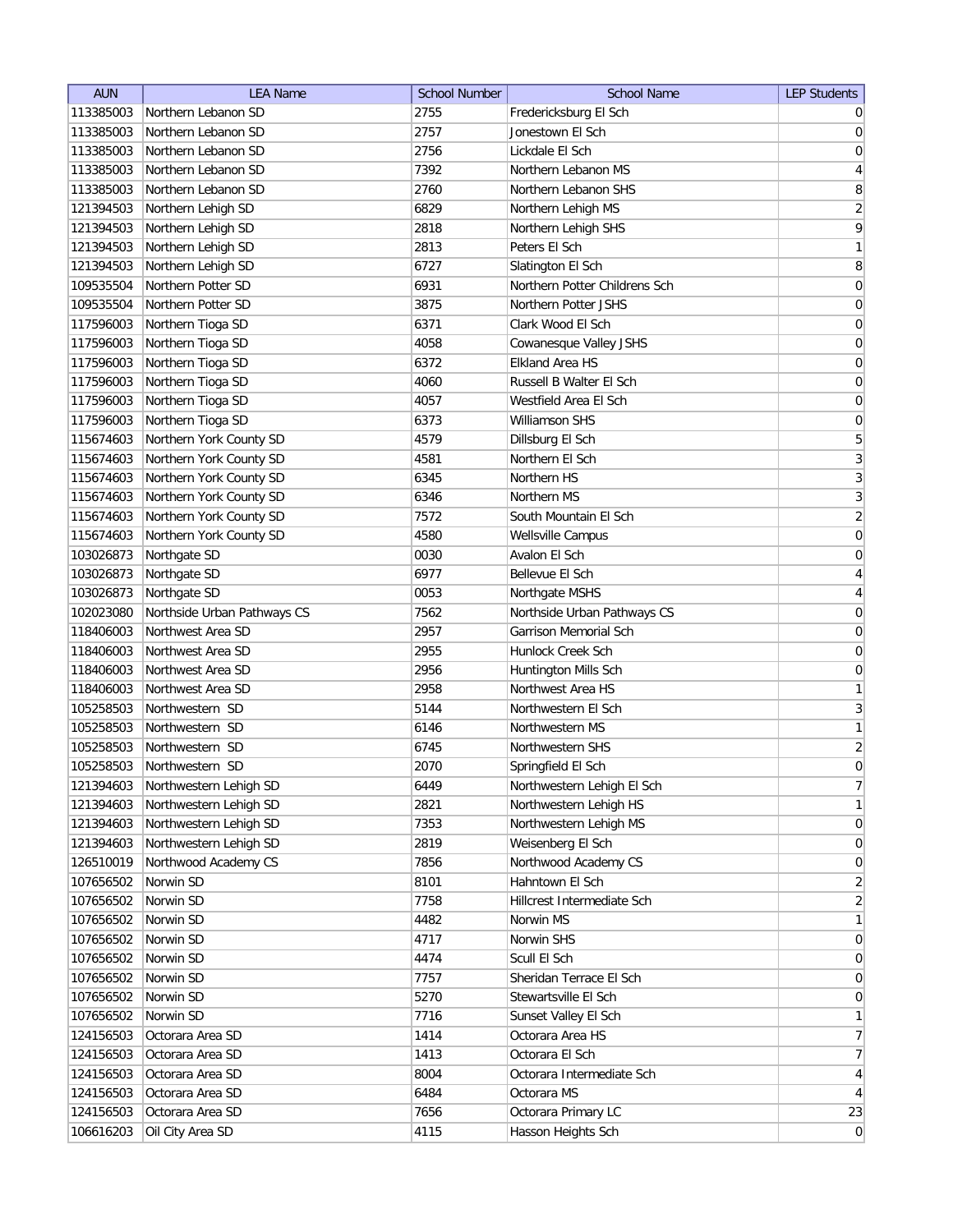| <b>AUN</b> | <b>LEA Name</b>                      | <b>School Number</b> | <b>School Name</b>                   | <b>LEP Students</b> |
|------------|--------------------------------------|----------------------|--------------------------------------|---------------------|
| 106616203  | Oil City Area SD                     | 4109                 | Oakland Sch                          | $\overline{0}$      |
| 106616203  | Oil City Area SD                     | 7215                 | Oil City Area MS                     | 0                   |
| 106616203  | Oil City Area SD                     | 4931                 | Oil City SHS                         | 0                   |
| 106616203  | Oil City Area SD                     | 4112                 | Seventh Street Sch                   | 0                   |
| 106616203  | Oil City Area SD                     | 4116                 | Smedley Street Sch                   | 0                   |
| 119356603  | Old Forge SD                         | 2448                 | Old Forge El Sch                     | 7                   |
| 119356603  | Old Forge SD                         | 2449                 | Old Forge JSHS                       | 1                   |
| 114066503  | Oley Valley SD                       | 7378                 | Oley Valley El Sch                   | $\vert 4 \vert$     |
| 114066503  | Oley Valley SD                       | 6319                 | Oley Valley MS                       | $\overline{2}$      |
| 114066503  | Oley Valley SD                       | 6318                 | Oley Valley SHS                      | $\mathbf{1}$        |
| 109537504  | Oswayo Valley SD                     | 3876                 | Oswayo Valley El Sch                 | 0                   |
| 109537504  | Oswayo Valley SD                     | 3877                 | Oswayo Valley HS                     | 0                   |
| 109537504  | Oswayo Valley SD                     | 7753                 | Oswayo Valley MS                     | $\mathbf{1}$        |
| 109426003  | Otto-Eldred SD                       | 3106                 | Otto-Eldred El Sch                   | $\overline{0}$      |
| 109426003  | Otto-Eldred SD                       | 3107                 | Otto-Eldred JSHS                     | 0                   |
| 124156603  | Owen J Roberts SD                    | 7304                 | East Coventry El Sch                 | $\mathbf{1}$        |
| 124156603  | Owen J Roberts SD                    | 7198                 | East Vincent El Sch                  | 6 <sup>1</sup>      |
| 124156603  | Owen J Roberts SD                    | 7197                 | French Creek El Sch                  | 1                   |
| 124156603  | Owen J Roberts SD                    | 6487                 | North Coventry El Sch                | $\overline{2}$      |
| 124156603  | Owen J Roberts SD                    | 1406                 | Owen J Roberts HS                    | $\overline{4}$      |
| 124156603  | Owen J Roberts SD                    | 5010                 | Owen J Roberts MS                    | $\overline{3}$      |
| 124156603  | Owen J Roberts SD                    | 7994                 | West Vincent El Sch                  | $\overline{2}$      |
| 124156703  | Oxford Area SD                       | 7358                 | Elk Ridge School                     | $\overline{0}$      |
| 124156703  | Oxford Area SD                       | 8063                 | Elk Ridge School                     | 63                  |
| 124156703  | Oxford Area SD                       | 8064                 | Hopewell El Sch                      | 45                  |
| 124156703  | Oxford Area SD                       | 6624                 | Jordan Bank Sch                      | 46                  |
| 124156703  | Oxford Area SD                       | 6623                 | Nottingham Sch                       | 89                  |
| 124156703  | Oxford Area SD                       | 1420                 | Oxford Area HS                       | 31                  |
| 124156703  | Oxford Area SD                       | 1418                 | Penn's Grove Sch                     | 38                  |
| 103020001  | PA Learners Online Regional Cyber CS | 7690                 | PA Learners Online Regional Cyber CS | 0                   |
| 122098003  | Palisades SD                         | 7063                 | Durham-Nockamixon El Sch             | 6                   |
| 122098003  | Palisades SD                         | 1094                 | Palisades HS                         | 0                   |
| 122098003  | Palisades SD                         | 7312                 | Palisades MS                         | 0                   |
| 122098003  | Palisades SD                         | 1091                 | Springfield El Sch                   | $\mathbf{1}$        |
| 122098003  | Palisades SD                         | 6456                 | Tinicum El Sch                       | 1                   |
| 121136503  | Palmerton Area SD                    | 7993                 | Palmer Franklin Education Center     | $\overline{2}$      |
| 121136503  | Palmerton Area SD                    | 4734                 | Palmerton Area HS                    | 1                   |
| 121136503  | Palmerton Area SD                    | 7140                 | Palmerton Area JHS                   | $\vert 4 \vert$     |
| 121136503  | Palmerton Area SD                    | 7172                 | S S Palmer El Sch                    | $\vert 4 \vert$     |
| 121136503  | Palmerton Area SD                    | 1319                 | Towamensing El Sch                   | $\overline{0}$      |
| 113385303  | Palmyra Area SD                      | 2761                 | Forge Road El Sch                    | $\mathbf{1}$        |
| 113385303  | Palmyra Area SD                      | 4904                 | Northside El Sch                     | $\overline{2}$      |
| 113385303  | Palmyra Area SD                      | 2765                 | Palmyra Area MS                      | 5 <sup>2</sup>      |
| 113385303  | Palmyra Area SD                      | 2766                 | Palmyra Area SHS                     | 8                   |
| 113385303  | Palmyra Area SD                      | 2764                 | Pine Street El Sch                   | $\vert 9 \vert$     |
| 173515368  | Pan American Academy CS              | 7985                 | Pan American Academy CS              | 44                  |
| 121136603  | Panther Valley SD                    | 1322                 | Panther Valley El Sch                | 1                   |
| 121136603  | Panther Valley SD                    | 1323                 | Panther Valley MS                    | $\overline{4}$      |
| 121136603  | Panther Valley SD                    | 6693                 | Panther Valley SHS                   | 3                   |
| 121395103  | Parkland SD                          | 2824                 | Cetronia Sch                         | 15                  |
| 121395103  | Parkland SD                          | 4672                 | Fogelsville Sch                      | 19                  |
| 121395103  | Parkland SD                          | 8141                 | Fred J. Jaindl El Sch                | 0                   |
| 121395103  | Parkland SD                          | 2823                 | Ironton Sch                          | 8 <sup>1</sup>      |
| 121395103  | Parkland SD                          | 6801                 | Kernsville Sch                       | $\overline{9}$      |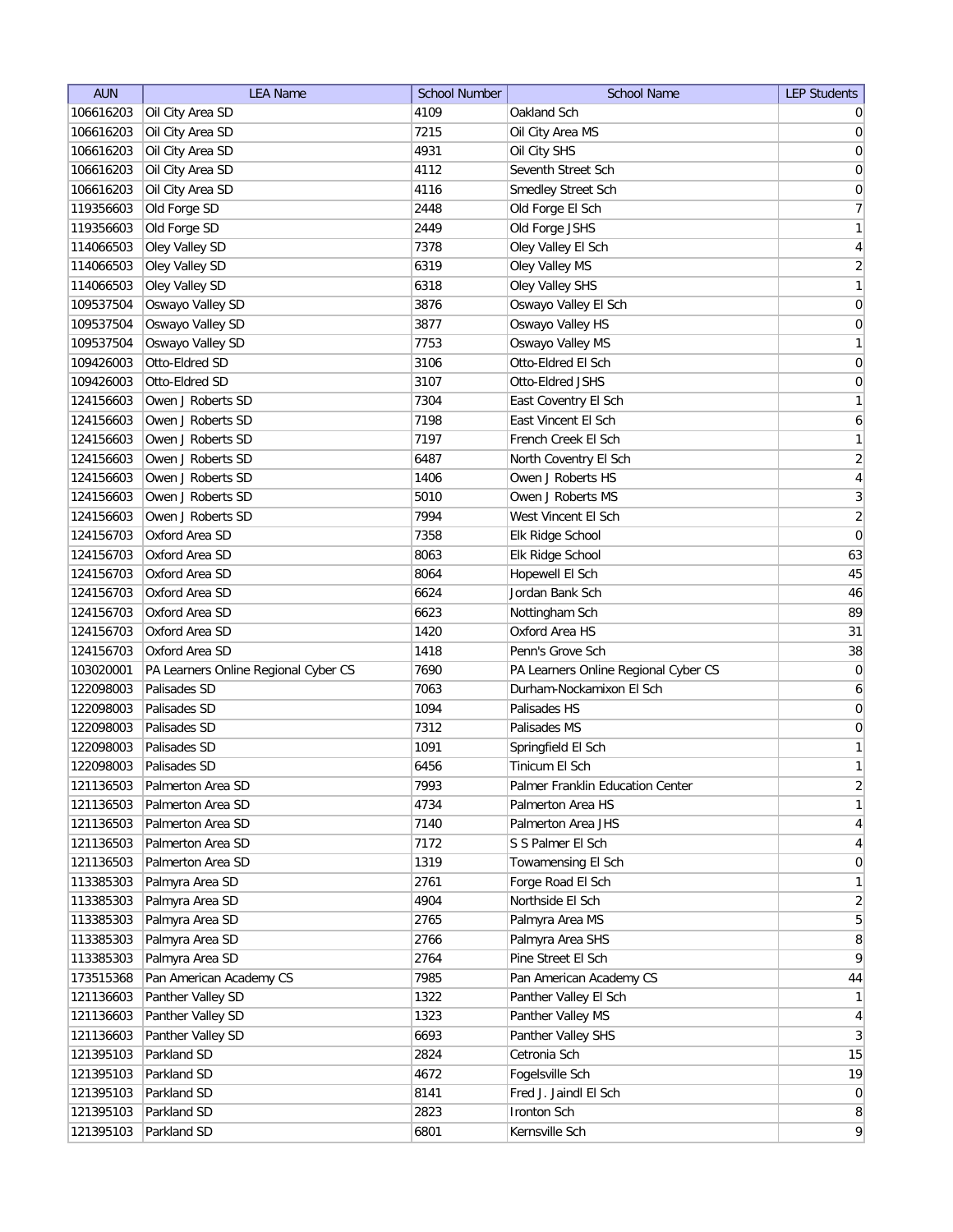| <b>AUN</b> | <b>LEA Name</b>   | <b>School Number</b> | <b>School Name</b>       | <b>LEP Students</b>          |
|------------|-------------------|----------------------|--------------------------|------------------------------|
| 121395103  | Parkland SD       | 2827                 | Kratzer Sch              | 13                           |
| 121395103  | Parkland SD       | 7604                 | Orefield MS              | 8                            |
| 121395103  | Parkland SD       | 2829                 | Parkland SHS             | 26                           |
| 121395103  | Parkland SD       | 2826                 | Parkway Manor Sch        | 16                           |
| 121395103  | Parkland SD       | 2825                 | Schnecksville Sch        | $\left  \frac{2}{2} \right $ |
| 121395103  | Parkland SD       | 7603                 | Springhouse MS           | 24                           |
| 120485603  | Pen Argyl Area SD | 6439                 | Pen Argyl Area HS        | 5                            |
| 120485603  | Pen Argyl Area SD | 3511                 | Plainfield El Sch        | 9                            |
| 120485603  | Pen Argyl Area SD | 5351                 | Wind Gap MS              | 5                            |
| 108116003  | Penn Cambria SD   | 1213                 | Penn Cambria HS          | $\boldsymbol{0}$             |
| 108116003  | Penn Cambria SD   | 7139                 | Penn Cambria Intrmd Sch  | $\mathbf{1}$                 |
| 108116003  | Penn Cambria SD   | 6990                 | Penn Cambria MS          | 0                            |
| 108116003  | Penn Cambria SD   | 6202                 | Penn Cambria Pre-Primary | 0                            |
| 108116003  | Penn Cambria SD   | 1255                 | Penn Cambria Primary Sch | $\mathbf{1}$                 |
| 103027352  | Penn Hills SD     | 5171                 | Dible El Sch             | 0                            |
| 103027352  | Penn Hills SD     | 8012                 | Dible El Sch             | 4                            |
| 103027352  | Penn Hills SD     | 0305                 | Forbes El Sch            | $\boldsymbol{0}$             |
| 103027352  | Penn Hills SD     | 8013                 | Forbes El Sch            | $\boldsymbol{0}$             |
| 103027352  | Penn Hills SD     | 5019                 | <b>Linton MS</b>         | $\overline{2}$               |
| 103027352  | Penn Hills SD     | 0297                 | Penn Hebron El Academy   | $\vert 0 \vert$              |
| 103027352  | Penn Hills SD     | 8014                 | Penn Hebron El Academy   | 5                            |
| 103027352  | Penn Hills SD     | 0309                 | Penn Hills SHS           | $\overline{7}$               |
| 103027352  | Penn Hills SD     | 4663                 | Shenandoah El Sch        | $\boldsymbol{0}$             |
| 103027352  | Penn Hills SD     | 0306                 | Washington El Sch        | $\boldsymbol{0}$             |
| 103027352  | Penn Hills SD     | 8015                 | Washington El Sch        | $\mathbf 0$                  |
| 103027352  | Penn Hills SD     | 0302                 | William Penn El Sch      | 0                            |
| 113365203  | Penn Manor SD     | 7141                 | Central Manor El Sch     | 11                           |
| 113365203  | Penn Manor SD     | 2516                 | Conestoga El Sch         | $\mathbf{2}$                 |
| 113365203  | Penn Manor SD     | 2629                 | Eshleman El Sch          | $\overline{2}$               |
| 113365203  | Penn Manor SD     | 2626                 | Hambright El Sch         | 13                           |
| 113365203  | Penn Manor SD     | 2627                 | Letort El Sch            | 7                            |
| 113365203  | Penn Manor SD     | 7410                 | Manor Middle School      | 5                            |
| 113365203  | Penn Manor SD     | 2628                 | Martic El Sch            | $\overline{3}$               |
| 113365203  | Penn Manor SD     | 5238                 | Marticville MS           | $\overline{0}$               |
| 113365203  | Penn Manor SD     | 2633                 | Penn Manor HS            | 20                           |
| 113365203  | Penn Manor SD     | 2634                 | Pequea El Sch            | $\frac{3}{2}$                |
| 125236903  | Penn-Delco SD     | 1911                 | Aston El Sch             | $\overline{2}$               |
| 125236903  | Penn-Delco SD     | 1910                 | Coebourn El Sch          | $6\vert$                     |
| 125236903  | Penn-Delco SD     | 5143                 | Northley MS              | 3                            |
| 125236903  | Penn-Delco SD     | 1912                 | Parkside El Sch          | $6\vert$                     |
| 125236903  | Penn-Delco SD     | 5223                 | Pennell El Sch           | $\overline{2}$               |
| 125236903  | Penn-Delco SD     | 1915                 | Sun Valley HS            | 8                            |
| 107657103  | Penn-Trafford SD  | 6185                 | Harrison Park El Sch     | 1                            |
| 107657103  | Penn-Trafford SD  | 6186                 | Level Green El Sch       | 0                            |
| 107657103  | Penn-Trafford SD  | 4490                 | McCullough El Sch        | $\overline{2}$               |
| 107657103  | Penn-Trafford SD  | 4492                 | Penn MS                  | $\overline{0}$               |
| 107657103  | Penn-Trafford SD  | 6648                 | Penn Trafford HS         | $\overline{0}$               |
| 107657103  | Penn-Trafford SD  | 6187                 | Sunrise El Sch           | 0                            |
| 107657103  | Penn-Trafford SD  | 7111                 | Trafford El Sch          | $\overline{2}$               |
| 107657103  | Penn-Trafford SD  | 6189                 | <b>Trafford MS</b>       | $\mathbf{1}$                 |
| 105204703  | Penncrest SD      | 1630                 | Cambridge Springs El Sch | $\mathbf{1}$                 |
| 105204703  | Penncrest SD      | 1629                 | Cambridge Springs JSHS   | $\overline{0}$               |
| 105204703  | Penncrest SD      | 1640                 | Cussewago El Sch         | 0                            |
| 105204703  | Penncrest SD      | 6137                 | Maplewood El Sch         | $\vert 0 \vert$              |
|            |                   |                      |                          |                              |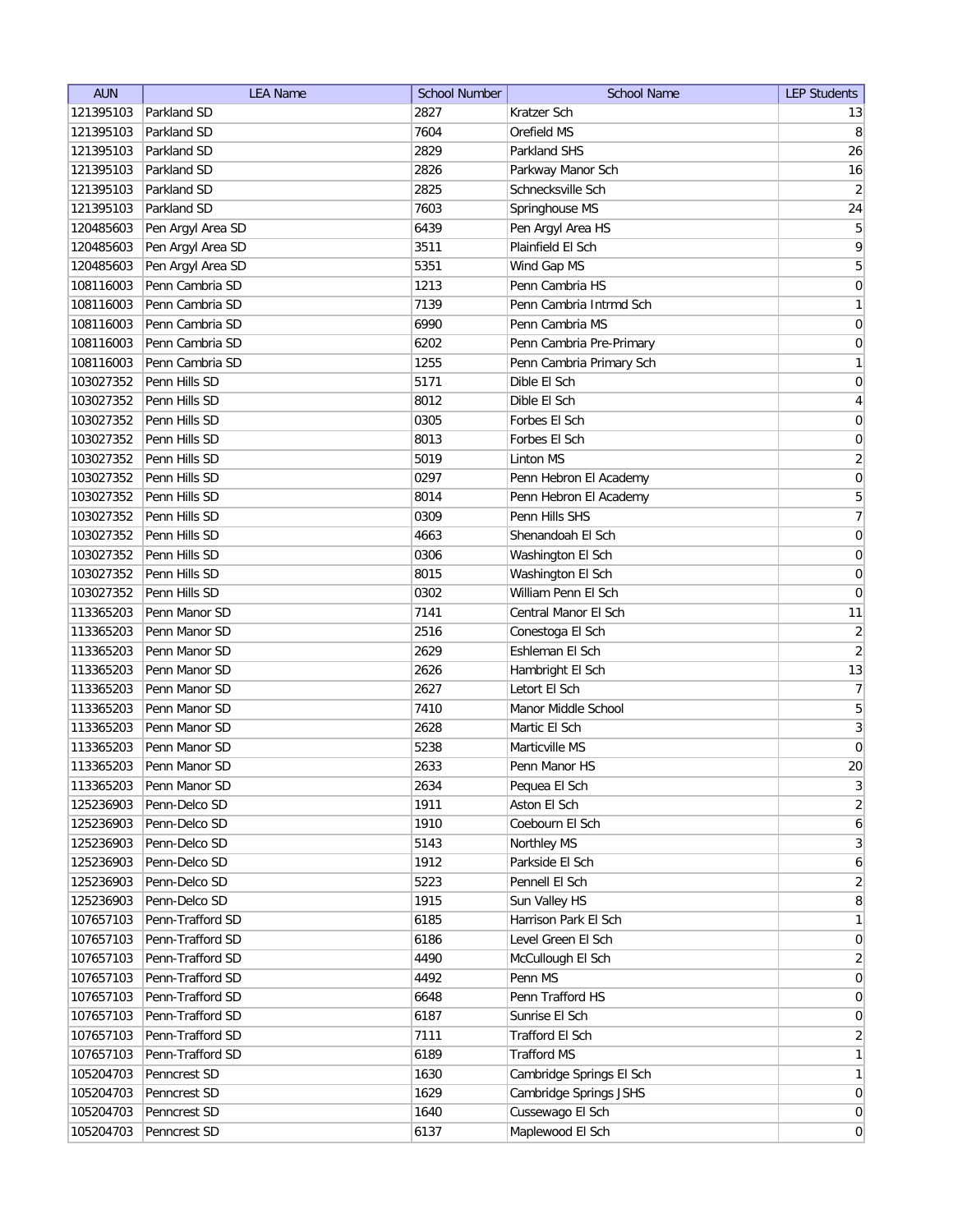| <b>AUN</b> | <b>LEA Name</b>                        | <b>School Number</b> | <b>School Name</b>                  | <b>LEP Students</b> |
|------------|----------------------------------------|----------------------|-------------------------------------|---------------------|
| 105204703  | Penncrest SD                           | 6942                 | Maplewood JSHS                      | $\overline{0}$      |
| 105204703  | Penncrest SD                           | 7278                 | Saegertown El Sch                   | $\overline{2}$      |
| 105204703  | Penncrest SD                           | 6136                 | Saegertown JSHS                     | $\overline{5}$      |
| 122098103  | Pennridge SD                           | 1053                 | Bedminster El Sch                   | $\bf 44$            |
| 122098103  | Pennridge SD                           | 1054                 | Deibler El Sch                      | $\mathbf{3}$        |
| 122098103  | Pennridge SD                           | 1055                 | Grasse El Sch                       | 8                   |
| 122098103  | Pennridge SD                           | 1097                 | Patricia A Guth El Sch              | $\overline{2}$      |
| 122098103  | Pennridge SD                           | 4681                 | Pennridge Central MS                | $\overline{2}$      |
| 122098103  | Pennridge SD                           | 1100                 | Pennridge HS                        | 16                  |
| 122098103  | Pennridge SD                           | 7957                 | Pennridge North MS                  | 12                  |
| 122098103  | Pennridge SD                           | 1099                 | Pennridge South MS                  | $\mathbf{1}$        |
| 122098103  | Pennridge SD                           | 1098                 | Sellersville El Sch                 | $\overline{2}$      |
| 122098103  | Pennridge SD                           | 1052                 | Seylar El Sch                       | $\mathbf{3}$        |
| 122098103  | Pennridge SD                           | 7260                 | West Rockhill El Sch                | $\mathbf{1}$        |
| 128326303  | Penns Manor Area SD                    | 7028                 | Penns Manor Area El Sch             | 0                   |
| 128326303  | Penns Manor Area SD                    | 2345                 | Penns Manor Area JSHS               | 0                   |
| 110147003  | Penns Valley Area SD                   | 1347                 | Centre Hall-Potter El Sch           | 0                   |
| 110147003  | Penns Valley Area SD                   | 1346                 | Miles Township El Sch               | $\overline{0}$      |
| 110147003  | Penns Valley Area SD                   | 6847                 | Penns Valley Area El and Intrmd Sch | $\overline{2}$      |
| 110147003  | Penns Valley Area SD                   | 6231                 | Penns Valley Area JSHS              | $\pmb{0}$           |
| 122098202  | Pennsbury SD                           | 7519                 | Afton El Sch                        | 18                  |
| 122098202  | Pennsbury SD                           | 7308                 | Charles H Boehm MS                  | 10                  |
| 122098202  | Pennsbury SD                           | 4853                 | Edgewood El Sch                     | 17                  |
| 122098202  | Pennsbury SD                           | 1111                 | Eleanor Roosevelt El Sch            | 5                   |
| 122098202  | Pennsbury SD                           | 7465                 | Fallsington El Sch                  | 8                   |
| 122098202  | Pennsbury SD                           | 1109                 | Makefield El Sch                    | $\overline{5}$      |
| 122098202  | Pennsbury SD                           | 1107                 | Manor El Sch                        | $\overline{7}$      |
| 122098202  | Pennsbury SD                           | 1106                 | Oxford Valley El Sch                | 11                  |
| 122098202  | Pennsbury SD                           | 1101                 | Penn Valley El Sch                  | $\overline{5}$      |
| 122098202  | Pennsbury SD                           | 4682                 | Pennsbury HS                        | 22                  |
| 122098202  | Pennsbury SD                           | 1116                 | Pennwood MS                         | 14                  |
| 122098202  | Pennsbury SD                           | 1102                 | Quarry Hill El Sch                  | 6                   |
| 122098202  | Pennsbury SD                           | 1104                 | Village Park El Sch                 | 20                  |
| 122098202  | Pennsbury SD                           | 1112                 | Walt Disney El Sch                  | 12                  |
| 122098202  | Pennsbury SD                           | 1113                 | William Penn MS                     | $\overline{3}$      |
| 127043430  | Pennsylvania Cyber CS                  | 7650                 | Pennsylvania Cyber CS               | $\pmb{0}$           |
| 115220003  | Pennsylvania Distance Learning CS      | 7821                 | Pennsylvania Distance Learning CS   | $\pmb{0}$           |
| 124150004  | Pennsylvania Leadership Charter School | 7819                 | Pennsylvania Leadership CS          | $27\,$              |
| 123460001  | Pennsylvania Virtual CS                | 7687                 | Pennsylvania Virtual CS             | $\overline{4}$      |
| 126510004  | People for People CS                   | 7685                 | People for People CS                | $\overline{0}$      |
| 113365303  | Pequea Valley SD                       | 2635                 | Leacock El Sch                      | $\mathsf{O}\xspace$ |
| 113365303  | Pequea Valley SD                       | 8037                 | Paradise El Sch                     | $\mathbf{3}$        |
| 113365303  | Pequea Valley SD                       | 2647                 | Paradise El Sch                     | $\overline{0}$      |
| 113365303  | Pequea Valley SD                       | 2649                 | Pequea Valley HS                    | $\overline{4}$      |
| 113365303  | Pequea Valley SD                       | 6300                 | Pequea Valley Intrmd Sch            | $\overline{4}$      |
| 113365303  | Pequea Valley SD                       | 2648                 | Salisbury El Sch                    | 0                   |
| 123466103  | Perkiomen Valley SD                    | 7459                 | Evergreen El Sch                    | 0                   |
| 123466103  | Perkiomen Valley SD                    | 3328                 | Perkiomen Valley HS                 | $\mathbf{3}$        |
| 123466103  | Perkiomen Valley SD                    | 3326                 | Perkiomen Valley MS-East            | $\mathbf{3}$        |
| 123466103  | Perkiomen Valley SD                    | 7794                 | Perkiomen Valley MS-West            | $\boldsymbol{0}$    |
| 123466103  | Perkiomen Valley SD                    | 7766                 | Schwenksville El Sch                | $\overline{0}$      |
| 123466103  | Perkiomen Valley SD                    | 7554                 | Skippack El Sch                     | $\boldsymbol{0}$    |
| 123466103  | Perkiomen Valley SD                    | 3327                 | South El Sch                        | $\overline{0}$      |
| 105250001  | Perseus House CS of Excellence         | 7770                 | Perseus House CS of Excellence      | 13                  |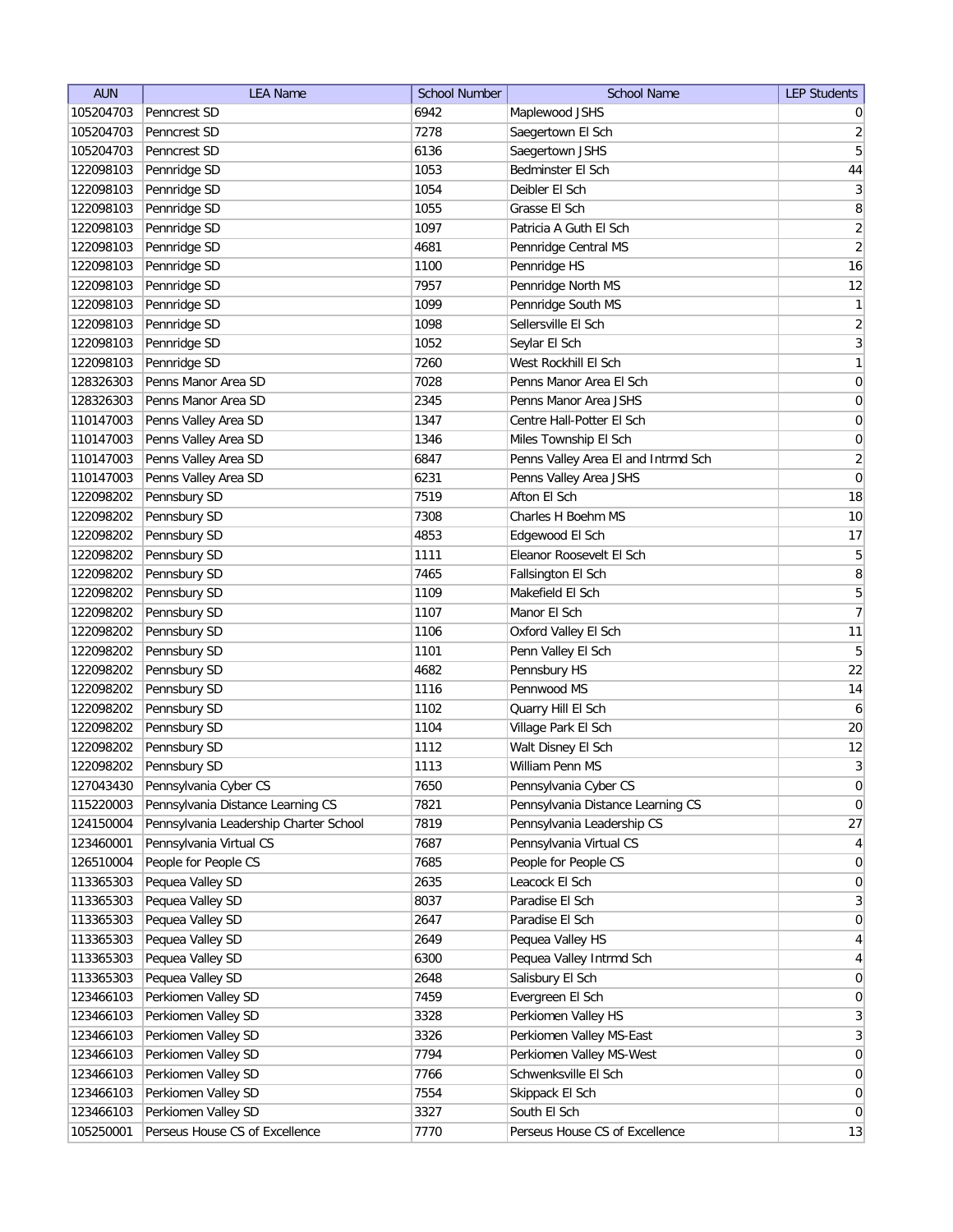| <b>AUN</b> | <b>LEA Name</b>         | <b>School Number</b> | <b>School Name</b>              | <b>LEP Students</b> |
|------------|-------------------------|----------------------|---------------------------------|---------------------|
| 101636503  | Peters Township SD      | 7594                 | Bower Hill El Sch               | $6 \mid$            |
| 101636503  | Peters Township SD      | 7393                 | McMurray El Sch                 | $\overline{2}$      |
| 101636503  | Peters Township SD      | 5083                 | Peters Twp HS                   | 1                   |
| 101636503  | Peters Township SD      | 4256                 | Peters Twp MS                   | $\vert 0 \vert$     |
| 101636503  | Peters Township SD      | 4255                 | Pleasant Valley El Sch          | 1                   |
| 126513280  | Philadelphia Academy CS | 7587                 | Philadelphia Academy CS         | $\overline{3}$      |
| 126515001  | Philadelphia City SD    | 7904                 | Academy at Palumbo              | $\overline{4}$      |
| 126515001  | Philadelphia City SD    | 7256                 | Adaire Alexander Sch            | $10$                |
| 126515001  | Philadelphia City SD    | 3617                 | Alcorn James Sch                | $\vert 4 \vert$     |
| 126515001  | Philadelphia City SD    | 5292                 | Allen Dr Ethel Sch              | $\overline{2}$      |
| 126515001  | Philadelphia City SD    | 3758                 | Allen Ethan Sch                 | 125                 |
| 126515001  | Philadelphia City SD    | 6823                 | Amy At Martin                   | $\overline{2}$      |
| 126515001  | Philadelphia City SD    | 7024                 | Amy NW                          | $\overline{0}$      |
| 126515001  | Philadelphia City SD    | 3804                 | Anderson Add B Sch              | $\overline{2}$      |
| 126515001  | Philadelphia City SD    | 3805                 | Arthur Chester A Sch            | $\mathbf{3}$        |
| 126515001  | Philadelphia City SD    | 8039                 | Arts Academy at Benjamin Rush   | 9                   |
| 126515001  | Philadelphia City SD    | 8040                 | <b>Audenried SHS</b>            | $\overline{2}$      |
| 126515001  | Philadelphia City SD    | 3618                 | Bache-Martin Sch                | $\boldsymbol{6}$    |
| 126515001  | Philadelphia City SD    | 6824                 | Baldi C C A MS                  | 117                 |
| 126515001  | Philadelphia City SD    | 7237                 | <b>Barratt Norris S MS</b>      | $\vert 3 \vert$     |
| 126515001  | Philadelphia City SD    | 7919                 | Barry Comm John Sch             | 0                   |
| 126515001  | Philadelphia City SD    | 8029                 | Barry Comm John Sch             | $\overline{4}$      |
| 126515001  | Philadelphia City SD    | 3598                 | Barry Comm John Sch             | $\boldsymbol{0}$    |
| 126515001  | Philadelphia City SD    | 3732                 | Barton Clara Sch                | 70                  |
| 126515001  | Philadelphia City SD    | 3847                 | Bartram John - Main             | 107                 |
| 126515001  | Philadelphia City SD    | 7238                 | Beeber Dimner MS                | 6                   |
| 126515001  | Philadelphia City SD    | 5183                 | Bethune Mary McLeod Sch         | 54                  |
| 126515001  | Philadelphia City SD    | 3733                 | Birney Gen Davis B Sch          | 29                  |
| 126515001  | Philadelphia City SD    | 3662                 | Blaine James G Sch              | $\overline{0}$      |
| 126515001  | Philadelphia City SD    | 3663                 | Blankenburg Rudolph Sch         | 0                   |
| 126515001  | Philadelphia City SD    | 3792                 | <b>Bluford Guion El Sch</b>     | $\mathbf{3}$        |
| 126515001  | Philadelphia City SD    | 7070                 | Bodine William W HS             | 13                  |
| 126515001  | Philadelphia City SD    | 3840                 | Bok Edw W Technical High School | 56                  |
| 126515001  | Philadelphia City SD    | 3638                 | Boone Daniel Sch                | 0                   |
| 126515001  | Philadelphia City SD    | 3620                 | Bregy F Amedee Sch              | 7                   |
| 126515001  | Philadelphia City SD    | 3745                 | Bridesburg Sch                  | $\overline{0}$      |
| 126515001  | Philadelphia City SD    | 3684                 | Brown Henry A Sch               | 78                  |
| 126515001  | Philadelphia City SD    | 6529                 | Brown Joseph H Sch              | 34                  |
| 126515001  | Philadelphia City SD    | 3601                 | Bryant William C Sch            | $6 \mid$            |
| 126515001  | Philadelphia City SD    | 7783                 | CEP/Allegheny                   | $\overline{0}$      |
| 126515001  | Philadelphia City SD    | 7676                 | CEP/Hunting Park                | 0                   |
| 126515001  | Philadelphia City SD    | 7230                 | Carnell Laura H Sch             | 201                 |
| 126515001  | Philadelphia City SD    | 4728                 | Carroll Charles Sch             | 17                  |
| 126515001  | Philadelphia City SD    | 7023                 | Carver HS                       | 16                  |
| 126515001  | Philadelphia City SD    | 3664                 | Cassidy Lewis C AC Plus Sch     | 17                  |
| 126515001  | Philadelphia City SD    | 3602                 | Catharine Joseph Sch            | 77                  |
| 126515001  | Philadelphia City SD    | 7404                 | Cayuga School                   | 65                  |
| 126515001  | Philadelphia City SD    | 3848                 | Central HS                      | 12                  |
| 126515001  | Philadelphia City SD    | 3622                 | Childs George W Sch             | 132                 |
| 126515001  | Philadelphia City SD    | 6767                 | Clemente Roberto MS             | 153                 |
| 126515001  | Philadelphia City SD    | 3666                 | Cleveland Grover Sch            | $\overline{2}$      |
| 126515001  | Philadelphia City SD    | 4733                 | Clymer George Sch               | $\lvert 8 \rvert$   |
| 126515001  | Philadelphia City SD    | 3782                 | Comegys Benjamin B Sch          | $\left  \right $    |
| 126515001  | Philadelphia City SD    | 3760                 | Comly Watson Sch                | 20                  |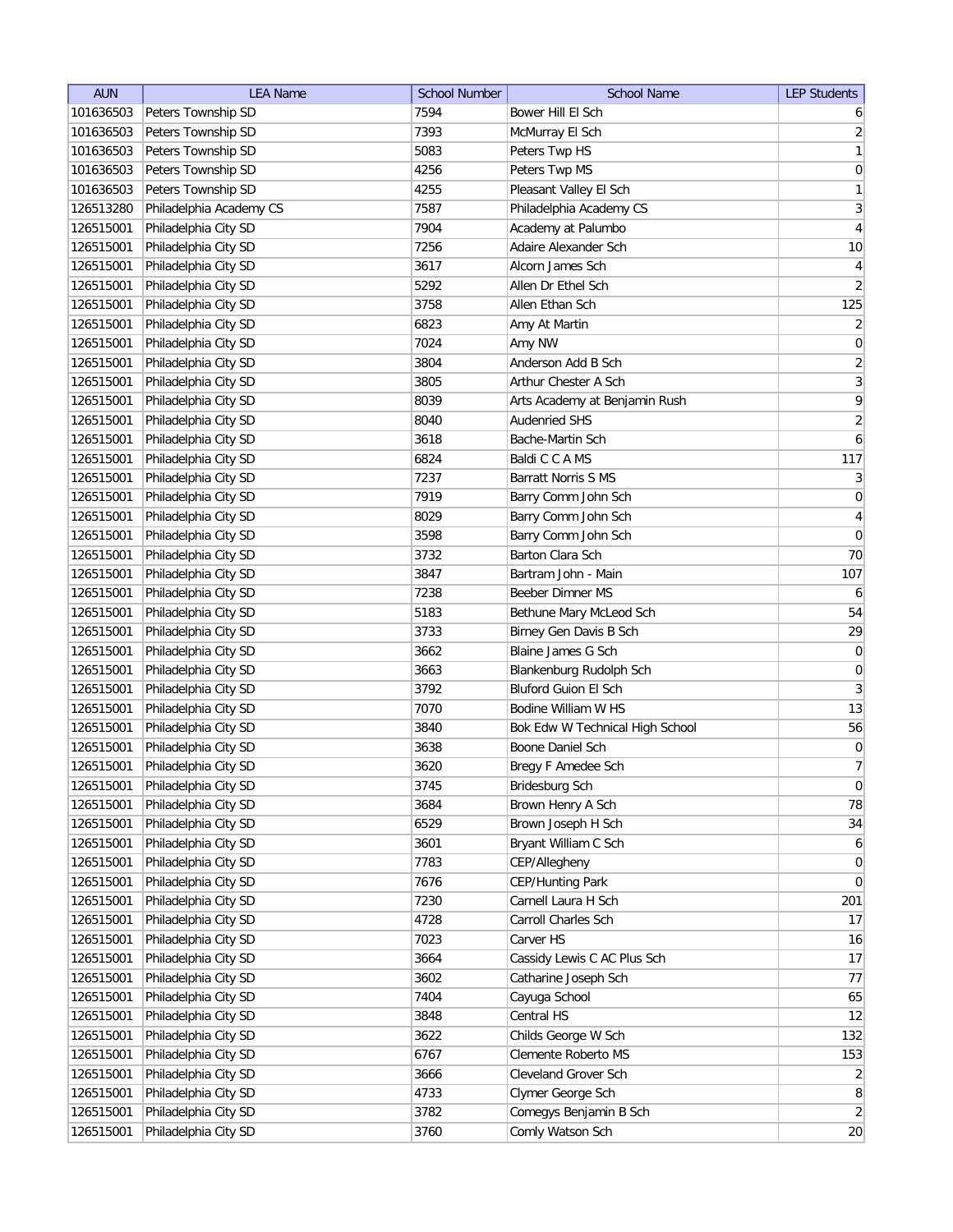| <b>AUN</b> | <b>LEA Name</b>      | <b>School Number</b> | <b>School Name</b>                 | <b>LEP Students</b> |
|------------|----------------------|----------------------|------------------------------------|---------------------|
| 126515001  | Philadelphia City SD | 7781                 | Communications Technology HS       | 9                   |
| 126515001  | Philadelphia City SD | 7905                 | <b>Constitution HS</b>             | 16                  |
| 126515001  | Philadelphia City SD | 6525                 | <b>Conwell Russell MS</b>          | 26                  |
| 126515001  | Philadelphia City SD | 5122                 | Cook-Wissahickon Sch               | $\left  \right $    |
| 126515001  | Philadelphia City SD | 7239                 | Cooke Jay MS                       | 23                  |
| 126515001  | Philadelphia City SD | 5123                 | Cramp William Sch                  | 153                 |
| 126515001  | Philadelphia City SD | 6996                 | Creative and Performing Arts       | $6 \mid$            |
| 126515001  | Philadelphia City SD | 3736                 | Creighton Thomas Sch               | 177                 |
| 126515001  | Philadelphia City SD | 3762                 | Crossan Kennedy C Sch              | 21                  |
| 126515001  | Philadelphia City SD | 6763                 | Daroff Samuel Sch                  | $\overline{2}$      |
| 126515001  | Philadelphia City SD | 3706                 | Day Anna B Sch                     | $\boldsymbol{6}$    |
| 126515001  | Philadelphia City SD | 7175                 | DeBurgos Bilingual Magnet MS       | 178                 |
| 126515001  | Philadelphia City SD | 4727                 | Decatur Stephen Sch                | 27                  |
| 126515001  | Philadelphia City SD | 3786                 | Dick William Sch                   | $\overline{0}$      |
| 126515001  | Philadelphia City SD | 3763                 | Disston Hamilton Sch               | 44                  |
| 126515001  | Philadelphia City SD | 3841                 | Dobbins AVT HS                     | 12                  |
| 126515001  | Philadelphia City SD | 3726                 | Dobson James Sch                   | $\left  \right $    |
| 126515001  | Philadelphia City SD | 3787                 | Douglas Stephen A Sch              | 22                  |
| 126515001  | Philadelphia City SD | 3624                 | Douglass Frederick Sch             | $\overline{0}$      |
| 126515001  | Philadelphia City SD | 3604                 | Drew Charles R Sch                 | 33                  |
| 126515001  | Philadelphia City SD | 5040                 | Duckrey Tanner Sch                 | $\vert 0 \vert$     |
| 126515001  | Philadelphia City SD | 3687                 | Dunbar Paul L Sch                  | 1                   |
| 126515001  | Philadelphia City SD | 3849                 | Edison HS/Fareira Skills           | 420                 |
| 126515001  | Philadelphia City SD | 3708                 | Edmonds Franklin S Sch             | 1                   |
| 126515001  | Philadelphia City SD | 3737                 | Edmunds Henry R Sch                | 109                 |
| 126515001  | Philadelphia City SD | 3688                 | Elkin Lewis Sch                    | 168                 |
| 126515001  | Philadelphia City SD | 3738                 | Ellwood Sch                        | 9                   |
| 126515001  | Philadelphia City SD | 3709                 | Emlen Eleanor C Sch                | 0                   |
| 126515001  | Philadelphia City SD | 5039                 | Fairhill Sch                       | 68                  |
| 126515001  | Philadelphia City SD | 7235                 | Farrell Louis H Sch                | 162                 |
| 126515001  | Philadelphia City SD | 7226                 | Fell D Newlin Sch                  | 96                  |
| 126515001  | Philadelphia City SD | 3816                 | Fels Samuel HS                     | 182                 |
| 126515001  | Philadelphia City SD | 3751                 | Feltonville Intermediate School    | 127                 |
| 126515001  | Philadelphia City SD | 7368                 | Feltonville Sch of Arts & Sciences | 116                 |
| 126515001  | Philadelphia City SD | 3690                 | Ferguson Joseph C Sch              | 36                  |
| 126515001  | Philadelphia City SD | 3739                 | Finletter Thomas K Sch             | 32                  |
| 126515001  | Philadelphia City SD | 6913                 | <b>Fitler Academics Plus</b>       | 0                   |
| 126515001  | Philadelphia City SD | 3781                 | Fitzpatrick Aloysius L Sch         | 43                  |
| 126515001  | Philadelphia City SD | 7240                 | Fitzsimons Thomas HS               | $\overline{2}$      |
| 126515001  | Philadelphia City SD | 3764                 | Forrest Edwin Sch                  | 40                  |
| 126515001  | Philadelphia City SD | 3765                 | Fox Chase Sch                      | 26                  |
| 126515001  | Philadelphia City SD | 3803                 | Frank Anne Sch                     | 131                 |
| 126515001  | Philadelphia City SD | 3850                 | Frankford HS                       | 113                 |
| 126515001  | Philadelphia City SD | 3851                 | Franklin Benjamin HS               | 29                  |
| 126515001  | Philadelphia City SD | 7231                 | Franklin Benjamin Sch              | 141                 |
| 126515001  | Philadelphia City SD | 6822                 | Franklin LC                        | 14                  |
| 126515001  | Philadelphia City SD | 3791                 | Fulton Robert Sch                  | $\overline{2}$      |
| 126515001  | Philadelphia City SD | 3818                 | Furness Horace HS                  | 141                 |
| 126515001  | Philadelphia City SD | 7963                 | G & Hunting Park El Sch            | 175                 |
| 126515001  | Philadelphia City SD | 7664                 | Gamp                               | $\left  \right $    |
| 126515001  | Philadelphia City SD | 3852                 | Germantown HS                      | $\overline{2}$      |
| 126515001  | Philadelphia City SD | 3625                 | Gideon Edward Sch                  | 0                   |
| 126515001  | Philadelphia City SD | 7241                 | Gillespie Eliz D MS                | 0                   |
| 126515001  | Philadelphia City SD | 3776                 | Girard Stephen Sch                 | 152                 |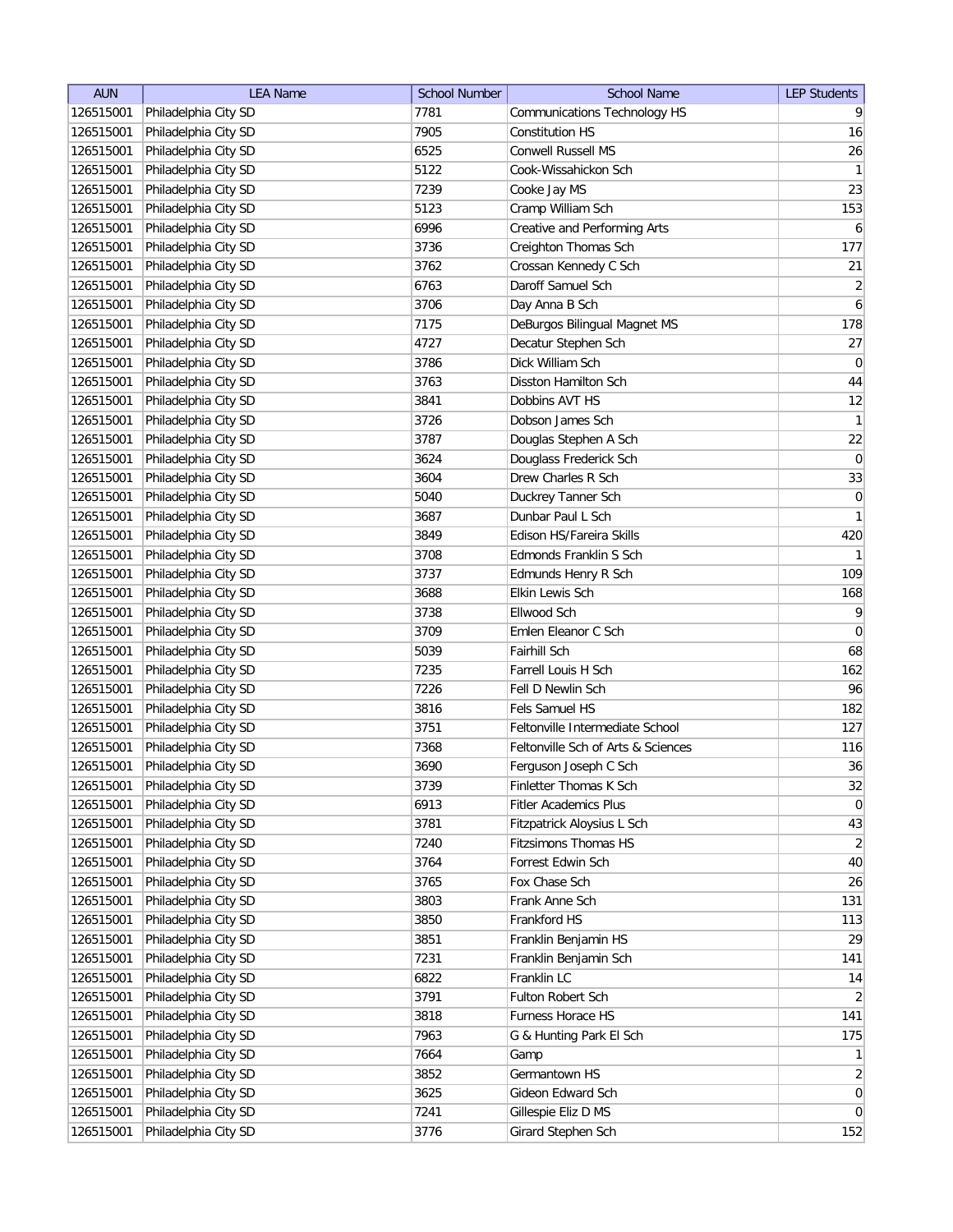| <b>AUN</b> | <b>LEA Name</b>      | <b>School Number</b> | <b>School Name</b>                       | <b>LEP Students</b> |
|------------|----------------------|----------------------|------------------------------------------|---------------------|
| 126515001  | Philadelphia City SD | 3843                 | Girls HS                                 | 22                  |
| 126515001  | Philadelphia City SD | 3668                 | Gompers Samuel Sch                       | $\mathbf{1}$        |
| 126515001  | Philadelphia City SD | 3853                 | Gratz Simon HS                           | 7                   |
| 126515001  | Philadelphia City SD | 4726                 | Greenberg Joseph Sch                     | 32                  |
| 126515001  | Philadelphia City SD | 5186                 | Greenfield Albert M Sch                  | $\overline{9}$      |
| 126515001  | Philadelphia City SD | 5120                 | Hackett Horatio B Sch                    | $\boldsymbol{6}$    |
| 126515001  | Philadelphia City SD | 5185                 | Hamilton Andrew Sch                      | $\pmb{0}$           |
| 126515001  | Philadelphia City SD | 5041                 | Hancock John Sch                         | $\sqrt{5}$          |
| 126515001  | Philadelphia City SD | 7242                 | Harding Warren G MS                      | 35                  |
| 126515001  | Philadelphia City SD | 6528                 | Harrington Avery D Sch                   | 0                   |
| 126515001  | Philadelphia City SD | 3793                 | Harrison William H Sch                   | 0                   |
| 126515001  | Philadelphia City SD | 3608                 | Harrity William F Sch                    | 1                   |
| 126515001  | Philadelphia City SD | 5125                 | Hartranft John F Sch                     | 32                  |
| 126515001  | Philadelphia City SD | 3712                 | Henry Charles W Sch                      | $\overline{0}$      |
| 126515001  | Philadelphia City SD | 5187                 | Heston Edward Sch                        | $\overline{0}$      |
| 126515001  | Philadelphia City SD | 7229                 | Hill J E/Freedman Samson                 | $\overline{0}$      |
| 126515001  | Philadelphia City SD | 3806                 | Hill Leslie P Sch                        | $\pmb{0}$           |
| 126515001  | Philadelphia City SD | 3766                 | Holme Thomas Sch                         | 35                  |
| 126515001  | Philadelphia City SD | 3742                 | Hopkinson Francis Sch                    | 165                 |
| 126515001  | Philadelphia City SD | 3713                 | Houston Henry E Sch                      | 0                   |
| 126515001  | Philadelphia City SD | 3743                 | Howe Julia Ward Sch                      | 1                   |
| 126515001  | Philadelphia City SD | 3807                 | Huey Samuel B Sch                        | $5\overline{)}$     |
| 126515001  | Philadelphia City SD | 3693                 | Hunter William H Sch                     | 76                  |
| 126515001  | Philadelphia City SD | 3642                 | Jackson Andrew Sch                       | 59                  |
| 126515001  | Philadelphia City SD | 7227                 | Jenks Abram Sch                          | 14                  |
| 126515001  | Philadelphia City SD | 3714                 | Jenks John S Sch                         | $\overline{0}$      |
| 126515001  | Philadelphia City SD | 7243                 | Jones John Paul MS                       | 144                 |
| 126515001  | Philadelphia City SD | 3645                 | Kearny Gen Philip Sch                    | $\overline{0}$      |
| 126515001  | Philadelphia City SD | 3626                 | Kelley William D Sch                     | $\pmb{0}$           |
| 126515001  | Philadelphia City SD | 5294                 | Kelly John B Sch                         | $\overline{0}$      |
| 126515001  | Philadelphia City SD | 3795                 | Kenderton Sch                            | 1                   |
| 126515001  | Philadelphia City SD | 7852                 | Kensington Creative & Performing Arts HS | 83                  |
| 126515001  | Philadelphia City SD | 7855                 | Kensington Culinary Arts                 | 55                  |
| 126515001  | Philadelphia City SD | 7851                 | Kensington Intern Business, Finance & En | 56                  |
| 126515001  | Philadelphia City SD | 8143                 | Kensington Urban Education Academy       | 0                   |
| 126515001  | Philadelphia City SD | 7228                 | Key Francis Scott Sch                    | 185                 |
| 126515001  | Philadelphia City SD | 6675                 | King Martin Luther HS                    | 23                  |
| 126515001  | Philadelphia City SD | 3715                 | Kinsey John L Sch                        | $\overline{2}$      |
| 126515001  | Philadelphia City SD | 3647                 | Kirkbride Eliza B Sch                    | 179                 |
| 126515001  | Philadelphia City SD | 6825                 | La Brum Gen J Harry MS                   | $\vert 4 \vert$     |
| 126515001  | Philadelphia City SD | 3670                 | Lamberton Robert E Sch                   | 28                  |
| 126515001  | Philadelphia City SD | 7810                 | Lamberton Robert HS                      | $\vert 4 \vert$     |
| 126515001  | Philadelphia City SD | 7811                 | Lankenau HS                              | 0                   |
| 126515001  | Philadelphia City SD | 3744                 | Lawton Henry W Sch                       | 35                  |
| 126515001  | Philadelphia City SD | 6530                 | Lea Henry C Sch                          | 53                  |
| 126515001  | Philadelphia City SD | 3822                 | Leeds Morris E MS                        | 1                   |
| 126515001  | Philadelphia City SD | 3671                 | Leidy Joseph Sch                         | $\overline{2}$      |
| 126515001  | Philadelphia City SD | 3716                 | Levering William Sch                     | 7                   |
| 126515001  | Philadelphia City SD | 6764                 | Lewis Ada H MS                           | 0                   |
| 126515001  | Philadelphia City SD | 3845                 | Lincoln HS                               | 75                  |
| 126515001  | Philadelphia City SD | 3717                 | Lingelbach Anna L Sch                    | 3                   |
| 126515001  | Philadelphia City SD | 4732                 | Locke Alain Sch                          | $\mathbf{1}$        |
| 126515001  | Philadelphia City SD | 4961                 | Loesche William H Sch                    | 147                 |
| 126515001  | Philadelphia City SD | 3718                 | Logan James Sch                          | 14                  |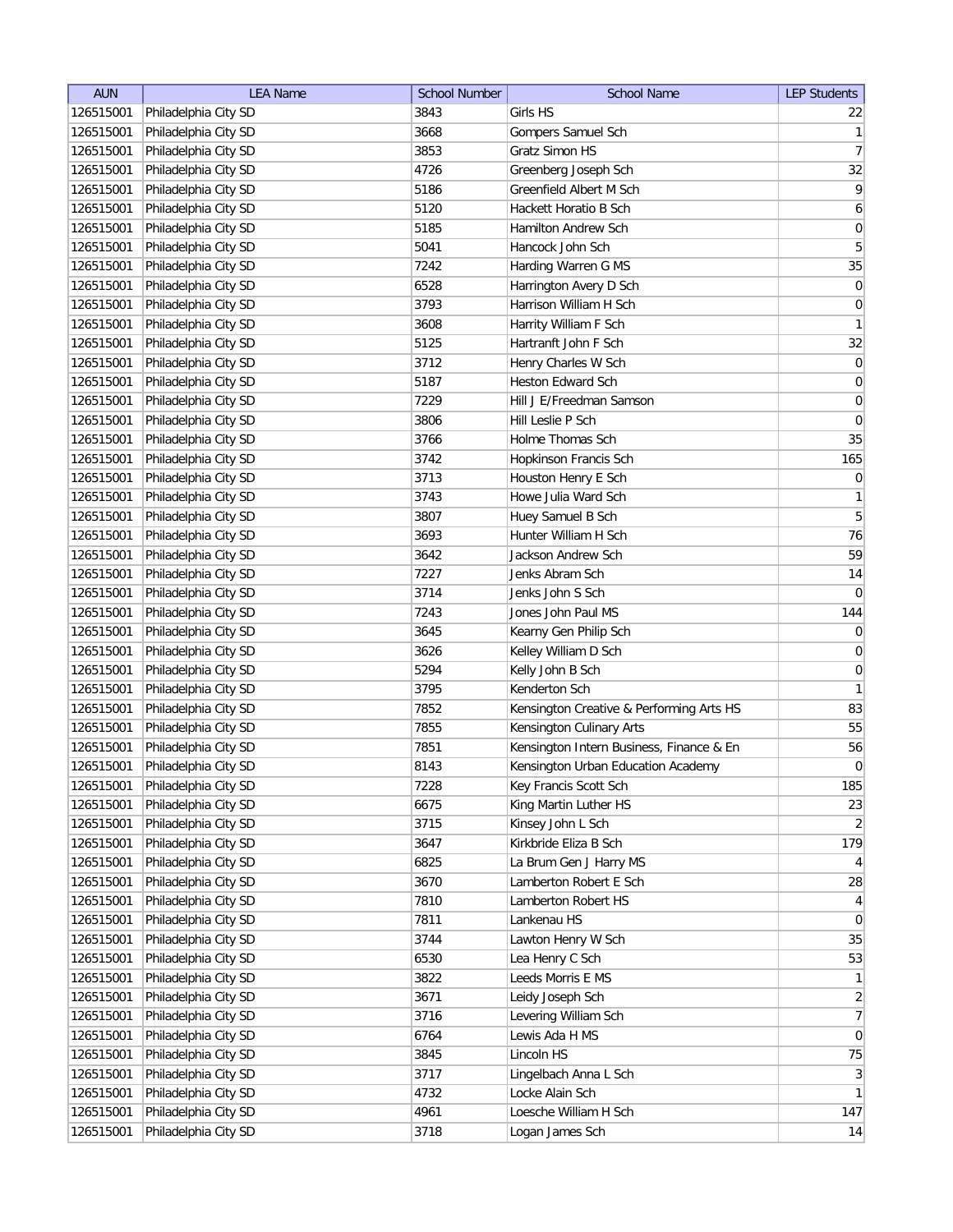| <b>AUN</b> | <b>LEA Name</b>      | <b>School Number</b> | <b>School Name</b>                  | <b>LEP Students</b> |
|------------|----------------------|----------------------|-------------------------------------|---------------------|
| 126515001  | Philadelphia City SD | 6533                 | Longstreth William C Sch            | $\frac{3}{2}$       |
| 126515001  | Philadelphia City SD | 7232                 | Lowell James R Sch                  | 277                 |
| 126515001  | Philadelphia City SD | 3694                 | Ludlow James R Sch                  | 14                  |
| 126515001  | Philadelphia City SD | 3672                 | Mann William B Sch                  | 3                   |
| 126515001  | Philadelphia City SD | 3797                 | Marshall John Sch                   | 21                  |
| 126515001  | Philadelphia City SD | 7521                 | Marshall Thurgood                   | 37                  |
| 126515001  | Philadelphia City SD | 3842                 | Mastbaum Jules E AVTS               | 55                  |
| 126515001  | Philadelphia City SD | 3808                 | Masterman Julia R Sec Sch           | 3                   |
| 126515001  | Philadelphia City SD | 3769                 | Mayfair Sch                         | 135                 |
| 126515001  | Philadelphia City SD | 3648                 | McCall Gen George A Sch             | 133                 |
| 126515001  | Philadelphia City SD | 3719                 | McCloskey John F Sch                | $\overline{0}$      |
| 126515001  | Philadelphia City SD | 6534                 | McClure Alexander K Sch             | 107                 |
| 126515001  | Philadelphia City SD | 3629                 | McDaniel Delaplaine Sch             | $\overline{4}$      |
| 126515001  | Philadelphia City SD | 5293                 | McKinley William Sch                | 42                  |
| 126515001  | Philadelphia City SD | 3611                 | McMichael Morton Sch                | $\mathbf{1}$        |
| 126515001  | Philadelphia City SD | 3630                 | Meade Gen George C Sch              | $\vert$ 1           |
| 126515001  | Philadelphia City SD | 6768                 | Meehan Austin MS                    | 34                  |
| 126515001  | Philadelphia City SD | 3649                 | Meredith William M Sch              | 1                   |
| 126515001  | Philadelphia City SD | 7022                 | Middle Years Alternative            | $\vert 4 \vert$     |
| 126515001  | Philadelphia City SD | 3720                 | Mifflin Thomas Sch                  | 0                   |
| 126515001  | Philadelphia City SD | 3809                 | Miller E S Sch                      | $\boldsymbol{0}$    |
| 126515001  | Philadelphia City SD | 3798                 | Mitchell El Sch                     | $\mathbf{3}$        |
| 126515001  | Philadelphia City SD | 3697                 | Moffet John Sch                     | 39                  |
| 126515001  | Philadelphia City SD | 3770                 | Moore J Hampton Sch                 | 436                 |
| 126515001  | Philadelphia City SD | 4868                 | Morris Robert Sch                   | $\overline{0}$      |
| 126515001  | Philadelphia City SD | 3749                 | Morrison Andrew J Sch               | 84                  |
| 126515001  | Philadelphia City SD | 6535                 | Morton Thomas G Sch                 | 105                 |
| 126515001  | Philadelphia City SD | 7815                 | <b>Motivation HS</b>                | 10                  |
| 126515001  | Philadelphia City SD | 7522                 | Munoz-Marin Luis                    | 157                 |
| 126515001  | Philadelphia City SD | 3650                 | Nebinger George W Sch               | 22                  |
| 126515001  | Philadelphia City SD | 3855                 | Northeast HS                        | 433                 |
| 126515001  | Philadelphia City SD | 3750                 | Olney El Sch                        | 166                 |
| 126515001  | Philadelphia City SD | 7853                 | Olney HS East                       | 100                 |
| 126515001  | Philadelphia City SD | 7854                 | Olney HS West                       | 95                  |
| 126515001  | Philadelphia City SD | 6960                 | Overbrook Edu Ctr                   | 12                  |
| 126515001  | Philadelphia City SD | 7472                 | Overbrook Elementary School         | $\mathbf{1}$        |
| 126515001  | Philadelphia City SD | 3857                 | Overbrook HS                        | $\vert 4 \vert$     |
| 126515001  | Philadelphia City SD | 6548                 | Parkway Northwest                   | 0                   |
| 126515001  | Philadelphia City SD | 7808                 | Parkway West                        | $\overline{3}$      |
| 126515001  | Philadelphia City SD | 7782                 | Parkway-Center City                 | 8                   |
| 126515001  | Philadelphia City SD | 3721                 | Pastorius Francis P Sch             | $\vert 3 \vert$     |
| 126515001  | Philadelphia City SD | 3613                 | Patterson John M Sch                | 145                 |
| 126515001  | Philadelphia City SD | 7780                 | Paul Robeson HS for Human Services  | $\overline{0}$      |
| 126515001  | Philadelphia City SD | 3675                 | Peirce Thomas M Sch                 | 0                   |
| 126515001  | Philadelphia City SD | 3799                 | Peirce William S MS                 | $\overline{0}$      |
| 126515001  | Philadelphia City SD | 7706                 | Penn Alexander Sch                  | 23                  |
| 126515001  | Philadelphia City SD | 7244                 | Penn Treaty MS                      | 57                  |
| 126515001  | Philadelphia City SD | 8119                 | Penn William HS                     | 0                   |
| 126515001  | Philadelphia City SD | 3858                 | Penn William HS                     | 0                   |
| 126515001  | Philadelphia City SD | 3722                 | Pennell Joseph Sch                  | $\mathbf{1}$        |
| 126515001  | Philadelphia City SD | 6539                 | Pennypacker Samuel Sch              | $6 \mid$            |
| 126515001  | Philadelphia City SD | 3616                 | Penrose Sch                         | 15                  |
| 126515001  | Philadelphia City SD | 6821                 | Pepper George MS                    | 89                  |
| 126515001  | Philadelphia City SD | 7814                 | Philadelphia HS for Business & Tech | $\vert 4 \vert$     |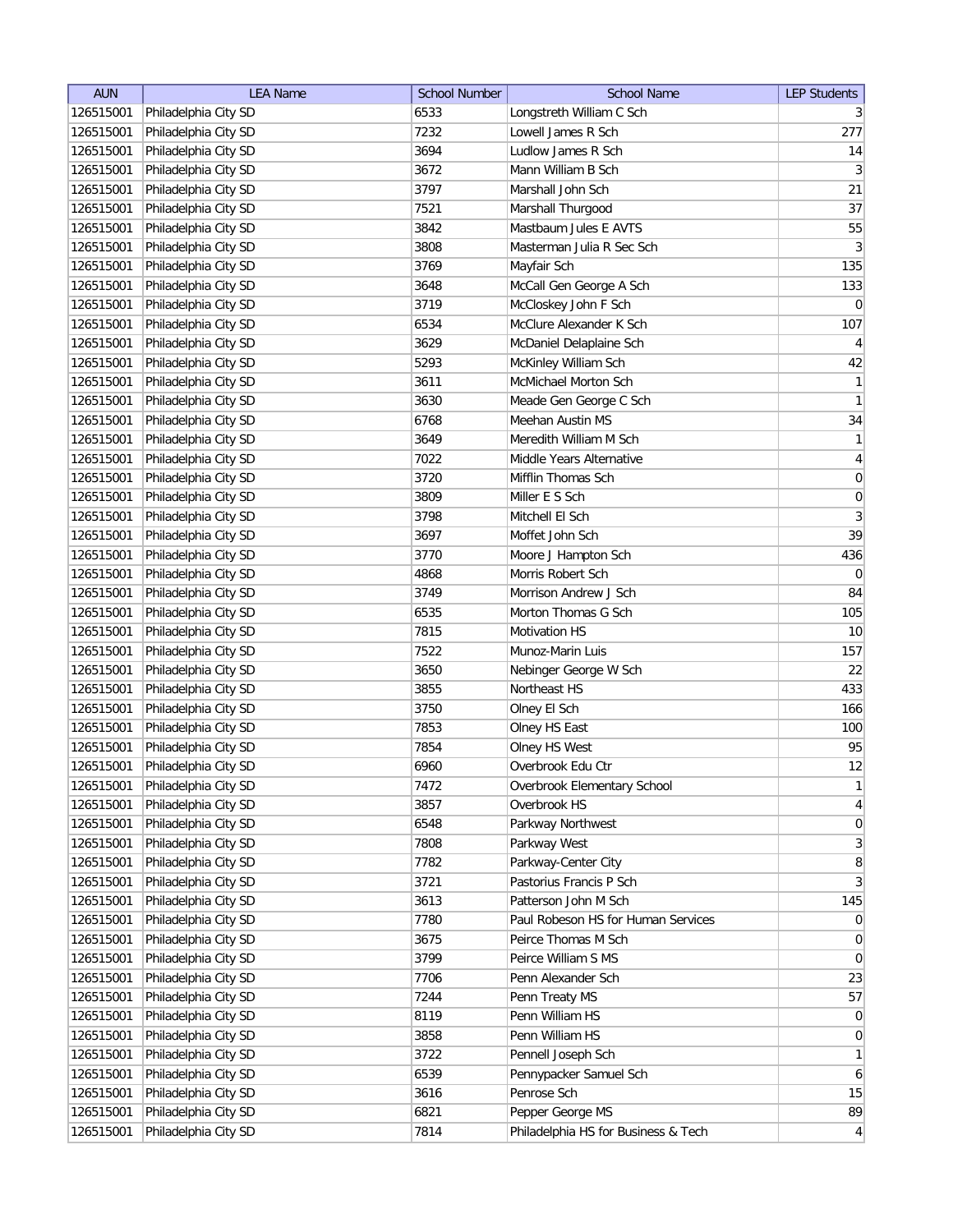| 126515001<br>Philadelphia City SD<br>Philadelphia Learning Academy - North<br>8120<br>$\overline{0}$<br>Philadelphia City SD<br>Philadelphia Learning Academy - South<br> 0 <br>126515001<br>8121<br>Philadelphia Military Acad at Elverson<br>126515001<br>Philadelphia City SD<br>7850<br>126515001<br>7812<br>$10$<br>Philadelphia City SD<br>Philadelphia Military Acad at Leeds<br>126515001<br>Philadelphia City SD<br>5184<br>Pickett Clarence E MS<br>126515001<br>Philadelphia City SD<br>3801<br>Pollock Robert B Sch<br>110<br>126515001<br>Philadelphia City SD<br>5121<br>Potter-Thomas Sch<br>126515001<br>3783<br>Powel Samuel Sch<br>Philadelphia City SD<br>126515001<br>Philadelphia City SD<br>6540<br>Pratt Anna B Sch<br>126515001<br>Philadelphia City SD<br>6765<br>Prince Hall<br>Randolph, A. Philip AVT HS<br>126515001<br>Philadelphia City SD<br>7813<br>126515001<br>Philadelphia City SD<br>3632<br>Reynolds Gen John F Sch<br>106<br>126515001<br>Philadelphia City SD<br>3771<br>Rhawnhurst Sch<br>$\overline{0}$<br>126515001<br>Philadelphia City SD<br>3614<br>Rhoads James Sch<br>$\overline{0}$<br>126515001<br>Philadelphia City SD<br>6522<br>Rhodes E Washington MS<br>126515001<br>Philadelphia City SD<br>3701<br><b>Richmond Sch</b><br>126515001<br>Philadelphia City SD<br>Roosevelt Theodore MS<br>3824<br>126515001<br>Philadelphia City SD<br>3724<br>Rowen William Sch<br>126515001<br>Philadelphia City SD<br>3844<br>Roxborough HS<br>126515001<br>Philadelphia City SD<br>5042<br>Rush Benjamin MS<br>126515001<br>Philadelphia City SD<br>3861<br>Saul W B Agricultural School<br>$\boldsymbol{6}$<br>Sayre William L MS<br>126515001<br>Philadelphia City SD<br>7245<br>School of the Future<br>126515001<br>Philadelphia City SD<br>7903<br>7906<br>126515001<br>Philadelphia City SD<br>Science Leadership Academy<br>126515001<br>3653<br>Sharswood George Sch<br>Philadelphia City SD<br>$\overline{5}$<br>Shaw Anna H MS<br>126515001<br>Philadelphia City SD<br>7246<br>126515001<br>Philadelphia City SD<br>3725<br>Shawmont Sch<br>126515001<br>Philadelphia City SD<br>3702<br>Sheppard Isaac Sch<br>126515001<br>Philadelphia City SD<br>3800<br>Sheridan Sch<br>105<br>126515001<br>Philadelphia City SD<br>7809<br>Sheridan West<br>18<br>126515001<br>Philadelphia City SD<br>3752<br>Smedley Franklin Sch<br>126515001<br>Philadelphia City SD<br>3634<br>Smith Walter G Sch<br>Philadelphia City SD<br>Solis-Cohen Solomon Sch<br>126515001<br>3773<br>155<br>126515001<br>Philadelphia City SD<br>3859<br>South Philadelphia HS<br>126515001<br>Philadelphia City SD<br>128<br>3654<br>Southwark Sch<br>126515001<br>Philadelphia City SD<br>3655<br>Spring Garden Sch<br>Philadelphia City SD<br>Spruance Gilbert Sch<br>126515001<br>7234<br>126515001<br>Philadelphia City SD<br>3635<br>Stanton Edwin M Sch<br>126515001<br>Stanton M Hall Sch<br>Philadelphia City SD<br>6541<br>126515001<br>4963<br>Stearne Allen M Sch<br>Philadelphia City SD<br>126515001<br>Philadelphia City SD<br>Steel Edward Sch<br>3727<br>Philadelphia City SD<br>Stetson John B MS<br>126515001<br>7248<br>126515001<br>Philadelphia City SD<br>7255<br><b>Strawberry Mansion HS</b><br>Philadelphia City SD<br>126515001<br>3753<br>Sullivan James J Sch<br>Philadelphia City SD<br>Sulzberger Mayer MS<br>126515001<br>7249<br>Sulzberger Mayer MS<br>126515001<br>Philadelphia City SD<br>8030<br>$\overline{0}$<br>Philadelphia City SD<br>Swenson Arts & Technology HS<br>126515001<br>7072<br>Philadelphia City SD<br>3657<br>Taggart John H Sch<br>120<br>126515001<br>126515001<br>Philadelphia City SD<br>3755<br>Taylor Bayard Sch<br>Philadelphia City SD<br>126515001<br>3832<br>Tilden William T MS<br>Philadelphia City SD<br>Turner John P MS<br>126515001<br>6521<br>Philadelphia City SD<br>126515001<br>6523<br>University City HS<br>126515001<br>Philadelphia City SD<br>3658<br>Vare Abigail Sch | <b>AUN</b> | <b>LEA Name</b> | <b>School Number</b> | <b>School Name</b> | <b>LEP Students</b> |
|-------------------------------------------------------------------------------------------------------------------------------------------------------------------------------------------------------------------------------------------------------------------------------------------------------------------------------------------------------------------------------------------------------------------------------------------------------------------------------------------------------------------------------------------------------------------------------------------------------------------------------------------------------------------------------------------------------------------------------------------------------------------------------------------------------------------------------------------------------------------------------------------------------------------------------------------------------------------------------------------------------------------------------------------------------------------------------------------------------------------------------------------------------------------------------------------------------------------------------------------------------------------------------------------------------------------------------------------------------------------------------------------------------------------------------------------------------------------------------------------------------------------------------------------------------------------------------------------------------------------------------------------------------------------------------------------------------------------------------------------------------------------------------------------------------------------------------------------------------------------------------------------------------------------------------------------------------------------------------------------------------------------------------------------------------------------------------------------------------------------------------------------------------------------------------------------------------------------------------------------------------------------------------------------------------------------------------------------------------------------------------------------------------------------------------------------------------------------------------------------------------------------------------------------------------------------------------------------------------------------------------------------------------------------------------------------------------------------------------------------------------------------------------------------------------------------------------------------------------------------------------------------------------------------------------------------------------------------------------------------------------------------------------------------------------------------------------------------------------------------------------------------------------------------------------------------------------------------------------------------------------------------------------------------------------------------------------------------------------------------------------------------------------------------------------------------------------------------------------------------------------------------------------------------------------------------------------------------------------------------------------------------------------------------------------------------------------------------------------------------------------------------------------------------------------------------------------------------------------------------------------------------------------------------------------------------------------------------------------|------------|-----------------|----------------------|--------------------|---------------------|
|                                                                                                                                                                                                                                                                                                                                                                                                                                                                                                                                                                                                                                                                                                                                                                                                                                                                                                                                                                                                                                                                                                                                                                                                                                                                                                                                                                                                                                                                                                                                                                                                                                                                                                                                                                                                                                                                                                                                                                                                                                                                                                                                                                                                                                                                                                                                                                                                                                                                                                                                                                                                                                                                                                                                                                                                                                                                                                                                                                                                                                                                                                                                                                                                                                                                                                                                                                                                                                                                                                                                                                                                                                                                                                                                                                                                                                                                                                                                                                               |            |                 |                      |                    |                     |
|                                                                                                                                                                                                                                                                                                                                                                                                                                                                                                                                                                                                                                                                                                                                                                                                                                                                                                                                                                                                                                                                                                                                                                                                                                                                                                                                                                                                                                                                                                                                                                                                                                                                                                                                                                                                                                                                                                                                                                                                                                                                                                                                                                                                                                                                                                                                                                                                                                                                                                                                                                                                                                                                                                                                                                                                                                                                                                                                                                                                                                                                                                                                                                                                                                                                                                                                                                                                                                                                                                                                                                                                                                                                                                                                                                                                                                                                                                                                                                               |            |                 |                      |                    |                     |
| $\overline{0}$<br>97<br>$\vert 4 \vert$<br>1<br>$\vert 0 \vert$<br> 0 <br>1<br>52<br>$\vert 4 \vert$<br>$\overline{0}$<br>17<br>$\vert 0 \vert$<br>$\overline{2}$<br>$\overline{7}$<br>$\overline{9}$<br>26<br>7<br>102<br>21<br>$\left  \right $<br>219<br>1<br>172<br>$\overline{2}$<br>$\overline{0}$<br>31<br>3<br>184<br>1<br>29<br>$\overline{0}$<br>37<br>131<br>19<br>$\overline{0}$<br>13<br>62                                                                                                                                                                                                                                                                                                                                                                                                                                                                                                                                                                                                                                                                                                                                                                                                                                                                                                                                                                                                                                                                                                                                                                                                                                                                                                                                                                                                                                                                                                                                                                                                                                                                                                                                                                                                                                                                                                                                                                                                                                                                                                                                                                                                                                                                                                                                                                                                                                                                                                                                                                                                                                                                                                                                                                                                                                                                                                                                                                                                                                                                                                                                                                                                                                                                                                                                                                                                                                                                                                                                                                      |            |                 |                      |                    | $\vert 9 \vert$     |
|                                                                                                                                                                                                                                                                                                                                                                                                                                                                                                                                                                                                                                                                                                                                                                                                                                                                                                                                                                                                                                                                                                                                                                                                                                                                                                                                                                                                                                                                                                                                                                                                                                                                                                                                                                                                                                                                                                                                                                                                                                                                                                                                                                                                                                                                                                                                                                                                                                                                                                                                                                                                                                                                                                                                                                                                                                                                                                                                                                                                                                                                                                                                                                                                                                                                                                                                                                                                                                                                                                                                                                                                                                                                                                                                                                                                                                                                                                                                                                               |            |                 |                      |                    |                     |
|                                                                                                                                                                                                                                                                                                                                                                                                                                                                                                                                                                                                                                                                                                                                                                                                                                                                                                                                                                                                                                                                                                                                                                                                                                                                                                                                                                                                                                                                                                                                                                                                                                                                                                                                                                                                                                                                                                                                                                                                                                                                                                                                                                                                                                                                                                                                                                                                                                                                                                                                                                                                                                                                                                                                                                                                                                                                                                                                                                                                                                                                                                                                                                                                                                                                                                                                                                                                                                                                                                                                                                                                                                                                                                                                                                                                                                                                                                                                                                               |            |                 |                      |                    |                     |
|                                                                                                                                                                                                                                                                                                                                                                                                                                                                                                                                                                                                                                                                                                                                                                                                                                                                                                                                                                                                                                                                                                                                                                                                                                                                                                                                                                                                                                                                                                                                                                                                                                                                                                                                                                                                                                                                                                                                                                                                                                                                                                                                                                                                                                                                                                                                                                                                                                                                                                                                                                                                                                                                                                                                                                                                                                                                                                                                                                                                                                                                                                                                                                                                                                                                                                                                                                                                                                                                                                                                                                                                                                                                                                                                                                                                                                                                                                                                                                               |            |                 |                      |                    |                     |
|                                                                                                                                                                                                                                                                                                                                                                                                                                                                                                                                                                                                                                                                                                                                                                                                                                                                                                                                                                                                                                                                                                                                                                                                                                                                                                                                                                                                                                                                                                                                                                                                                                                                                                                                                                                                                                                                                                                                                                                                                                                                                                                                                                                                                                                                                                                                                                                                                                                                                                                                                                                                                                                                                                                                                                                                                                                                                                                                                                                                                                                                                                                                                                                                                                                                                                                                                                                                                                                                                                                                                                                                                                                                                                                                                                                                                                                                                                                                                                               |            |                 |                      |                    |                     |
|                                                                                                                                                                                                                                                                                                                                                                                                                                                                                                                                                                                                                                                                                                                                                                                                                                                                                                                                                                                                                                                                                                                                                                                                                                                                                                                                                                                                                                                                                                                                                                                                                                                                                                                                                                                                                                                                                                                                                                                                                                                                                                                                                                                                                                                                                                                                                                                                                                                                                                                                                                                                                                                                                                                                                                                                                                                                                                                                                                                                                                                                                                                                                                                                                                                                                                                                                                                                                                                                                                                                                                                                                                                                                                                                                                                                                                                                                                                                                                               |            |                 |                      |                    |                     |
|                                                                                                                                                                                                                                                                                                                                                                                                                                                                                                                                                                                                                                                                                                                                                                                                                                                                                                                                                                                                                                                                                                                                                                                                                                                                                                                                                                                                                                                                                                                                                                                                                                                                                                                                                                                                                                                                                                                                                                                                                                                                                                                                                                                                                                                                                                                                                                                                                                                                                                                                                                                                                                                                                                                                                                                                                                                                                                                                                                                                                                                                                                                                                                                                                                                                                                                                                                                                                                                                                                                                                                                                                                                                                                                                                                                                                                                                                                                                                                               |            |                 |                      |                    |                     |
|                                                                                                                                                                                                                                                                                                                                                                                                                                                                                                                                                                                                                                                                                                                                                                                                                                                                                                                                                                                                                                                                                                                                                                                                                                                                                                                                                                                                                                                                                                                                                                                                                                                                                                                                                                                                                                                                                                                                                                                                                                                                                                                                                                                                                                                                                                                                                                                                                                                                                                                                                                                                                                                                                                                                                                                                                                                                                                                                                                                                                                                                                                                                                                                                                                                                                                                                                                                                                                                                                                                                                                                                                                                                                                                                                                                                                                                                                                                                                                               |            |                 |                      |                    |                     |
|                                                                                                                                                                                                                                                                                                                                                                                                                                                                                                                                                                                                                                                                                                                                                                                                                                                                                                                                                                                                                                                                                                                                                                                                                                                                                                                                                                                                                                                                                                                                                                                                                                                                                                                                                                                                                                                                                                                                                                                                                                                                                                                                                                                                                                                                                                                                                                                                                                                                                                                                                                                                                                                                                                                                                                                                                                                                                                                                                                                                                                                                                                                                                                                                                                                                                                                                                                                                                                                                                                                                                                                                                                                                                                                                                                                                                                                                                                                                                                               |            |                 |                      |                    |                     |
|                                                                                                                                                                                                                                                                                                                                                                                                                                                                                                                                                                                                                                                                                                                                                                                                                                                                                                                                                                                                                                                                                                                                                                                                                                                                                                                                                                                                                                                                                                                                                                                                                                                                                                                                                                                                                                                                                                                                                                                                                                                                                                                                                                                                                                                                                                                                                                                                                                                                                                                                                                                                                                                                                                                                                                                                                                                                                                                                                                                                                                                                                                                                                                                                                                                                                                                                                                                                                                                                                                                                                                                                                                                                                                                                                                                                                                                                                                                                                                               |            |                 |                      |                    |                     |
|                                                                                                                                                                                                                                                                                                                                                                                                                                                                                                                                                                                                                                                                                                                                                                                                                                                                                                                                                                                                                                                                                                                                                                                                                                                                                                                                                                                                                                                                                                                                                                                                                                                                                                                                                                                                                                                                                                                                                                                                                                                                                                                                                                                                                                                                                                                                                                                                                                                                                                                                                                                                                                                                                                                                                                                                                                                                                                                                                                                                                                                                                                                                                                                                                                                                                                                                                                                                                                                                                                                                                                                                                                                                                                                                                                                                                                                                                                                                                                               |            |                 |                      |                    |                     |
|                                                                                                                                                                                                                                                                                                                                                                                                                                                                                                                                                                                                                                                                                                                                                                                                                                                                                                                                                                                                                                                                                                                                                                                                                                                                                                                                                                                                                                                                                                                                                                                                                                                                                                                                                                                                                                                                                                                                                                                                                                                                                                                                                                                                                                                                                                                                                                                                                                                                                                                                                                                                                                                                                                                                                                                                                                                                                                                                                                                                                                                                                                                                                                                                                                                                                                                                                                                                                                                                                                                                                                                                                                                                                                                                                                                                                                                                                                                                                                               |            |                 |                      |                    |                     |
|                                                                                                                                                                                                                                                                                                                                                                                                                                                                                                                                                                                                                                                                                                                                                                                                                                                                                                                                                                                                                                                                                                                                                                                                                                                                                                                                                                                                                                                                                                                                                                                                                                                                                                                                                                                                                                                                                                                                                                                                                                                                                                                                                                                                                                                                                                                                                                                                                                                                                                                                                                                                                                                                                                                                                                                                                                                                                                                                                                                                                                                                                                                                                                                                                                                                                                                                                                                                                                                                                                                                                                                                                                                                                                                                                                                                                                                                                                                                                                               |            |                 |                      |                    |                     |
|                                                                                                                                                                                                                                                                                                                                                                                                                                                                                                                                                                                                                                                                                                                                                                                                                                                                                                                                                                                                                                                                                                                                                                                                                                                                                                                                                                                                                                                                                                                                                                                                                                                                                                                                                                                                                                                                                                                                                                                                                                                                                                                                                                                                                                                                                                                                                                                                                                                                                                                                                                                                                                                                                                                                                                                                                                                                                                                                                                                                                                                                                                                                                                                                                                                                                                                                                                                                                                                                                                                                                                                                                                                                                                                                                                                                                                                                                                                                                                               |            |                 |                      |                    |                     |
|                                                                                                                                                                                                                                                                                                                                                                                                                                                                                                                                                                                                                                                                                                                                                                                                                                                                                                                                                                                                                                                                                                                                                                                                                                                                                                                                                                                                                                                                                                                                                                                                                                                                                                                                                                                                                                                                                                                                                                                                                                                                                                                                                                                                                                                                                                                                                                                                                                                                                                                                                                                                                                                                                                                                                                                                                                                                                                                                                                                                                                                                                                                                                                                                                                                                                                                                                                                                                                                                                                                                                                                                                                                                                                                                                                                                                                                                                                                                                                               |            |                 |                      |                    |                     |
|                                                                                                                                                                                                                                                                                                                                                                                                                                                                                                                                                                                                                                                                                                                                                                                                                                                                                                                                                                                                                                                                                                                                                                                                                                                                                                                                                                                                                                                                                                                                                                                                                                                                                                                                                                                                                                                                                                                                                                                                                                                                                                                                                                                                                                                                                                                                                                                                                                                                                                                                                                                                                                                                                                                                                                                                                                                                                                                                                                                                                                                                                                                                                                                                                                                                                                                                                                                                                                                                                                                                                                                                                                                                                                                                                                                                                                                                                                                                                                               |            |                 |                      |                    |                     |
|                                                                                                                                                                                                                                                                                                                                                                                                                                                                                                                                                                                                                                                                                                                                                                                                                                                                                                                                                                                                                                                                                                                                                                                                                                                                                                                                                                                                                                                                                                                                                                                                                                                                                                                                                                                                                                                                                                                                                                                                                                                                                                                                                                                                                                                                                                                                                                                                                                                                                                                                                                                                                                                                                                                                                                                                                                                                                                                                                                                                                                                                                                                                                                                                                                                                                                                                                                                                                                                                                                                                                                                                                                                                                                                                                                                                                                                                                                                                                                               |            |                 |                      |                    |                     |
|                                                                                                                                                                                                                                                                                                                                                                                                                                                                                                                                                                                                                                                                                                                                                                                                                                                                                                                                                                                                                                                                                                                                                                                                                                                                                                                                                                                                                                                                                                                                                                                                                                                                                                                                                                                                                                                                                                                                                                                                                                                                                                                                                                                                                                                                                                                                                                                                                                                                                                                                                                                                                                                                                                                                                                                                                                                                                                                                                                                                                                                                                                                                                                                                                                                                                                                                                                                                                                                                                                                                                                                                                                                                                                                                                                                                                                                                                                                                                                               |            |                 |                      |                    |                     |
|                                                                                                                                                                                                                                                                                                                                                                                                                                                                                                                                                                                                                                                                                                                                                                                                                                                                                                                                                                                                                                                                                                                                                                                                                                                                                                                                                                                                                                                                                                                                                                                                                                                                                                                                                                                                                                                                                                                                                                                                                                                                                                                                                                                                                                                                                                                                                                                                                                                                                                                                                                                                                                                                                                                                                                                                                                                                                                                                                                                                                                                                                                                                                                                                                                                                                                                                                                                                                                                                                                                                                                                                                                                                                                                                                                                                                                                                                                                                                                               |            |                 |                      |                    |                     |
|                                                                                                                                                                                                                                                                                                                                                                                                                                                                                                                                                                                                                                                                                                                                                                                                                                                                                                                                                                                                                                                                                                                                                                                                                                                                                                                                                                                                                                                                                                                                                                                                                                                                                                                                                                                                                                                                                                                                                                                                                                                                                                                                                                                                                                                                                                                                                                                                                                                                                                                                                                                                                                                                                                                                                                                                                                                                                                                                                                                                                                                                                                                                                                                                                                                                                                                                                                                                                                                                                                                                                                                                                                                                                                                                                                                                                                                                                                                                                                               |            |                 |                      |                    |                     |
|                                                                                                                                                                                                                                                                                                                                                                                                                                                                                                                                                                                                                                                                                                                                                                                                                                                                                                                                                                                                                                                                                                                                                                                                                                                                                                                                                                                                                                                                                                                                                                                                                                                                                                                                                                                                                                                                                                                                                                                                                                                                                                                                                                                                                                                                                                                                                                                                                                                                                                                                                                                                                                                                                                                                                                                                                                                                                                                                                                                                                                                                                                                                                                                                                                                                                                                                                                                                                                                                                                                                                                                                                                                                                                                                                                                                                                                                                                                                                                               |            |                 |                      |                    |                     |
|                                                                                                                                                                                                                                                                                                                                                                                                                                                                                                                                                                                                                                                                                                                                                                                                                                                                                                                                                                                                                                                                                                                                                                                                                                                                                                                                                                                                                                                                                                                                                                                                                                                                                                                                                                                                                                                                                                                                                                                                                                                                                                                                                                                                                                                                                                                                                                                                                                                                                                                                                                                                                                                                                                                                                                                                                                                                                                                                                                                                                                                                                                                                                                                                                                                                                                                                                                                                                                                                                                                                                                                                                                                                                                                                                                                                                                                                                                                                                                               |            |                 |                      |                    |                     |
|                                                                                                                                                                                                                                                                                                                                                                                                                                                                                                                                                                                                                                                                                                                                                                                                                                                                                                                                                                                                                                                                                                                                                                                                                                                                                                                                                                                                                                                                                                                                                                                                                                                                                                                                                                                                                                                                                                                                                                                                                                                                                                                                                                                                                                                                                                                                                                                                                                                                                                                                                                                                                                                                                                                                                                                                                                                                                                                                                                                                                                                                                                                                                                                                                                                                                                                                                                                                                                                                                                                                                                                                                                                                                                                                                                                                                                                                                                                                                                               |            |                 |                      |                    |                     |
|                                                                                                                                                                                                                                                                                                                                                                                                                                                                                                                                                                                                                                                                                                                                                                                                                                                                                                                                                                                                                                                                                                                                                                                                                                                                                                                                                                                                                                                                                                                                                                                                                                                                                                                                                                                                                                                                                                                                                                                                                                                                                                                                                                                                                                                                                                                                                                                                                                                                                                                                                                                                                                                                                                                                                                                                                                                                                                                                                                                                                                                                                                                                                                                                                                                                                                                                                                                                                                                                                                                                                                                                                                                                                                                                                                                                                                                                                                                                                                               |            |                 |                      |                    |                     |
|                                                                                                                                                                                                                                                                                                                                                                                                                                                                                                                                                                                                                                                                                                                                                                                                                                                                                                                                                                                                                                                                                                                                                                                                                                                                                                                                                                                                                                                                                                                                                                                                                                                                                                                                                                                                                                                                                                                                                                                                                                                                                                                                                                                                                                                                                                                                                                                                                                                                                                                                                                                                                                                                                                                                                                                                                                                                                                                                                                                                                                                                                                                                                                                                                                                                                                                                                                                                                                                                                                                                                                                                                                                                                                                                                                                                                                                                                                                                                                               |            |                 |                      |                    |                     |
|                                                                                                                                                                                                                                                                                                                                                                                                                                                                                                                                                                                                                                                                                                                                                                                                                                                                                                                                                                                                                                                                                                                                                                                                                                                                                                                                                                                                                                                                                                                                                                                                                                                                                                                                                                                                                                                                                                                                                                                                                                                                                                                                                                                                                                                                                                                                                                                                                                                                                                                                                                                                                                                                                                                                                                                                                                                                                                                                                                                                                                                                                                                                                                                                                                                                                                                                                                                                                                                                                                                                                                                                                                                                                                                                                                                                                                                                                                                                                                               |            |                 |                      |                    |                     |
|                                                                                                                                                                                                                                                                                                                                                                                                                                                                                                                                                                                                                                                                                                                                                                                                                                                                                                                                                                                                                                                                                                                                                                                                                                                                                                                                                                                                                                                                                                                                                                                                                                                                                                                                                                                                                                                                                                                                                                                                                                                                                                                                                                                                                                                                                                                                                                                                                                                                                                                                                                                                                                                                                                                                                                                                                                                                                                                                                                                                                                                                                                                                                                                                                                                                                                                                                                                                                                                                                                                                                                                                                                                                                                                                                                                                                                                                                                                                                                               |            |                 |                      |                    |                     |
|                                                                                                                                                                                                                                                                                                                                                                                                                                                                                                                                                                                                                                                                                                                                                                                                                                                                                                                                                                                                                                                                                                                                                                                                                                                                                                                                                                                                                                                                                                                                                                                                                                                                                                                                                                                                                                                                                                                                                                                                                                                                                                                                                                                                                                                                                                                                                                                                                                                                                                                                                                                                                                                                                                                                                                                                                                                                                                                                                                                                                                                                                                                                                                                                                                                                                                                                                                                                                                                                                                                                                                                                                                                                                                                                                                                                                                                                                                                                                                               |            |                 |                      |                    |                     |
|                                                                                                                                                                                                                                                                                                                                                                                                                                                                                                                                                                                                                                                                                                                                                                                                                                                                                                                                                                                                                                                                                                                                                                                                                                                                                                                                                                                                                                                                                                                                                                                                                                                                                                                                                                                                                                                                                                                                                                                                                                                                                                                                                                                                                                                                                                                                                                                                                                                                                                                                                                                                                                                                                                                                                                                                                                                                                                                                                                                                                                                                                                                                                                                                                                                                                                                                                                                                                                                                                                                                                                                                                                                                                                                                                                                                                                                                                                                                                                               |            |                 |                      |                    |                     |
|                                                                                                                                                                                                                                                                                                                                                                                                                                                                                                                                                                                                                                                                                                                                                                                                                                                                                                                                                                                                                                                                                                                                                                                                                                                                                                                                                                                                                                                                                                                                                                                                                                                                                                                                                                                                                                                                                                                                                                                                                                                                                                                                                                                                                                                                                                                                                                                                                                                                                                                                                                                                                                                                                                                                                                                                                                                                                                                                                                                                                                                                                                                                                                                                                                                                                                                                                                                                                                                                                                                                                                                                                                                                                                                                                                                                                                                                                                                                                                               |            |                 |                      |                    |                     |
|                                                                                                                                                                                                                                                                                                                                                                                                                                                                                                                                                                                                                                                                                                                                                                                                                                                                                                                                                                                                                                                                                                                                                                                                                                                                                                                                                                                                                                                                                                                                                                                                                                                                                                                                                                                                                                                                                                                                                                                                                                                                                                                                                                                                                                                                                                                                                                                                                                                                                                                                                                                                                                                                                                                                                                                                                                                                                                                                                                                                                                                                                                                                                                                                                                                                                                                                                                                                                                                                                                                                                                                                                                                                                                                                                                                                                                                                                                                                                                               |            |                 |                      |                    |                     |
|                                                                                                                                                                                                                                                                                                                                                                                                                                                                                                                                                                                                                                                                                                                                                                                                                                                                                                                                                                                                                                                                                                                                                                                                                                                                                                                                                                                                                                                                                                                                                                                                                                                                                                                                                                                                                                                                                                                                                                                                                                                                                                                                                                                                                                                                                                                                                                                                                                                                                                                                                                                                                                                                                                                                                                                                                                                                                                                                                                                                                                                                                                                                                                                                                                                                                                                                                                                                                                                                                                                                                                                                                                                                                                                                                                                                                                                                                                                                                                               |            |                 |                      |                    |                     |
|                                                                                                                                                                                                                                                                                                                                                                                                                                                                                                                                                                                                                                                                                                                                                                                                                                                                                                                                                                                                                                                                                                                                                                                                                                                                                                                                                                                                                                                                                                                                                                                                                                                                                                                                                                                                                                                                                                                                                                                                                                                                                                                                                                                                                                                                                                                                                                                                                                                                                                                                                                                                                                                                                                                                                                                                                                                                                                                                                                                                                                                                                                                                                                                                                                                                                                                                                                                                                                                                                                                                                                                                                                                                                                                                                                                                                                                                                                                                                                               |            |                 |                      |                    |                     |
|                                                                                                                                                                                                                                                                                                                                                                                                                                                                                                                                                                                                                                                                                                                                                                                                                                                                                                                                                                                                                                                                                                                                                                                                                                                                                                                                                                                                                                                                                                                                                                                                                                                                                                                                                                                                                                                                                                                                                                                                                                                                                                                                                                                                                                                                                                                                                                                                                                                                                                                                                                                                                                                                                                                                                                                                                                                                                                                                                                                                                                                                                                                                                                                                                                                                                                                                                                                                                                                                                                                                                                                                                                                                                                                                                                                                                                                                                                                                                                               |            |                 |                      |                    |                     |
|                                                                                                                                                                                                                                                                                                                                                                                                                                                                                                                                                                                                                                                                                                                                                                                                                                                                                                                                                                                                                                                                                                                                                                                                                                                                                                                                                                                                                                                                                                                                                                                                                                                                                                                                                                                                                                                                                                                                                                                                                                                                                                                                                                                                                                                                                                                                                                                                                                                                                                                                                                                                                                                                                                                                                                                                                                                                                                                                                                                                                                                                                                                                                                                                                                                                                                                                                                                                                                                                                                                                                                                                                                                                                                                                                                                                                                                                                                                                                                               |            |                 |                      |                    |                     |
|                                                                                                                                                                                                                                                                                                                                                                                                                                                                                                                                                                                                                                                                                                                                                                                                                                                                                                                                                                                                                                                                                                                                                                                                                                                                                                                                                                                                                                                                                                                                                                                                                                                                                                                                                                                                                                                                                                                                                                                                                                                                                                                                                                                                                                                                                                                                                                                                                                                                                                                                                                                                                                                                                                                                                                                                                                                                                                                                                                                                                                                                                                                                                                                                                                                                                                                                                                                                                                                                                                                                                                                                                                                                                                                                                                                                                                                                                                                                                                               |            |                 |                      |                    |                     |
|                                                                                                                                                                                                                                                                                                                                                                                                                                                                                                                                                                                                                                                                                                                                                                                                                                                                                                                                                                                                                                                                                                                                                                                                                                                                                                                                                                                                                                                                                                                                                                                                                                                                                                                                                                                                                                                                                                                                                                                                                                                                                                                                                                                                                                                                                                                                                                                                                                                                                                                                                                                                                                                                                                                                                                                                                                                                                                                                                                                                                                                                                                                                                                                                                                                                                                                                                                                                                                                                                                                                                                                                                                                                                                                                                                                                                                                                                                                                                                               |            |                 |                      |                    |                     |
|                                                                                                                                                                                                                                                                                                                                                                                                                                                                                                                                                                                                                                                                                                                                                                                                                                                                                                                                                                                                                                                                                                                                                                                                                                                                                                                                                                                                                                                                                                                                                                                                                                                                                                                                                                                                                                                                                                                                                                                                                                                                                                                                                                                                                                                                                                                                                                                                                                                                                                                                                                                                                                                                                                                                                                                                                                                                                                                                                                                                                                                                                                                                                                                                                                                                                                                                                                                                                                                                                                                                                                                                                                                                                                                                                                                                                                                                                                                                                                               |            |                 |                      |                    |                     |
|                                                                                                                                                                                                                                                                                                                                                                                                                                                                                                                                                                                                                                                                                                                                                                                                                                                                                                                                                                                                                                                                                                                                                                                                                                                                                                                                                                                                                                                                                                                                                                                                                                                                                                                                                                                                                                                                                                                                                                                                                                                                                                                                                                                                                                                                                                                                                                                                                                                                                                                                                                                                                                                                                                                                                                                                                                                                                                                                                                                                                                                                                                                                                                                                                                                                                                                                                                                                                                                                                                                                                                                                                                                                                                                                                                                                                                                                                                                                                                               |            |                 |                      |                    |                     |
|                                                                                                                                                                                                                                                                                                                                                                                                                                                                                                                                                                                                                                                                                                                                                                                                                                                                                                                                                                                                                                                                                                                                                                                                                                                                                                                                                                                                                                                                                                                                                                                                                                                                                                                                                                                                                                                                                                                                                                                                                                                                                                                                                                                                                                                                                                                                                                                                                                                                                                                                                                                                                                                                                                                                                                                                                                                                                                                                                                                                                                                                                                                                                                                                                                                                                                                                                                                                                                                                                                                                                                                                                                                                                                                                                                                                                                                                                                                                                                               |            |                 |                      |                    |                     |
|                                                                                                                                                                                                                                                                                                                                                                                                                                                                                                                                                                                                                                                                                                                                                                                                                                                                                                                                                                                                                                                                                                                                                                                                                                                                                                                                                                                                                                                                                                                                                                                                                                                                                                                                                                                                                                                                                                                                                                                                                                                                                                                                                                                                                                                                                                                                                                                                                                                                                                                                                                                                                                                                                                                                                                                                                                                                                                                                                                                                                                                                                                                                                                                                                                                                                                                                                                                                                                                                                                                                                                                                                                                                                                                                                                                                                                                                                                                                                                               |            |                 |                      |                    |                     |
|                                                                                                                                                                                                                                                                                                                                                                                                                                                                                                                                                                                                                                                                                                                                                                                                                                                                                                                                                                                                                                                                                                                                                                                                                                                                                                                                                                                                                                                                                                                                                                                                                                                                                                                                                                                                                                                                                                                                                                                                                                                                                                                                                                                                                                                                                                                                                                                                                                                                                                                                                                                                                                                                                                                                                                                                                                                                                                                                                                                                                                                                                                                                                                                                                                                                                                                                                                                                                                                                                                                                                                                                                                                                                                                                                                                                                                                                                                                                                                               |            |                 |                      |                    |                     |
|                                                                                                                                                                                                                                                                                                                                                                                                                                                                                                                                                                                                                                                                                                                                                                                                                                                                                                                                                                                                                                                                                                                                                                                                                                                                                                                                                                                                                                                                                                                                                                                                                                                                                                                                                                                                                                                                                                                                                                                                                                                                                                                                                                                                                                                                                                                                                                                                                                                                                                                                                                                                                                                                                                                                                                                                                                                                                                                                                                                                                                                                                                                                                                                                                                                                                                                                                                                                                                                                                                                                                                                                                                                                                                                                                                                                                                                                                                                                                                               |            |                 |                      |                    |                     |
|                                                                                                                                                                                                                                                                                                                                                                                                                                                                                                                                                                                                                                                                                                                                                                                                                                                                                                                                                                                                                                                                                                                                                                                                                                                                                                                                                                                                                                                                                                                                                                                                                                                                                                                                                                                                                                                                                                                                                                                                                                                                                                                                                                                                                                                                                                                                                                                                                                                                                                                                                                                                                                                                                                                                                                                                                                                                                                                                                                                                                                                                                                                                                                                                                                                                                                                                                                                                                                                                                                                                                                                                                                                                                                                                                                                                                                                                                                                                                                               |            |                 |                      |                    |                     |
|                                                                                                                                                                                                                                                                                                                                                                                                                                                                                                                                                                                                                                                                                                                                                                                                                                                                                                                                                                                                                                                                                                                                                                                                                                                                                                                                                                                                                                                                                                                                                                                                                                                                                                                                                                                                                                                                                                                                                                                                                                                                                                                                                                                                                                                                                                                                                                                                                                                                                                                                                                                                                                                                                                                                                                                                                                                                                                                                                                                                                                                                                                                                                                                                                                                                                                                                                                                                                                                                                                                                                                                                                                                                                                                                                                                                                                                                                                                                                                               |            |                 |                      |                    |                     |
|                                                                                                                                                                                                                                                                                                                                                                                                                                                                                                                                                                                                                                                                                                                                                                                                                                                                                                                                                                                                                                                                                                                                                                                                                                                                                                                                                                                                                                                                                                                                                                                                                                                                                                                                                                                                                                                                                                                                                                                                                                                                                                                                                                                                                                                                                                                                                                                                                                                                                                                                                                                                                                                                                                                                                                                                                                                                                                                                                                                                                                                                                                                                                                                                                                                                                                                                                                                                                                                                                                                                                                                                                                                                                                                                                                                                                                                                                                                                                                               |            |                 |                      |                    |                     |
|                                                                                                                                                                                                                                                                                                                                                                                                                                                                                                                                                                                                                                                                                                                                                                                                                                                                                                                                                                                                                                                                                                                                                                                                                                                                                                                                                                                                                                                                                                                                                                                                                                                                                                                                                                                                                                                                                                                                                                                                                                                                                                                                                                                                                                                                                                                                                                                                                                                                                                                                                                                                                                                                                                                                                                                                                                                                                                                                                                                                                                                                                                                                                                                                                                                                                                                                                                                                                                                                                                                                                                                                                                                                                                                                                                                                                                                                                                                                                                               |            |                 |                      |                    |                     |
|                                                                                                                                                                                                                                                                                                                                                                                                                                                                                                                                                                                                                                                                                                                                                                                                                                                                                                                                                                                                                                                                                                                                                                                                                                                                                                                                                                                                                                                                                                                                                                                                                                                                                                                                                                                                                                                                                                                                                                                                                                                                                                                                                                                                                                                                                                                                                                                                                                                                                                                                                                                                                                                                                                                                                                                                                                                                                                                                                                                                                                                                                                                                                                                                                                                                                                                                                                                                                                                                                                                                                                                                                                                                                                                                                                                                                                                                                                                                                                               |            |                 |                      |                    |                     |
|                                                                                                                                                                                                                                                                                                                                                                                                                                                                                                                                                                                                                                                                                                                                                                                                                                                                                                                                                                                                                                                                                                                                                                                                                                                                                                                                                                                                                                                                                                                                                                                                                                                                                                                                                                                                                                                                                                                                                                                                                                                                                                                                                                                                                                                                                                                                                                                                                                                                                                                                                                                                                                                                                                                                                                                                                                                                                                                                                                                                                                                                                                                                                                                                                                                                                                                                                                                                                                                                                                                                                                                                                                                                                                                                                                                                                                                                                                                                                                               |            |                 |                      |                    |                     |
|                                                                                                                                                                                                                                                                                                                                                                                                                                                                                                                                                                                                                                                                                                                                                                                                                                                                                                                                                                                                                                                                                                                                                                                                                                                                                                                                                                                                                                                                                                                                                                                                                                                                                                                                                                                                                                                                                                                                                                                                                                                                                                                                                                                                                                                                                                                                                                                                                                                                                                                                                                                                                                                                                                                                                                                                                                                                                                                                                                                                                                                                                                                                                                                                                                                                                                                                                                                                                                                                                                                                                                                                                                                                                                                                                                                                                                                                                                                                                                               |            |                 |                      |                    |                     |
|                                                                                                                                                                                                                                                                                                                                                                                                                                                                                                                                                                                                                                                                                                                                                                                                                                                                                                                                                                                                                                                                                                                                                                                                                                                                                                                                                                                                                                                                                                                                                                                                                                                                                                                                                                                                                                                                                                                                                                                                                                                                                                                                                                                                                                                                                                                                                                                                                                                                                                                                                                                                                                                                                                                                                                                                                                                                                                                                                                                                                                                                                                                                                                                                                                                                                                                                                                                                                                                                                                                                                                                                                                                                                                                                                                                                                                                                                                                                                                               |            |                 |                      |                    |                     |
| 49<br>Philadelphia City SD<br>Vare Edwin H MS<br>126515001<br>7251                                                                                                                                                                                                                                                                                                                                                                                                                                                                                                                                                                                                                                                                                                                                                                                                                                                                                                                                                                                                                                                                                                                                                                                                                                                                                                                                                                                                                                                                                                                                                                                                                                                                                                                                                                                                                                                                                                                                                                                                                                                                                                                                                                                                                                                                                                                                                                                                                                                                                                                                                                                                                                                                                                                                                                                                                                                                                                                                                                                                                                                                                                                                                                                                                                                                                                                                                                                                                                                                                                                                                                                                                                                                                                                                                                                                                                                                                                            |            |                 |                      |                    |                     |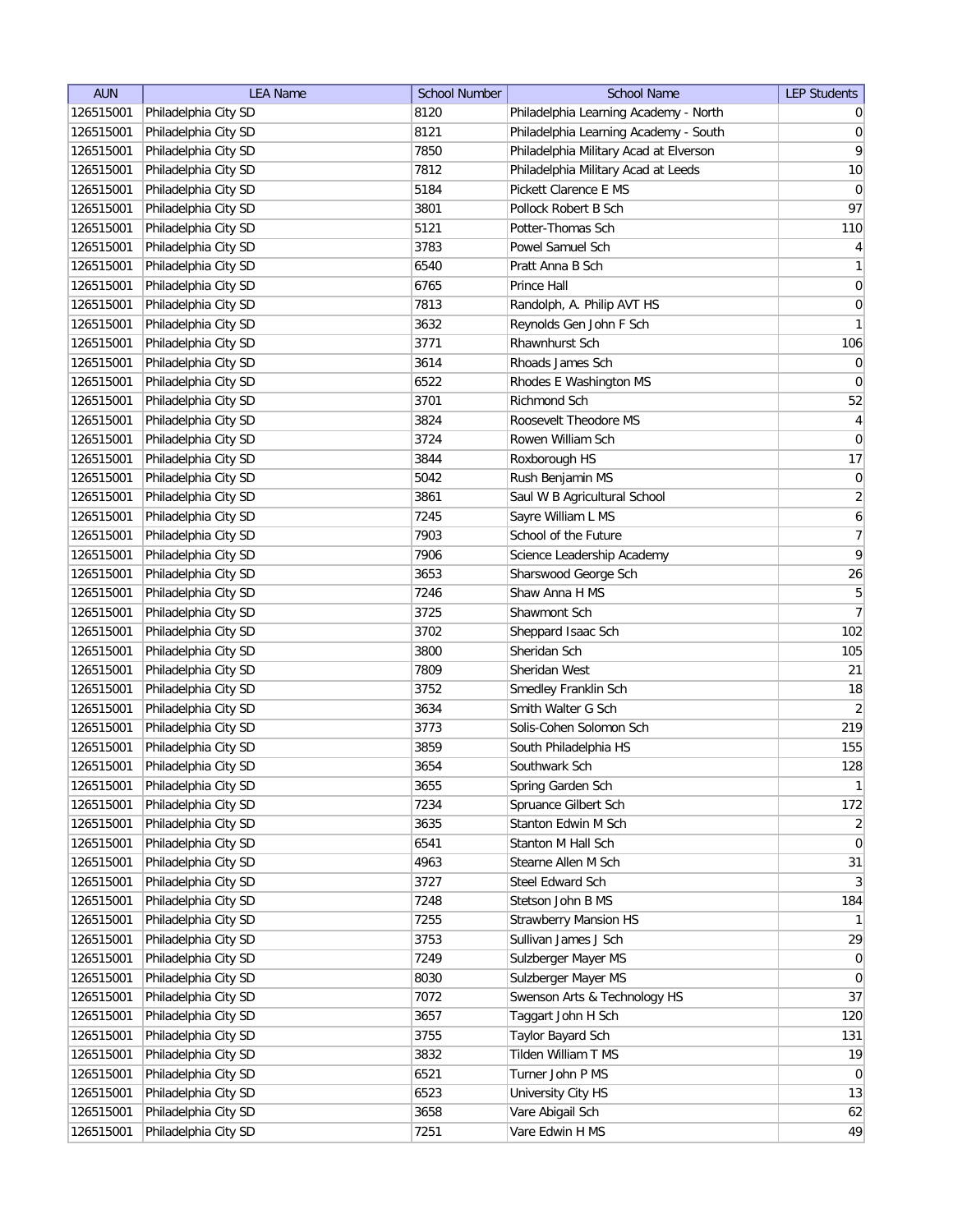| <b>AUN</b> | <b>LEA Name</b>                    | <b>School Number</b> | <b>School Name</b>                 | <b>LEP Students</b> |
|------------|------------------------------------|----------------------|------------------------------------|---------------------|
| 126515001  | Philadelphia City SD               | 7252                 | Vaux Roberts HS                    | 1                   |
| 126515001  | Philadelphia City SD               | 3835                 | Wagner Gen Louis MS                | $\vert 9 \vert$     |
| 126515001  | Philadelphia City SD               | 7225                 | Waring Laura W Sch                 | 12                  |
| 126515001  | Philadelphia City SD               | 6527                 | Washington George HS               | 175                 |
| 126515001  | Philadelphia City SD               | 3659                 | Washington George Sch              | 50                  |
| 126515001  | Philadelphia City SD               | 7663                 | Washington Grover Jr Sch           | 83                  |
| 126515001  | Philadelphia City SD               | 3615                 | Washington Martha Sch              | $\overline{4}$      |
| 126515001  | Philadelphia City SD               | 5124                 | Webster Sch                        | 70                  |
| 126515001  | Philadelphia City SD               | 3703                 | Welsh John Sch                     | 53                  |
| 126515001  | Philadelphia City SD               | 3860                 | West Philadelphia HS               | 22                  |
| 126515001  | Philadelphia City SD               | 3681                 | Whittier John G Sch                | $\overline{0}$      |
| 126515001  | Philadelphia City SD               | 3728                 | Widener Memorial Sch               | $\vert 3 \vert$     |
| 126515001  | Philadelphia City SD               | 6544                 | Willard Frances E Sch              | 84                  |
| 126515001  | Philadelphia City SD               | 3775                 | Wilson Alexander Sch               | $\mathsf{q}$        |
| 126515001  | Philadelphia City SD               | 7253                 | Wilson Woodrow MS                  | 100                 |
| 126515001  | Philadelphia City SD               | 3731                 | Wister John Sch                    | $\pmb{0}$           |
| 126515001  | Philadelphia City SD               | 5188                 | Wright Richard R Sch               | $\mathbf{1}$        |
| 126515001  | Philadelphia City SD               | 7233                 | Ziegler William H Sch              | 84                  |
| 126510009  | Philadelphia Electrical & Tech CHS | 7737                 | Philadelphia Electrical & Tech CHS | 10                  |
| 126512850  | Philadelphia Harambee Inst CS      | 7511                 | Philadelphia Harambee Inst CS      | $\vert 0 \vert$     |
| 126510016  | Philadelphia Montessori CS         | 7828                 | Philadelphia Montessori CS         | 0                   |
| 126513400  | Philadelphia Performing Arts CS    | 7647                 | Philadelphia Performing Arts CS    | $\boldsymbol{0}$    |
| 110177003  | Philipsburg-Osceola Area SD        | 5140                 | North Lincoln Hill El Sch          | $\boldsymbol{0}$    |
| 110177003  | Philipsburg-Osceola Area SD        | 6239                 | Osceola Mills El Sch               | 1                   |
| 110177003  | Philipsburg-Osceola Area SD        | 1555                 | Philipsburg El Sch                 | $\vert 0 \vert$     |
| 110177003  | Philipsburg-Osceola Area SD        | 1560                 | Philipsburg-Osceola Area HS        | $\overline{2}$      |
| 110177003  | Philipsburg-Osceola Area SD        | 1559                 | Philipsburg-Osceola JHS            | 1                   |
| 124157203  | Phoenixville Area SD               | 1430                 | Barkley El Sch                     | 21                  |
| 124157203  | Phoenixville Area SD               | 1396                 | East Pikeland El Sch               | 3                   |
| 124157203  | Phoenixville Area SD               | 1426                 | Phoenixville Area HS               | 12                  |
| 124157203  | Phoenixville Area SD               | 7213                 | Phoenixville Area Kdg Ctr          | $\overline{0}$      |
| 124157203  | Phoenixville Area SD               | 1425                 | Phoenixville Area MS               | 17                  |
| 124157203  | Phoenixville Area SD               | 4841                 | Schuylkill El Sch                  | 10                  |
| 129546003  | Pine Grove Area SD                 | 3910                 | Pine Grove Area HS                 | $\overline{2}$      |
| 129546003  | Pine Grove Area SD                 | 5262                 | Pine Grove Area MS                 | $\overline{0}$      |
| 129546003  | Pine Grove Area SD                 | 3909                 | Pine Grove El Sch                  | $\mathbf{1}$        |
| 103021003  | Pine-Richland SD                   | 7999                 | Eden Hall Upper El Sch             | 0                   |
| 103021003  | Pine-Richland SD                   | 0312                 | Hance El Sch                       | $\vert 0 \vert$     |
| 103021003  | Pine-Richland SD                   | 7998                 | Hance El Sch                       | $\overline{2}$      |
| 103021003  | Pine-Richland SD                   | 0315                 | Pine-Richland HS                   | $\mathbf{1}$        |
| 103021003  | Pine-Richland SD                   | 0314                 | Pine-Richland MS                   | 0                   |
| 103021003  | Pine-Richland SD                   | 7997                 | Richland El Sch                    | $\overline{2}$      |
| 103021003  | Pine-Richland SD                   | 7416                 | Richland El Sch                    | 0                   |
| 103021003  | Pine-Richland SD                   | 7996                 | Wexford El Sch                     | 6                   |
| 103021003  | Pine-Richland SD                   | 0313                 | Wexford El Sch                     | $\overline{0}$      |
| 102027451  | Pittsburgh SD                      | 6015                 | Arsenal MS                         | $\overline{0}$      |
| 102027451  | Pittsburgh SD                      | 6020                 | Brookline El Sch                   | $\overline{0}$      |
| 102027451  | Pittsburgh SD                      | 7617                 | Clayton El Sch                     | $\overline{0}$      |
| 102027451  | Pittsburgh SD                      | 7618                 | Columbus MS                        | $\overline{0}$      |
| 102027451  | Pittsburgh SD                      | 6077                 | East Hills El Sch                  | $\overline{0}$      |
| 102027451  | Pittsburgh SD                      | 7816                 | Faison Helen S Arts Acad           | $\overline{0}$      |
| 102027451  | Pittsburgh SD                      | 6030                 | Frick Intl Studies Academy         | $\overline{0}$      |
| 102027451  | Pittsburgh SD                      | 6813                 | Greenway MS                        | $\overline{0}$      |
| 102027451  | Pittsburgh SD                      | 6742                 | King M L El Sch                    | $\overline{0}$      |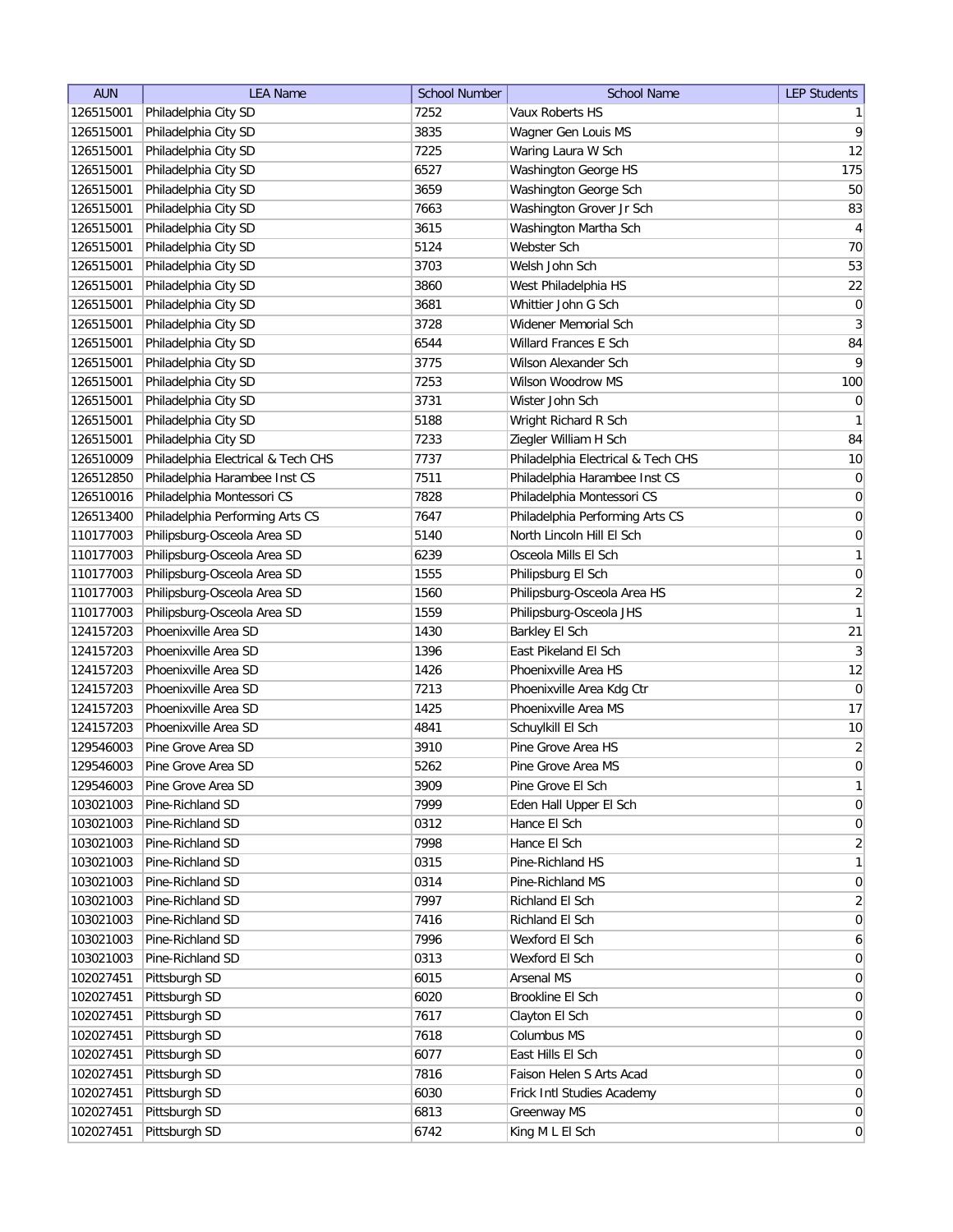| <b>AUN</b> | <b>LEA Name</b> | <b>School Number</b> | <b>School Name</b>                              | <b>LEP Students</b> |
|------------|-----------------|----------------------|-------------------------------------------------|---------------------|
| 102027451  | Pittsburgh SD   | 7631                 | Knoxville El Sch                                | $\overline{0}$      |
| 102027451  | Pittsburgh SD   | 6039                 | Knoxville MS                                    | 0                   |
| 102027451  | Pittsburgh SD   | 6040                 | Lemington El Sch                                | $\overline{0}$      |
| 102027451  | Pittsburgh SD   | 7361                 | McCleary El Sch                                 | 0                   |
| 102027451  | Pittsburgh SD   | 6048                 | Mifflin El Sch                                  | 0                   |
| 102027451  | Pittsburgh SD   | 7872                 | Miller African-Centered Academy                 | $\overline{0}$      |
| 102027451  | Pittsburgh SD   | 6917                 | Milliones MS                                    | 0                   |
| 102027451  | Pittsburgh SD   | 7454                 | Morningside El Sch                              | 0                   |
| 102027451  | Pittsburgh SD   | 7443                 | <b>Options Center</b>                           | $\boldsymbol{0}$    |
| 102027451  | Pittsburgh SD   | 0409                 | Pittsburgh Allderdice HS                        | 45                  |
| 102027451  | Pittsburgh SD   | 7616                 | Pittsburgh Allegheny 6-8                        | 0                   |
| 102027451  | Pittsburgh SD   | 7615                 | Pittsburgh Allegheny K-5                        | 0                   |
| 102027451  | Pittsburgh SD   | 7878                 | Pittsburgh Arlington K-8                        | 0                   |
| 102027451  | Pittsburgh SD   | 7886                 | Pittsburgh Arsenal 6-8                          | 28                  |
| 102027451  | Pittsburgh SD   | 7889                 | Pittsburgh Arsenal K-5                          | 32                  |
| 102027451  | Pittsburgh SD   | 7501                 | Pittsburgh Banksville K-5                       | 4                   |
| 102027451  | Pittsburgh SD   | 6019                 | Pittsburgh Beechwood K-5                        | 53                  |
| 102027451  | Pittsburgh SD   | 6915                 | Pittsburgh Brashear HS                          | 42                  |
| 102027451  | Pittsburgh SD   | 7868                 | Pittsburgh Brookline K-8                        | 3                   |
| 102027451  | Pittsburgh SD   | 8106                 | Pittsburgh CAPA 6-12                            | 0                   |
| 102027451  | Pittsburgh SD   | 0326                 | Pittsburgh Carmalt K-8                          | $\boldsymbol{0}$    |
| 102027451  | Pittsburgh SD   | 0412                 | Pittsburgh Carrick HS                           | $\mathbf{1}$        |
| 102027451  | Pittsburgh SD   | 7913                 | Pittsburgh Chartiers Early Childhood Ctr        | $\boldsymbol{0}$    |
| 102027451  | Pittsburgh SD   | 7692                 | Pittsburgh Classical 6-8                        | $\boldsymbol{0}$    |
| 102027451  | Pittsburgh SD   | 6022                 | Pittsburgh Colfax K-8                           | 37                  |
| 102027451  | Pittsburgh SD   | 0330                 | Pittsburgh Concord K-5                          | $\boldsymbol{0}$    |
| 102027451  | Pittsburgh SD   | 6811                 | Pittsburgh Conroy                               | $\boldsymbol{0}$    |
| 102027451  | Pittsburgh SD   | 6024                 | Pittsburgh Dilworth K-5                         | 0                   |
| 102027451  | Pittsburgh SD   | 7869                 | Pittsburgh Faison K-8                           | 0                   |
| 102027451  | Pittsburgh SD   | 7879                 | Pittsburgh Fort Pitt K-5                        | 0                   |
| 102027451  | Pittsburgh SD   | 6026                 | Pittsburgh Fulton K-5                           | 0                   |
| 102027451  | Pittsburgh SD   | 0400                 | Pittsburgh Grandview K-5                        | 0                   |
| 102027451  | Pittsburgh SD   | 6028                 | Pittsburgh Greenfield K-8                       | 21                  |
| 102027451  | Pittsburgh SD   | 7103                 | Pittsburgh HS Creat & Per Arts                  | $\boldsymbol{0}$    |
| 102027451  | Pittsburgh SD   | 7914                 | Pittsburgh Homewood Early Childhood Ctr         | $\overline{0}$      |
| 102027451  | Pittsburgh SD   | 7880                 | Pittsburgh King K-8                             | 0                   |
| 102027451  | Pittsburgh SD   | 0415                 | Pittsburgh Langley HS                           | 1                   |
| 102027451  | Pittsburgh SD   | 6042                 | Pittsburgh Liberty K-5                          | 14                  |
| 102027451  | Pittsburgh SD   | 7870                 | Pittsburgh Lincoln K-8                          | 0                   |
| 102027451  | Pittsburgh SD   | 6044                 | Pittsburgh Linden K-5                           | $\overline{0}$      |
| 102027451  | Pittsburgh SD   | 7871                 | Pittsburgh Manchester K-8                       | 0                   |
| 102027451  | Pittsburgh SD   | 7915                 | Pittsburgh McCleary Early Childhood Ctr         | 0                   |
| 102027451  | Pittsburgh SD   | 6047                 | Pittsburgh McNaugher                            | 0                   |
| 102027451  | Pittsburgh SD   | 7881                 |                                                 |                     |
|            | Pittsburgh SD   | 8108                 | Pittsburgh Mifflin K-8<br>Pittsburgh Miller K-5 | 0                   |
| 102027451  |                 |                      |                                                 | 0                   |
| 102027451  | Pittsburgh SD   | 8110                 | Pittsburgh Milliones 6-12                       | $\overline{0}$      |
| 102027451  | Pittsburgh SD   | 0363                 | Pittsburgh Minadeo K-5                          | 29                  |
| 102027451  | Pittsburgh SD   | 0351                 | Pittsburgh Montessori K-8                       | 0                   |
| 102027451  | Pittsburgh SD   | 0365                 | Pittsburgh Morrow K-5                           | 0                   |
| 102027451  | Pittsburgh SD   | 7882                 | Pittsburgh Murray K-8                           | $\overline{0}$      |
| 102027451  | Pittsburgh SD   | 7883                 | Pittsburgh Northview K-8                        | $\overline{0}$      |
| 102027451  | Pittsburgh SD   | 8105                 | Pittsburgh Obama 6-12                           | $\mathbf{1}$        |
| 102027451  | Pittsburgh SD   | 0422                 | Pittsburgh Oliver HS                            | $\overline{0}$      |
| 102027451  | Pittsburgh SD   | 0424                 | Pittsburgh Peabody HS                           | 0                   |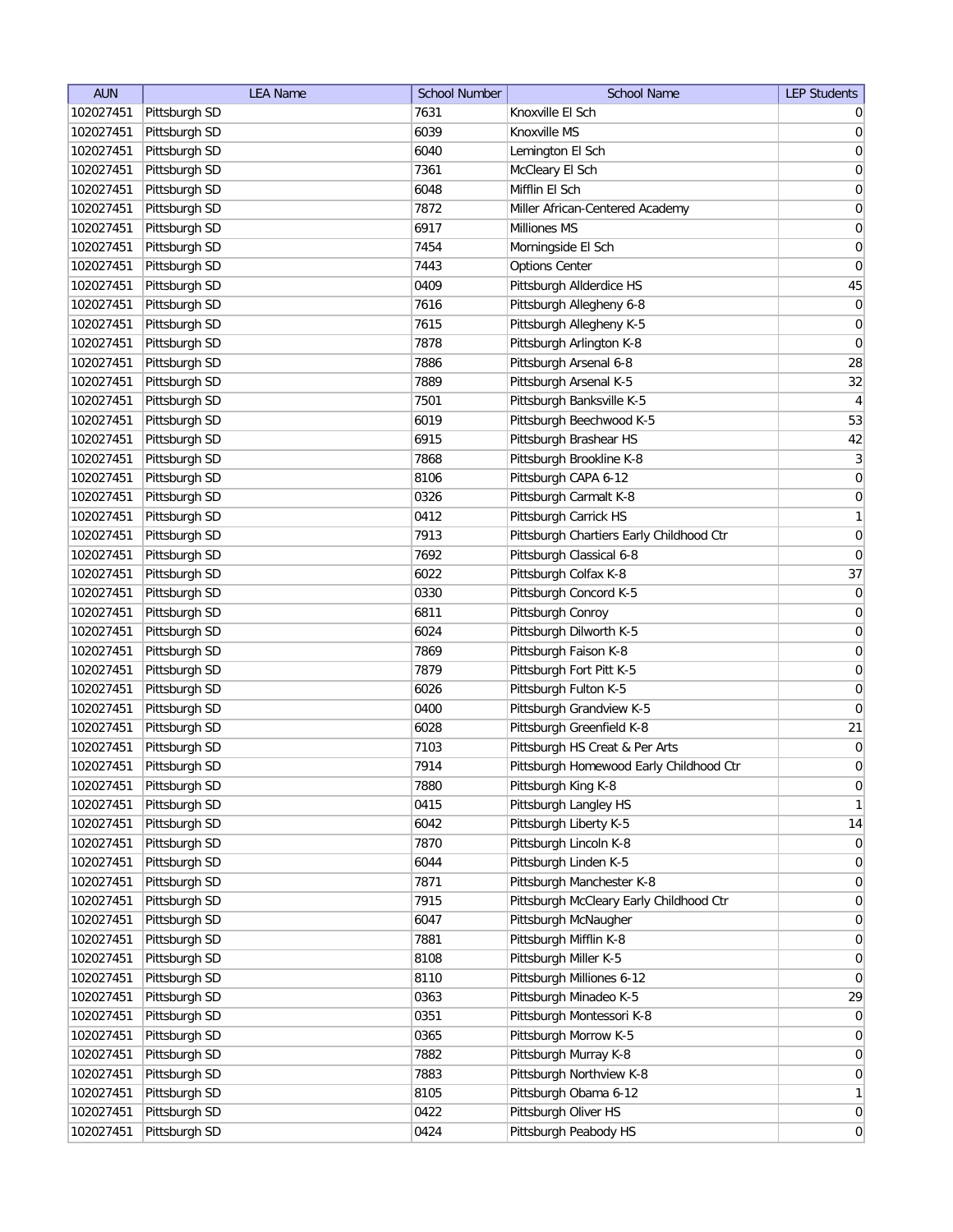| <b>AUN</b> | <b>LEA Name</b>    | <b>School Number</b> | <b>School Name</b>                       | <b>LEP Students</b> |
|------------|--------------------|----------------------|------------------------------------------|---------------------|
| 102027451  | Pittsburgh SD      | 0416                 | Pittsburgh Perry HS                      | $\overline{0}$      |
| 102027451  | Pittsburgh SD      | 0395                 | Pittsburgh Phillips K-5                  | $\mathbf{1}$        |
| 102027451  | Pittsburgh SD      | 6664                 | Pittsburgh Pioneer                       | $\boldsymbol{0}$    |
| 102027451  | Pittsburgh SD      | 7742                 | Pittsburgh Roosevelt K -5                | $\mathsf{O}\xspace$ |
| 102027451  | Pittsburgh SD      | 7873                 | Pittsburgh Schaeffer K-8                 | $\mathbf{1}$        |
| 102027451  | Pittsburgh SD      | 0425                 | Pittsburgh Schenley HS                   | $\boldsymbol{0}$    |
| 102027451  | Pittsburgh SD      | 0379                 | Pittsburgh Schiller 6-8                  | $\mathsf{O}\xspace$ |
| 102027451  | Pittsburgh SD      | 8107                 | Pittsburgh Science and Technology Academ | $\boldsymbol{0}$    |
| 102027451  | Pittsburgh SD      | 7693                 | Pittsburgh South Brook 6-8               | $\pmb{0}$           |
| 102027451  | Pittsburgh SD      | 7888                 | Pittsburgh South Hills 6-8               | 24                  |
| 102027451  | Pittsburgh SD      | 7916                 | Pittsburgh Spring Garden Early Childhood | $\pmb{0}$           |
| 102027451  | Pittsburgh SD      | 7362                 | Pittsburgh Spring Hill K-5               | 0                   |
| 102027451  | Pittsburgh SD      | 7039                 | Pittsburgh Sterrett 6-8                  | $\overline{2}$      |
| 102027451  | Pittsburgh SD      | 7874                 | Pittsburgh Stevens K-8                   | 0                   |
| 102027451  | Pittsburgh SD      | 6873                 | Pittsburgh Student Achievement Ctr       | $\mathbf{1}$        |
| 102027451  | Pittsburgh SD      | 7884                 | Pittsburgh Sunnyside K-8                 | $\mathbf{1}$        |
| 102027451  | Pittsburgh SD      | 8109                 | Pittsburgh Vann K-5                      | $\boldsymbol{0}$    |
| 102027451  | Pittsburgh SD      | 7876                 | Pittsburgh Weil K-8                      | $\boldsymbol{0}$    |
| 102027451  | Pittsburgh SD      | 7694                 | Pittsburgh West Liberty K-5              | $\boldsymbol{0}$    |
| 102027451  | Pittsburgh SD      | 0420                 | Pittsburgh Westinghouse HS               | $\boldsymbol{0}$    |
| 102027451  | Pittsburgh SD      | 7877                 | Pittsburgh Westwood K-8                  | $\boldsymbol{0}$    |
| 102027451  | Pittsburgh SD      | 7885                 | Pittsburgh Whittier K-5                  | $\boldsymbol{0}$    |
| 102027451  | Pittsburgh SD      | 7502                 | Pittsburgh Woolslair K-5                 | 15                  |
| 102027451  | Pittsburgh SD      | 7633                 | Prospect El Sch                          | $\mathsf{O}\xspace$ |
| 102027451  | Pittsburgh SD      | 7619                 | Prospect MS                              | $\boldsymbol{0}$    |
| 102027451  | Pittsburgh SD      | 6872                 | Reizenstein MS                           | $\boldsymbol{0}$    |
| 102027451  | Pittsburgh SD      | 6080                 | Rogers Ctr Creat & Per Arts              | $\boldsymbol{0}$    |
| 102027451  | Pittsburgh SD      | 7503                 | Rooney Arthur J MS                       | 0                   |
| 102027451  | Pittsburgh SD      | 7887                 | Rooney Arthur J MS                       | 0                   |
| 102027451  | Pittsburgh SD      | 7861                 | South Construction Technology Center     | 0                   |
| 102027451  | Pittsburgh SD      | 7455                 | South Hills MS                           | 0                   |
| 102027451  | Pittsburgh SD      | 6072                 | Stevens El Sch                           | 0                   |
| 102027451  | Pittsburgh SD      | 6068                 | Sunnyside El Sch                         | $\boldsymbol{0}$    |
| 102027451  | Pittsburgh SD      | 8026                 | <b>University Prep</b>                   | $\boldsymbol{0}$    |
| 102027451  | Pittsburgh SD      | 6064                 | Vann El Sch                              | $\overline{0}$      |
| 102027451  | Pittsburgh SD      | 7875                 | Vann Robert Lee El Sch                   | $\pmb{0}$           |
| 102027451  | Pittsburgh SD      | 7040                 | Washington Polytechnic Academy           | $\mathsf{O}\xspace$ |
| 118406602  | Pittston Area SD   | 2943                 | Ben Franklin Kdg Ctr                     | $\mathsf{O}\xspace$ |
| 118406602  | Pittston Area SD   | 6385                 | Pittston Area MS                         | $\overline{2}$      |
| 118406602  | Pittston Area SD   | 7730                 | Pittston Area Pri Ctr                    | $\mathsf{O}\xspace$ |
| 118406602  | Pittston Area SD   | 5058                 | Pittston Area SHS                        | $\mathbf{3}$        |
| 118406602  | Pittston Area SD   | 6622                 | Pittston City Intrmd Ctr                 | $\overline{2}$      |
| 182514568  | Planet Abacus CS   | 7979                 | Planet Abacus CS                         | $\overline{0}$      |
| 120455203  | Pleasant Valley SD | 3208                 | Chestnuthill El Sch                      | 6                   |
| 120455203  | Pleasant Valley SD | 3207                 | Eldred El Sch                            | $5\overline{)}$     |
| 120455203  | Pleasant Valley SD | 7434                 | Pleasant Valley El Sch                   | 20                  |
| 120455203  | Pleasant Valley SD | 3210                 | Pleasant Valley HS                       | $\overline{2}$      |
| 120455203  | Pleasant Valley SD | 7660                 | Pleasant Valley Intrmd Sch               | 16                  |
| 120455203  | Pleasant Valley SD | 7183                 | Pleasant Valley MS                       | 10                  |
| 120455203  | Pleasant Valley SD | 3209                 | Polk El Sch                              | $\mathbf{1}$        |
| 103027503  | Plum Borough SD    | 0427                 | Center El Sch                            | $\mathbf{3}$        |
| 103027503  | Plum Borough SD    | 0432                 | Holiday Park El Sch                      | $\mathsf{O}\xspace$ |
| 103027503  | Plum Borough SD    | 5105                 | Oblock JHS                               | $\boldsymbol{0}$    |
| 103027503  | Plum Borough SD    | 7193                 | Pivik El Sch                             | $\overline{0}$      |
|            |                    |                      |                                          |                     |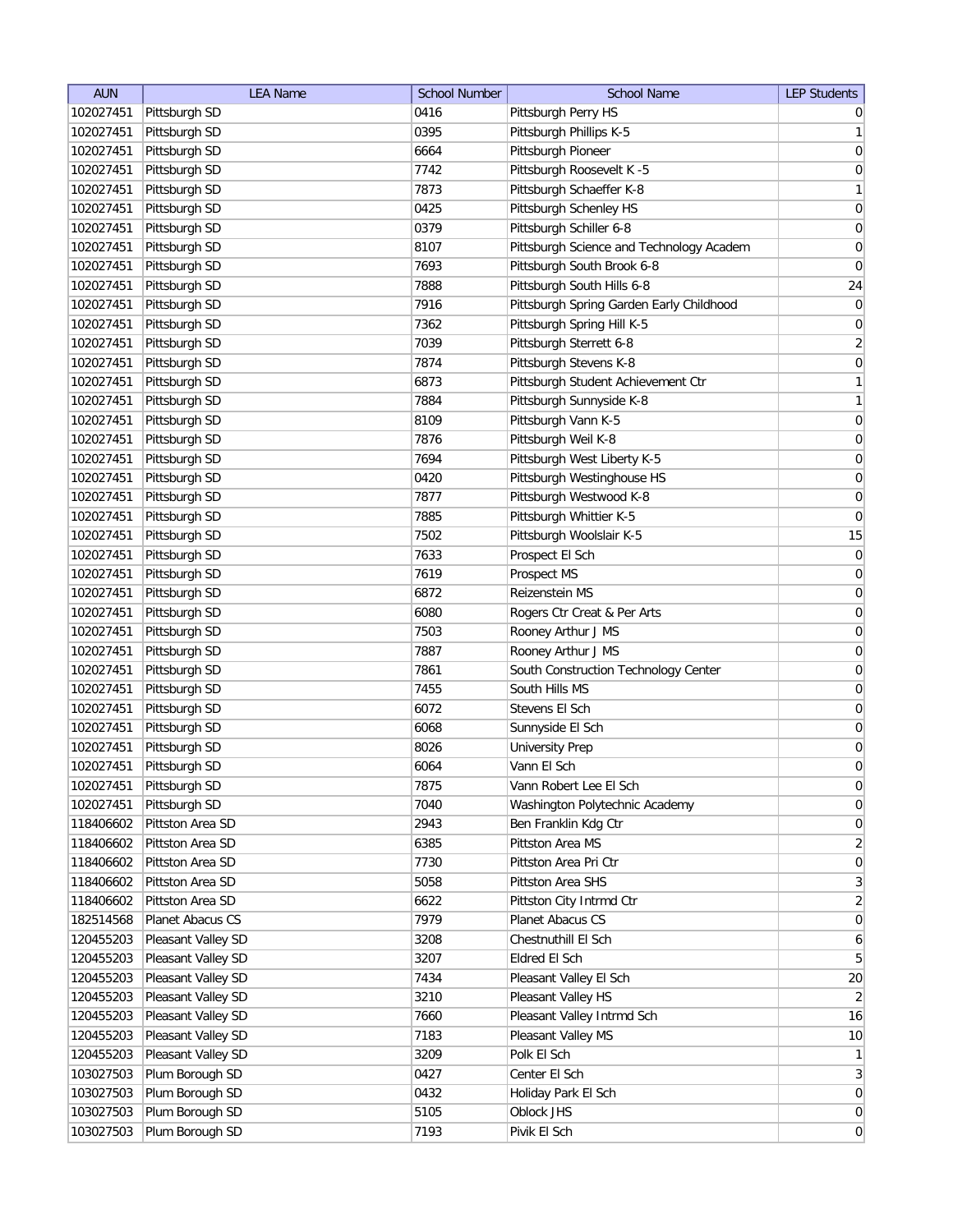| Plum SHS<br>Plum Borough SD<br>0435<br>103027503<br>$\frac{3}{2}$<br>103027503<br>Plum Borough SD<br>0433<br>Regency Park El Sch<br>Plum Borough SD<br>4901<br>Stevenson El Sch<br>103027503<br>Pocono Mountain Charter School<br>7771<br>120450002<br>Pocono Mountain Charter School<br>Pocono Mountain SD<br>120455403<br>3212<br>Barrett El Ctr<br>Pocono Mountain SD<br>120455403<br>7482<br>Clear Run El Ctr<br>120455403<br>Pocono Mountain SD<br>7483<br>Clear Run Intrmd Sch<br>Pocono Mountain SD<br>120455403<br>3213<br>Coolbaugh El Ctr<br>120455403<br>Pocono Mountain SD<br>7318<br>Coolbaugh LC<br>Pocono El Ctr<br>120455403<br>Pocono Mountain SD<br>6432<br>120455403<br>Pocono Mountain SD<br>3216<br>Pocono Mountain East HS/Academy<br>120455403<br>Pocono Mountain SD<br>8010<br>Pocono Mountain East JHS<br>14<br>Pocono Mountain SD<br>7738<br>Pocono Mountain West HS<br>120455403<br>14<br>120455403<br>Pocono Mountain SD<br>7867<br>Pocono Mountain West JHS<br>74<br>120455403<br>Pocono Mountain SD<br>7739<br>Swiftwater El Ctr<br>$\pmb{0}$<br>120455403<br>Pocono Mountain SD<br>7740<br>Swiftwater Interm Sch<br>Pocono Mountain SD<br>120455403<br>8009<br>Swiftwater Interm Sch<br>120455403<br>Pocono Mountain SD<br>3214<br>Tobyhanna El Ctr<br>109426303<br>Port Allegany SD<br>7055<br>Port Allegany El Sch<br>109426303<br>Port Allegany SD<br>3111<br>Port Allegany JSHS<br>108116303<br>Portage Area SD<br>7984<br>Portage Area El Sch<br>108116303<br>Portage Area SD<br>1269<br>Portage Area El Sch<br>108116303<br>Portage Area SD<br>1270<br>Portage Area JSHS<br>108116303<br>Portage Area SD<br>6857<br>Portage Area MS<br>123466303<br>Pottsgrove SD<br>3334<br>Lower Pottsgrove El Sch<br>8<br>123466303<br>Pottsgrove MS<br>Pottsgrove SD<br>6746<br>8<br>123466303<br>Pottsgrove SD<br>3338<br>Pottsgrove SHS<br>123466303<br>Pottsgrove SD<br>3337<br>Ringing Rocks El Sch<br>0<br>123466303<br>Pottsgrove SD<br>3336<br>West Pottsgrove El Sch<br>15<br>Pottstown SD<br>3345<br>Barth El Sch<br>123466403<br>123466403<br>Pottstown SD<br>Edgewood El Sch<br>5110<br>Franklin El Sch<br>Pottstown SD<br>3339<br>6<br>123466403<br>123466403<br>Pottstown SD<br>3341<br>Lincoln El Sch<br>123466403<br>Pottstown SD<br>3346<br>Pottstown MS<br>123466403<br>Pottstown SD<br>3348<br>Pottstown SHS<br>123466403<br>Pottstown SD<br>3342<br>Rupert El Sch<br>129546103<br>Pottsville Area SD<br>3915<br>Clarke El Ctr<br>129546103<br>Pottsville Area SD<br>5265<br>Lengel MS<br>Pottsville Area SD<br>129546103<br>3924<br>Pottsville Area HS<br>126512960<br>Preparatory CS of Mathematics, Science,<br>7540<br>Preparatory CS of Mathematics, Science,<br>103020005<br>Propel CS-East<br>Propel CS-East<br>7848<br>Propel CS-Homestead<br>Propel CS-Homestead<br>103020002<br>7772<br>103020003<br>Propel CS-McKeesport<br>7831<br>Propel CS-McKeesport<br>Propel CS-Montour<br>Propel CS-Montour<br>103020004<br>7832<br>160028259<br>Propel Charter School-Sunrise<br>Propel Charter School-Sunrise<br>8129<br>106338003<br>Punxsutawney Area SD<br>Bell Twp El Sch<br>2377<br>106338003<br>Punxsutawney Area SD<br>8077<br>Bell Twp El Sch<br>106338003<br>Punxsutawney Area SD<br>2373<br>Jenks Hill El Sch<br>106338003<br>Punxsutawney Area SD<br>8078<br>Jenks Hill El Sch<br>106338003<br>Punxsutawney Area SD<br>8079<br>Longview El Sch<br>106338003<br>Punxsutawney Area SD<br>2375<br>Longview El Sch<br>106338003<br>Punxsutawney Area SD<br>2378<br>Mapleview El Sch<br>106338003<br>Punxsutawney Area SD<br>8080<br>Mapleview El Sch | <b>AUN</b> | <b>LEA Name</b>      | <b>School Number</b> | <b>School Name</b>   | <b>LEP Students</b> |
|------------------------------------------------------------------------------------------------------------------------------------------------------------------------------------------------------------------------------------------------------------------------------------------------------------------------------------------------------------------------------------------------------------------------------------------------------------------------------------------------------------------------------------------------------------------------------------------------------------------------------------------------------------------------------------------------------------------------------------------------------------------------------------------------------------------------------------------------------------------------------------------------------------------------------------------------------------------------------------------------------------------------------------------------------------------------------------------------------------------------------------------------------------------------------------------------------------------------------------------------------------------------------------------------------------------------------------------------------------------------------------------------------------------------------------------------------------------------------------------------------------------------------------------------------------------------------------------------------------------------------------------------------------------------------------------------------------------------------------------------------------------------------------------------------------------------------------------------------------------------------------------------------------------------------------------------------------------------------------------------------------------------------------------------------------------------------------------------------------------------------------------------------------------------------------------------------------------------------------------------------------------------------------------------------------------------------------------------------------------------------------------------------------------------------------------------------------------------------------------------------------------------------------------------------------------------------------------------------------------------------------------------------------------------------------------------------------------------------------------------------------------------------------------------------------------------------------------------------------------------------------------------------------------------------------------------------------------------------------------------------------------------------------------------------------------------------------------------------------------------------------------------------------------------------------------------------------------------------------------------------------------------------------------------------------------------------------------------------------------------------------------------------------------------------------------------------------------------------------------------------------------------------------------------------------------------------------------------------------|------------|----------------------|----------------------|----------------------|---------------------|
|                                                                                                                                                                                                                                                                                                                                                                                                                                                                                                                                                                                                                                                                                                                                                                                                                                                                                                                                                                                                                                                                                                                                                                                                                                                                                                                                                                                                                                                                                                                                                                                                                                                                                                                                                                                                                                                                                                                                                                                                                                                                                                                                                                                                                                                                                                                                                                                                                                                                                                                                                                                                                                                                                                                                                                                                                                                                                                                                                                                                                                                                                                                                                                                                                                                                                                                                                                                                                                                                                                                                                                                                            |            |                      |                      |                      |                     |
| $\overline{4}$<br>0<br>40<br>43<br>25<br>$\boldsymbol{0}$<br>$\boldsymbol{0}$<br>$\boldsymbol{0}$<br>15<br>$\overline{4}$<br>8<br>$\mathbf{6}$<br>0<br>0<br>0<br>$\overline{0}$<br>$\overline{0}$<br>0                                                                                                                                                                                                                                                                                                                                                                                                                                                                                                                                                                                                                                                                                                                                                                                                                                                                                                                                                                                                                                                                                                                                                                                                                                                                                                                                                                                                                                                                                                                                                                                                                                                                                                                                                                                                                                                                                                                                                                                                                                                                                                                                                                                                                                                                                                                                                                                                                                                                                                                                                                                                                                                                                                                                                                                                                                                                                                                                                                                                                                                                                                                                                                                                                                                                                                                                                                                                     |            |                      |                      |                      | 0                   |
| $\overline{7}$<br>117<br>72<br>22<br>$\overline{9}$<br>11<br>17<br>1<br> 0 <br>1<br> 0 <br>21<br>12<br>$\mathbf{1}$<br>$\overline{7}$<br>3<br>$\vert 4 \vert$<br>0<br>0<br>$\overline{0}$<br>$\overline{0}$<br>$\overline{0}$<br> 0 <br>$\overline{2}$                                                                                                                                                                                                                                                                                                                                                                                                                                                                                                                                                                                                                                                                                                                                                                                                                                                                                                                                                                                                                                                                                                                                                                                                                                                                                                                                                                                                                                                                                                                                                                                                                                                                                                                                                                                                                                                                                                                                                                                                                                                                                                                                                                                                                                                                                                                                                                                                                                                                                                                                                                                                                                                                                                                                                                                                                                                                                                                                                                                                                                                                                                                                                                                                                                                                                                                                                     |            |                      |                      |                      |                     |
|                                                                                                                                                                                                                                                                                                                                                                                                                                                                                                                                                                                                                                                                                                                                                                                                                                                                                                                                                                                                                                                                                                                                                                                                                                                                                                                                                                                                                                                                                                                                                                                                                                                                                                                                                                                                                                                                                                                                                                                                                                                                                                                                                                                                                                                                                                                                                                                                                                                                                                                                                                                                                                                                                                                                                                                                                                                                                                                                                                                                                                                                                                                                                                                                                                                                                                                                                                                                                                                                                                                                                                                                            |            |                      |                      |                      |                     |
|                                                                                                                                                                                                                                                                                                                                                                                                                                                                                                                                                                                                                                                                                                                                                                                                                                                                                                                                                                                                                                                                                                                                                                                                                                                                                                                                                                                                                                                                                                                                                                                                                                                                                                                                                                                                                                                                                                                                                                                                                                                                                                                                                                                                                                                                                                                                                                                                                                                                                                                                                                                                                                                                                                                                                                                                                                                                                                                                                                                                                                                                                                                                                                                                                                                                                                                                                                                                                                                                                                                                                                                                            |            |                      |                      |                      |                     |
|                                                                                                                                                                                                                                                                                                                                                                                                                                                                                                                                                                                                                                                                                                                                                                                                                                                                                                                                                                                                                                                                                                                                                                                                                                                                                                                                                                                                                                                                                                                                                                                                                                                                                                                                                                                                                                                                                                                                                                                                                                                                                                                                                                                                                                                                                                                                                                                                                                                                                                                                                                                                                                                                                                                                                                                                                                                                                                                                                                                                                                                                                                                                                                                                                                                                                                                                                                                                                                                                                                                                                                                                            |            |                      |                      |                      |                     |
|                                                                                                                                                                                                                                                                                                                                                                                                                                                                                                                                                                                                                                                                                                                                                                                                                                                                                                                                                                                                                                                                                                                                                                                                                                                                                                                                                                                                                                                                                                                                                                                                                                                                                                                                                                                                                                                                                                                                                                                                                                                                                                                                                                                                                                                                                                                                                                                                                                                                                                                                                                                                                                                                                                                                                                                                                                                                                                                                                                                                                                                                                                                                                                                                                                                                                                                                                                                                                                                                                                                                                                                                            |            |                      |                      |                      |                     |
|                                                                                                                                                                                                                                                                                                                                                                                                                                                                                                                                                                                                                                                                                                                                                                                                                                                                                                                                                                                                                                                                                                                                                                                                                                                                                                                                                                                                                                                                                                                                                                                                                                                                                                                                                                                                                                                                                                                                                                                                                                                                                                                                                                                                                                                                                                                                                                                                                                                                                                                                                                                                                                                                                                                                                                                                                                                                                                                                                                                                                                                                                                                                                                                                                                                                                                                                                                                                                                                                                                                                                                                                            |            |                      |                      |                      |                     |
|                                                                                                                                                                                                                                                                                                                                                                                                                                                                                                                                                                                                                                                                                                                                                                                                                                                                                                                                                                                                                                                                                                                                                                                                                                                                                                                                                                                                                                                                                                                                                                                                                                                                                                                                                                                                                                                                                                                                                                                                                                                                                                                                                                                                                                                                                                                                                                                                                                                                                                                                                                                                                                                                                                                                                                                                                                                                                                                                                                                                                                                                                                                                                                                                                                                                                                                                                                                                                                                                                                                                                                                                            |            |                      |                      |                      |                     |
|                                                                                                                                                                                                                                                                                                                                                                                                                                                                                                                                                                                                                                                                                                                                                                                                                                                                                                                                                                                                                                                                                                                                                                                                                                                                                                                                                                                                                                                                                                                                                                                                                                                                                                                                                                                                                                                                                                                                                                                                                                                                                                                                                                                                                                                                                                                                                                                                                                                                                                                                                                                                                                                                                                                                                                                                                                                                                                                                                                                                                                                                                                                                                                                                                                                                                                                                                                                                                                                                                                                                                                                                            |            |                      |                      |                      |                     |
|                                                                                                                                                                                                                                                                                                                                                                                                                                                                                                                                                                                                                                                                                                                                                                                                                                                                                                                                                                                                                                                                                                                                                                                                                                                                                                                                                                                                                                                                                                                                                                                                                                                                                                                                                                                                                                                                                                                                                                                                                                                                                                                                                                                                                                                                                                                                                                                                                                                                                                                                                                                                                                                                                                                                                                                                                                                                                                                                                                                                                                                                                                                                                                                                                                                                                                                                                                                                                                                                                                                                                                                                            |            |                      |                      |                      |                     |
|                                                                                                                                                                                                                                                                                                                                                                                                                                                                                                                                                                                                                                                                                                                                                                                                                                                                                                                                                                                                                                                                                                                                                                                                                                                                                                                                                                                                                                                                                                                                                                                                                                                                                                                                                                                                                                                                                                                                                                                                                                                                                                                                                                                                                                                                                                                                                                                                                                                                                                                                                                                                                                                                                                                                                                                                                                                                                                                                                                                                                                                                                                                                                                                                                                                                                                                                                                                                                                                                                                                                                                                                            |            |                      |                      |                      |                     |
|                                                                                                                                                                                                                                                                                                                                                                                                                                                                                                                                                                                                                                                                                                                                                                                                                                                                                                                                                                                                                                                                                                                                                                                                                                                                                                                                                                                                                                                                                                                                                                                                                                                                                                                                                                                                                                                                                                                                                                                                                                                                                                                                                                                                                                                                                                                                                                                                                                                                                                                                                                                                                                                                                                                                                                                                                                                                                                                                                                                                                                                                                                                                                                                                                                                                                                                                                                                                                                                                                                                                                                                                            |            |                      |                      |                      |                     |
|                                                                                                                                                                                                                                                                                                                                                                                                                                                                                                                                                                                                                                                                                                                                                                                                                                                                                                                                                                                                                                                                                                                                                                                                                                                                                                                                                                                                                                                                                                                                                                                                                                                                                                                                                                                                                                                                                                                                                                                                                                                                                                                                                                                                                                                                                                                                                                                                                                                                                                                                                                                                                                                                                                                                                                                                                                                                                                                                                                                                                                                                                                                                                                                                                                                                                                                                                                                                                                                                                                                                                                                                            |            |                      |                      |                      |                     |
|                                                                                                                                                                                                                                                                                                                                                                                                                                                                                                                                                                                                                                                                                                                                                                                                                                                                                                                                                                                                                                                                                                                                                                                                                                                                                                                                                                                                                                                                                                                                                                                                                                                                                                                                                                                                                                                                                                                                                                                                                                                                                                                                                                                                                                                                                                                                                                                                                                                                                                                                                                                                                                                                                                                                                                                                                                                                                                                                                                                                                                                                                                                                                                                                                                                                                                                                                                                                                                                                                                                                                                                                            |            |                      |                      |                      |                     |
|                                                                                                                                                                                                                                                                                                                                                                                                                                                                                                                                                                                                                                                                                                                                                                                                                                                                                                                                                                                                                                                                                                                                                                                                                                                                                                                                                                                                                                                                                                                                                                                                                                                                                                                                                                                                                                                                                                                                                                                                                                                                                                                                                                                                                                                                                                                                                                                                                                                                                                                                                                                                                                                                                                                                                                                                                                                                                                                                                                                                                                                                                                                                                                                                                                                                                                                                                                                                                                                                                                                                                                                                            |            |                      |                      |                      |                     |
|                                                                                                                                                                                                                                                                                                                                                                                                                                                                                                                                                                                                                                                                                                                                                                                                                                                                                                                                                                                                                                                                                                                                                                                                                                                                                                                                                                                                                                                                                                                                                                                                                                                                                                                                                                                                                                                                                                                                                                                                                                                                                                                                                                                                                                                                                                                                                                                                                                                                                                                                                                                                                                                                                                                                                                                                                                                                                                                                                                                                                                                                                                                                                                                                                                                                                                                                                                                                                                                                                                                                                                                                            |            |                      |                      |                      |                     |
|                                                                                                                                                                                                                                                                                                                                                                                                                                                                                                                                                                                                                                                                                                                                                                                                                                                                                                                                                                                                                                                                                                                                                                                                                                                                                                                                                                                                                                                                                                                                                                                                                                                                                                                                                                                                                                                                                                                                                                                                                                                                                                                                                                                                                                                                                                                                                                                                                                                                                                                                                                                                                                                                                                                                                                                                                                                                                                                                                                                                                                                                                                                                                                                                                                                                                                                                                                                                                                                                                                                                                                                                            |            |                      |                      |                      |                     |
|                                                                                                                                                                                                                                                                                                                                                                                                                                                                                                                                                                                                                                                                                                                                                                                                                                                                                                                                                                                                                                                                                                                                                                                                                                                                                                                                                                                                                                                                                                                                                                                                                                                                                                                                                                                                                                                                                                                                                                                                                                                                                                                                                                                                                                                                                                                                                                                                                                                                                                                                                                                                                                                                                                                                                                                                                                                                                                                                                                                                                                                                                                                                                                                                                                                                                                                                                                                                                                                                                                                                                                                                            |            |                      |                      |                      |                     |
|                                                                                                                                                                                                                                                                                                                                                                                                                                                                                                                                                                                                                                                                                                                                                                                                                                                                                                                                                                                                                                                                                                                                                                                                                                                                                                                                                                                                                                                                                                                                                                                                                                                                                                                                                                                                                                                                                                                                                                                                                                                                                                                                                                                                                                                                                                                                                                                                                                                                                                                                                                                                                                                                                                                                                                                                                                                                                                                                                                                                                                                                                                                                                                                                                                                                                                                                                                                                                                                                                                                                                                                                            |            |                      |                      |                      |                     |
|                                                                                                                                                                                                                                                                                                                                                                                                                                                                                                                                                                                                                                                                                                                                                                                                                                                                                                                                                                                                                                                                                                                                                                                                                                                                                                                                                                                                                                                                                                                                                                                                                                                                                                                                                                                                                                                                                                                                                                                                                                                                                                                                                                                                                                                                                                                                                                                                                                                                                                                                                                                                                                                                                                                                                                                                                                                                                                                                                                                                                                                                                                                                                                                                                                                                                                                                                                                                                                                                                                                                                                                                            |            |                      |                      |                      |                     |
|                                                                                                                                                                                                                                                                                                                                                                                                                                                                                                                                                                                                                                                                                                                                                                                                                                                                                                                                                                                                                                                                                                                                                                                                                                                                                                                                                                                                                                                                                                                                                                                                                                                                                                                                                                                                                                                                                                                                                                                                                                                                                                                                                                                                                                                                                                                                                                                                                                                                                                                                                                                                                                                                                                                                                                                                                                                                                                                                                                                                                                                                                                                                                                                                                                                                                                                                                                                                                                                                                                                                                                                                            |            |                      |                      |                      |                     |
|                                                                                                                                                                                                                                                                                                                                                                                                                                                                                                                                                                                                                                                                                                                                                                                                                                                                                                                                                                                                                                                                                                                                                                                                                                                                                                                                                                                                                                                                                                                                                                                                                                                                                                                                                                                                                                                                                                                                                                                                                                                                                                                                                                                                                                                                                                                                                                                                                                                                                                                                                                                                                                                                                                                                                                                                                                                                                                                                                                                                                                                                                                                                                                                                                                                                                                                                                                                                                                                                                                                                                                                                            |            |                      |                      |                      |                     |
|                                                                                                                                                                                                                                                                                                                                                                                                                                                                                                                                                                                                                                                                                                                                                                                                                                                                                                                                                                                                                                                                                                                                                                                                                                                                                                                                                                                                                                                                                                                                                                                                                                                                                                                                                                                                                                                                                                                                                                                                                                                                                                                                                                                                                                                                                                                                                                                                                                                                                                                                                                                                                                                                                                                                                                                                                                                                                                                                                                                                                                                                                                                                                                                                                                                                                                                                                                                                                                                                                                                                                                                                            |            |                      |                      |                      |                     |
|                                                                                                                                                                                                                                                                                                                                                                                                                                                                                                                                                                                                                                                                                                                                                                                                                                                                                                                                                                                                                                                                                                                                                                                                                                                                                                                                                                                                                                                                                                                                                                                                                                                                                                                                                                                                                                                                                                                                                                                                                                                                                                                                                                                                                                                                                                                                                                                                                                                                                                                                                                                                                                                                                                                                                                                                                                                                                                                                                                                                                                                                                                                                                                                                                                                                                                                                                                                                                                                                                                                                                                                                            |            |                      |                      |                      |                     |
|                                                                                                                                                                                                                                                                                                                                                                                                                                                                                                                                                                                                                                                                                                                                                                                                                                                                                                                                                                                                                                                                                                                                                                                                                                                                                                                                                                                                                                                                                                                                                                                                                                                                                                                                                                                                                                                                                                                                                                                                                                                                                                                                                                                                                                                                                                                                                                                                                                                                                                                                                                                                                                                                                                                                                                                                                                                                                                                                                                                                                                                                                                                                                                                                                                                                                                                                                                                                                                                                                                                                                                                                            |            |                      |                      |                      |                     |
|                                                                                                                                                                                                                                                                                                                                                                                                                                                                                                                                                                                                                                                                                                                                                                                                                                                                                                                                                                                                                                                                                                                                                                                                                                                                                                                                                                                                                                                                                                                                                                                                                                                                                                                                                                                                                                                                                                                                                                                                                                                                                                                                                                                                                                                                                                                                                                                                                                                                                                                                                                                                                                                                                                                                                                                                                                                                                                                                                                                                                                                                                                                                                                                                                                                                                                                                                                                                                                                                                                                                                                                                            |            |                      |                      |                      |                     |
|                                                                                                                                                                                                                                                                                                                                                                                                                                                                                                                                                                                                                                                                                                                                                                                                                                                                                                                                                                                                                                                                                                                                                                                                                                                                                                                                                                                                                                                                                                                                                                                                                                                                                                                                                                                                                                                                                                                                                                                                                                                                                                                                                                                                                                                                                                                                                                                                                                                                                                                                                                                                                                                                                                                                                                                                                                                                                                                                                                                                                                                                                                                                                                                                                                                                                                                                                                                                                                                                                                                                                                                                            |            |                      |                      |                      |                     |
|                                                                                                                                                                                                                                                                                                                                                                                                                                                                                                                                                                                                                                                                                                                                                                                                                                                                                                                                                                                                                                                                                                                                                                                                                                                                                                                                                                                                                                                                                                                                                                                                                                                                                                                                                                                                                                                                                                                                                                                                                                                                                                                                                                                                                                                                                                                                                                                                                                                                                                                                                                                                                                                                                                                                                                                                                                                                                                                                                                                                                                                                                                                                                                                                                                                                                                                                                                                                                                                                                                                                                                                                            |            |                      |                      |                      |                     |
|                                                                                                                                                                                                                                                                                                                                                                                                                                                                                                                                                                                                                                                                                                                                                                                                                                                                                                                                                                                                                                                                                                                                                                                                                                                                                                                                                                                                                                                                                                                                                                                                                                                                                                                                                                                                                                                                                                                                                                                                                                                                                                                                                                                                                                                                                                                                                                                                                                                                                                                                                                                                                                                                                                                                                                                                                                                                                                                                                                                                                                                                                                                                                                                                                                                                                                                                                                                                                                                                                                                                                                                                            |            |                      |                      |                      |                     |
|                                                                                                                                                                                                                                                                                                                                                                                                                                                                                                                                                                                                                                                                                                                                                                                                                                                                                                                                                                                                                                                                                                                                                                                                                                                                                                                                                                                                                                                                                                                                                                                                                                                                                                                                                                                                                                                                                                                                                                                                                                                                                                                                                                                                                                                                                                                                                                                                                                                                                                                                                                                                                                                                                                                                                                                                                                                                                                                                                                                                                                                                                                                                                                                                                                                                                                                                                                                                                                                                                                                                                                                                            |            |                      |                      |                      |                     |
|                                                                                                                                                                                                                                                                                                                                                                                                                                                                                                                                                                                                                                                                                                                                                                                                                                                                                                                                                                                                                                                                                                                                                                                                                                                                                                                                                                                                                                                                                                                                                                                                                                                                                                                                                                                                                                                                                                                                                                                                                                                                                                                                                                                                                                                                                                                                                                                                                                                                                                                                                                                                                                                                                                                                                                                                                                                                                                                                                                                                                                                                                                                                                                                                                                                                                                                                                                                                                                                                                                                                                                                                            |            |                      |                      |                      |                     |
|                                                                                                                                                                                                                                                                                                                                                                                                                                                                                                                                                                                                                                                                                                                                                                                                                                                                                                                                                                                                                                                                                                                                                                                                                                                                                                                                                                                                                                                                                                                                                                                                                                                                                                                                                                                                                                                                                                                                                                                                                                                                                                                                                                                                                                                                                                                                                                                                                                                                                                                                                                                                                                                                                                                                                                                                                                                                                                                                                                                                                                                                                                                                                                                                                                                                                                                                                                                                                                                                                                                                                                                                            |            |                      |                      |                      |                     |
|                                                                                                                                                                                                                                                                                                                                                                                                                                                                                                                                                                                                                                                                                                                                                                                                                                                                                                                                                                                                                                                                                                                                                                                                                                                                                                                                                                                                                                                                                                                                                                                                                                                                                                                                                                                                                                                                                                                                                                                                                                                                                                                                                                                                                                                                                                                                                                                                                                                                                                                                                                                                                                                                                                                                                                                                                                                                                                                                                                                                                                                                                                                                                                                                                                                                                                                                                                                                                                                                                                                                                                                                            |            |                      |                      |                      |                     |
|                                                                                                                                                                                                                                                                                                                                                                                                                                                                                                                                                                                                                                                                                                                                                                                                                                                                                                                                                                                                                                                                                                                                                                                                                                                                                                                                                                                                                                                                                                                                                                                                                                                                                                                                                                                                                                                                                                                                                                                                                                                                                                                                                                                                                                                                                                                                                                                                                                                                                                                                                                                                                                                                                                                                                                                                                                                                                                                                                                                                                                                                                                                                                                                                                                                                                                                                                                                                                                                                                                                                                                                                            |            |                      |                      |                      |                     |
|                                                                                                                                                                                                                                                                                                                                                                                                                                                                                                                                                                                                                                                                                                                                                                                                                                                                                                                                                                                                                                                                                                                                                                                                                                                                                                                                                                                                                                                                                                                                                                                                                                                                                                                                                                                                                                                                                                                                                                                                                                                                                                                                                                                                                                                                                                                                                                                                                                                                                                                                                                                                                                                                                                                                                                                                                                                                                                                                                                                                                                                                                                                                                                                                                                                                                                                                                                                                                                                                                                                                                                                                            |            |                      |                      |                      |                     |
|                                                                                                                                                                                                                                                                                                                                                                                                                                                                                                                                                                                                                                                                                                                                                                                                                                                                                                                                                                                                                                                                                                                                                                                                                                                                                                                                                                                                                                                                                                                                                                                                                                                                                                                                                                                                                                                                                                                                                                                                                                                                                                                                                                                                                                                                                                                                                                                                                                                                                                                                                                                                                                                                                                                                                                                                                                                                                                                                                                                                                                                                                                                                                                                                                                                                                                                                                                                                                                                                                                                                                                                                            |            |                      |                      |                      |                     |
|                                                                                                                                                                                                                                                                                                                                                                                                                                                                                                                                                                                                                                                                                                                                                                                                                                                                                                                                                                                                                                                                                                                                                                                                                                                                                                                                                                                                                                                                                                                                                                                                                                                                                                                                                                                                                                                                                                                                                                                                                                                                                                                                                                                                                                                                                                                                                                                                                                                                                                                                                                                                                                                                                                                                                                                                                                                                                                                                                                                                                                                                                                                                                                                                                                                                                                                                                                                                                                                                                                                                                                                                            |            |                      |                      |                      |                     |
|                                                                                                                                                                                                                                                                                                                                                                                                                                                                                                                                                                                                                                                                                                                                                                                                                                                                                                                                                                                                                                                                                                                                                                                                                                                                                                                                                                                                                                                                                                                                                                                                                                                                                                                                                                                                                                                                                                                                                                                                                                                                                                                                                                                                                                                                                                                                                                                                                                                                                                                                                                                                                                                                                                                                                                                                                                                                                                                                                                                                                                                                                                                                                                                                                                                                                                                                                                                                                                                                                                                                                                                                            |            |                      |                      |                      |                     |
|                                                                                                                                                                                                                                                                                                                                                                                                                                                                                                                                                                                                                                                                                                                                                                                                                                                                                                                                                                                                                                                                                                                                                                                                                                                                                                                                                                                                                                                                                                                                                                                                                                                                                                                                                                                                                                                                                                                                                                                                                                                                                                                                                                                                                                                                                                                                                                                                                                                                                                                                                                                                                                                                                                                                                                                                                                                                                                                                                                                                                                                                                                                                                                                                                                                                                                                                                                                                                                                                                                                                                                                                            |            |                      |                      |                      |                     |
|                                                                                                                                                                                                                                                                                                                                                                                                                                                                                                                                                                                                                                                                                                                                                                                                                                                                                                                                                                                                                                                                                                                                                                                                                                                                                                                                                                                                                                                                                                                                                                                                                                                                                                                                                                                                                                                                                                                                                                                                                                                                                                                                                                                                                                                                                                                                                                                                                                                                                                                                                                                                                                                                                                                                                                                                                                                                                                                                                                                                                                                                                                                                                                                                                                                                                                                                                                                                                                                                                                                                                                                                            |            |                      |                      |                      |                     |
|                                                                                                                                                                                                                                                                                                                                                                                                                                                                                                                                                                                                                                                                                                                                                                                                                                                                                                                                                                                                                                                                                                                                                                                                                                                                                                                                                                                                                                                                                                                                                                                                                                                                                                                                                                                                                                                                                                                                                                                                                                                                                                                                                                                                                                                                                                                                                                                                                                                                                                                                                                                                                                                                                                                                                                                                                                                                                                                                                                                                                                                                                                                                                                                                                                                                                                                                                                                                                                                                                                                                                                                                            |            |                      |                      |                      |                     |
|                                                                                                                                                                                                                                                                                                                                                                                                                                                                                                                                                                                                                                                                                                                                                                                                                                                                                                                                                                                                                                                                                                                                                                                                                                                                                                                                                                                                                                                                                                                                                                                                                                                                                                                                                                                                                                                                                                                                                                                                                                                                                                                                                                                                                                                                                                                                                                                                                                                                                                                                                                                                                                                                                                                                                                                                                                                                                                                                                                                                                                                                                                                                                                                                                                                                                                                                                                                                                                                                                                                                                                                                            |            |                      |                      |                      |                     |
|                                                                                                                                                                                                                                                                                                                                                                                                                                                                                                                                                                                                                                                                                                                                                                                                                                                                                                                                                                                                                                                                                                                                                                                                                                                                                                                                                                                                                                                                                                                                                                                                                                                                                                                                                                                                                                                                                                                                                                                                                                                                                                                                                                                                                                                                                                                                                                                                                                                                                                                                                                                                                                                                                                                                                                                                                                                                                                                                                                                                                                                                                                                                                                                                                                                                                                                                                                                                                                                                                                                                                                                                            |            |                      |                      |                      |                     |
|                                                                                                                                                                                                                                                                                                                                                                                                                                                                                                                                                                                                                                                                                                                                                                                                                                                                                                                                                                                                                                                                                                                                                                                                                                                                                                                                                                                                                                                                                                                                                                                                                                                                                                                                                                                                                                                                                                                                                                                                                                                                                                                                                                                                                                                                                                                                                                                                                                                                                                                                                                                                                                                                                                                                                                                                                                                                                                                                                                                                                                                                                                                                                                                                                                                                                                                                                                                                                                                                                                                                                                                                            |            |                      |                      |                      |                     |
|                                                                                                                                                                                                                                                                                                                                                                                                                                                                                                                                                                                                                                                                                                                                                                                                                                                                                                                                                                                                                                                                                                                                                                                                                                                                                                                                                                                                                                                                                                                                                                                                                                                                                                                                                                                                                                                                                                                                                                                                                                                                                                                                                                                                                                                                                                                                                                                                                                                                                                                                                                                                                                                                                                                                                                                                                                                                                                                                                                                                                                                                                                                                                                                                                                                                                                                                                                                                                                                                                                                                                                                                            |            |                      |                      |                      |                     |
|                                                                                                                                                                                                                                                                                                                                                                                                                                                                                                                                                                                                                                                                                                                                                                                                                                                                                                                                                                                                                                                                                                                                                                                                                                                                                                                                                                                                                                                                                                                                                                                                                                                                                                                                                                                                                                                                                                                                                                                                                                                                                                                                                                                                                                                                                                                                                                                                                                                                                                                                                                                                                                                                                                                                                                                                                                                                                                                                                                                                                                                                                                                                                                                                                                                                                                                                                                                                                                                                                                                                                                                                            |            |                      |                      |                      |                     |
|                                                                                                                                                                                                                                                                                                                                                                                                                                                                                                                                                                                                                                                                                                                                                                                                                                                                                                                                                                                                                                                                                                                                                                                                                                                                                                                                                                                                                                                                                                                                                                                                                                                                                                                                                                                                                                                                                                                                                                                                                                                                                                                                                                                                                                                                                                                                                                                                                                                                                                                                                                                                                                                                                                                                                                                                                                                                                                                                                                                                                                                                                                                                                                                                                                                                                                                                                                                                                                                                                                                                                                                                            |            |                      |                      |                      |                     |
|                                                                                                                                                                                                                                                                                                                                                                                                                                                                                                                                                                                                                                                                                                                                                                                                                                                                                                                                                                                                                                                                                                                                                                                                                                                                                                                                                                                                                                                                                                                                                                                                                                                                                                                                                                                                                                                                                                                                                                                                                                                                                                                                                                                                                                                                                                                                                                                                                                                                                                                                                                                                                                                                                                                                                                                                                                                                                                                                                                                                                                                                                                                                                                                                                                                                                                                                                                                                                                                                                                                                                                                                            |            |                      |                      |                      |                     |
|                                                                                                                                                                                                                                                                                                                                                                                                                                                                                                                                                                                                                                                                                                                                                                                                                                                                                                                                                                                                                                                                                                                                                                                                                                                                                                                                                                                                                                                                                                                                                                                                                                                                                                                                                                                                                                                                                                                                                                                                                                                                                                                                                                                                                                                                                                                                                                                                                                                                                                                                                                                                                                                                                                                                                                                                                                                                                                                                                                                                                                                                                                                                                                                                                                                                                                                                                                                                                                                                                                                                                                                                            |            |                      |                      |                      |                     |
|                                                                                                                                                                                                                                                                                                                                                                                                                                                                                                                                                                                                                                                                                                                                                                                                                                                                                                                                                                                                                                                                                                                                                                                                                                                                                                                                                                                                                                                                                                                                                                                                                                                                                                                                                                                                                                                                                                                                                                                                                                                                                                                                                                                                                                                                                                                                                                                                                                                                                                                                                                                                                                                                                                                                                                                                                                                                                                                                                                                                                                                                                                                                                                                                                                                                                                                                                                                                                                                                                                                                                                                                            |            |                      |                      |                      |                     |
|                                                                                                                                                                                                                                                                                                                                                                                                                                                                                                                                                                                                                                                                                                                                                                                                                                                                                                                                                                                                                                                                                                                                                                                                                                                                                                                                                                                                                                                                                                                                                                                                                                                                                                                                                                                                                                                                                                                                                                                                                                                                                                                                                                                                                                                                                                                                                                                                                                                                                                                                                                                                                                                                                                                                                                                                                                                                                                                                                                                                                                                                                                                                                                                                                                                                                                                                                                                                                                                                                                                                                                                                            |            |                      |                      |                      |                     |
|                                                                                                                                                                                                                                                                                                                                                                                                                                                                                                                                                                                                                                                                                                                                                                                                                                                                                                                                                                                                                                                                                                                                                                                                                                                                                                                                                                                                                                                                                                                                                                                                                                                                                                                                                                                                                                                                                                                                                                                                                                                                                                                                                                                                                                                                                                                                                                                                                                                                                                                                                                                                                                                                                                                                                                                                                                                                                                                                                                                                                                                                                                                                                                                                                                                                                                                                                                                                                                                                                                                                                                                                            |            |                      |                      |                      |                     |
|                                                                                                                                                                                                                                                                                                                                                                                                                                                                                                                                                                                                                                                                                                                                                                                                                                                                                                                                                                                                                                                                                                                                                                                                                                                                                                                                                                                                                                                                                                                                                                                                                                                                                                                                                                                                                                                                                                                                                                                                                                                                                                                                                                                                                                                                                                                                                                                                                                                                                                                                                                                                                                                                                                                                                                                                                                                                                                                                                                                                                                                                                                                                                                                                                                                                                                                                                                                                                                                                                                                                                                                                            | 106338003  | Punxsutawney Area SD | 2374                 | Mary A Wilson El Sch | 0                   |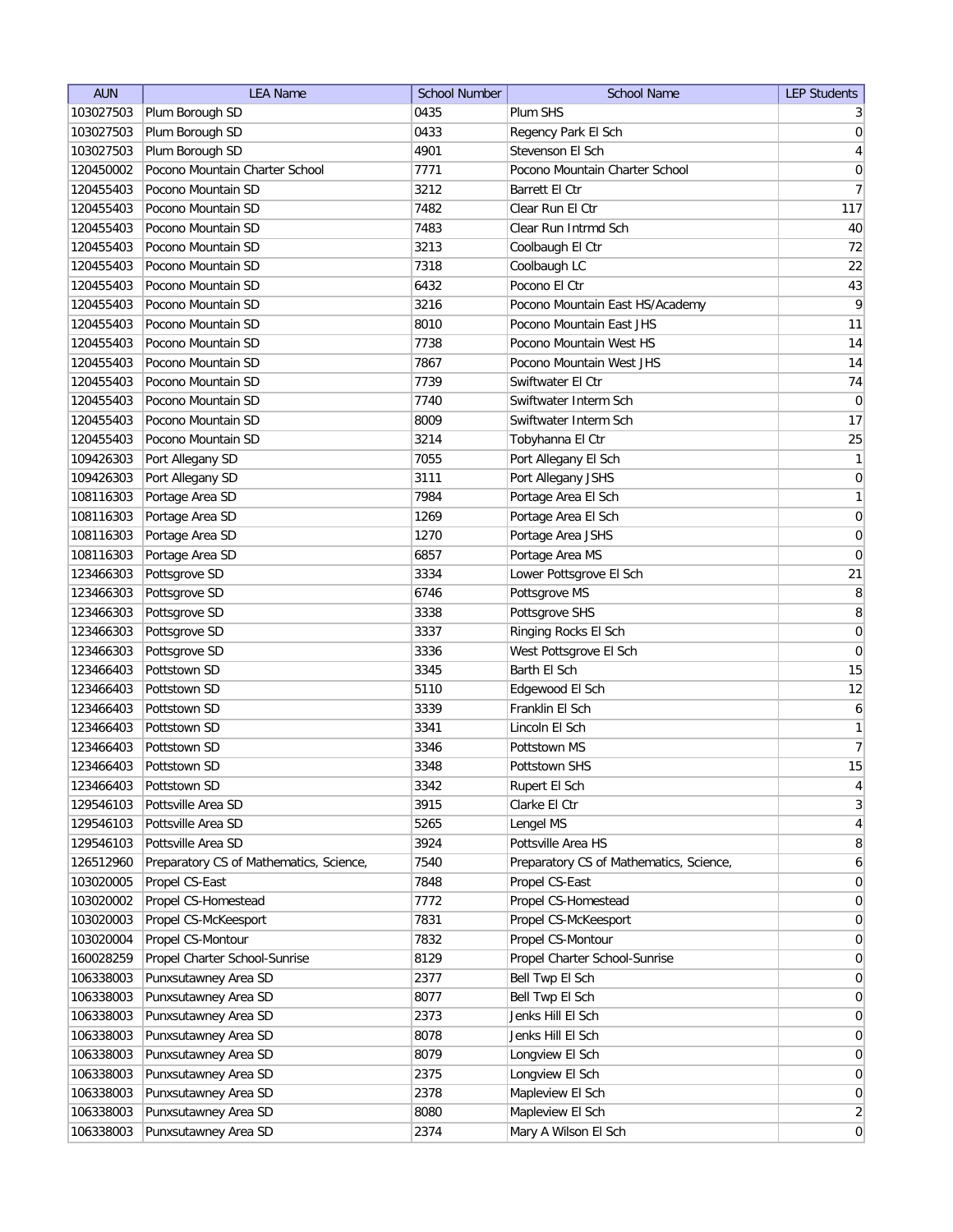| Parkview El Sch<br>2376<br>106338003<br>Punxsutawney Area SD<br>$\overline{0}$<br>106338003<br>Punxsutawney Area SD<br>8081<br>Parkview El Sch<br>106338003<br>Punxsutawney Area SD<br>6165<br>Punxsutawney Area HS<br>8082<br>106338003<br>Punxsutawney Area SD<br>Punxsutawney Area MS<br>$\boldsymbol{0}$<br>106338003<br>Punxsutawney Area SD<br>7524<br>Punxsutawney Area MS<br>$\overline{0}$<br>106338003<br>Punxsutawney Area SD<br>2379<br>West End El Sch<br>128327303<br>Purchase Line SD<br>2350<br>Purchase Line JSHS<br>0<br>6892<br>$\boldsymbol{0}$<br>128327303<br>Purchase Line SD<br>Purchase Line North El Sch<br>$\boldsymbol{0}$<br>128327303<br>Purchase Line SD<br>6893<br>Purchase Line South El Sch<br>6<br>103027753<br>Quaker Valley SD<br>6108<br>Edgeworth El Sch<br>103027753<br>Quaker Valley SD<br>6852<br>Osborne El Sch<br>103027753<br>Quaker Valley SD<br>0448<br>Quaker Valley HS<br>Quaker Valley SD<br>0447<br>103027753<br>Quaker Valley MS<br>$\boldsymbol{0}$<br>Quakertown Community SD<br>1118<br>Haycock El Sch<br>122098403<br>Quakertown Community SD<br>6781<br>Milford MS<br>122098403<br>Quakertown Community SD<br>$\overline{0}$<br>1122<br>122098403<br>Neidig El Sch<br>Quakertown Community SD<br>7836<br>Pfaff El Sch<br>122098403<br>$\overline{3}$<br>122098403<br>Quakertown Community SD<br>7835<br>Quakertown Community Freshmen Ctr<br>Quakertown Community SD<br>10<br>122098403<br>1128<br>Quakertown Community SHS<br>25<br>Quakertown Community SD<br>122098403<br>5132<br>Quakertown El Sch<br>20<br>Quakertown Community SD<br>122098403<br>1121<br>Richland El Sch<br>10<br>Quakertown Community SD<br>122098403<br>4965<br>Strayer MS<br>Quakertown Community SD<br>Tohickon Valley El Sch<br>12<br>122098403<br>1123<br>$\mathbf{3}$<br>Quakertown Community SD<br>Trumbauersville El Sch<br>122098403<br>7630<br>34<br>Radnor Township SD<br>Ithan El Sch<br>125237603<br>6510<br>Radnor Township SD<br>14<br>125237603<br>7697<br>Radnor El Sch<br>Radnor Township SD<br>15<br>125237603<br>Radnor MS<br>6511<br>Radnor Township SD<br>13<br>125237603<br>1921<br>Radnor SHS<br>Radnor Township SD<br>125237603<br>6512<br>Wayne El Sch<br>189<br>114067002<br><b>Reading SD</b><br>Amanda E Stout El Sch<br>0840<br>114067002<br><b>Reading SD</b><br>Citadel Intermediate HS<br>$\overline{0}$<br>8117<br>114067002<br><b>Reading SD</b><br>Gateway School for Intl. Business and Wo<br>8118<br>114067002<br>Reading SD<br>7928<br>Gateway School for Performing Arts (magn<br>85<br>114067002<br>Reading SD<br>Glenside El Sch<br>0844<br>114067002<br><b>Reading SD</b><br>0852<br>Lauers Park El Sch<br>114067002<br><b>Reading SD</b><br>0851<br>Millmont El Sch<br>0858<br>114067002<br><b>Reading SD</b><br>Northeast MS<br>5206<br>183<br>114067002<br>Reading SD<br>Northwest El Sch<br>114067002<br>Reading SD<br>0856<br>Northwest MS<br>104<br>114067002<br>Reading SD<br>0859<br>$\overline{0}$<br>Reading SHS<br>114067002<br>Reading SD<br>8116<br>Reading SHS<br>Riverside El Sch<br>114067002<br><b>Reading SD</b><br>0845<br>180<br>59<br>114067002<br>Reading SD<br>7927<br>School of Technology and Communication a<br>65<br>114067002<br><b>Reading SD</b><br>5028<br>Sixteenth & Haak El Sch<br>105<br>114067002<br>Reading SD<br>0855<br>Southern MS<br>85<br>114067002<br>Reading SD<br>0857<br>Southwest MS<br>Reading SD<br>259<br>114067002<br>5026<br>Tenth & Green El Sch<br>Reading SD<br>7484<br>Tenth & Penn El Sch<br>114067002<br>160<br>55<br>114067002<br>Reading SD<br>8027<br>The School of Agriculture, Ecology and S<br>Thirteenth & Green El Sch<br>179<br>114067002<br>Reading SD<br>5027<br>Reading SD<br>Thirteenth & Union El Sch<br>198<br>114067002<br>0832<br>0833<br>114067002<br><b>Reading SD</b><br>Thomas H Ford El Sch | <b>AUN</b> | <b>LEA Name</b> | <b>School Number</b> | <b>School Name</b>      | <b>LEP Students</b> |
|---------------------------------------------------------------------------------------------------------------------------------------------------------------------------------------------------------------------------------------------------------------------------------------------------------------------------------------------------------------------------------------------------------------------------------------------------------------------------------------------------------------------------------------------------------------------------------------------------------------------------------------------------------------------------------------------------------------------------------------------------------------------------------------------------------------------------------------------------------------------------------------------------------------------------------------------------------------------------------------------------------------------------------------------------------------------------------------------------------------------------------------------------------------------------------------------------------------------------------------------------------------------------------------------------------------------------------------------------------------------------------------------------------------------------------------------------------------------------------------------------------------------------------------------------------------------------------------------------------------------------------------------------------------------------------------------------------------------------------------------------------------------------------------------------------------------------------------------------------------------------------------------------------------------------------------------------------------------------------------------------------------------------------------------------------------------------------------------------------------------------------------------------------------------------------------------------------------------------------------------------------------------------------------------------------------------------------------------------------------------------------------------------------------------------------------------------------------------------------------------------------------------------------------------------------------------------------------------------------------------------------------------------------------------------------------------------------------------------------------------------------------------------------------------------------------------------------------------------------------------------------------------------------------------------------------------------------------------------------------------------------------------------------------------------------------------------------------------------------------------------------------------------------------------------------------------------------------------------------------------------------------------------------------------------------------------------------------------------------------------------------------------------------------------------------------------------------------------------------------------------------------------------------------------------------------------------------------------------------------------------------------------------------------------------------------------------------------------------------------------------------------------------------------------------------------------------------------------------------|------------|-----------------|----------------------|-------------------------|---------------------|
|                                                                                                                                                                                                                                                                                                                                                                                                                                                                                                                                                                                                                                                                                                                                                                                                                                                                                                                                                                                                                                                                                                                                                                                                                                                                                                                                                                                                                                                                                                                                                                                                                                                                                                                                                                                                                                                                                                                                                                                                                                                                                                                                                                                                                                                                                                                                                                                                                                                                                                                                                                                                                                                                                                                                                                                                                                                                                                                                                                                                                                                                                                                                                                                                                                                                                                                                                                                                                                                                                                                                                                                                                                                                                                                                                                                                                                                         |            |                 |                      |                         |                     |
| 1<br> 0 <br>$\mathbf{1}$<br>$\overline{2}$<br>$\overline{7}$<br>$\mathbf{1}$<br>1<br>19<br>67<br>57<br>210<br>19<br>119<br>717<br>107                                                                                                                                                                                                                                                                                                                                                                                                                                                                                                                                                                                                                                                                                                                                                                                                                                                                                                                                                                                                                                                                                                                                                                                                                                                                                                                                                                                                                                                                                                                                                                                                                                                                                                                                                                                                                                                                                                                                                                                                                                                                                                                                                                                                                                                                                                                                                                                                                                                                                                                                                                                                                                                                                                                                                                                                                                                                                                                                                                                                                                                                                                                                                                                                                                                                                                                                                                                                                                                                                                                                                                                                                                                                                                                   |            |                 |                      |                         | 0                   |
|                                                                                                                                                                                                                                                                                                                                                                                                                                                                                                                                                                                                                                                                                                                                                                                                                                                                                                                                                                                                                                                                                                                                                                                                                                                                                                                                                                                                                                                                                                                                                                                                                                                                                                                                                                                                                                                                                                                                                                                                                                                                                                                                                                                                                                                                                                                                                                                                                                                                                                                                                                                                                                                                                                                                                                                                                                                                                                                                                                                                                                                                                                                                                                                                                                                                                                                                                                                                                                                                                                                                                                                                                                                                                                                                                                                                                                                         |            |                 |                      |                         |                     |
|                                                                                                                                                                                                                                                                                                                                                                                                                                                                                                                                                                                                                                                                                                                                                                                                                                                                                                                                                                                                                                                                                                                                                                                                                                                                                                                                                                                                                                                                                                                                                                                                                                                                                                                                                                                                                                                                                                                                                                                                                                                                                                                                                                                                                                                                                                                                                                                                                                                                                                                                                                                                                                                                                                                                                                                                                                                                                                                                                                                                                                                                                                                                                                                                                                                                                                                                                                                                                                                                                                                                                                                                                                                                                                                                                                                                                                                         |            |                 |                      |                         |                     |
|                                                                                                                                                                                                                                                                                                                                                                                                                                                                                                                                                                                                                                                                                                                                                                                                                                                                                                                                                                                                                                                                                                                                                                                                                                                                                                                                                                                                                                                                                                                                                                                                                                                                                                                                                                                                                                                                                                                                                                                                                                                                                                                                                                                                                                                                                                                                                                                                                                                                                                                                                                                                                                                                                                                                                                                                                                                                                                                                                                                                                                                                                                                                                                                                                                                                                                                                                                                                                                                                                                                                                                                                                                                                                                                                                                                                                                                         |            |                 |                      |                         |                     |
|                                                                                                                                                                                                                                                                                                                                                                                                                                                                                                                                                                                                                                                                                                                                                                                                                                                                                                                                                                                                                                                                                                                                                                                                                                                                                                                                                                                                                                                                                                                                                                                                                                                                                                                                                                                                                                                                                                                                                                                                                                                                                                                                                                                                                                                                                                                                                                                                                                                                                                                                                                                                                                                                                                                                                                                                                                                                                                                                                                                                                                                                                                                                                                                                                                                                                                                                                                                                                                                                                                                                                                                                                                                                                                                                                                                                                                                         |            |                 |                      |                         |                     |
|                                                                                                                                                                                                                                                                                                                                                                                                                                                                                                                                                                                                                                                                                                                                                                                                                                                                                                                                                                                                                                                                                                                                                                                                                                                                                                                                                                                                                                                                                                                                                                                                                                                                                                                                                                                                                                                                                                                                                                                                                                                                                                                                                                                                                                                                                                                                                                                                                                                                                                                                                                                                                                                                                                                                                                                                                                                                                                                                                                                                                                                                                                                                                                                                                                                                                                                                                                                                                                                                                                                                                                                                                                                                                                                                                                                                                                                         |            |                 |                      |                         |                     |
|                                                                                                                                                                                                                                                                                                                                                                                                                                                                                                                                                                                                                                                                                                                                                                                                                                                                                                                                                                                                                                                                                                                                                                                                                                                                                                                                                                                                                                                                                                                                                                                                                                                                                                                                                                                                                                                                                                                                                                                                                                                                                                                                                                                                                                                                                                                                                                                                                                                                                                                                                                                                                                                                                                                                                                                                                                                                                                                                                                                                                                                                                                                                                                                                                                                                                                                                                                                                                                                                                                                                                                                                                                                                                                                                                                                                                                                         |            |                 |                      |                         |                     |
|                                                                                                                                                                                                                                                                                                                                                                                                                                                                                                                                                                                                                                                                                                                                                                                                                                                                                                                                                                                                                                                                                                                                                                                                                                                                                                                                                                                                                                                                                                                                                                                                                                                                                                                                                                                                                                                                                                                                                                                                                                                                                                                                                                                                                                                                                                                                                                                                                                                                                                                                                                                                                                                                                                                                                                                                                                                                                                                                                                                                                                                                                                                                                                                                                                                                                                                                                                                                                                                                                                                                                                                                                                                                                                                                                                                                                                                         |            |                 |                      |                         |                     |
|                                                                                                                                                                                                                                                                                                                                                                                                                                                                                                                                                                                                                                                                                                                                                                                                                                                                                                                                                                                                                                                                                                                                                                                                                                                                                                                                                                                                                                                                                                                                                                                                                                                                                                                                                                                                                                                                                                                                                                                                                                                                                                                                                                                                                                                                                                                                                                                                                                                                                                                                                                                                                                                                                                                                                                                                                                                                                                                                                                                                                                                                                                                                                                                                                                                                                                                                                                                                                                                                                                                                                                                                                                                                                                                                                                                                                                                         |            |                 |                      |                         |                     |
|                                                                                                                                                                                                                                                                                                                                                                                                                                                                                                                                                                                                                                                                                                                                                                                                                                                                                                                                                                                                                                                                                                                                                                                                                                                                                                                                                                                                                                                                                                                                                                                                                                                                                                                                                                                                                                                                                                                                                                                                                                                                                                                                                                                                                                                                                                                                                                                                                                                                                                                                                                                                                                                                                                                                                                                                                                                                                                                                                                                                                                                                                                                                                                                                                                                                                                                                                                                                                                                                                                                                                                                                                                                                                                                                                                                                                                                         |            |                 |                      |                         |                     |
|                                                                                                                                                                                                                                                                                                                                                                                                                                                                                                                                                                                                                                                                                                                                                                                                                                                                                                                                                                                                                                                                                                                                                                                                                                                                                                                                                                                                                                                                                                                                                                                                                                                                                                                                                                                                                                                                                                                                                                                                                                                                                                                                                                                                                                                                                                                                                                                                                                                                                                                                                                                                                                                                                                                                                                                                                                                                                                                                                                                                                                                                                                                                                                                                                                                                                                                                                                                                                                                                                                                                                                                                                                                                                                                                                                                                                                                         |            |                 |                      |                         |                     |
|                                                                                                                                                                                                                                                                                                                                                                                                                                                                                                                                                                                                                                                                                                                                                                                                                                                                                                                                                                                                                                                                                                                                                                                                                                                                                                                                                                                                                                                                                                                                                                                                                                                                                                                                                                                                                                                                                                                                                                                                                                                                                                                                                                                                                                                                                                                                                                                                                                                                                                                                                                                                                                                                                                                                                                                                                                                                                                                                                                                                                                                                                                                                                                                                                                                                                                                                                                                                                                                                                                                                                                                                                                                                                                                                                                                                                                                         |            |                 |                      |                         |                     |
|                                                                                                                                                                                                                                                                                                                                                                                                                                                                                                                                                                                                                                                                                                                                                                                                                                                                                                                                                                                                                                                                                                                                                                                                                                                                                                                                                                                                                                                                                                                                                                                                                                                                                                                                                                                                                                                                                                                                                                                                                                                                                                                                                                                                                                                                                                                                                                                                                                                                                                                                                                                                                                                                                                                                                                                                                                                                                                                                                                                                                                                                                                                                                                                                                                                                                                                                                                                                                                                                                                                                                                                                                                                                                                                                                                                                                                                         |            |                 |                      |                         |                     |
|                                                                                                                                                                                                                                                                                                                                                                                                                                                                                                                                                                                                                                                                                                                                                                                                                                                                                                                                                                                                                                                                                                                                                                                                                                                                                                                                                                                                                                                                                                                                                                                                                                                                                                                                                                                                                                                                                                                                                                                                                                                                                                                                                                                                                                                                                                                                                                                                                                                                                                                                                                                                                                                                                                                                                                                                                                                                                                                                                                                                                                                                                                                                                                                                                                                                                                                                                                                                                                                                                                                                                                                                                                                                                                                                                                                                                                                         |            |                 |                      |                         |                     |
|                                                                                                                                                                                                                                                                                                                                                                                                                                                                                                                                                                                                                                                                                                                                                                                                                                                                                                                                                                                                                                                                                                                                                                                                                                                                                                                                                                                                                                                                                                                                                                                                                                                                                                                                                                                                                                                                                                                                                                                                                                                                                                                                                                                                                                                                                                                                                                                                                                                                                                                                                                                                                                                                                                                                                                                                                                                                                                                                                                                                                                                                                                                                                                                                                                                                                                                                                                                                                                                                                                                                                                                                                                                                                                                                                                                                                                                         |            |                 |                      |                         |                     |
|                                                                                                                                                                                                                                                                                                                                                                                                                                                                                                                                                                                                                                                                                                                                                                                                                                                                                                                                                                                                                                                                                                                                                                                                                                                                                                                                                                                                                                                                                                                                                                                                                                                                                                                                                                                                                                                                                                                                                                                                                                                                                                                                                                                                                                                                                                                                                                                                                                                                                                                                                                                                                                                                                                                                                                                                                                                                                                                                                                                                                                                                                                                                                                                                                                                                                                                                                                                                                                                                                                                                                                                                                                                                                                                                                                                                                                                         |            |                 |                      |                         |                     |
|                                                                                                                                                                                                                                                                                                                                                                                                                                                                                                                                                                                                                                                                                                                                                                                                                                                                                                                                                                                                                                                                                                                                                                                                                                                                                                                                                                                                                                                                                                                                                                                                                                                                                                                                                                                                                                                                                                                                                                                                                                                                                                                                                                                                                                                                                                                                                                                                                                                                                                                                                                                                                                                                                                                                                                                                                                                                                                                                                                                                                                                                                                                                                                                                                                                                                                                                                                                                                                                                                                                                                                                                                                                                                                                                                                                                                                                         |            |                 |                      |                         |                     |
|                                                                                                                                                                                                                                                                                                                                                                                                                                                                                                                                                                                                                                                                                                                                                                                                                                                                                                                                                                                                                                                                                                                                                                                                                                                                                                                                                                                                                                                                                                                                                                                                                                                                                                                                                                                                                                                                                                                                                                                                                                                                                                                                                                                                                                                                                                                                                                                                                                                                                                                                                                                                                                                                                                                                                                                                                                                                                                                                                                                                                                                                                                                                                                                                                                                                                                                                                                                                                                                                                                                                                                                                                                                                                                                                                                                                                                                         |            |                 |                      |                         |                     |
|                                                                                                                                                                                                                                                                                                                                                                                                                                                                                                                                                                                                                                                                                                                                                                                                                                                                                                                                                                                                                                                                                                                                                                                                                                                                                                                                                                                                                                                                                                                                                                                                                                                                                                                                                                                                                                                                                                                                                                                                                                                                                                                                                                                                                                                                                                                                                                                                                                                                                                                                                                                                                                                                                                                                                                                                                                                                                                                                                                                                                                                                                                                                                                                                                                                                                                                                                                                                                                                                                                                                                                                                                                                                                                                                                                                                                                                         |            |                 |                      |                         |                     |
|                                                                                                                                                                                                                                                                                                                                                                                                                                                                                                                                                                                                                                                                                                                                                                                                                                                                                                                                                                                                                                                                                                                                                                                                                                                                                                                                                                                                                                                                                                                                                                                                                                                                                                                                                                                                                                                                                                                                                                                                                                                                                                                                                                                                                                                                                                                                                                                                                                                                                                                                                                                                                                                                                                                                                                                                                                                                                                                                                                                                                                                                                                                                                                                                                                                                                                                                                                                                                                                                                                                                                                                                                                                                                                                                                                                                                                                         |            |                 |                      |                         |                     |
|                                                                                                                                                                                                                                                                                                                                                                                                                                                                                                                                                                                                                                                                                                                                                                                                                                                                                                                                                                                                                                                                                                                                                                                                                                                                                                                                                                                                                                                                                                                                                                                                                                                                                                                                                                                                                                                                                                                                                                                                                                                                                                                                                                                                                                                                                                                                                                                                                                                                                                                                                                                                                                                                                                                                                                                                                                                                                                                                                                                                                                                                                                                                                                                                                                                                                                                                                                                                                                                                                                                                                                                                                                                                                                                                                                                                                                                         |            |                 |                      |                         |                     |
|                                                                                                                                                                                                                                                                                                                                                                                                                                                                                                                                                                                                                                                                                                                                                                                                                                                                                                                                                                                                                                                                                                                                                                                                                                                                                                                                                                                                                                                                                                                                                                                                                                                                                                                                                                                                                                                                                                                                                                                                                                                                                                                                                                                                                                                                                                                                                                                                                                                                                                                                                                                                                                                                                                                                                                                                                                                                                                                                                                                                                                                                                                                                                                                                                                                                                                                                                                                                                                                                                                                                                                                                                                                                                                                                                                                                                                                         |            |                 |                      |                         |                     |
|                                                                                                                                                                                                                                                                                                                                                                                                                                                                                                                                                                                                                                                                                                                                                                                                                                                                                                                                                                                                                                                                                                                                                                                                                                                                                                                                                                                                                                                                                                                                                                                                                                                                                                                                                                                                                                                                                                                                                                                                                                                                                                                                                                                                                                                                                                                                                                                                                                                                                                                                                                                                                                                                                                                                                                                                                                                                                                                                                                                                                                                                                                                                                                                                                                                                                                                                                                                                                                                                                                                                                                                                                                                                                                                                                                                                                                                         |            |                 |                      |                         |                     |
|                                                                                                                                                                                                                                                                                                                                                                                                                                                                                                                                                                                                                                                                                                                                                                                                                                                                                                                                                                                                                                                                                                                                                                                                                                                                                                                                                                                                                                                                                                                                                                                                                                                                                                                                                                                                                                                                                                                                                                                                                                                                                                                                                                                                                                                                                                                                                                                                                                                                                                                                                                                                                                                                                                                                                                                                                                                                                                                                                                                                                                                                                                                                                                                                                                                                                                                                                                                                                                                                                                                                                                                                                                                                                                                                                                                                                                                         |            |                 |                      |                         |                     |
|                                                                                                                                                                                                                                                                                                                                                                                                                                                                                                                                                                                                                                                                                                                                                                                                                                                                                                                                                                                                                                                                                                                                                                                                                                                                                                                                                                                                                                                                                                                                                                                                                                                                                                                                                                                                                                                                                                                                                                                                                                                                                                                                                                                                                                                                                                                                                                                                                                                                                                                                                                                                                                                                                                                                                                                                                                                                                                                                                                                                                                                                                                                                                                                                                                                                                                                                                                                                                                                                                                                                                                                                                                                                                                                                                                                                                                                         |            |                 |                      |                         |                     |
|                                                                                                                                                                                                                                                                                                                                                                                                                                                                                                                                                                                                                                                                                                                                                                                                                                                                                                                                                                                                                                                                                                                                                                                                                                                                                                                                                                                                                                                                                                                                                                                                                                                                                                                                                                                                                                                                                                                                                                                                                                                                                                                                                                                                                                                                                                                                                                                                                                                                                                                                                                                                                                                                                                                                                                                                                                                                                                                                                                                                                                                                                                                                                                                                                                                                                                                                                                                                                                                                                                                                                                                                                                                                                                                                                                                                                                                         |            |                 |                      |                         |                     |
|                                                                                                                                                                                                                                                                                                                                                                                                                                                                                                                                                                                                                                                                                                                                                                                                                                                                                                                                                                                                                                                                                                                                                                                                                                                                                                                                                                                                                                                                                                                                                                                                                                                                                                                                                                                                                                                                                                                                                                                                                                                                                                                                                                                                                                                                                                                                                                                                                                                                                                                                                                                                                                                                                                                                                                                                                                                                                                                                                                                                                                                                                                                                                                                                                                                                                                                                                                                                                                                                                                                                                                                                                                                                                                                                                                                                                                                         |            |                 |                      |                         |                     |
|                                                                                                                                                                                                                                                                                                                                                                                                                                                                                                                                                                                                                                                                                                                                                                                                                                                                                                                                                                                                                                                                                                                                                                                                                                                                                                                                                                                                                                                                                                                                                                                                                                                                                                                                                                                                                                                                                                                                                                                                                                                                                                                                                                                                                                                                                                                                                                                                                                                                                                                                                                                                                                                                                                                                                                                                                                                                                                                                                                                                                                                                                                                                                                                                                                                                                                                                                                                                                                                                                                                                                                                                                                                                                                                                                                                                                                                         |            |                 |                      |                         |                     |
|                                                                                                                                                                                                                                                                                                                                                                                                                                                                                                                                                                                                                                                                                                                                                                                                                                                                                                                                                                                                                                                                                                                                                                                                                                                                                                                                                                                                                                                                                                                                                                                                                                                                                                                                                                                                                                                                                                                                                                                                                                                                                                                                                                                                                                                                                                                                                                                                                                                                                                                                                                                                                                                                                                                                                                                                                                                                                                                                                                                                                                                                                                                                                                                                                                                                                                                                                                                                                                                                                                                                                                                                                                                                                                                                                                                                                                                         |            |                 |                      |                         |                     |
|                                                                                                                                                                                                                                                                                                                                                                                                                                                                                                                                                                                                                                                                                                                                                                                                                                                                                                                                                                                                                                                                                                                                                                                                                                                                                                                                                                                                                                                                                                                                                                                                                                                                                                                                                                                                                                                                                                                                                                                                                                                                                                                                                                                                                                                                                                                                                                                                                                                                                                                                                                                                                                                                                                                                                                                                                                                                                                                                                                                                                                                                                                                                                                                                                                                                                                                                                                                                                                                                                                                                                                                                                                                                                                                                                                                                                                                         |            |                 |                      |                         |                     |
|                                                                                                                                                                                                                                                                                                                                                                                                                                                                                                                                                                                                                                                                                                                                                                                                                                                                                                                                                                                                                                                                                                                                                                                                                                                                                                                                                                                                                                                                                                                                                                                                                                                                                                                                                                                                                                                                                                                                                                                                                                                                                                                                                                                                                                                                                                                                                                                                                                                                                                                                                                                                                                                                                                                                                                                                                                                                                                                                                                                                                                                                                                                                                                                                                                                                                                                                                                                                                                                                                                                                                                                                                                                                                                                                                                                                                                                         |            |                 |                      |                         |                     |
|                                                                                                                                                                                                                                                                                                                                                                                                                                                                                                                                                                                                                                                                                                                                                                                                                                                                                                                                                                                                                                                                                                                                                                                                                                                                                                                                                                                                                                                                                                                                                                                                                                                                                                                                                                                                                                                                                                                                                                                                                                                                                                                                                                                                                                                                                                                                                                                                                                                                                                                                                                                                                                                                                                                                                                                                                                                                                                                                                                                                                                                                                                                                                                                                                                                                                                                                                                                                                                                                                                                                                                                                                                                                                                                                                                                                                                                         |            |                 |                      |                         |                     |
|                                                                                                                                                                                                                                                                                                                                                                                                                                                                                                                                                                                                                                                                                                                                                                                                                                                                                                                                                                                                                                                                                                                                                                                                                                                                                                                                                                                                                                                                                                                                                                                                                                                                                                                                                                                                                                                                                                                                                                                                                                                                                                                                                                                                                                                                                                                                                                                                                                                                                                                                                                                                                                                                                                                                                                                                                                                                                                                                                                                                                                                                                                                                                                                                                                                                                                                                                                                                                                                                                                                                                                                                                                                                                                                                                                                                                                                         |            |                 |                      |                         |                     |
|                                                                                                                                                                                                                                                                                                                                                                                                                                                                                                                                                                                                                                                                                                                                                                                                                                                                                                                                                                                                                                                                                                                                                                                                                                                                                                                                                                                                                                                                                                                                                                                                                                                                                                                                                                                                                                                                                                                                                                                                                                                                                                                                                                                                                                                                                                                                                                                                                                                                                                                                                                                                                                                                                                                                                                                                                                                                                                                                                                                                                                                                                                                                                                                                                                                                                                                                                                                                                                                                                                                                                                                                                                                                                                                                                                                                                                                         |            |                 |                      |                         |                     |
|                                                                                                                                                                                                                                                                                                                                                                                                                                                                                                                                                                                                                                                                                                                                                                                                                                                                                                                                                                                                                                                                                                                                                                                                                                                                                                                                                                                                                                                                                                                                                                                                                                                                                                                                                                                                                                                                                                                                                                                                                                                                                                                                                                                                                                                                                                                                                                                                                                                                                                                                                                                                                                                                                                                                                                                                                                                                                                                                                                                                                                                                                                                                                                                                                                                                                                                                                                                                                                                                                                                                                                                                                                                                                                                                                                                                                                                         |            |                 |                      |                         |                     |
|                                                                                                                                                                                                                                                                                                                                                                                                                                                                                                                                                                                                                                                                                                                                                                                                                                                                                                                                                                                                                                                                                                                                                                                                                                                                                                                                                                                                                                                                                                                                                                                                                                                                                                                                                                                                                                                                                                                                                                                                                                                                                                                                                                                                                                                                                                                                                                                                                                                                                                                                                                                                                                                                                                                                                                                                                                                                                                                                                                                                                                                                                                                                                                                                                                                                                                                                                                                                                                                                                                                                                                                                                                                                                                                                                                                                                                                         |            |                 |                      |                         |                     |
|                                                                                                                                                                                                                                                                                                                                                                                                                                                                                                                                                                                                                                                                                                                                                                                                                                                                                                                                                                                                                                                                                                                                                                                                                                                                                                                                                                                                                                                                                                                                                                                                                                                                                                                                                                                                                                                                                                                                                                                                                                                                                                                                                                                                                                                                                                                                                                                                                                                                                                                                                                                                                                                                                                                                                                                                                                                                                                                                                                                                                                                                                                                                                                                                                                                                                                                                                                                                                                                                                                                                                                                                                                                                                                                                                                                                                                                         |            |                 |                      |                         |                     |
|                                                                                                                                                                                                                                                                                                                                                                                                                                                                                                                                                                                                                                                                                                                                                                                                                                                                                                                                                                                                                                                                                                                                                                                                                                                                                                                                                                                                                                                                                                                                                                                                                                                                                                                                                                                                                                                                                                                                                                                                                                                                                                                                                                                                                                                                                                                                                                                                                                                                                                                                                                                                                                                                                                                                                                                                                                                                                                                                                                                                                                                                                                                                                                                                                                                                                                                                                                                                                                                                                                                                                                                                                                                                                                                                                                                                                                                         |            |                 |                      |                         |                     |
|                                                                                                                                                                                                                                                                                                                                                                                                                                                                                                                                                                                                                                                                                                                                                                                                                                                                                                                                                                                                                                                                                                                                                                                                                                                                                                                                                                                                                                                                                                                                                                                                                                                                                                                                                                                                                                                                                                                                                                                                                                                                                                                                                                                                                                                                                                                                                                                                                                                                                                                                                                                                                                                                                                                                                                                                                                                                                                                                                                                                                                                                                                                                                                                                                                                                                                                                                                                                                                                                                                                                                                                                                                                                                                                                                                                                                                                         |            |                 |                      |                         |                     |
|                                                                                                                                                                                                                                                                                                                                                                                                                                                                                                                                                                                                                                                                                                                                                                                                                                                                                                                                                                                                                                                                                                                                                                                                                                                                                                                                                                                                                                                                                                                                                                                                                                                                                                                                                                                                                                                                                                                                                                                                                                                                                                                                                                                                                                                                                                                                                                                                                                                                                                                                                                                                                                                                                                                                                                                                                                                                                                                                                                                                                                                                                                                                                                                                                                                                                                                                                                                                                                                                                                                                                                                                                                                                                                                                                                                                                                                         |            |                 |                      |                         |                     |
|                                                                                                                                                                                                                                                                                                                                                                                                                                                                                                                                                                                                                                                                                                                                                                                                                                                                                                                                                                                                                                                                                                                                                                                                                                                                                                                                                                                                                                                                                                                                                                                                                                                                                                                                                                                                                                                                                                                                                                                                                                                                                                                                                                                                                                                                                                                                                                                                                                                                                                                                                                                                                                                                                                                                                                                                                                                                                                                                                                                                                                                                                                                                                                                                                                                                                                                                                                                                                                                                                                                                                                                                                                                                                                                                                                                                                                                         |            |                 |                      |                         |                     |
|                                                                                                                                                                                                                                                                                                                                                                                                                                                                                                                                                                                                                                                                                                                                                                                                                                                                                                                                                                                                                                                                                                                                                                                                                                                                                                                                                                                                                                                                                                                                                                                                                                                                                                                                                                                                                                                                                                                                                                                                                                                                                                                                                                                                                                                                                                                                                                                                                                                                                                                                                                                                                                                                                                                                                                                                                                                                                                                                                                                                                                                                                                                                                                                                                                                                                                                                                                                                                                                                                                                                                                                                                                                                                                                                                                                                                                                         |            |                 |                      |                         |                     |
|                                                                                                                                                                                                                                                                                                                                                                                                                                                                                                                                                                                                                                                                                                                                                                                                                                                                                                                                                                                                                                                                                                                                                                                                                                                                                                                                                                                                                                                                                                                                                                                                                                                                                                                                                                                                                                                                                                                                                                                                                                                                                                                                                                                                                                                                                                                                                                                                                                                                                                                                                                                                                                                                                                                                                                                                                                                                                                                                                                                                                                                                                                                                                                                                                                                                                                                                                                                                                                                                                                                                                                                                                                                                                                                                                                                                                                                         |            |                 |                      |                         |                     |
|                                                                                                                                                                                                                                                                                                                                                                                                                                                                                                                                                                                                                                                                                                                                                                                                                                                                                                                                                                                                                                                                                                                                                                                                                                                                                                                                                                                                                                                                                                                                                                                                                                                                                                                                                                                                                                                                                                                                                                                                                                                                                                                                                                                                                                                                                                                                                                                                                                                                                                                                                                                                                                                                                                                                                                                                                                                                                                                                                                                                                                                                                                                                                                                                                                                                                                                                                                                                                                                                                                                                                                                                                                                                                                                                                                                                                                                         |            |                 |                      |                         |                     |
|                                                                                                                                                                                                                                                                                                                                                                                                                                                                                                                                                                                                                                                                                                                                                                                                                                                                                                                                                                                                                                                                                                                                                                                                                                                                                                                                                                                                                                                                                                                                                                                                                                                                                                                                                                                                                                                                                                                                                                                                                                                                                                                                                                                                                                                                                                                                                                                                                                                                                                                                                                                                                                                                                                                                                                                                                                                                                                                                                                                                                                                                                                                                                                                                                                                                                                                                                                                                                                                                                                                                                                                                                                                                                                                                                                                                                                                         |            |                 |                      |                         |                     |
|                                                                                                                                                                                                                                                                                                                                                                                                                                                                                                                                                                                                                                                                                                                                                                                                                                                                                                                                                                                                                                                                                                                                                                                                                                                                                                                                                                                                                                                                                                                                                                                                                                                                                                                                                                                                                                                                                                                                                                                                                                                                                                                                                                                                                                                                                                                                                                                                                                                                                                                                                                                                                                                                                                                                                                                                                                                                                                                                                                                                                                                                                                                                                                                                                                                                                                                                                                                                                                                                                                                                                                                                                                                                                                                                                                                                                                                         |            |                 |                      |                         |                     |
|                                                                                                                                                                                                                                                                                                                                                                                                                                                                                                                                                                                                                                                                                                                                                                                                                                                                                                                                                                                                                                                                                                                                                                                                                                                                                                                                                                                                                                                                                                                                                                                                                                                                                                                                                                                                                                                                                                                                                                                                                                                                                                                                                                                                                                                                                                                                                                                                                                                                                                                                                                                                                                                                                                                                                                                                                                                                                                                                                                                                                                                                                                                                                                                                                                                                                                                                                                                                                                                                                                                                                                                                                                                                                                                                                                                                                                                         |            |                 |                      |                         |                     |
|                                                                                                                                                                                                                                                                                                                                                                                                                                                                                                                                                                                                                                                                                                                                                                                                                                                                                                                                                                                                                                                                                                                                                                                                                                                                                                                                                                                                                                                                                                                                                                                                                                                                                                                                                                                                                                                                                                                                                                                                                                                                                                                                                                                                                                                                                                                                                                                                                                                                                                                                                                                                                                                                                                                                                                                                                                                                                                                                                                                                                                                                                                                                                                                                                                                                                                                                                                                                                                                                                                                                                                                                                                                                                                                                                                                                                                                         |            |                 |                      |                         |                     |
|                                                                                                                                                                                                                                                                                                                                                                                                                                                                                                                                                                                                                                                                                                                                                                                                                                                                                                                                                                                                                                                                                                                                                                                                                                                                                                                                                                                                                                                                                                                                                                                                                                                                                                                                                                                                                                                                                                                                                                                                                                                                                                                                                                                                                                                                                                                                                                                                                                                                                                                                                                                                                                                                                                                                                                                                                                                                                                                                                                                                                                                                                                                                                                                                                                                                                                                                                                                                                                                                                                                                                                                                                                                                                                                                                                                                                                                         |            |                 |                      |                         |                     |
|                                                                                                                                                                                                                                                                                                                                                                                                                                                                                                                                                                                                                                                                                                                                                                                                                                                                                                                                                                                                                                                                                                                                                                                                                                                                                                                                                                                                                                                                                                                                                                                                                                                                                                                                                                                                                                                                                                                                                                                                                                                                                                                                                                                                                                                                                                                                                                                                                                                                                                                                                                                                                                                                                                                                                                                                                                                                                                                                                                                                                                                                                                                                                                                                                                                                                                                                                                                                                                                                                                                                                                                                                                                                                                                                                                                                                                                         |            |                 |                      |                         |                     |
|                                                                                                                                                                                                                                                                                                                                                                                                                                                                                                                                                                                                                                                                                                                                                                                                                                                                                                                                                                                                                                                                                                                                                                                                                                                                                                                                                                                                                                                                                                                                                                                                                                                                                                                                                                                                                                                                                                                                                                                                                                                                                                                                                                                                                                                                                                                                                                                                                                                                                                                                                                                                                                                                                                                                                                                                                                                                                                                                                                                                                                                                                                                                                                                                                                                                                                                                                                                                                                                                                                                                                                                                                                                                                                                                                                                                                                                         |            |                 |                      |                         |                     |
|                                                                                                                                                                                                                                                                                                                                                                                                                                                                                                                                                                                                                                                                                                                                                                                                                                                                                                                                                                                                                                                                                                                                                                                                                                                                                                                                                                                                                                                                                                                                                                                                                                                                                                                                                                                                                                                                                                                                                                                                                                                                                                                                                                                                                                                                                                                                                                                                                                                                                                                                                                                                                                                                                                                                                                                                                                                                                                                                                                                                                                                                                                                                                                                                                                                                                                                                                                                                                                                                                                                                                                                                                                                                                                                                                                                                                                                         | 114067002  | Reading SD      | 5025                 | Twelfth & Marion El Sch | 143                 |
| 0831<br>176<br>114067002<br><b>Reading SD</b><br>Tyson-Schoener El Sch                                                                                                                                                                                                                                                                                                                                                                                                                                                                                                                                                                                                                                                                                                                                                                                                                                                                                                                                                                                                                                                                                                                                                                                                                                                                                                                                                                                                                                                                                                                                                                                                                                                                                                                                                                                                                                                                                                                                                                                                                                                                                                                                                                                                                                                                                                                                                                                                                                                                                                                                                                                                                                                                                                                                                                                                                                                                                                                                                                                                                                                                                                                                                                                                                                                                                                                                                                                                                                                                                                                                                                                                                                                                                                                                                                                  |            |                 |                      |                         |                     |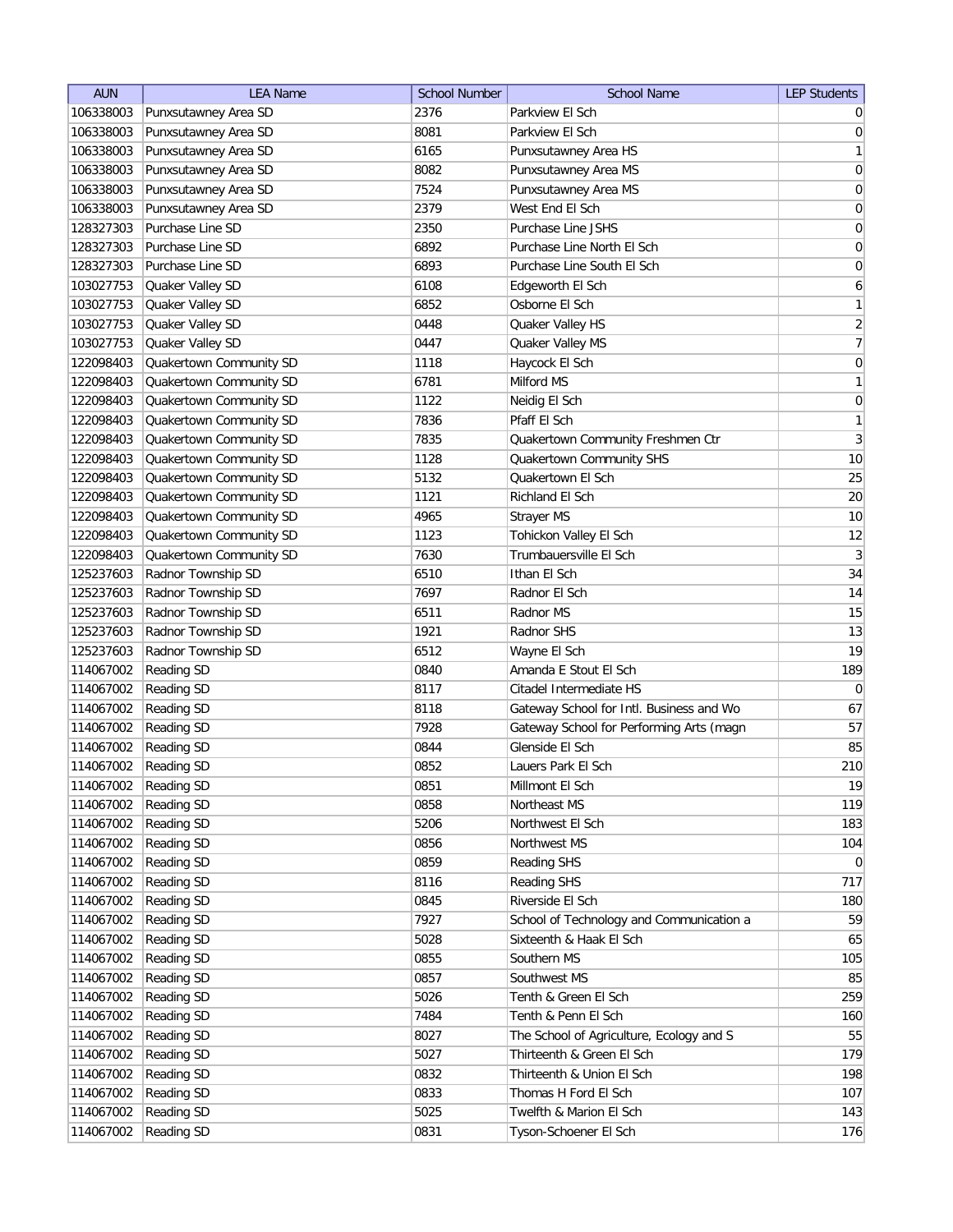| <b>AUN</b> | <b>LEA Name</b>                     | <b>School Number</b> | <b>School Name</b>                  | <b>LEP Students</b> |
|------------|-------------------------------------|----------------------|-------------------------------------|---------------------|
| 112675503  | Red Lion Area SD                    | 4592                 | Chanceford El Sch                   | $\overline{0}$      |
| 112675503  | Red Lion Area SD                    | 6837                 | Clearview El Sch                    | $\overline{2}$      |
| 112675503  | Red Lion Area SD                    | 4596                 | Edgar Moore El Sch                  | $\boldsymbol{0}$    |
| 112675503  | Red Lion Area SD                    | 8050                 | Larry J. Macaluso El Sch            | $\boldsymbol{6}$    |
| 112675503  | Red Lion Area SD                    | 4593                 | Locust Grove El Sch                 | 10                  |
| 112675503  | Red Lion Area SD                    | 4595                 | Mazie Gable El Sch                  | $\overline{7}$      |
| 112675503  | Red Lion Area SD                    | 4589                 | N Hopewell-Winterstown El Sch       | 0                   |
| 112675503  | Red Lion Area SD                    | 5362                 | Pleasant View El Sch                | $\overline{5}$      |
| 112675503  | Red Lion Area SD                    | 4597                 | Red Lion Area JHS                   | 8                   |
| 112675503  | Red Lion Area SD                    | 4598                 | Red Lion Area SHS                   | $\mathbf{1}$        |
| 112675503  | Red Lion Area SD                    | 7319                 | Windsor Manor El Sch                | $\mathbf{1}$        |
| 106168003  | Redbank Valley SD                   | 1491                 | Mahoning El Sch                     | 0                   |
| 106168003  | Redbank Valley SD                   | 1494                 | New Bethlehem-S Bethlehem El        | 0                   |
| 106168003  | Redbank Valley SD                   | 1495                 | Redbank Valley HS                   | 0                   |
| 106168003  | Redbank Valley SD                   | 1493                 | Redbank-Hawthorn El Sch             | 0                   |
| 102020002  | Renaissance Acad Pgh Alt of Hope CS | 7745                 | Renaissance Acad Pgh Alt of Hope CS | 0                   |
| 124153350  | Renaissance Academy CS              | 7636                 | Renaissance Academy CS              | $\overline{3}$      |
| 126513240  | Renaissance CS                      | 7583                 | Renaissance CS                      | $\mathsf{O}\xspace$ |
| 104435303  | Reynolds SD                         | 3164                 | Reynolds El Sch                     | $\mathsf{O}\xspace$ |
| 104435303  |                                     | 3165                 |                                     | $\boldsymbol{0}$    |
|            | Reynolds SD                         |                      | Reynolds JSHS                       |                     |
| 126510008  | Richard Allen Preparatory CS        | 7684                 | Richard Allen Preparatory CS        | 0                   |
| 108116503  | <b>Richland SD</b>                  | 1278                 | Richland El Sch                     | $\overline{2}$      |
| 108116503  | <b>Richland SD</b>                  | 7941                 | <b>Richland HS</b>                  | $\mathbf{3}$        |
| 108116503  | <b>Richland SD</b>                  | 1279                 | <b>Richland MS</b>                  | $\boldsymbol{0}$    |
| 108116503  | <b>Richland SD</b>                  | 5214                 | <b>Richland SHS</b>                 | $\overline{0}$      |
| 109246003  | Ridgway Area SD                     | 7413                 | Francis S Grandinetti El Sch        | $\overline{2}$      |
| 109246003  | Ridgway Area SD                     | 1989                 | Ridgway Area HS                     | 0                   |
| 109246003  | Ridgway Area SD                     | 6805                 | Ridgway Area MS                     | 0                   |
| 125237702  | <b>Ridley SD</b>                    | 1925                 | Amosland El Sch                     | 3                   |
| 125237702  | <b>Ridley SD</b>                    | 5043                 | Eddystone El Sch                    | $\overline{2}$      |
| 125237702  | <b>Ridley SD</b>                    | 1926                 | Edgewood El Sch                     | $\overline{2}$      |
| 125237702  | <b>Ridley SD</b>                    | 1928                 | Grace Park El Sch                   | $\mathbf{1}$        |
| 125237702  | <b>Ridley SD</b>                    | 4705                 | Lakeview El Sch                     | $\mathbf{3}$        |
| 125237702  | <b>Ridley SD</b>                    | 1930                 | Leedom El Sch                       | $\mathbf{1}$        |
| 125237702  | <b>Ridley SD</b>                    | 1934                 | <b>Ridley HS</b>                    | 9                   |
| 125237702  | <b>Ridley SD</b>                    | 7218                 | <b>Ridley MS</b>                    | $\overline{2}$      |
| 125237702  | <b>Ridley SD</b>                    | 1932                 | Woodlyn El Sch                      | $\boldsymbol{6}$    |
| 101637002  | Ringgold SD                         | 4270                 | Carroll MS                          | $\boldsymbol{0}$    |
| 101637002  | Ringgold SD                         | 7018                 | Donora El Ctr                       | $\boldsymbol{0}$    |
| 101637002  | Ringgold SD                         | 4271                 | Finley MS                           | $\boldsymbol{0}$    |
| 101637002  | Ringgold SD                         | 4268                 | Gastonville El Ctr                  | $\mathbf{1}$        |
| 101637002  | Ringgold SD                         | 7017                 | Monongahela El Ctr                  | $\mathbf{1}$        |
| 101637002  | Ringgold SD                         | 8103                 | Ringgold MS                         | $\mathbf{1}$        |
| 101637002  | Ringgold SD                         | 7019                 | Ringgold SHS                        | $\mathbf{1}$        |
| 127045853  | Riverside Beaver County SD          | 0700                 | Riverside HS                        | $\overline{2}$      |
| 127045853  | Riverside Beaver County SD          | 7285                 | Riverside Intrmd Ctr                | $\overline{0}$      |
| 127045853  | Riverside Beaver County SD          | 0696                 | Riverside MS                        | $\mathbf{1}$        |
| 127045853  | Riverside Beaver County SD          | 0698                 | Riverside Primary Ctr               | $\overline{2}$      |
| 119357003  | Riverside SD                        | 5093                 | Riverside El Sch East               | $\mathbf{1}$        |
| 119357003  | Riverside SD                        | 6748                 | Riverside El Sch West               | $\overline{4}$      |
| 119357003  | Riverside SD                        | 2496                 | Riverside JSHS                      | $\overline{7}$      |
| 103028203  | <b>Riverview SD</b>                 | 6928                 | <b>Riverview HS</b>                 | $\mathbf{1}$        |
| 103028203  | <b>Riverview SD</b>                 | 0295                 | Tenth Street El Sch                 | $\overline{0}$      |
| 103028203  | <b>Riverview SD</b>                 | 6109                 | Verner El Sch                       | $\mathbf{1}$        |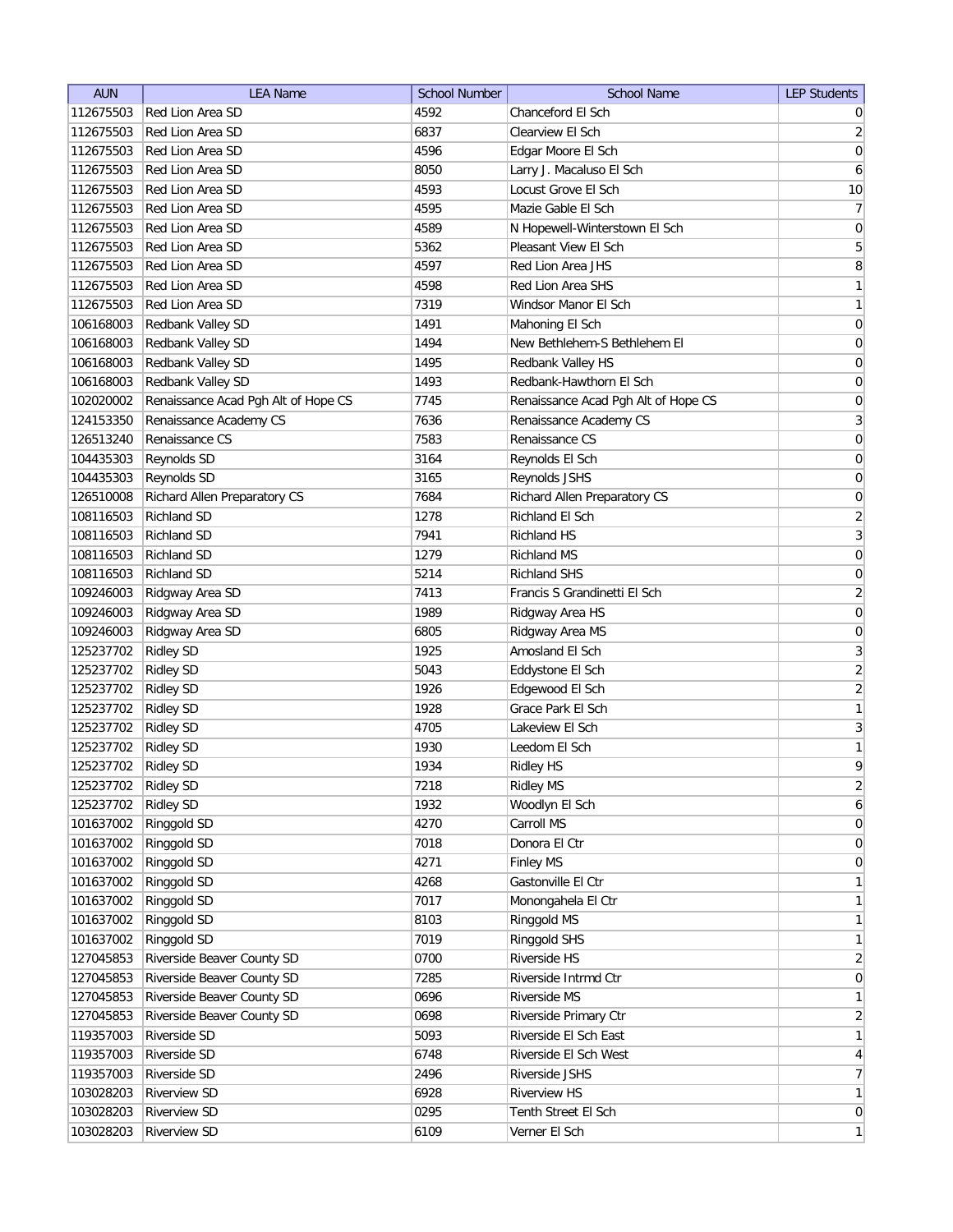| <b>AUN</b> | <b>LEA Name</b>                        | <b>School Number</b> | <b>School Name</b>                     | <b>LEP Students</b> |
|------------|----------------------------------------|----------------------|----------------------------------------|---------------------|
| 105252920  | Robert Benjamin Wiley Community CS     | 7532                 | Robert Benjamin Wiley Community CS     | $\overline{0}$      |
| 121393330  | Roberto Clemente CS                    | 7629                 | Roberto Clemente CS                    | 48                  |
| 127046903  | Rochester Area SD                      | 7333                 | Rochester Area El Sch                  | $\overline{2}$      |
| 127046903  | Rochester Area SD                      | 8000                 | Rochester Area HS                      | 0                   |
| 127046903  | Rochester Area SD                      | 0712                 | Rochester Area HS                      | $\overline{0}$      |
| 127046903  | Rochester Area SD                      | 7401                 | Rochester Area MS                      | 0                   |
| 108566303  | Rockwood Area SD                       | 3996                 | Kingwood El Sch                        | 0                   |
| 108566303  | Rockwood Area SD                       | 6209                 | Rockwood Area El Sch                   | $\boldsymbol{0}$    |
| 108566303  | Rockwood Area SD                       | 6210                 | Rockwood Area JSHS                     | $\boldsymbol{0}$    |
| 125237903  | Rose Tree Media SD                     | 1940                 | Glenwood El Sch                        | 6                   |
| 125237903  | Rose Tree Media SD                     | 7365                 | Indian Lane El Sch                     | 11                  |
| 125237903  | Rose Tree Media SD                     | 6514                 | Media El Sch                           | 13                  |
| 125237903  | Rose Tree Media SD                     | 1942                 | Penncrest HS                           | 14                  |
| 125237903  | Rose Tree Media SD                     | 1937                 | Rose Tree El Sch                       | 4                   |
| 125237903  | Rose Tree Media SD                     | 6625                 | Springton Lake MS                      | 11                  |
| 126510001  | <b>Russell Byers CS</b>                | 7677                 | <b>Russell Byers CS</b>                | $\vert 4 \vert$     |
| 129546803  | Saint Clair Area SD                    | 3930                 | Saint Clair Area El/MS                 | $\vert 4 \vert$     |
| 109248003  | Saint Marys Area SD                    | 1978                 | Bennetts Valley El Sch                 | 0                   |
| 109248003  | Saint Marys Area SD                    | 1991                 | Fox Twp El Sch                         | $\vert 0 \vert$     |
| 109248003  | Saint Marys Area SD                    | 6697                 | South St Marys Street El Sch           | 0                   |
| 109248003  | Saint Marys Area SD                    | 1992                 | St Marys Area MS                       | 0                   |
| 109248003  | Saint Marys Area SD                    | 5169                 | St Marys Area SHS                      | $\mathbf{1}$        |
| 121395603  | Salisbury Township SD                  | 6864                 | Harry S Truman El Sch                  | 27                  |
| 121395603  | Salisbury Township SD                  | 5365                 | Salisbury MS                           | 16                  |
| 121395603  | Salisbury Township SD                  | 2833                 | Salisbury SHS                          | 9                   |
| 121395603  | Salisbury Township SD                  | 2832                 | Western Salisbury El Sch               | 11                  |
| 108567004  | Salisbury-Elk Lick SD                  | 6818                 | Salisbury-Elk Lick El Sch              | 0                   |
| 108567004  | Salisbury-Elk Lick SD                  | 4002                 | Salisbury-Elk Lick JSHS                | 0                   |
| 124150005  | Sankofa Academy CS                     | 7834                 | Sankofa Academy CS                     | 0                   |
| 114514135  | Sankofa Freedom Academy Charter School | 8083                 | Sankofa Freedom Academy Charter School | 6                   |
| 120486003  | Saucon Valley SD                       | 3485                 | Saucon Valley El Sch                   | 9                   |
| 120486003  | Saucon Valley SD                       | 7210                 | Saucon Valley MS                       | $\overline{3}$      |
| 120486003  | Saucon Valley SD                       | 5352                 | Saucon Valley SHS                      | $\overline{3}$      |
| 117086003  | Sayre Area SD                          | 4949                 | Litchfield Twp El Sch                  | $\boldsymbol{0}$    |
| 117086003  | Sayre Area SD                          | 0965                 | Sayre Area HS                          | $\overline{0}$      |
| 117086003  | Sayre Area SD                          | 6713                 | Snyder El Sch                          | $\vert 0 \vert$     |
| 122093140  | School Lane CS                         | 7568                 | School Lane CS                         | 21                  |
| 129547303  | Schuylkill Haven Area SD               | 7331                 | Schuylkill Haven El Ctr                | $\overline{2}$      |
| 129547303  | Schuylkill Haven Area SD               | 3935                 | Schuylkill Haven MS                    | 0                   |
| 129547303  | Schuylkill Haven Area SD               | 5264                 | Schuylkill Haven SHS                   | 0                   |
| 114067503  | Schuylkill Valley SD                   | 7429                 | Schuylkill Valley El Sch               | 8                   |
| 114067503  | Schuylkill Valley SD                   | 0864                 | Schuylkill Valley HS                   | 7                   |
| 114067503  | Schuylkill Valley SD                   | 6888                 | Schuylkill Valley MS                   | $\vert 4 \vert$     |
| 119357402  | Scranton SD                            | 5149                 | Charles Sumner #18                     | 5 <sup>2</sup>      |
| 119357402  | Scranton SD                            | 2474                 | Frances Willard #32                    | 22                  |
| 119357402  | Scranton SD                            | 2476                 | George Bancroft #34                    | 44                  |
| 119357402  | Scranton SD                            | 2455                 | John Adams #4                          | 45                  |
| 119357402  | Scranton SD                            | 4736                 | John F. Kennedy #7                     | 51                  |
| 119357402  | Scranton SD                            | 4858                 | John G Whittier #2                     | 29                  |
| 119357402  | Scranton SD                            | 2482                 | John J. Audubon #42                    | 17                  |
| 119357402  | Scranton SD                            | 2481                 | John Marshall #41                      | 7                   |
| 119357402  | Scranton SD                            | 6971                 | Lincoln-Jackson #14                    | 16                  |
| 119357402  | Scranton SD                            | 6970                 | McNichols Plaza                        | 59                  |
| 119357402  | Scranton SD                            | 5232                 | Neil Armstrong #40                     | 13                  |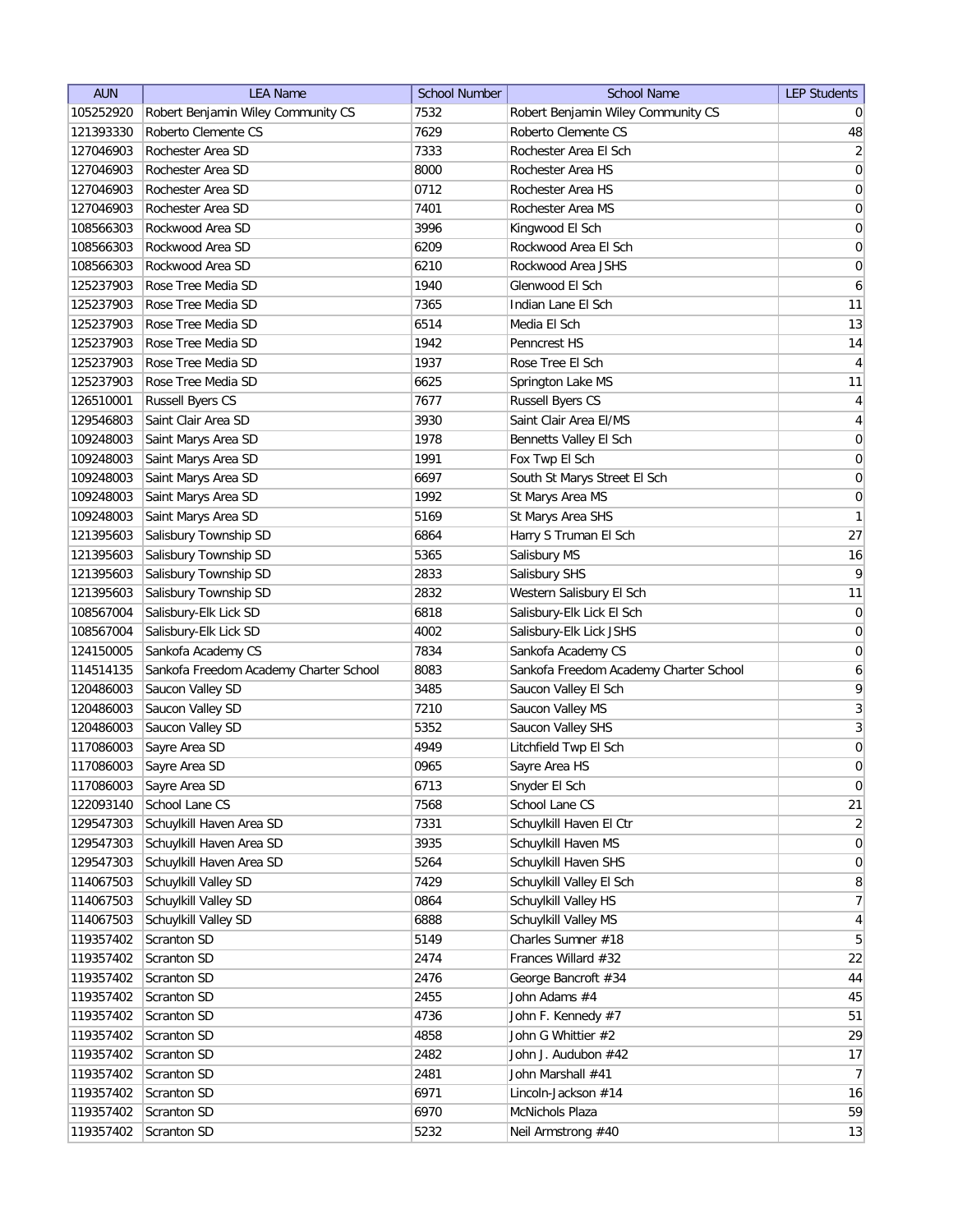| <b>AUN</b> | <b>LEA Name</b>                  | <b>School Number</b> | <b>School Name</b>               | <b>LEP Students</b> |
|------------|----------------------------------|----------------------|----------------------------------|---------------------|
| 119357402  | Scranton SD                      | 7700                 | Northeast Intrmd Sch             | 68                  |
| 119357402  | Scranton SD                      | 4952                 | Robert Morris #27                | 5 <sup>1</sup>      |
| 119357402  | <b>Scranton SD</b>               | 6413                 | <b>Scranton HS</b>               | 146                 |
| 119357402  | Scranton SD                      | 2487                 | South Scranton Intrmd Sch        | 41                  |
| 119357402  | <b>Scranton SD</b>               | 2489                 | West Scranton HS                 | 25                  |
| 119357402  | <b>Scranton SD</b>               | 6791                 | West Scranton Intrmd Sch         | 21                  |
| 119357402  | <b>Scranton SD</b>               | 4857                 | William Prescott #38             | 27                  |
| 116557103  | Selinsgrove Area SD              | 3965                 | Jackson-Penn El Sch              | $\overline{0}$      |
| 116557103  | Selinsgrove Area SD              | 3968                 | Selinsgrove Area El Sch          | 14                  |
| 116557103  | Selinsgrove Area SD              | 3969                 | Selinsgrove Area HS              | 12                  |
| 116557103  | Selinsgrove Area SD              | 6817                 | Selinsgrove Area MS              | 13                  |
| 116557103  | Selinsgrove Area SD              | 7507                 | Selinsgrove Intrmd Sch           | 12                  |
| 104107903  | Seneca Valley SD                 | 1178                 | Connoquenessing Valley El Sch    | $\overline{3}$      |
| 104107903  | Seneca Valley SD                 | 1180                 | Evans City El Sch                | 5                   |
| 104107903  | Seneca Valley SD                 | 7488                 | Evans City MS                    | 1                   |
| 104107903  | Seneca Valley SD                 | 4907                 | Haine El Sch                     | 15                  |
| 104107903  | Seneca Valley SD                 | 7489                 | Haine MS                         | 7                   |
| 104107903  | Seneca Valley SD                 | 1179                 | Rowan El Sch                     | $\bf 8$             |
| 104107903  | Seneca Valley SD                 | 7412                 | Seneca Valley IHS                | $\overline{9}$      |
| 104107903  | Seneca Valley SD                 | 5311                 | Seneca Valley MS                 | $\overline{5}$      |
| 104107903  | Seneca Valley SD                 | 1183                 | Seneca Valley SHS                | 1                   |
| 188392660  | Seven Generations Charter School | 8084                 | Seven Generations Charter School | 1                   |
| 108567204  | Shade-Central City SD            | 6594                 | Cairnbrook El Sch                | 0                   |
| 108567204  | Shade-Central City SD            | 4006                 | Shade JSHS                       | $\boldsymbol{0}$    |
| 103028302  | Shaler Area SD                   | 4696                 | <b>Burchfield Primary Sch</b>    | $\boldsymbol{0}$    |
| 103028302  | Shaler Area SD                   | 0457                 | Jeffery Primary Sch              | 0                   |
| 103028302  | Shaler Area SD                   | 5101                 | Marzolf Primary Sch              | 3                   |
| 103028302  | Shaler Area SD                   | 4843                 | Reserve Primary Sch              | $\overline{3}$      |
| 103028302  | Shaler Area SD                   | 0458                 | Rogers Primary Sch               | 0                   |
| 103028302  | Shaler Area SD                   | 8001                 | Shaler Area El Sch               | 3                   |
| 103028302  | Shaler Area SD                   | 0460                 | Shaler Area HS                   | 6                   |
| 103028302  | Shaler Area SD                   | 7558                 | Shaler Area Imtrmd Sch           | 0                   |
| 103028302  | Shaler Area SD                   | 8002                 | Shaler Area MS                   | $\overline{2}$      |
| 103028302  | Shaler Area SD                   | 7002                 | Shaler Area MS                   | $\pmb{0}$           |
| 116496503  | Shamokin Area SD                 | 7009                 | Shamokin Area El Sch             | 10                  |
| 116496503  | Shamokin Area SD                 | 7893                 | Shamokin Area HS                 | $\overline{2}$      |
| 116496503  | Shamokin Area SD                 | 6354                 | Shamokin Area JSHS               | 0                   |
| 116496503  | Shamokin Area SD                 | 7892                 | Shamokin Area MS                 | $\overline{2}$      |
| 108567404  | Shanksville-Stonycreek SD        | 7397                 | Shanksville-Stonycreek El Sch    | 0                   |
| 108567404  | Shanksville-Stonycreek SD        | 6800                 | Shanksville-Stonycreek HS        | $\overline{0}$      |
| 108567404  | Shanksville-Stonycreek SD        | 7398                 | Shanksville-Stonycreek MS        | $\overline{0}$      |
| 104435603  | Sharon City SD                   | 3173                 | Case Avenue El Sch               | $\mathbf{1}$        |
| 104435603  | Sharon City SD                   | 3170                 | Musser El Sch                    | 0                   |
| 104435603  | Sharon City SD                   | 8093                 | Sharon HS                        | $\mathsf{q}$        |
| 104435603  | Sharon City SD                   | 8092                 | Sharon MS                        | 3                   |
| 104435603  | Sharon City SD                   | 5246                 | Sharon MS/HS                     | $\overline{0}$      |
| 104435603  | Sharon City SD                   | 3171                 | West Hill El Sch                 | 6                   |
| 104435703  | Sharpsville Area SD              | 7705                 | Sharpsville Area El Sch          | $\overline{2}$      |
| 104435703  | Sharpsville Area SD              | 7387                 | Sharpsville Area MS              | 0                   |
| 104435703  | Sharpsville Area SD              | 3124                 | Sharpsville Area SHS             | $\mathbf{1}$        |
| 129547203  | Shenandoah Valley SD             | 3938                 | Shenandoah Valley El Sch         | 44                  |
| 129547203  | Shenandoah Valley SD             | 3940                 | Shenandoah Valley JSHS           | 15                  |
| 104376203  | Shenango Area SD                 | 2706                 | Shenango El Sch                  | 5 <sup>2</sup>      |
| 104376203  | Shenango Area SD                 | 2708                 | Shenango HS                      | $\vert 0 \vert$     |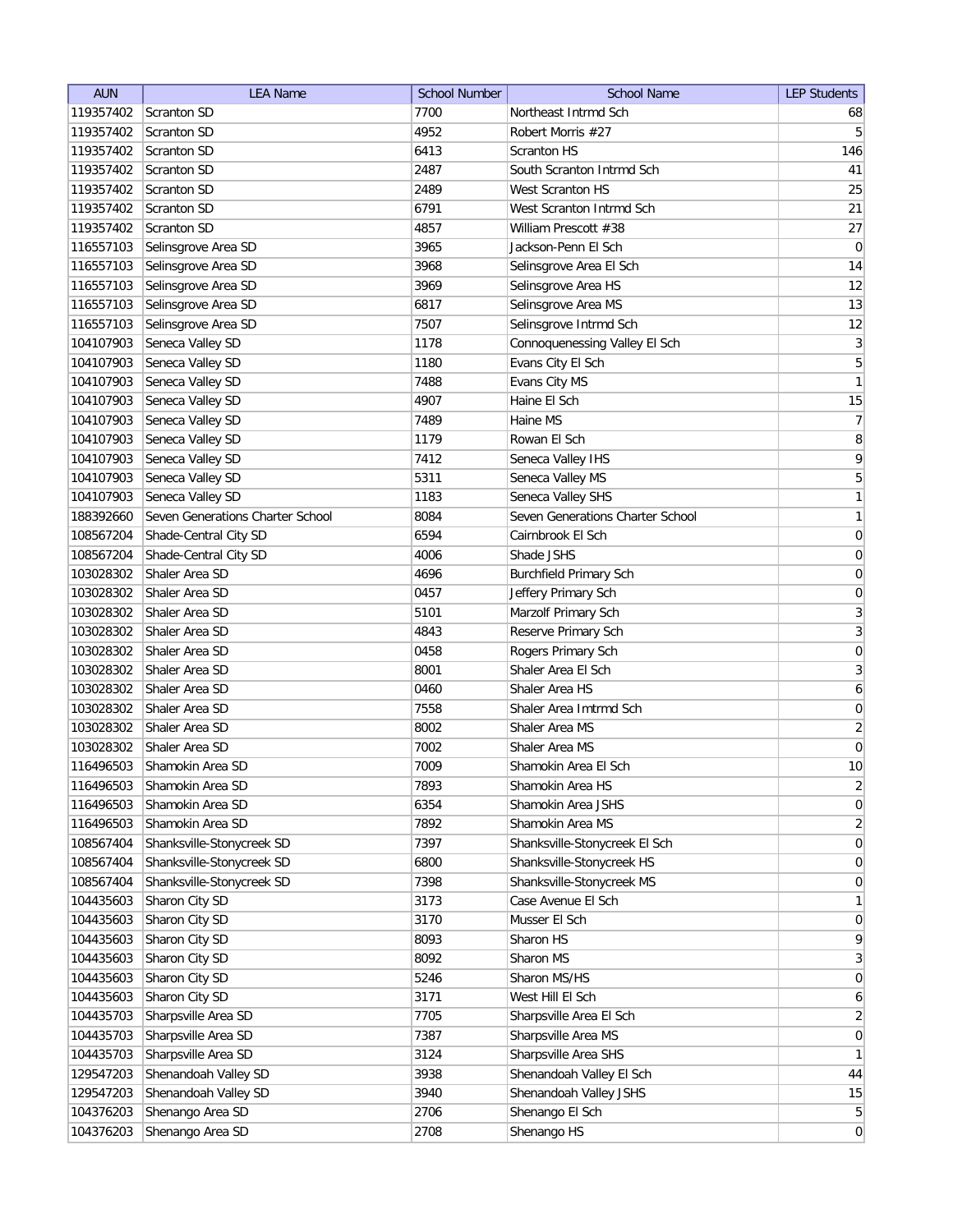| <b>AUN</b> | <b>LEA Name</b>            | <b>School Number</b> | <b>School Name</b>                  | <b>LEP Students</b>     |
|------------|----------------------------|----------------------|-------------------------------------|-------------------------|
| 116496603  | Shikellamy SD              | 7741                 | Chief Shikellamy Sch                | 13                      |
| 116496603  | Shikellamy SD              | 6357                 | Grace S Beck Sch                    | 3                       |
| 116496603  | Shikellamy SD              | 3567                 | Oaklyn Sch                          | $\mathbf{1}$            |
| 116496603  | Shikellamy SD              | 3549                 | Priestley Sch                       | 0                       |
| 116496603  | Shikellamy SD              | 3552                 | <b>Rice MS</b>                      | $\overline{4}$          |
| 116496603  | Shikellamy SD              | 3569                 | Shikellamy HS                       | $\overline{\mathbf{r}}$ |
| 116496603  | Shikellamy SD              | 3568                 | Sunbury MS                          | 5                       |
| 115218003  | Shippensburg Area SD       | 1724                 | Grace B Luhrs Univ Elem             | $\boldsymbol{0}$        |
| 115218003  | Shippensburg Area SD       | 1726                 | James Burd El Sch                   | $\boldsymbol{0}$        |
| 115218003  | Shippensburg Area SD       | 7925                 | James Burd El Sch                   | $\overline{2}$          |
| 115218003  | Shippensburg Area SD       | 1725                 | Nancy Grayson El Sch                | $\boldsymbol{0}$        |
| 115218003  | Shippensburg Area SD       | 7924                 | Nancy Grayson El Sch                | $\overline{3}$          |
| 115218003  | Shippensburg Area SD       | 1729                 | Shippensburg Area MS                | $\overline{2}$          |
| 115218003  | Shippensburg Area SD       | 5221                 | Shippensburg Area SHS               | $\boldsymbol{0}$        |
| 115218003  | Shippensburg Area SD       | 7921                 | Shippensburg Intrm Sch              | 5                       |
| 104107503  | Slippery Rock Area SD      | 1167                 | Har-Mer El Sch                      | 0                       |
| 104107503  | Slippery Rock Area SD      | 1169                 | Moraine El Sch                      | $\overline{3}$          |
| 104107503  | Slippery Rock Area SD      | 1171                 | Slippery Rock Area El Sch           | $\vert 4 \vert$         |
| 104107503  | Slippery Rock Area SD      | 1172                 | Slippery Rock Area HS               | $\mathsf{O}\xspace$     |
| 104107503  | Slippery Rock Area SD      | 6647                 | Slippery Rock Area MS               | $\overline{2}$          |
| 109427503  | Smethport Area SD          | 3116                 | Smethport Area El Sch               | 0                       |
| 109427503  | Smethport Area SD          | 3117                 | Smethport Area JSHS                 | $\mathsf{O}\xspace$     |
| 113367003  | Solanco SD                 | 2656                 | Bart-Colerain El Sch                | $\boldsymbol{6}$        |
| 113367003  | Solanco SD                 | 7354                 | Clermont El Sch                     | $\boldsymbol{0}$        |
| 113367003  | Solanco SD                 | 2654                 | Providence El Sch                   | $\overline{3}$          |
| 113367003  | Solanco SD                 | 2655                 | Quarryville El Sch                  | $\overline{3}$          |
| 113367003  | Solanco SD                 | 2657                 | Smith MS                            | $\overline{2}$          |
| 113367003  | Solanco SD                 | 2658                 | Solanco HS                          | 5                       |
| 113367003  | Solanco SD                 | 5054                 | Swift MS                            | 5                       |
| 108567703  | Somerset Area SD           | 7481                 | Eagle View El Sch                   | 6                       |
| 108567703  | Somerset Area SD           | 4012                 | Friedens El Sch                     | 0                       |
| 108567703  | Somerset Area SD           | 4009                 | Maple Ridge El Sch                  | 7                       |
| 108567703  | Somerset Area SD           | 4011                 | Sipesville El Sch                   | $\boldsymbol{0}$        |
| 108567703  | Somerset Area SD           | 4014                 | Somerset Area JHS                   | $\overline{2}$          |
| 108567703  | Somerset Area SD           | 4015                 | Somerset Area SHS                   | 1                       |
| 123467103  | Souderton Area SD          | 3357                 | E M Crouthamel El Sch               | 65                      |
| 123467103  | Souderton Area SD          | 3266                 | Franconia El Sch                    | 34                      |
| 123467103  | Souderton Area SD          | 4721                 | Indian Crest JHS                    | $\overline{0}$          |
| 123467103  | Souderton Area SD          | 8062                 | <b>Indian Crest MS</b>              | 32                      |
| 123467103  | Souderton Area SD          | 4722                 | Indian Valley MS                    | 3                       |
| 123467103  | Souderton Area SD          | 3306                 | Lower Salford El Sch                | 24                      |
| 123467103  | Souderton Area SD          | 7262                 | Oak Ridge El Sch                    | 18                      |
| 123467103  | Souderton Area SD          | 3350                 | Salford Hills El Sch                | $6 \mid$                |
| 123467103  | Souderton Area SD          | 3354                 | Souderton Area SHS                  | 29                      |
| 123467103  | Souderton Area SD          | 7752                 | Vernfield El Sch                    | 8 <sup>1</sup>          |
| 123467103  | Souderton Area SD          | 4900                 | West Broad Street El Sch            | 41                      |
| 123463370  | Souderton CS Collaborative | 7638                 | Souderton CS Collaborative          | $\overline{0}$          |
| 103028653  | South Allegheny SD         | 0438                 | South Allegheny Early Childhood Ctr | $\overline{0}$          |
| 103028653  | South Allegheny SD         | 7751                 | South Allegheny El Sch              | $\overline{0}$          |
| 103028653  | South Allegheny SD         | 0440                 | South Allegheny MS/HS               | $\mathbf{1}$            |
| 104107803  | South Butler County SD     | 1177                 | Knoch HS                            | $\overline{0}$          |
| 104107803  | South Butler County SD     | 7460                 | Knoch MS                            | 1                       |
| 104107803  | South Butler County SD     | 7718                 | South Butler Intermediate EL Sch    | $\overline{0}$          |
| 104107803  | South Butler County SD     | 7717                 | South Butler Primary Sch            | $\overline{0}$          |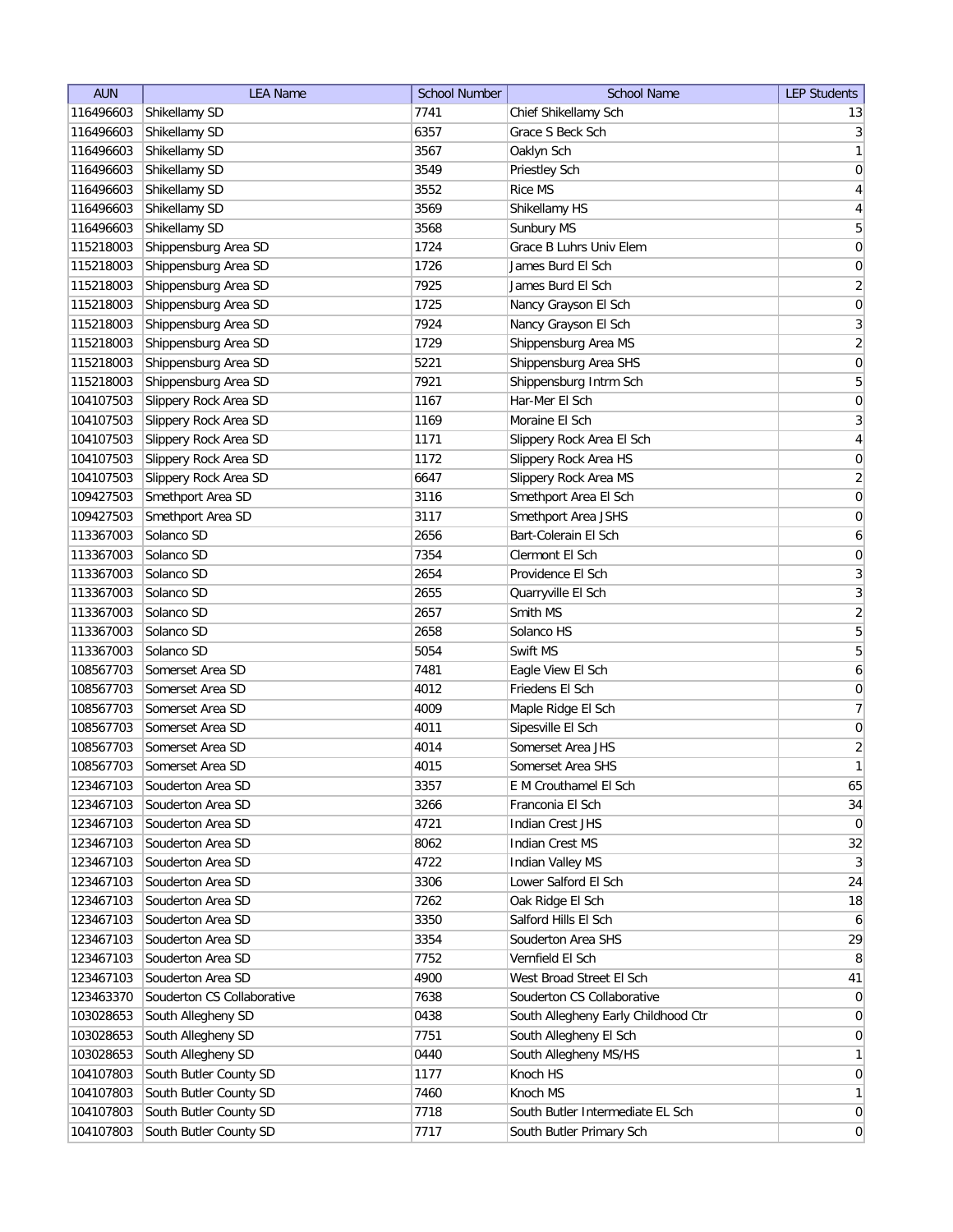| South Eastern SD<br>4599<br>Delta-Peach Bottom El Sch<br>112676203<br>112676203<br>South Eastern SD<br>4601<br>Fawn Area El Sch<br>4602<br>112676203<br>South Eastern SD<br>Kennard-Dale HS<br>6832<br>112676203<br>South Eastern SD<br>South Eastern MS West<br>7699<br>112676203<br>South Eastern SD<br>South Eastern MS-East<br>112676203<br>South Eastern SD<br>4600<br>Stewartstown El Sch<br>7490<br>103028703<br>South Fayette Township SD<br>South Fayette MS<br>South Fayette Township SD<br>103028703<br>0468<br>South Fayette Twp El Sch<br>South Fayette Township SD<br>103028703<br>0470<br>South Fayette Twp HS<br><b>Boiling Springs HS</b><br>115218303<br>South Middleton SD<br>6328<br>South Middleton SD<br>6853<br>Iron Forge Educnl Ctr<br>115218303<br>W.G. Rice El Sch<br>South Middleton SD<br>1730<br>115218303<br>South Middleton SD<br>7611<br><b>Yellow Breeches MS</b><br>115218303<br>103028753<br>South Park SD<br>7682<br>South Park Elem Center<br>103028753<br>South Park SD<br>6906<br>South Park MS<br>103028753<br>South Park SD<br>0467<br>South Park SHS<br>South Side Area SD<br>6568<br>South Side El Sch<br>127047404<br>127047404<br>South Side Area SD<br>0714<br>South Side HS | <b>AUN</b> | <b>LEA Name</b>    | <b>School Number</b> | <b>School Name</b> | <b>LEP Students</b> |
|-----------------------------------------------------------------------------------------------------------------------------------------------------------------------------------------------------------------------------------------------------------------------------------------------------------------------------------------------------------------------------------------------------------------------------------------------------------------------------------------------------------------------------------------------------------------------------------------------------------------------------------------------------------------------------------------------------------------------------------------------------------------------------------------------------------------------------------------------------------------------------------------------------------------------------------------------------------------------------------------------------------------------------------------------------------------------------------------------------------------------------------------------------------------------------------------------------------------------------|------------|--------------------|----------------------|--------------------|---------------------|
|                                                                                                                                                                                                                                                                                                                                                                                                                                                                                                                                                                                                                                                                                                                                                                                                                                                                                                                                                                                                                                                                                                                                                                                                                             |            |                    |                      |                    | $\overline{2}$      |
|                                                                                                                                                                                                                                                                                                                                                                                                                                                                                                                                                                                                                                                                                                                                                                                                                                                                                                                                                                                                                                                                                                                                                                                                                             |            |                    |                      |                    | $\mathbf 0$         |
|                                                                                                                                                                                                                                                                                                                                                                                                                                                                                                                                                                                                                                                                                                                                                                                                                                                                                                                                                                                                                                                                                                                                                                                                                             |            |                    |                      |                    | $\mathbf{3}$        |
|                                                                                                                                                                                                                                                                                                                                                                                                                                                                                                                                                                                                                                                                                                                                                                                                                                                                                                                                                                                                                                                                                                                                                                                                                             |            |                    |                      |                    | $\overline{4}$      |
|                                                                                                                                                                                                                                                                                                                                                                                                                                                                                                                                                                                                                                                                                                                                                                                                                                                                                                                                                                                                                                                                                                                                                                                                                             |            |                    |                      |                    | $\overline{3}$      |
|                                                                                                                                                                                                                                                                                                                                                                                                                                                                                                                                                                                                                                                                                                                                                                                                                                                                                                                                                                                                                                                                                                                                                                                                                             |            |                    |                      |                    | 5                   |
|                                                                                                                                                                                                                                                                                                                                                                                                                                                                                                                                                                                                                                                                                                                                                                                                                                                                                                                                                                                                                                                                                                                                                                                                                             |            |                    |                      |                    | $\overline{4}$      |
|                                                                                                                                                                                                                                                                                                                                                                                                                                                                                                                                                                                                                                                                                                                                                                                                                                                                                                                                                                                                                                                                                                                                                                                                                             |            |                    |                      |                    | 8                   |
|                                                                                                                                                                                                                                                                                                                                                                                                                                                                                                                                                                                                                                                                                                                                                                                                                                                                                                                                                                                                                                                                                                                                                                                                                             |            |                    |                      |                    | $\mathsf{O}\xspace$ |
|                                                                                                                                                                                                                                                                                                                                                                                                                                                                                                                                                                                                                                                                                                                                                                                                                                                                                                                                                                                                                                                                                                                                                                                                                             |            |                    |                      |                    | 13                  |
|                                                                                                                                                                                                                                                                                                                                                                                                                                                                                                                                                                                                                                                                                                                                                                                                                                                                                                                                                                                                                                                                                                                                                                                                                             |            |                    |                      |                    | $\overline{4}$      |
|                                                                                                                                                                                                                                                                                                                                                                                                                                                                                                                                                                                                                                                                                                                                                                                                                                                                                                                                                                                                                                                                                                                                                                                                                             |            |                    |                      |                    | 10                  |
|                                                                                                                                                                                                                                                                                                                                                                                                                                                                                                                                                                                                                                                                                                                                                                                                                                                                                                                                                                                                                                                                                                                                                                                                                             |            |                    |                      |                    | 6                   |
|                                                                                                                                                                                                                                                                                                                                                                                                                                                                                                                                                                                                                                                                                                                                                                                                                                                                                                                                                                                                                                                                                                                                                                                                                             |            |                    |                      |                    | $\overline{4}$      |
|                                                                                                                                                                                                                                                                                                                                                                                                                                                                                                                                                                                                                                                                                                                                                                                                                                                                                                                                                                                                                                                                                                                                                                                                                             |            |                    |                      |                    | $\mathbf{3}$        |
|                                                                                                                                                                                                                                                                                                                                                                                                                                                                                                                                                                                                                                                                                                                                                                                                                                                                                                                                                                                                                                                                                                                                                                                                                             |            |                    |                      |                    | $\mathbf{1}$        |
|                                                                                                                                                                                                                                                                                                                                                                                                                                                                                                                                                                                                                                                                                                                                                                                                                                                                                                                                                                                                                                                                                                                                                                                                                             |            |                    |                      |                    | $\boldsymbol{0}$    |
|                                                                                                                                                                                                                                                                                                                                                                                                                                                                                                                                                                                                                                                                                                                                                                                                                                                                                                                                                                                                                                                                                                                                                                                                                             |            |                    |                      |                    | $\mathsf{O}\xspace$ |
|                                                                                                                                                                                                                                                                                                                                                                                                                                                                                                                                                                                                                                                                                                                                                                                                                                                                                                                                                                                                                                                                                                                                                                                                                             | 127047404  | South Side Area SD | 6937                 | South Side MS      | $\boldsymbol{0}$    |
| Baresville El Sch<br>112676403<br>South Western SD<br>4603                                                                                                                                                                                                                                                                                                                                                                                                                                                                                                                                                                                                                                                                                                                                                                                                                                                                                                                                                                                                                                                                                                                                                                  |            |                    |                      |                    | $\boldsymbol{6}$    |
| 112676403<br>South Western SD<br>4605<br>Manheim El Sch                                                                                                                                                                                                                                                                                                                                                                                                                                                                                                                                                                                                                                                                                                                                                                                                                                                                                                                                                                                                                                                                                                                                                                     |            |                    |                      |                    | $\mathsf{O}\xspace$ |
| 112676403<br>South Western SD<br>6641<br>Markle Intrmd Sch                                                                                                                                                                                                                                                                                                                                                                                                                                                                                                                                                                                                                                                                                                                                                                                                                                                                                                                                                                                                                                                                                                                                                                  |            |                    |                      |                    | $\boldsymbol{9}$    |
| 112676403<br>South Western SD<br>4606<br>Park Hills El Sch                                                                                                                                                                                                                                                                                                                                                                                                                                                                                                                                                                                                                                                                                                                                                                                                                                                                                                                                                                                                                                                                                                                                                                  |            |                    |                      |                    | 13                  |
| South Western SD<br>South Western SHS<br>112676403<br>4608                                                                                                                                                                                                                                                                                                                                                                                                                                                                                                                                                                                                                                                                                                                                                                                                                                                                                                                                                                                                                                                                                                                                                                  |            |                    |                      |                    | $\sqrt{5}$          |
| South Western SD<br>112676403<br>4607<br>West Manheim El Sch                                                                                                                                                                                                                                                                                                                                                                                                                                                                                                                                                                                                                                                                                                                                                                                                                                                                                                                                                                                                                                                                                                                                                                |            |                    |                      |                    | $\overline{5}$      |
| Central El Sch<br>117416103<br>South Williamsport Area SD<br>3054                                                                                                                                                                                                                                                                                                                                                                                                                                                                                                                                                                                                                                                                                                                                                                                                                                                                                                                                                                                                                                                                                                                                                           |            |                    |                      |                    | $\mathbf{1}$        |
| South Williamsport Area SD<br>Rommelt El Sch<br>117416103<br>7719                                                                                                                                                                                                                                                                                                                                                                                                                                                                                                                                                                                                                                                                                                                                                                                                                                                                                                                                                                                                                                                                                                                                                           |            |                    |                      |                    | $\overline{2}$      |
| 117416103<br>South Williamsport Area SD<br>3056<br>South Williamsport Area JSHS                                                                                                                                                                                                                                                                                                                                                                                                                                                                                                                                                                                                                                                                                                                                                                                                                                                                                                                                                                                                                                                                                                                                             |            |                    |                      |                    | $\mathbf{1}$        |
| 125238402<br>Southeast Delco SD<br>6516<br>Academy Park HS                                                                                                                                                                                                                                                                                                                                                                                                                                                                                                                                                                                                                                                                                                                                                                                                                                                                                                                                                                                                                                                                                                                                                                  |            |                    |                      |                    | 36                  |
| Southeast Delco SD<br>1861<br>Darby Twp Sch<br>125238402                                                                                                                                                                                                                                                                                                                                                                                                                                                                                                                                                                                                                                                                                                                                                                                                                                                                                                                                                                                                                                                                                                                                                                    |            |                    |                      |                    | $\overline{2}$      |
| Southeast Delco SD<br>6505<br>Delcroft Sch<br>125238402                                                                                                                                                                                                                                                                                                                                                                                                                                                                                                                                                                                                                                                                                                                                                                                                                                                                                                                                                                                                                                                                                                                                                                     |            |                    |                      |                    | 11                  |
| 125238402<br>Southeast Delco SD<br>6501<br>Harris Sch                                                                                                                                                                                                                                                                                                                                                                                                                                                                                                                                                                                                                                                                                                                                                                                                                                                                                                                                                                                                                                                                                                                                                                       |            |                    |                      |                    | 28                  |
| 125238402<br>Southeast Delco SD<br>1943<br>Sharon Hill Sch                                                                                                                                                                                                                                                                                                                                                                                                                                                                                                                                                                                                                                                                                                                                                                                                                                                                                                                                                                                                                                                                                                                                                                  |            |                    |                      |                    | 26                  |
| 125238402<br>Southeast Delco SD<br>7946<br>Southeast Delco Kindergarten Center                                                                                                                                                                                                                                                                                                                                                                                                                                                                                                                                                                                                                                                                                                                                                                                                                                                                                                                                                                                                                                                                                                                                              |            |                    |                      |                    | 12                  |
| 101306503<br>Southeastern Greene SD<br>2271<br>Bobtown El Sch                                                                                                                                                                                                                                                                                                                                                                                                                                                                                                                                                                                                                                                                                                                                                                                                                                                                                                                                                                                                                                                                                                                                                               |            |                    |                      |                    | $\boldsymbol{0}$    |
| 101306503<br>Southeastern Greene SD<br>2284<br>Mapletown JSHS                                                                                                                                                                                                                                                                                                                                                                                                                                                                                                                                                                                                                                                                                                                                                                                                                                                                                                                                                                                                                                                                                                                                                               |            |                    |                      |                    | $\pmb{0}$           |
| Southern Columbia Area SD<br>Hartman El Ctr<br>116197503<br>6900                                                                                                                                                                                                                                                                                                                                                                                                                                                                                                                                                                                                                                                                                                                                                                                                                                                                                                                                                                                                                                                                                                                                                            |            |                    |                      |                    | $\overline{4}$      |
| Southern Columbia Area SD<br>1627<br>Southern Columbia HS<br>116197503                                                                                                                                                                                                                                                                                                                                                                                                                                                                                                                                                                                                                                                                                                                                                                                                                                                                                                                                                                                                                                                                                                                                                      |            |                    |                      |                    | $\pmb{0}$           |
| Southern Columbia Area SD<br>7668<br>Southern Columbia MS<br>116197503                                                                                                                                                                                                                                                                                                                                                                                                                                                                                                                                                                                                                                                                                                                                                                                                                                                                                                                                                                                                                                                                                                                                                      |            |                    |                      |                    | $\boldsymbol{0}$    |
| 111297504<br>Southern Fulton SD<br>7391<br>Southern Fulton El Sch                                                                                                                                                                                                                                                                                                                                                                                                                                                                                                                                                                                                                                                                                                                                                                                                                                                                                                                                                                                                                                                                                                                                                           |            |                    |                      |                    | $\mathbf{3}$        |
| 111297504<br>Southern Fulton SD<br>2253<br>Southern Fulton JSHS                                                                                                                                                                                                                                                                                                                                                                                                                                                                                                                                                                                                                                                                                                                                                                                                                                                                                                                                                                                                                                                                                                                                                             |            |                    |                      |                    | $\mathbf{1}$        |
| Rockhill El Sch<br>111317503<br>Southern Huntingdon County SD<br>2309                                                                                                                                                                                                                                                                                                                                                                                                                                                                                                                                                                                                                                                                                                                                                                                                                                                                                                                                                                                                                                                                                                                                                       |            |                    |                      |                    | $\boldsymbol{0}$    |
| Southern Huntingdon County SD<br>Shade Gap El Sch<br>111317503<br>2310                                                                                                                                                                                                                                                                                                                                                                                                                                                                                                                                                                                                                                                                                                                                                                                                                                                                                                                                                                                                                                                                                                                                                      |            |                    |                      |                    | $\boldsymbol{0}$    |
| Southern Huntingdon County SD<br>Southern Huntingdon Co HS/MS<br>111317503<br>2313                                                                                                                                                                                                                                                                                                                                                                                                                                                                                                                                                                                                                                                                                                                                                                                                                                                                                                                                                                                                                                                                                                                                          |            |                    |                      |                    | $\overline{0}$      |
| Southern Huntingdon County SD<br>Spring Farms El Sch<br>111317503<br>2312                                                                                                                                                                                                                                                                                                                                                                                                                                                                                                                                                                                                                                                                                                                                                                                                                                                                                                                                                                                                                                                                                                                                                   |            |                    |                      |                    | $\overline{0}$      |
| Southern Huntingdon County SD<br>111317503<br>2311<br>Trough Creek Valley El Sch                                                                                                                                                                                                                                                                                                                                                                                                                                                                                                                                                                                                                                                                                                                                                                                                                                                                                                                                                                                                                                                                                                                                            |            |                    |                      |                    | 0                   |
| Southern Lehigh SD<br>Hopewell El Sch<br>121395703<br>5240                                                                                                                                                                                                                                                                                                                                                                                                                                                                                                                                                                                                                                                                                                                                                                                                                                                                                                                                                                                                                                                                                                                                                                  |            |                    |                      |                    | 0                   |
| Southern Lehigh SD<br>8072<br>Hopewell El Sch<br>121395703                                                                                                                                                                                                                                                                                                                                                                                                                                                                                                                                                                                                                                                                                                                                                                                                                                                                                                                                                                                                                                                                                                                                                                  |            |                    |                      |                    | $\mathbf 0$         |
| Southern Lehigh SD<br>2838<br>121395703<br>Liberty Bell El Sch                                                                                                                                                                                                                                                                                                                                                                                                                                                                                                                                                                                                                                                                                                                                                                                                                                                                                                                                                                                                                                                                                                                                                              |            |                    |                      |                    | $\pmb{0}$           |
| Southern Lehigh SD<br>121395703<br>8073<br>Liberty Bell El Sch                                                                                                                                                                                                                                                                                                                                                                                                                                                                                                                                                                                                                                                                                                                                                                                                                                                                                                                                                                                                                                                                                                                                                              |            |                    |                      |                    | 10                  |
| Southern Lehigh SD<br>Lower Milford El Sch<br>121395703<br>2837                                                                                                                                                                                                                                                                                                                                                                                                                                                                                                                                                                                                                                                                                                                                                                                                                                                                                                                                                                                                                                                                                                                                                             |            |                    |                      |                    | $\overline{0}$      |
| Southern Lehigh SD<br>Lower Milford El Sch<br>121395703<br>8074                                                                                                                                                                                                                                                                                                                                                                                                                                                                                                                                                                                                                                                                                                                                                                                                                                                                                                                                                                                                                                                                                                                                                             |            |                    |                      |                    | $\overline{0}$      |
| 121395703<br>Southern Lehigh SD<br>8075<br>Southern Lehigh Intermediate Sch                                                                                                                                                                                                                                                                                                                                                                                                                                                                                                                                                                                                                                                                                                                                                                                                                                                                                                                                                                                                                                                                                                                                                 |            |                    |                      |                    | $\overline{7}$      |
| Southern Lehigh SD<br>4808<br>Southern Lehigh MS<br>121395703                                                                                                                                                                                                                                                                                                                                                                                                                                                                                                                                                                                                                                                                                                                                                                                                                                                                                                                                                                                                                                                                                                                                                               |            |                    |                      |                    | $\mathbf{1}$        |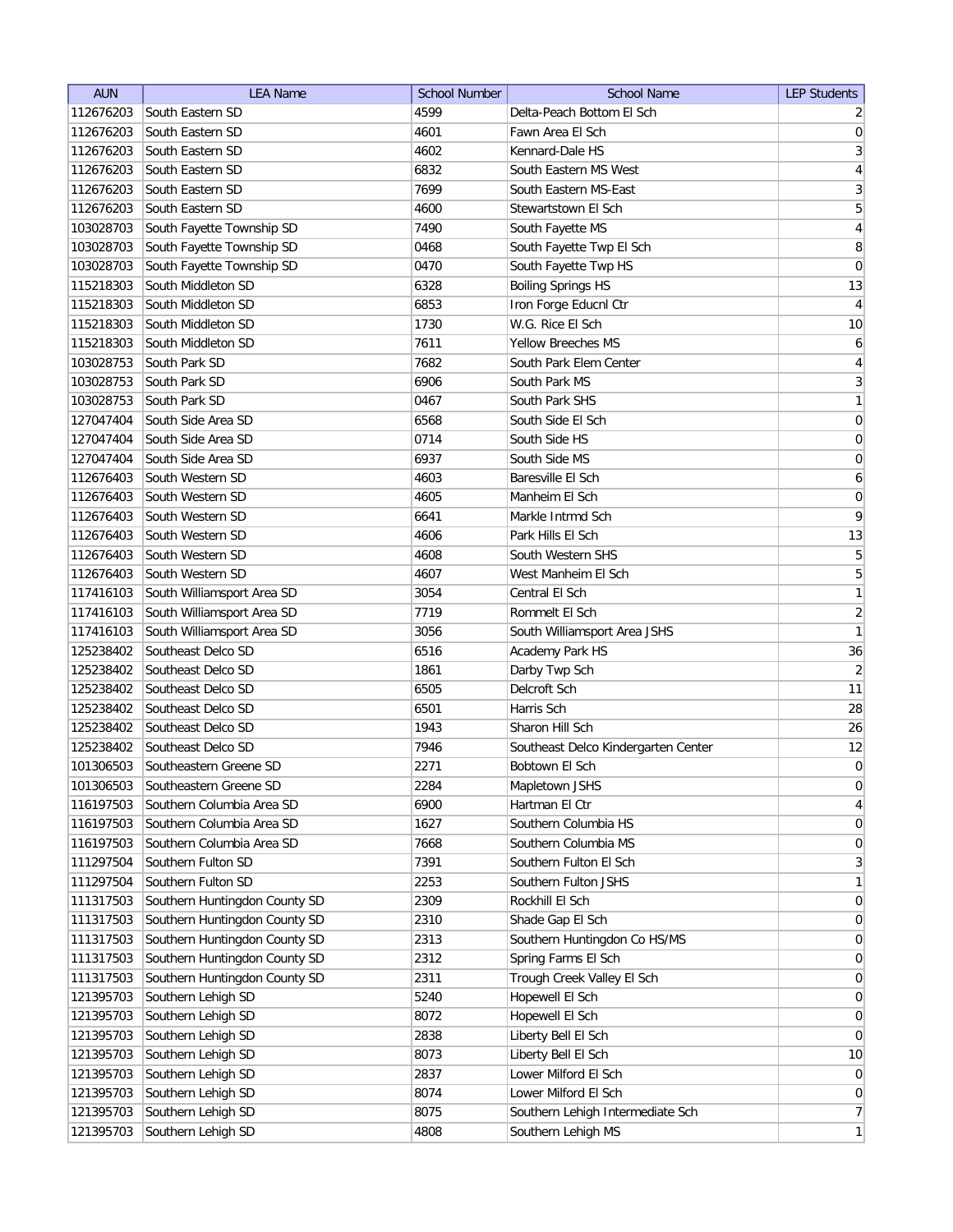| <b>AUN</b>             | <b>LEA Name</b>                 | <b>School Number</b> | <b>School Name</b>              | <b>LEP Students</b>                  |
|------------------------|---------------------------------|----------------------|---------------------------------|--------------------------------------|
| 121395703              | Southern Lehigh SD              | 2839                 | Southern Lehigh SHS             | 4 <sup>1</sup>                       |
| 117597003              | Southern Tioga SD               | 4070                 | Blossburg El Sch                | 0                                    |
| 117597003              | Southern Tioga SD               | 4062                 | Liberty El Sch                  | 0                                    |
| 117597003              | Southern Tioga SD               | 4064                 | Liberty JSHS                    | 1                                    |
| 117597003              | Southern Tioga SD               | 4068                 | Mansfield JSHS                  | $\overline{2}$                       |
| 117597003              | Southern Tioga SD               | 4071                 | North Penn JSHS                 | 0                                    |
| 117597003              | Southern Tioga SD               | 4839                 | Warren L Miller El Sch          | $\overline{2}$                       |
| 112676503              | Southern York County SD         | 4613                 | Friendship El Sch               | 8                                    |
| 112676503              | Southern York County SD         | 7556                 | Shrewsbury El Sch               | 3                                    |
| 112676503              | Southern York County SD         | 6692                 | Southern El Sch                 | $\overline{2}$                       |
| 112676503              | Southern York County SD         | 6286                 | Southern MS                     | $\mathbf{1}$                         |
| 112676503              | Southern York County SD         | 4614                 | Susquehannock HS                | $\mathbf{1}$                         |
| 107657503              | Southmoreland SD                | 6190                 | Alverton El Sch                 | $\overline{0}$                       |
| 107657503              | Southmoreland SD                | 4496                 | Ruffsdale El Sch                | 0                                    |
| 107657503              | Southmoreland SD                | 6932                 | Southmoreland El Sch            | 5                                    |
| 107657503              | Southmoreland SD                | 4502                 | Southmoreland JHS               | $\overline{0}$                       |
| 107657503              | Southmoreland SD                | 8102                 | Southmoreland MS                | $\mathbf{1}$                         |
| 107657503              | Southmoreland SD                | 7978                 | Southmoreland Primary Center    | $\overline{2}$                       |
| 107657503              | Southmoreland SD                | 6191                 | Southmoreland SHS               | $\overline{1}$                       |
| 108515107              | Southwest Leadership Academy CS | 7960                 | Southwest Leadership Academy CS | 0                                    |
| 103023410              | Spectrum CS                     | 7648                 | Spectrum CS                     | 0                                    |
| 108077503              | Spring Cove SD                  | 0941                 | Central HS                      | $\overline{0}$                       |
| 108077503              | Spring Cove SD                  | 0934                 | East Freedom El Sch             | $\boldsymbol{0}$                     |
| 108077503              | Spring Cove SD                  | 0936                 | Martinsburg El Sch              | $\boldsymbol{0}$                     |
| 108077503              | Spring Cove SD                  | 0939                 | Roaring Spring El Sch           | $\boldsymbol{0}$                     |
| 108077503              | Spring Cove SD                  | 8076                 | Spring Cove El Sch              | $\overline{2}$                       |
| 108077503              | Spring Cove SD                  | 5130                 | Spring Cove MS                  | $\overline{2}$                       |
| 112676703              | Spring Grove Area SD            | 4617                 | New Salem El Sch                | $\boldsymbol{0}$                     |
| 112676703              | Spring Grove Area SD            | 4620                 | Paradise El Sch                 | $\boldsymbol{0}$                     |
| 112676703              | Spring Grove Area SD            | 4622                 | Spring Grove Area Intrmd Sch    | $\overline{3}$                       |
| 112676703              | Spring Grove Area SD            | 6725                 | Spring Grove Area MS            | 4                                    |
| 112676703              | Spring Grove Area SD            | 4623                 | Spring Grove Area SHS           | 7                                    |
| 112676703              | Spring Grove Area SD            | 4618                 | Spring Grove El Sch             | 19                                   |
| 123467303              | Spring-Ford Area SD             | 7321                 | Brooke El Sch                   | $\vert 0 \vert$                      |
| 123467303              | Spring-Ford Area SD             | 7940                 | Evans El Sch                    | 3                                    |
| 123467303              | Spring-Ford Area SD             | 3358                 | Limerick El Sch                 | 1                                    |
| 123467303              | Spring-Ford Area SD             | 4809                 | Oaks El Sch                     | 21                                   |
| 123467303              | Spring-Ford Area SD             | 3364                 | Royersford El Sch               | 1                                    |
| 123467303              | Spring-Ford Area SD             | 7458                 | Spring City El Sch              | 0                                    |
| 123467303              | Spring-Ford Area SD             | 3365                 | Spring-Ford Intrmd Sch 5th/6th  | 8                                    |
| 123467303              | Spring-Ford Area SD             | 7817                 | Spring-Ford MS 7th Grade Ctr    | 0                                    |
| 123467303              | Spring-Ford Area SD             | 7818                 | Spring-Ford MS 8th Grade Ctr    | 0                                    |
| 123467303              | Spring-Ford Area SD             | 3367                 | Spring-Ford SHS 10-12 Gr Ctr    | 6                                    |
| 123467303              | Spring-Ford Area SD             | 7599                 | Spring-Ford SHS 9th Grade Ctr   | 1                                    |
| 123467303              | Spring-Ford Area SD             | 7763                 | Upper Providence El Sch         | $\overline{2}$                       |
| 125238502              | Springfield SD                  | 1949                 | Richardson MS                   | 12                                   |
| 125238502              | Springfield SD                  | 6518                 | Sabold El Sch                   | 19                                   |
| 125238502              | Springfield SD                  | 6519                 | Scenic Hills El Sch             | 8 <sup>°</sup>                       |
| 125238502              | Springfield SD                  | 1950                 | Springfield HS                  | 11                                   |
| 125238502              | Springfield SD                  | 8134                 | Springfield Literacy Center     | $\overline{0}$                       |
| 123467203              | Springfield Township SD         | 3368                 | Springfield Twp El Sch-Enfield  | 11                                   |
|                        | Springfield Township SD         | 3370                 | Springfield Twp El Sch-Erdenhm  |                                      |
| 123467203<br>123467203 | Springfield Township SD         | 3376                 | Springfield Twp HS              | 10                                   |
| 123467203              | Springfield Township SD         | 3375                 | Springfield Twp MS              | $\vert 4 \vert$<br>$\lvert 8 \rvert$ |
|                        |                                 |                      |                                 |                                      |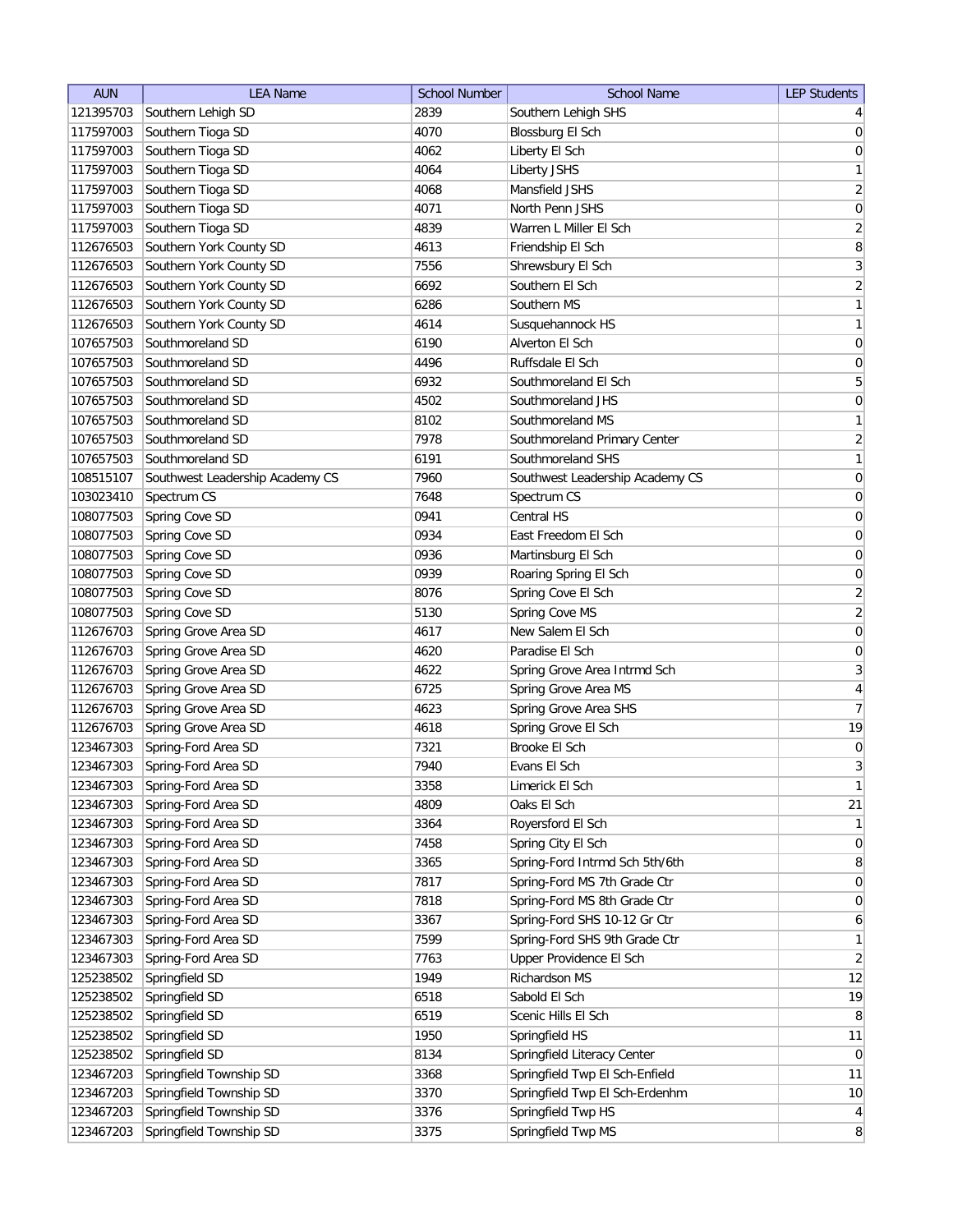| <b>AUN</b> | <b>LEA Name</b>               | <b>School Number</b> | School Name                   | <b>LEP Students</b> |
|------------|-------------------------------|----------------------|-------------------------------|---------------------|
| 110148002  | State College Area SD         | 1358                 | Boalsburg/Panorama Village El | 20                  |
| 110148002  | State College Area SD         | 1354                 | Corl Street El Sch            | 10                  |
| 110148002  | State College Area SD         | 1356                 | Easterly Parkway El Sch       | 18                  |
| 110148002  | State College Area SD         | 1350                 | Ferguson Twp El Sch           | $\mathbf{3}$        |
| 110148002  | State College Area SD         | 7735                 | Gray's Woods El Sch           | $\sqrt{3}$          |
| 110148002  | State College Area SD         | 1357                 | Houserville/Lemont El Sch     | $\overline{4}$      |
| 110148002  | State College Area SD         | 7426                 | Mount Nittany MS              | $\boldsymbol{6}$    |
| 110148002  | State College Area SD         | 6233                 | Park Forest El Sch            | 15                  |
| 110148002  | State College Area SD         | 6234                 | Park Forest MS                | 10                  |
| 110148002  | State College Area SD         | 1359                 | Radio Park El Sch             | 23                  |
| 110148002  | State College Area SD         | 1364                 | State College Area HS         | 31                  |
| 103028833  | Steel Valley SD               | 0193                 | Barrett El Sch                | $\mathbf{3}$        |
| 103028833  | <b>Steel Valley SD</b>        | 0256                 | Franklin Primary Ctr          | $\overline{2}$      |
| 103028833  | Steel Valley SD               | 0259                 | Park El Sch                   | $\mathbf{1}$        |
| 103028833  | Steel Valley SD               | 0260                 | Steel Valley MS               | $\mathbf{3}$        |
| 103028833  | Steel Valley SD               | 0196                 | Steel Valley SHS              | $\overline{0}$      |
| 115228003  | Steelton-Highspire SD         | 1799                 | Steelton-Highspire El Sch     | $\, 8$              |
| 115228003  | Steelton-Highspire SD         | 1801                 | Steelton-Highspire HS         | 13                  |
| 103028853  | Sto-Rox SD                    | 0475                 | Foster Kindergarten Ctr       | $\mathsf{O}\xspace$ |
| 103028853  | Sto-Rox SD                    | 7505                 | Sto-Rox El Sch                | $\mathbf{1}$        |
| 103028853  | Sto-Rox SD                    | 0477                 | Sto-Rox HS                    | $\mathbf{1}$        |
| 103028853  | Sto-Rox SD                    | 7606                 | Sto-Rox MS                    | $\overline{2}$      |
| 120456003  | Stroudsburg Area SD           | 7123                 | Arlington Heights El Sch      | $\mathsf q$         |
| 120456003  | Stroudsburg Area SD           | 3221                 | <b>B F Morey El Sch</b>       | 16                  |
| 120456003  | Stroudsburg Area SD           | 3219                 | Clearview El Sch              | 10                  |
| 120456003  | Stroudsburg Area SD           | 3223                 | Hamilton Twp El Sch           | $\overline{7}$      |
| 120456003  | Stroudsburg Area SD           | 3224                 | Stroudsburg HS                | 12                  |
| 120456003  | Stroudsburg Area SD           | 6683                 | Stroudsburg Intrmd El Sch     | $27\,$              |
| 120456003  | Stroudsburg Area SD           | 7593                 | Stroudsburg JHS               | $10$                |
| 120456003  | Stroudsburg Area SD           | 7839                 | Stroudsburg MS                | 22                  |
| 120456003  | Stroudsburg Area SD           | 3222                 | W H Ramsey El Sch             | 18                  |
| 101833400  | Sugar Valley Rural CS         | 7635                 | Sugar Valley Rural CS         | $\overline{2}$      |
| 117576303  | Sullivan County SD            | 5159                 | Sullivan Co El Sch            | $\pmb{0}$           |
| 117576303  | Sullivan County SD            | 4030                 | Sullivan Co JSHS              | $\pmb{0}$           |
| 117576303  | Sullivan County SD            | 4028                 | Turnpike Area El Sch          | $\boldsymbol{0}$    |
| 116493130  | Susq-Cyber CS                 | 7567                 | Susq-Cyber CS                 | $\mathbf{1}$        |
| 119586503  | Susquehanna Community SD      | 6885                 | Susquehanna Community El Sch  | $\boldsymbol{0}$    |
| 119586503  | Susquehanna Community SD      | 4054                 | Susquehanna Community JSHS    | $\boldsymbol{0}$    |
| 115228303  | Susquehanna Township SD       | 1803                 | Anna L Carter Kdg Ctr         | $\boldsymbol{0}$    |
| 115228303  | Susquehanna Township SD       | 4945                 | Sara Lindemuth El Sch         | 15                  |
| 115228303  | Susquehanna Township SD       | 1806                 | Susquehanna Twp HS            | $\boldsymbol{6}$    |
| 115228303  | Susquehanna Township SD       | 1805                 | Susquehanna Twp MS            | $\overline{6}$      |
| 115228303  | Susquehanna Township SD       | 1802                 | Thomas W Holtzman Jr El Sch   | 9                   |
| 115506003  | Susquenita SD                 | 6608                 | Susquenita El Sch             | $\overline{2}$      |
| 115506003  | Susquenita SD                 | 3589                 | Susquenita HS                 | $\mathbf{1}$        |
| 115506003  | Susquenita SD                 | 7367                 | Susquenita MS                 | $\boldsymbol{0}$    |
| 115223050  | Sylvan Heights Science CS     | 7551                 | Sylvan Heights Science CS     | $\mathbf{3}$        |
| 192518422  | Tacony Academy Charter School | 8126                 | Tacony Academy Charter School | $\overline{0}$      |
| 129547603  | Tamaqua Area SD               | 6588                 | Rush El Sch                   | $\mathbf{1}$        |
| 129547603  | Tamaqua Area SD               | 8136                 | Rush El Sch                   | $\overline{0}$      |
| 129547603  | Tamaqua Area SD               | 7662                 | Tamaqua Area MS               | $\mathbf{1}$        |
| 129547603  | Tamaqua Area SD               | 5070                 | Tamaqua Area SHS              | $\, 8$              |
| 129547603  | Tamaqua Area SD               | 7031                 | Tamaqua El Sch                | $\mathbf{3}$        |
| 129547603  | Tamaqua Area SD               | 3948                 | West Penn Twp El Sch          | $\boldsymbol{0}$    |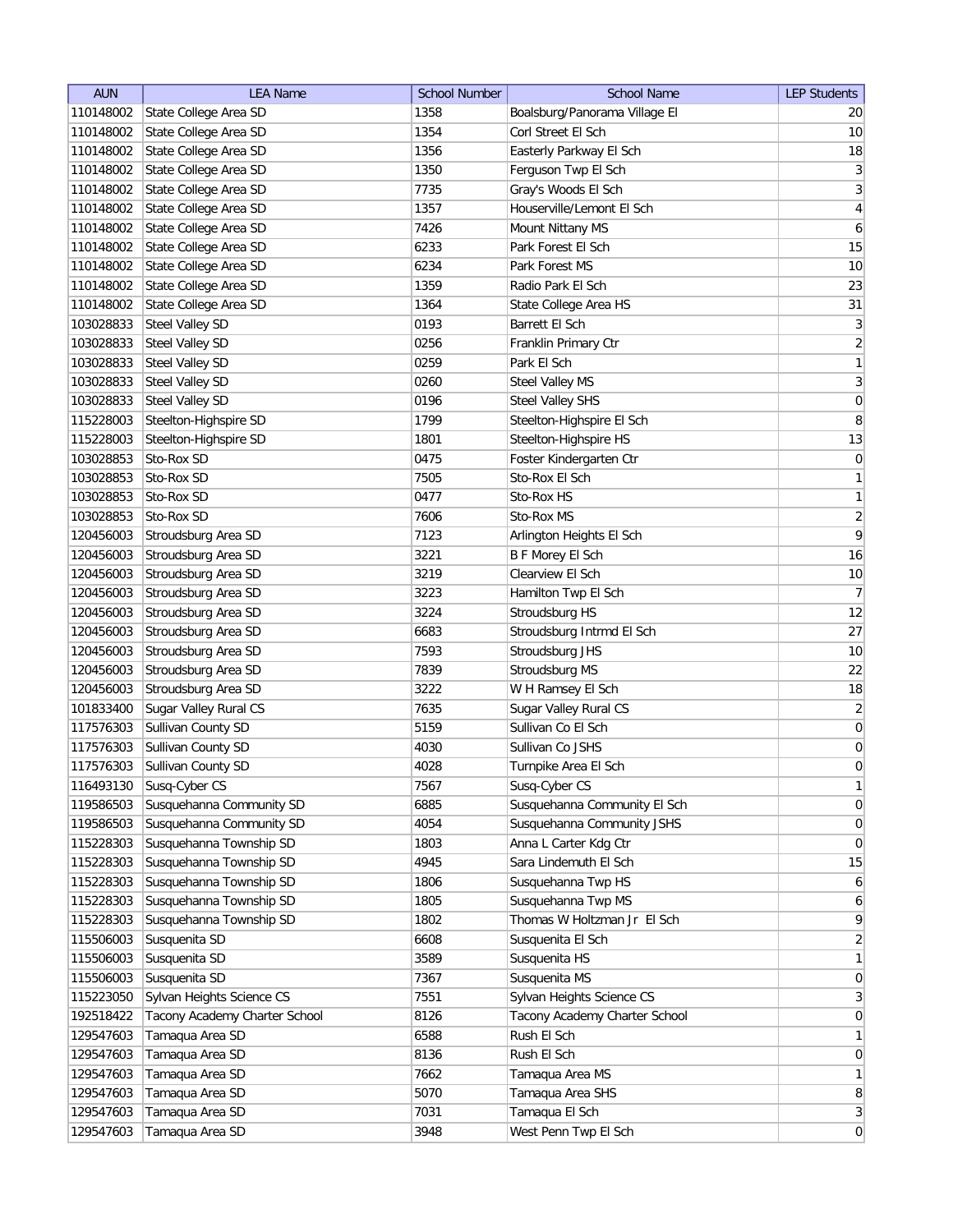| <b>AUN</b> | <b>LEA Name</b>               | <b>School Number</b> | <b>School Name</b>            | <b>LEP Students</b> |
|------------|-------------------------------|----------------------|-------------------------------|---------------------|
| 105620001  | <b>Tidioute Community CS</b>  | 7833                 | <b>Tidioute Community CS</b>  | $\overline{0}$      |
| 106617203  | Titusville Area SD            | 1665                 | Cherrytree El Sch             | 0                   |
| 106617203  | Titusville Area SD            | 7363                 | Early Childhood Lc            | $\vert 4 \vert$     |
| 106617203  | Titusville Area SD            | 1666                 | Hydetown El Sch               | 1                   |
| 106617203  | Titusville Area SD            | 1663                 | Main Street El Sch            | 6                   |
| 106617203  | Titusville Area SD            | 6168                 | Pleasantville El Sch          | 0                   |
| 106617203  | Titusville Area SD            | 7601                 | Titusville MS                 | 1                   |
| 106617203  | Titusville Area SD            | 1668                 | <b>Titusville SHS</b>         | 0                   |
| 117086503  | Towanda Area SD               | 4811                 | Morrow El Sch                 | $\mathbf{1}$        |
| 117086503  | Towanda Area SD               | 7862                 | Towanda Area El Sch           | $\mathbf{1}$        |
| 117086503  | Towanda Area SD               | 5208                 | Towanda Area JSHS             | $\overline{2}$      |
| 124157802  | Tredyffrin-Easttown SD        | 4690                 | Beaumont El Sch               | 13                  |
| 124157802  | Tredyffrin-Easttown SD        | 1423                 | Conestoga SHS                 | 16                  |
| 124157802  | Tredyffrin-Easttown SD        | 1434                 | Devon El Sch                  | 18                  |
| 124157802  | Tredyffrin-Easttown SD        | 1439                 | Hillside El Sch               | $\vert 9 \vert$     |
| 124157802  | Tredyffrin-Easttown SD        | 1440                 | New Eagle El Sch              | 5                   |
| 124157802  | Tredyffrin-Easttown SD        | 1421                 | Tredyffrin-Easttown MS        | 8                   |
| 124157802  | Tredyffrin-Easttown SD        | 1438                 | Valley Forge El Sch           | 13                  |
| 124157802  | Tredyffrin-Easttown SD        | 4689                 | Valley Forge MS               | 10                  |
| 129547803  | Tri-Valley SD                 | 3955                 | Hegins-Hubley El Sch          | 0                   |
| 129547803  | Tri-Valley SD                 | 3954                 | Mahantongo El Sch             | $\mathbf{1}$        |
| 129547803  | Tri-Valley SD                 | 3957                 | Tri-Valley JSHS               | 1                   |
| 101638003  | Trinity Area SD               | 4276                 | Trinity East El Sch           | $\overline{2}$      |
| 101638003  | <b>Trinity Area SD</b>        | 6638                 | <b>Trinity MS</b>             | 0                   |
| 101638003  | <b>Trinity Area SD</b>        | 7402                 | Trinity North El Sch          | $\boldsymbol{0}$    |
| 101638003  | <b>Trinity Area SD</b>        | 6012                 | <b>Trinity SHS</b>            | $\overline{2}$      |
| 101638003  | <b>Trinity Area SD</b>        | 7424                 | Trinity South El Sch          | 0                   |
| 101638003  | <b>Trinity Area SD</b>        | 7388                 | <b>Trinity West El Sch</b>    | 0                   |
| 117086653  | Troy Area SD                  | 0999                 | Troy Area MS                  | $\boldsymbol{0}$    |
| 117086653  | Troy Area SD                  | 1000                 | Troy Area SHS                 | 0                   |
| 117086653  | Troy Area SD                  | 5304                 | Troy El Ctr East              | 0                   |
| 117086653  | Troy Area SD                  | 0996                 | W R Croman El Sch             | 0                   |
| 117086653  | Troy Area SD                  | 0994                 | Wells Twp El Sch              | 0                   |
| 171510293  | Truebright Science Academy CS | 7982                 | Truebright Science Academy CS | $\boldsymbol{0}$    |
| 171510293  | Truebright Science Academy CS | 7983                 | Truebright Science Academy CS | 1                   |
| 114068003  | Tulpehocken Area SD           | 6321                 | Bethel El Sch                 | 28                  |
| 114068003  | Tulpehocken Area SD           | 6322                 | Penn Bernville El Sch         | 13                  |
| 114068003  | Tulpehocken Area SD           | 4670                 | Tulpehocken JSHS              | 17                  |
| 118667503  | Tunkhannock Area SD           | 6991                 | Evans Falls El Sch            | $\overline{0}$      |
| 118667503  | Tunkhannock Area SD           | 6993                 | Mehoopany El Sch              | $\overline{0}$      |
| 118667503  | Tunkhannock Area SD           | 6992                 | Mill City El Sch              | $\overline{0}$      |
| 118667503  | Tunkhannock Area SD           | 6396                 | Roslund El Sch                | $6 \mid$            |
| 118667503  | Tunkhannock Area SD           | 5271                 | Tunkhannock HS                | 3                   |
| 118667503  | Tunkhannock Area SD           | 4536                 | Tunkhannock MS                | $\overline{2}$      |
| 108568404  | Turkeyfoot Valley Area SD     | 6215                 | Turkeyfoot Valley Area El Sch | 0                   |
| 108568404  | Turkeyfoot Valley Area SD     | 6216                 | Turkeyfoot Valley Area JSHS   | 0                   |
| 112286003  | Tuscarora SD                  | 6280                 | James Buchanan HS             | 5                   |
| 112286003  | Tuscarora SD                  | 6281                 | James Buchanan MS             | $\vert 3 \vert$     |
| 112286003  | Tuscarora SD                  | 6282                 | Mercersburg El Sch            | $\overline{5}$      |
| 112286003  | Tuscarora SD                  | 2221                 | Montgomery El Sch             | 0                   |
| 112286003  | Tuscarora SD                  | 2222                 | Mountain View El Sch          | $\overline{2}$      |
| 112286003  | Tuscarora SD                  | 2226                 | St Thomas El Sch              | $\lvert 8 \rvert$   |
| 108058003  | <b>Tussey Mountain SD</b>     | 0748                 | Defiance Gr Sch               | 0                   |
|            |                               | 0751                 |                               | 0                   |
| 108058003  | <b>Tussey Mountain SD</b>     |                      | Robertsdale Gr Sch            |                     |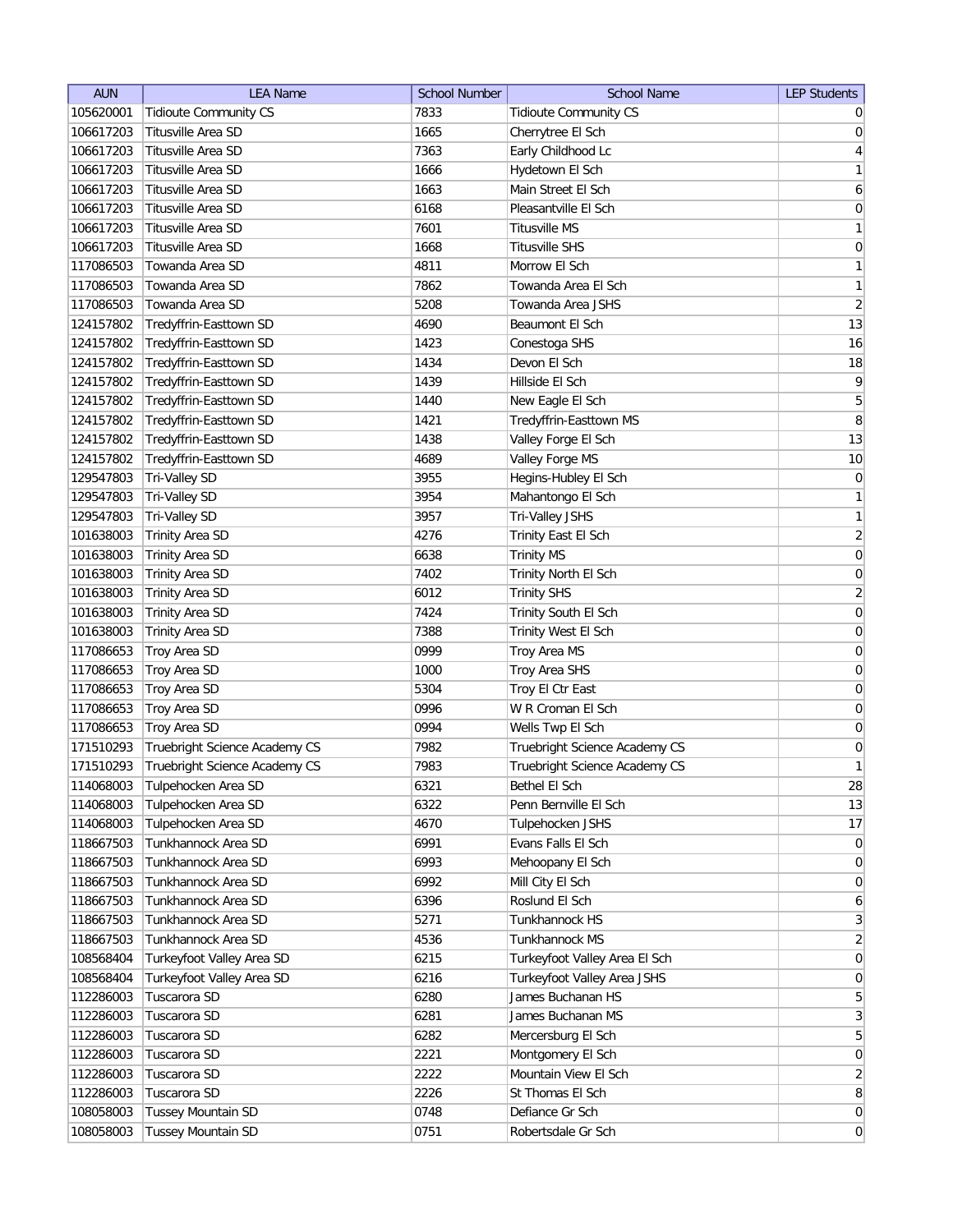| <b>AUN</b> | <b>LEA Name</b>                  | <b>School Number</b> | <b>School Name</b>               | <b>LEP Students</b> |
|------------|----------------------------------|----------------------|----------------------------------|---------------------|
| 108058003  | <b>Tussey Mountain SD</b>        | 0752                 | Saxton-Liberty Gr Sch            | 1                   |
| 108058003  | <b>Tussey Mountain SD</b>        | 0753                 | Tussey Mountain HS               | $\boldsymbol{0}$    |
| 108058003  | Tussey Mountain SD               | 8144                 | Tussey Mountain JH               | $\boldsymbol{0}$    |
| 114068103  | Twin Valley SD                   | 0872                 | Honey Brook El Ctr               | $\boldsymbol{7}$    |
| 114068103  | Twin Valley SD                   | 0868                 | Robeson El Ctr                   | $\mathbf 0$         |
| 114068103  | Twin Valley SD                   | 5029                 | Twin Valley El Ctr               | $\sqrt{4}$          |
| 114068103  | Twin Valley SD                   | 0873                 | Twin Valley HS                   | $\mathbf 5$         |
| 114068103  | Twin Valley SD                   | 7328                 | Twin Valley MS                   | 4                   |
| 108078003  | Tyrone Area SD                   | 7614                 | Tyrone Area El Sch               | 3                   |
| 108078003  | Tyrone Area SD                   | 0949                 | Tyrone Area HS                   | 3                   |
| 108078003  | Tyrone Area SD                   | 7518                 | Tyrone Area MS                   | $\boldsymbol{0}$    |
| 104377003  | Union Area SD                    | 2712                 | Union Area HS                    | $\boldsymbol{0}$    |
| 104377003  | Union Area SD                    | 7083                 | Union Area MS                    | $\mathbf{1}$        |
| 104377003  | Union Area SD                    | 2709                 | Union Memorial El Sch            | $\boldsymbol{0}$    |
| 105259103  | Union City Area SD               | 6795                 | Union City El Sch                | $\mathbf{1}$        |
| 105259103  | Union City Area SD               | 2075                 | Union City HS                    | $\boldsymbol{0}$    |
| 105259103  | Union City Area SD               | 7289                 | Union City MS                    | $\boldsymbol{0}$    |
| 106169003  | Union SD                         | 5033                 | Rimersburg El Sch                | $\boldsymbol{0}$    |
| 106169003  | Union SD                         | 5034                 |                                  | $\boldsymbol{0}$    |
|            |                                  |                      | Sligo El Sch                     |                     |
| 106169003  | Union SD                         | 1501                 | Union HS                         | $\mathbf 0$         |
| 101268003  | Uniontown Area SD                | 6933                 | A J McMullen Sch                 | $\mathbf 0$         |
| 101268003  | Uniontown Area SD                | 2182                 | Ben Franklin Sch                 | $\mathbf 0$         |
| 101268003  | Uniontown Area SD                | 6007                 | Franklin Sch                     | $\mathbf 0$         |
| 101268003  | Uniontown Area SD                | 7933                 | Lafayette El Sch                 | $\mathbf{1}$        |
| 101268003  | Uniontown Area SD                | 7934                 | Lafayette MS                     | $\boldsymbol{0}$    |
| 101268003  | Uniontown Area SD                | 7100                 | Lafayette Sch                    | $\boldsymbol{0}$    |
| 101268003  | Uniontown Area SD                | 2137                 | Marclay Sch                      | $\boldsymbol{0}$    |
| 101268003  | Uniontown Area SD                | 2139                 | Menallen Sch                     | $\boldsymbol{0}$    |
| 101268003  | Uniontown Area SD                | 2184                 | Uniontown Area SHS               | $\boldsymbol{0}$    |
| 101268003  | Uniontown Area SD                | 2185                 | Wharton Sch                      | $\boldsymbol{0}$    |
| 124158503  | Unionville-Chadds Ford SD        | 1441                 | Chadds Ford El Sch               | 3                   |
| 124158503  | Unionville-Chadds Ford SD        | 6719                 | Charles F Patton MS              | 8                   |
| 124158503  | Unionville-Chadds Ford SD        | 7214                 | Hillendale El Sch                | $\mathbf{1}$        |
| 124158503  | Unionville-Chadds Ford SD        | 7736                 | Pocopson El Sch                  | $\sqrt{3}$          |
| 124158503  | Unionville-Chadds Ford SD        | 1442                 | Unionville El Sch                | 13                  |
| 124158503  | Unionville-Chadds Ford SD        | 1443                 | Unionville HS                    | 8                   |
| 128328003  | United SD                        | 6680                 | United El Sch                    | $\boldsymbol{0}$    |
| 128328003  | United SD                        | 2358                 | United JSHS                      | $\boldsymbol{0}$    |
| 168513758  | Universal Bluford Charter School | 8145                 | Universal Bluford Charter School | $\boldsymbol{0}$    |
| 103519376  | Universal Daroff Charter School  | 8146                 | Universal Daroff Charter School  | $\pmb{0}$           |
| 126513210  | Universal Institute CS           | 7580                 | Universal Institute CS           | $\sqrt{3}$          |
| 112018523  | Upper Adams SD                   | 0018                 | Arendtsville El Sch              | 14                  |
| 112018523  | <b>Upper Adams SD</b>            | 0019                 | Bendersville El Sch              | 14                  |
| 112018523  | Upper Adams SD                   | 0020                 | Biglerville El Sch               | 0                   |
| 112018523  | <b>Upper Adams SD</b>            | 7938                 | Biglerville El Sch               | 42                  |
| 112018523  | <b>Upper Adams SD</b>            | 0021                 | <b>Biglerville HS</b>            | 14                  |
| 112018523  | <b>Upper Adams SD</b>            | 7437                 | <b>Upper Adams MS</b>            | 12                  |
| 125239452  | <b>Upper Darby SD</b>            | 1959                 | Aronimink El Sch                 | 9                   |
| 125239452  | <b>Upper Darby SD</b>            | 1970                 | Beverly Hills MS                 | 98                  |
| 125239452  | <b>Upper Darby SD</b>            | 1960                 | Bywood El Sch                    | 98                  |
| 125239452  | <b>Upper Darby SD</b>            | 7943                 | Charles Kelly El Sch             | 40                  |
| 125239452  | <b>Upper Darby SD</b>            | 1971                 | Drexel Hill MS                   | 19                  |
| 125239452  | <b>Upper Darby SD</b>            | 1964                 | Garrettford El Sch               | 23                  |
| 125239452  | <b>Upper Darby SD</b>            | 1965                 | Highland Park El Sch             | 83                  |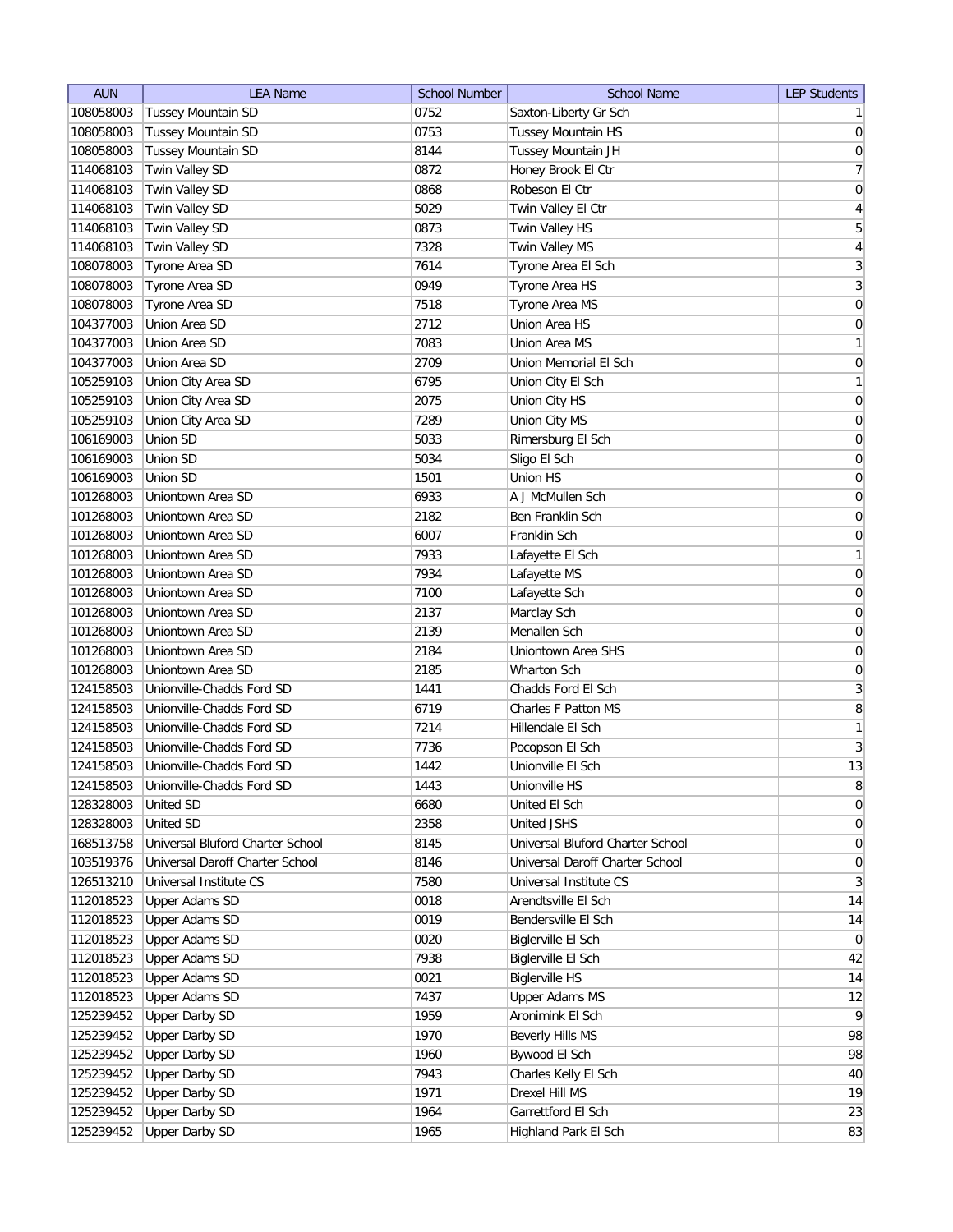| <b>AUN</b> | <b>LEA Name</b>                         | <b>School Number</b> | <b>School Name</b>                      | <b>LEP Students</b> |
|------------|-----------------------------------------|----------------------|-----------------------------------------|---------------------|
| 125239452  | <b>Upper Darby SD</b>                   | 1966                 | Hillcrest El Sch                        | 17                  |
| 125239452  | <b>Upper Darby SD</b>                   | 7359                 | Primos El Sch                           | 14                  |
| 125239452  | <b>Upper Darby SD</b>                   | 1968                 | Stonehurst Hills El Sch                 | 32                  |
| 125239452  | <b>Upper Darby SD</b>                   | 7480                 | Upper Darby Kdg Ctr                     | 42                  |
| 125239452  | <b>Upper Darby SD</b>                   | 1972                 | <b>Upper Darby SHS</b>                  | 173                 |
| 125239452  | <b>Upper Darby SD</b>                   | 7845                 | Walter M Senkow El Sch                  | 56                  |
| 125239452  | <b>Upper Darby SD</b>                   | 1969                 | Westbrook Park El Sch                   | 10                  |
| 115229003  | Upper Dauphin Area SD                   | 7263                 | Upper Dauphin Area El Sch               | $\overline{5}$      |
| 115229003  | Upper Dauphin Area SD                   | 6340                 | Upper Dauphin Area HS                   | $\overline{2}$      |
| 115229003  | Upper Dauphin Area SD                   | 6339                 | Upper Dauphin Area MS                   | 1                   |
| 123468303  | <b>Upper Dublin SD</b>                  | 3385                 | Fitzwater El Sch                        | 7                   |
| 123468303  | <b>Upper Dublin SD</b>                  | 5251                 | Fort Washington El Sch                  | 5                   |
| 123468303  | <b>Upper Dublin SD</b>                  | 3382                 | Jarrettown El Sch                       | $\overline{7}$      |
| 123468303  | <b>Upper Dublin SD</b>                  | 7652                 | Maple Glen El Sch                       | 11                  |
| 123468303  | <b>Upper Dublin SD</b>                  | 4943                 | Sandy Run MS                            | 10                  |
| 123468303  | <b>Upper Dublin SD</b>                  | 5078                 | <b>Upper Dublin HS</b>                  | 12                  |
| 123468402  | Upper Merion Area SD                    | 6468                 | Bridgeport El Sch                       | 23                  |
| 123468402  | <b>Upper Merion Area SD</b>             | 4832                 | Caley El Sch                            | 16                  |
| 123468402  | <b>Upper Merion Area SD</b>             | 3389                 | Candlebrook El Sch                      | 20                  |
| 123468402  | Upper Merion Area SD                    | 3391                 | Roberts El Sch                          | 10                  |
| 123468402  | Upper Merion Area SD                    | 3395                 | <b>Upper Merion HS</b>                  | 23                  |
| 123468402  | <b>Upper Merion Area SD</b>             | 3394                 | <b>Upper Merion MS</b>                  | 15                  |
| 123468503  | Upper Moreland Township SD              | 3401                 | <b>Upper Moreland HS</b>                | 12                  |
| 123468503  | Upper Moreland Township SD              | 7798                 | Upper Moreland Intermediate Sch         | 17                  |
| 123468503  | Upper Moreland Township SD              | 5249                 | <b>Upper Moreland MS</b>                | $\overline{9}$      |
| 123468503  | Upper Moreland Township SD              | 7797                 | Upper Moreland Primary Sch              | 22                  |
| 123468603  | <b>Upper Perkiomen SD</b>               | 7073                 | Hereford El Sch                         | 9                   |
| 123468603  | <b>Upper Perkiomen SD</b>               | 7264                 | Marlborough El Sch                      | 5                   |
| 123468603  | <b>Upper Perkiomen SD</b>               | 5081                 | Upper Perkiomen HS                      | 1                   |
| 123468603  | <b>Upper Perkiomen SD</b>               | 3406                 | Upper Perkiomen MS                      | $\vert 3 \vert$     |
| 103029203  | <b>Upper Saint Clair SD</b>             | 5195                 | Baker El Sch                            | $\boldsymbol{6}$    |
| 103029203  | Upper Saint Clair SD                    | 5196                 | Boyce MS                                | 5                   |
| 103029203  | Upper Saint Clair SD                    | 0490                 | Eisenhower El Sch                       | $\overline{9}$      |
| 103029203  | Upper Saint Clair SD                    | 0491                 | Fort Couch MS                           | 8                   |
| 103029203  | Upper Saint Clair SD                    | 4859                 | Streams El Sch                          | 10                  |
| 103029203  | Upper Saint Clair SD                    | 0492                 | Upper Saint Clair HS                    | $6 \mid$            |
| 103023090  | Urban League of Greater Pittsburgh CS   | 7563                 | Urban League of Greater Pittsburgh CS   | 0                   |
| 106618603  | Valley Grove SD                         | 4122                 | Cooperstown El Sch                      | 0                   |
| 106618603  | Valley Grove SD                         | 4125                 | Rocky Grove El Sch                      | $\vert 0 \vert$     |
| 106618603  | Valley Grove SD                         | 4126                 | Rocky Grove JSHS                        | $\overline{0}$      |
| 106618603  | Valley Grove SD                         | 5161                 | Sugarcreek Intrm Sch                    | $\overline{0}$      |
| 106618603  | Valley Grove SD                         | 7920                 | Valley Grove El Sch                     | 0                   |
| 119358403  | Valley View SD                          | 6776                 | Valley View El Ctr                      | $\overline{2}$      |
| 119358403  | Valley View SD                          | 6775                 | Valley View HS                          | $\overline{5}$      |
| 119358403  | Valley View SD                          | 7487                 | Valley View Intrmd Sch                  | 0                   |
| 119358403  | Valley View SD                          | 7283                 | Valley View MS                          | $\overline{2}$      |
| 141019741  | Vida Charter School                     | 8128                 | Vida Charter School                     | $\overline{0}$      |
| 125232900  | Village CS of Chester-Upland            | 7530                 | Village CS of Chester-Upland            | $\overline{0}$      |
| 120480001  | Vitalistic Therapeutic CS of the Lehigh | 7679                 | Vitalistic Therapeutic CS of the Lehigh | 121                 |
| 126513220  | Wakisha CS                              | 7581                 | Wakisha CS                              | $\overline{0}$      |
| 119648303  | Wallenpaupack Area SD                   | 7773                 | Hawley Kindergarten Ctr                 | $\overline{0}$      |
| 119648303  | Wallenpaupack Area SD                   | 4310                 | Wallenpaupack Area HS                   | $5\vert$            |
| 119648303  | Wallenpaupack Area SD                   | 6956                 | Wallenpaupack Area MS                   | $\vert 4 \vert$     |
| 119648303  | Wallenpaupack Area SD                   | 7169                 | Wallenpaupack North Intrmd Sch          | 3                   |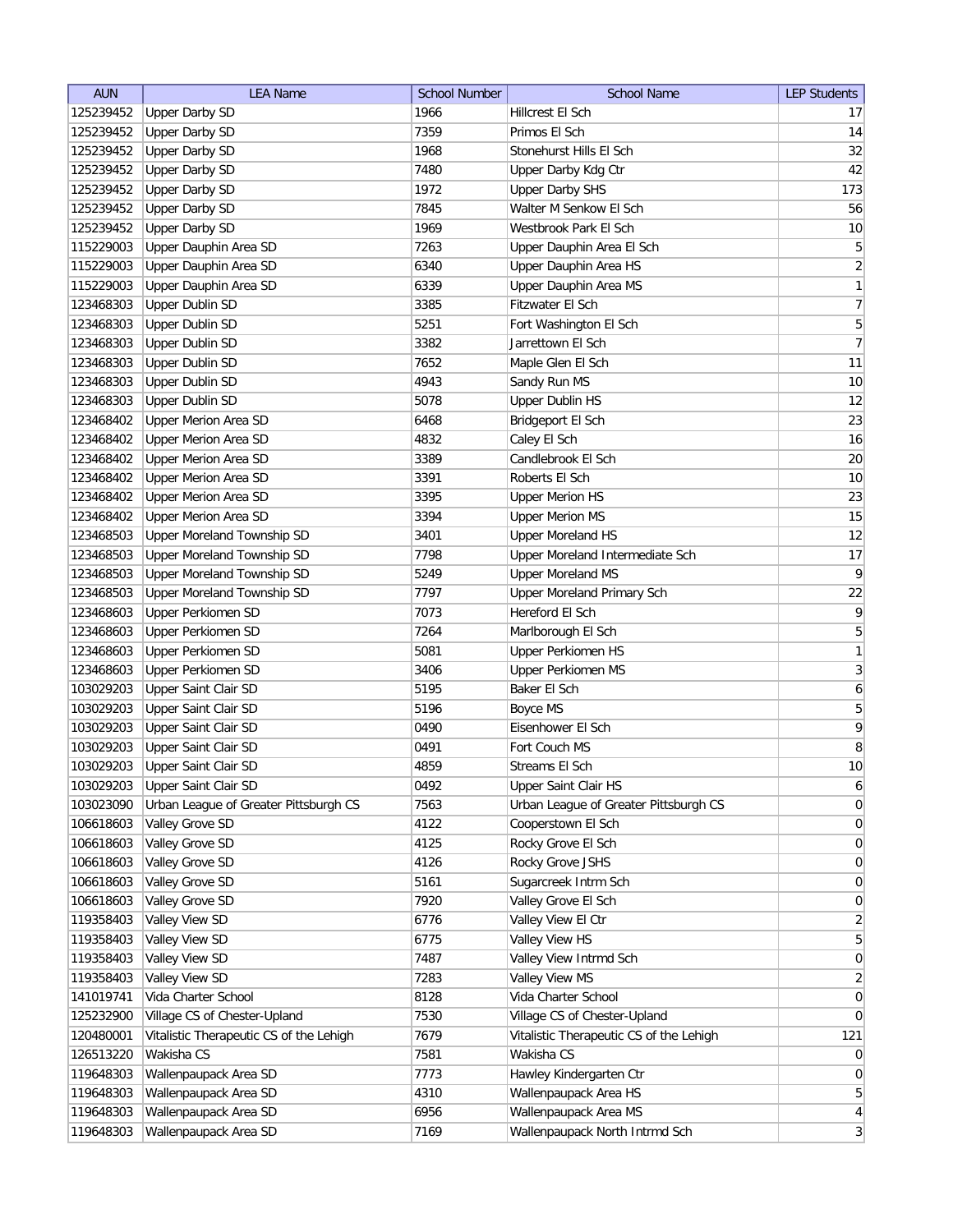| <b>AUN</b>             | <b>LEA Name</b>                          | <b>School Number</b> | <b>School Name</b>                       | <b>LEP Students</b>             |
|------------------------|------------------------------------------|----------------------|------------------------------------------|---------------------------------|
| 119648303              | Wallenpaupack Area SD                    | 7417                 | Wallenpaupack Pri Sch                    | 1                               |
| 119648303              | Wallenpaupack Area SD                    | 4305                 | Wallenpaupack South El Sch               | $\boldsymbol{0}$                |
| 125239603              | Wallingford-Swarthmore SD                | 1951                 | Kid's Place the                          | $\sqrt{3}$                      |
| 125239603              | Wallingford-Swarthmore SD                | 1905                 | Nether Providence El Sch                 | $\boldsymbol{7}$                |
| 125239603              | Wallingford-Swarthmore SD                | 5287                 | <b>Strath Haven HS</b>                   | 5                               |
| 125239603              | Wallingford-Swarthmore SD                | 1908                 | Strath Haven MS                          | 6                               |
| 125239603              | Wallingford-Swarthmore SD                | 1952                 | Swarthmore-Rutledge Sch                  | $\mathbf 5$                     |
| 125239603              | Wallingford-Swarthmore SD                | 1906                 | Wallingford El Sch                       | $\mathbf 5$                     |
| 126513490              | Walter D Palmer Leadership Learning Part | 7674                 | Walter D Palmer Leadership Learning Part | 9                               |
| 105628302              | Warren County SD                         | 6149                 | Allegheny Valley El Sch                  | $\pmb{0}$                       |
| 105628302              | Warren County SD                         | 4148                 | Beaty-Warren MS                          | $\mathbf{1}$                    |
| 105628302              | Warren County SD                         | 4143                 | Eisenhower M/HS                          | $\boldsymbol{0}$                |
| 105628302              | <b>Warren County SD</b>                  | 4140                 | Russell El Sch                           | $\boldsymbol{0}$                |
| 105628302              | Warren County SD                         | 4145                 | Sheffield El Sch                         | $\pmb{0}$                       |
| 105628302              | Warren County SD                         | 4146                 | Sheffield M/HS                           | $\pmb{0}$                       |
| 105628302              | Warren County SD                         | 6150                 | South Street Early LC                    | $\pmb{0}$                       |
| 105628302              | Warren County SD                         | 4142                 | Sugar Grove El Sch                       | $\mathbf{1}$                    |
| 105628302              | Warren County SD                         | 7843                 | Warren Area El Ctr                       | $\mathbf 0$                     |
| 105628302              | Warren County SD                         | 4149                 | Warren Area HS                           | $\mathbf{1}$                    |
| 105628302              | Warren County SD                         | 4133                 | Youngsville EI/MS                        | $\mathbf 0$                     |
| 105628302              | Warren County SD                         | 4135                 |                                          | $\mathbf 0$                     |
|                        | Warrior Run SD                           |                      | Youngsville HS<br>Turbotville El Sch     |                                 |
| 116498003<br>116498003 | Warrior Run SD                           | 3572<br>5103         | Warrior Run HS                           | $\boldsymbol{0}$<br>$\mathbf 0$ |
|                        |                                          |                      | Warrior Run MS                           |                                 |
| 116498003              | Warrior Run SD                           | 3575                 |                                          | $\overline{2}$                  |
| 116498003              | Warrior Run SD                           | 3574                 | Watsontown El Sch                        | $\mathbf 5$                     |
| 113369003              | Warwick SD                               | 2661                 | John Beck El Sch                         | 9                               |
| 113369003              | Warwick SD                               | 7420                 | John R Bonfield El Sch                   | 10                              |
| 113369003              | <b>Warwick SD</b>                        | 4823                 | Kissel Hill El Sch                       | 9                               |
| 113369003              | Warwick SD                               | 2660                 | Lititz El Sch                            | 11                              |
| 113369003              | Warwick SD                               | 5336                 | Warwick MS                               | 6                               |
| 113369003              | Warwick SD                               | 2663                 | Warwick SHS                              | 12                              |
| 101638803              | Washington SD                            | 4286                 | Washington HS                            | $\sqrt{3}$                      |
| 101638803              | Washington SD                            | 7456                 | Washington Park El Sch                   | $\mathbf{1}$                    |
| 101638803              | Washington SD                            | 6912                 | Washington Park MS                       | $\mathbf{1}$                    |
| 105259703              | Wattsburg Area SD                        | 6148                 | Seneca HS                                | $\boldsymbol{0}$                |
| 105259703              | Wattsburg Area SD                        | 7475                 | Wattsburg Area El Ctr                    | 2                               |
| 105259703              | Wattsburg Area SD                        | 6654                 | Wattsburg Area MS                        | $\boldsymbol{0}$                |
| 119648703              | Wayne Highlands SD                       | 6424                 | Damascus Area Sch                        | $\mathbf 0$                     |
| 119648703              | Wayne Highlands SD                       | 4295                 | Honesdale HS                             | $\sqrt{2}$                      |
| 119648703              | Wayne Highlands SD                       | 7446                 | Lakeside Elementary School               | $\sqrt{2}$                      |
| 119648703              | Wayne Highlands SD                       | 6425                 | Preston Sch                              | $\sqrt{2}$                      |
| 119648703              | Wayne Highlands SD                       | 4291                 | Stourbridge Primary Ctr                  | $\mathbf 5$                     |
| 119648703              | Wayne Highlands SD                       | 6865                 | Wayne Highlands MS                       | $\pmb{0}$                       |
| 112289003              | Waynesboro Area SD                       | 2233                 | Fairview Avenue El Sch                   | $\pmb{0}$                       |
| 112289003              | Waynesboro Area SD                       | 2234                 | Hooverville El Sch                       | $\pmb{0}$                       |
| 112289003              | Waynesboro Area SD                       | 2238                 | Mowrey El Sch                            | $\boldsymbol{0}$                |
| 112289003              | Waynesboro Area SD                       | 5330                 | Summitview El Sch                        | 13                              |
| 112289003              | Waynesboro Area SD                       | 5331                 | Waynesboro Area MS                       | $\mathbf 0$                     |
| 112289003              | Waynesboro Area SD                       | 2243                 | Waynesboro Area SHS                      | $\mathbf{1}$                    |
| 121139004              | Weatherly Area SD                        | 6446                 | Weatherly Area El Sch                    | $\boldsymbol{0}$                |
| 121139004              | Weatherly Area SD                        | 6838                 | Weatherly Area MS                        | $\pmb{0}$                       |
| 121139004              | Weatherly Area SD                        | 1327                 | Weatherly Area SHS                       | $\mathbf{1}$                    |
| 117598503              | Wellsboro Area SD                        | 4075                 | Charlotte Lappla El Sch                  | $\pmb{0}$                       |
| 117598503              | Wellsboro Area SD                        | 5095                 | Don Gill El Sch                          | $\boldsymbol{0}$                |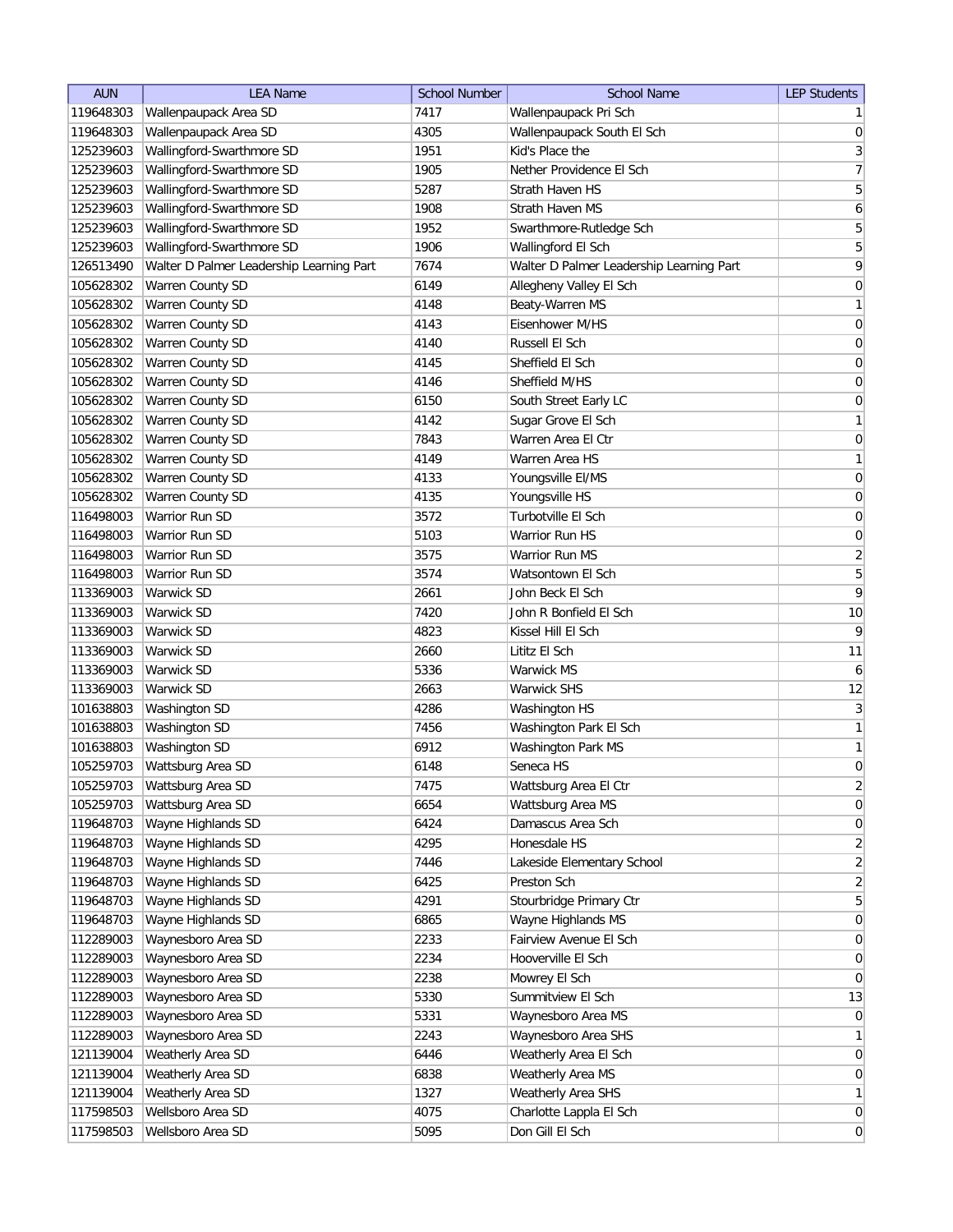| <b>AUN</b> | <b>LEA Name</b>             | School Number | <b>School Name</b>                      | <b>LEP Students</b> |
|------------|-----------------------------|---------------|-----------------------------------------|---------------------|
| 117598503  | Wellsboro Area SD           | 4079          | Rock L Butler MS                        | $\overline{2}$      |
| 117598503  | Wellsboro Area SD           | 4080          | Wellsboro Area HS                       | 1                   |
| 103029403  | West Allegheny SD           | 7760          | Donaldson Elem Sch                      | 11                  |
| 103029403  | West Allegheny SD           | 5366          | McKee El Sch                            | 0                   |
| 103029403  | West Allegheny SD           | 6895          | West Allegheny MS                       | $\overline{2}$      |
| 103029403  | West Allegheny SD           | 0509          | West Allegheny SHS                      | $\overline{2}$      |
| 103029403  | West Allegheny SD           | 5367          | Wilson El Sch                           | 0                   |
| 110179003  | West Branch Area SD         | 6599          | West Branch Area El Sch                 | $\boldsymbol{0}$    |
| 110179003  | West Branch Area SD         | 1566          | West Branch Area JSHS                   | $\boldsymbol{0}$    |
| 124159002  | West Chester Area SD        | 1452          | E N Peirce MS                           | 17                  |
| 124159002  | West Chester Area SD        | 1392          | East Bradford El Sch                    | 18                  |
| 124159002  | West Chester Area SD        | 1395          | East Goshen El Sch                      | 34                  |
| 124159002  | West Chester Area SD        | 1456          | Exton El Sch                            | 19                  |
| 124159002  | West Chester Area SD        | 1454          | Fern Hill El Sch                        | 27                  |
| 124159002  | West Chester Area SD        | 4812          | Glen Acres El Sch                       | 25                  |
| 124159002  | West Chester Area SD        | 6910          | Hillsdale El Sch                        | 22                  |
| 124159002  | West Chester Area SD        | 5137          | J R Fugett MS                           | 35                  |
| 124159002  | West Chester Area SD        | 1457          | Mary C Howse El Sch                     | 21                  |
| 124159002  | West Chester Area SD        | 4813          | Penn Wood El Sch                        | 18                  |
| 124159002  | West Chester Area SD        | 7324          | Sarah W Starkweather El Sch             | 36                  |
| 124159002  | West Chester Area SD        | 1451          | <b>Stetson MS</b>                       | 16                  |
| 124159002  | West Chester Area SD        | 7894          | West Chester Bayard Rustin HS           | 29                  |
| 124159002  | West Chester Area SD        | 6734          | West Chester East HS                    | 35                  |
| 124159002  | West Chester Area SD        | 1453          | West Chester Henderson HS               | 22                  |
| 124159002  | West Chester Area SD        | 1458          | Westtown-Thornbury El Sch               | $\overline{7}$      |
| 101308503  | West Greene SD              | 2285          | Aleppo El Sch                           | $\boldsymbol{0}$    |
| 101308503  | West Greene SD              | 5332          | Graysville El Sch                       | $\boldsymbol{0}$    |
| 101308503  | West Greene SD              | 2287          | Springhill-Freeport El Sch              | $\boldsymbol{0}$    |
| 101308503  | West Greene SD              | 7136          | West Greene HS                          | 0                   |
| 101308503  | West Greene SD              | 7496          | West Greene MS                          | 0                   |
| 103029553  | West Jefferson Hills SD     | 0516          | Gill Hall El Sch                        | $\overline{2}$      |
| 103029553  | West Jefferson Hills SD     | 7382          | Jefferson El Sch                        | 6                   |
| 103029553  | West Jefferson Hills SD     | 0519          | McClellan El Sch                        | $\overline{4}$      |
| 103029553  | West Jefferson Hills SD     | 4867          | Pleasant Hills MS                       | $\overline{2}$      |
| 103029553  | West Jefferson Hills SD     | 0523          | Thomas Jefferson HS                     | 1                   |
| 104437503  | West Middlesex Area SD      | 6803          | Luther W Low El Sch                     | $\mathbf{1}$        |
| 104437503  | West Middlesex Area SD      | 7307          | Oakview El Sch                          | $\overline{0}$      |
| 104437503  | West Middlesex Area SD      | 6129          | West Middlesex JSHS                     | $\vert 0 \vert$     |
| 103029603  | West Mifflin Area SD        | 0528          | Clara Barton El Sch                     | 0                   |
| 103029603  | West Mifflin Area SD        | 7980          | Early Childhood Education Center        | 0                   |
| 103029603  | West Mifflin Area SD        | 0532          | Homeville El Sch                        | $\mathbf{1}$        |
| 103029603  | West Mifflin Area SD        | 0526          | New Emerson El Sch                      | $\mathbf{1}$        |
| 103029603  | West Mifflin Area SD        | 4953          | New England El Sch                      | 0                   |
| 103029603  | West Mifflin Area SD        | 0536          | West Mifflin Area HS                    | $\mathbf{1}$        |
| 103029603  | West Mifflin Area SD        | 0535          | West Mifflin Area MS                    | $\mathbf{1}$        |
| 126513020  | West Oak Lane CS            | 7548          | West Oak Lane CS                        | $\overline{0}$      |
| 115508003  | West Perry SD               | 6344          | Blain El Sch                            | $\overline{0}$      |
| 115508003  | West Perry SD               | 3594          | Carroll El Sch                          | 0                   |
| 115508003  | West Perry SD               | 7703          | Hidden Valley Emotional Support Program | $\overline{0}$      |
| 115508003  | West Perry SD               | 4920          | New Bloomfield El Sch                   | $\overline{0}$      |
| 115508003  | West Perry SD               | 3597          | West Perry MS                           | 1                   |
| 115508003  | West Perry SD               | 3596          | West Perry SHS                          | $\overline{0}$      |
| 126510006  | West Phila. Achievement CES | 7722          | West Phila. Achievement CES             | $\overline{0}$      |
| 115219002  | West Shore SD               | 1741          | Allen MS                                | $\vert$             |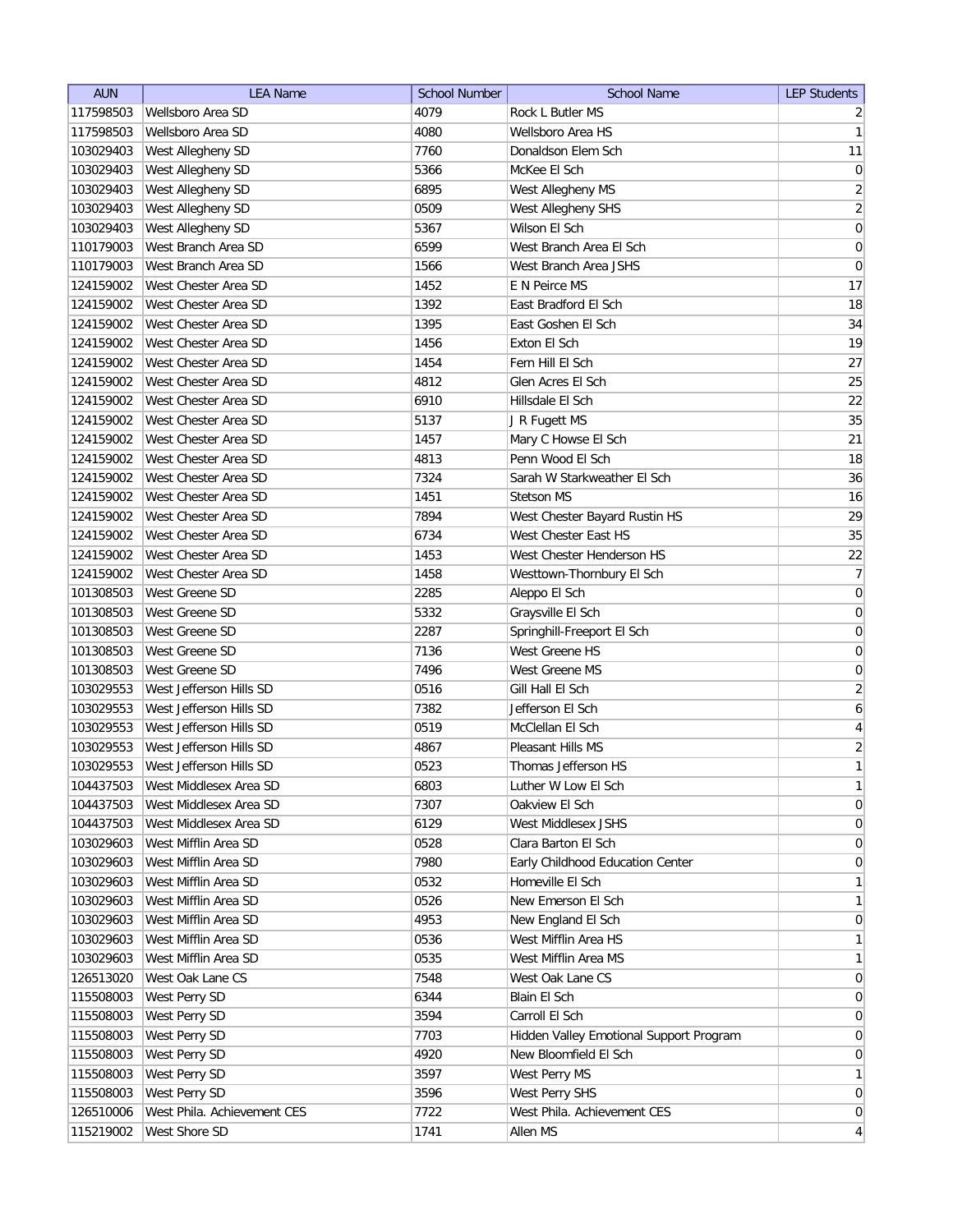| <b>AUN</b> | <b>LEA Name</b>          | <b>School Number</b> | <b>School Name</b>        | <b>LEP Students</b>          |
|------------|--------------------------|----------------------|---------------------------|------------------------------|
| 115219002  | West Shore SD            | 1732                 | Cedar Cliff HS            | 40                           |
| 115219002  | West Shore SD            | 7395                 | <b>Crossroads MS</b>      | 0                            |
| 115219002  | West Shore SD            | 4588                 | Fairview El Sch           | 12                           |
| 115219002  | West Shore SD            | 4583                 | Fishing Creek El Sch      | $\left  \frac{2}{2} \right $ |
| 115219002  | <b>West Shore SD</b>     | 1736                 | Highland El Sch           | 28                           |
| 115219002  | West Shore SD            | 1716                 | Hillside El Sch           | $\overline{0}$               |
| 115219002  | West Shore SD            | 1740                 | Lemoyne MS                | 11                           |
| 115219002  | West Shore SD            | 1735                 | Lower Allen El Sch        | $\, 8$                       |
| 115219002  | West Shore SD            | 4584                 | Mt Zion El Sch            | 20                           |
| 115219002  | <b>West Shore SD</b>     | 1718                 | New Cumberland MS         | 22                           |
| 115219002  | <b>West Shore SD</b>     | 4585                 | Newberry El Sch           | $\overline{0}$               |
| 115219002  | West Shore SD            | 4704                 | Red Land SHS              | $\mathbf{3}$                 |
| 115219002  | <b>West Shore SD</b>     | 7332                 | Red Mill El Sch           | 4                            |
| 115219002  | <b>West Shore SD</b>     | 1738                 | Rossmoyne El Sch          | 4                            |
| 115219002  | West Shore SD            | 1734                 | Washington Heights El Sch | 40                           |
| 118408707  | West Side CTC            | 5059                 | West Side CTC             | $\overline{0}$               |
| 112678503  | West York Area SD        | 4625                 | Lincolnway El Sch         | 12                           |
| 112678503  | West York Area SD        | 4627                 | Loucks El Sch             | 17                           |
| 112678503  | West York Area SD        | 4629                 | Trimmer El Sch            | 0                            |
| 112678503  | West York Area SD        | 4626                 | Wallace El Sch            | $\vert 0 \vert$              |
| 112678503  | West York Area SD        | 6705                 | West York Area HS         | 1                            |
| 112678503  | West York Area SD        | 7286                 | West York Area MS         | $\bf 8$                      |
| 127049303  | Western Beaver County SD | 0715                 | Fairview El Sch           | 0                            |
| 127049303  | Western Beaver County SD | 0718                 | Snyder El Sch             | $\boldsymbol{0}$             |
| 127049303  | Western Beaver County SD | 0719                 | Western Beaver Co JSHS    | $\boldsymbol{0}$             |
| 119648903  | Western Wayne SD         | 6426                 | Hamlin El Ctr             | 1                            |
| 119648903  | Western Wayne SD         | 6703                 | Lake Ariel El Sch         | 0                            |
| 119648903  | Western Wayne SD         | 6704                 | Western Wayne HS          | 1                            |
| 119648903  | Western Wayne SD         | 7341                 | Western Wayne MS          | 1                            |
| 119648903  | Western Wayne SD         | 4311                 | Wilson El Sch             | $\boldsymbol{0}$             |
| 108118503  | Westmont Hilltop SD      | 1290                 | Westmont Hilltop El Sch   | 6                            |
| 108118503  | Westmont Hilltop SD      | 1293                 | Westmont Hilltop HS       | 3                            |
| 108118503  | Westmont Hilltop SD      | 1292                 | Westmont Hilltop MS       | $\overline{4}$               |
| 121397803  | Whitehall-Coplay SD      | 6983                 | Clarence M Gockley El Sch | 23                           |
| 121397803  | Whitehall-Coplay SD      | 6841                 | George D Steckel El Sch   | 57                           |
| 121397803  | Whitehall-Coplay SD      | 2848                 | Whitehall HS              | 35                           |
| 121397803  | Whitehall-Coplay SD      | 5241                 | Whitehall-Coplay MS       | 36                           |
| 121397803  | Whitehall-Coplay SD      | 8048                 | Zephyr El Sch             | 29                           |
| 125230002  | Widener Partnership CS   | 7907                 | Widener Partnership CS    | $\overline{0}$               |
| 118408852  | Wilkes-Barre Area SD     | 5152                 | Daniel J Flood El Sch     | 50                           |
| 118408852  | Wilkes-Barre Area SD     | 2995                 | Dodson El Sch             | 44                           |
| 118408852  | Wilkes-Barre Area SD     | 6924                 | Dr David W Kistler El Sch | 50                           |
| 118408852  | Wilkes-Barre Area SD     | 3009                 | Elmer L Meyers JSHS       | 65                           |
| 118408852  | Wilkes-Barre Area SD     | 3008                 | G A R Memorial JSHS       | 65                           |
| 118408852  | Wilkes-Barre Area SD     | 6923                 | Heights/Murray El Sch     | 58                           |
| 118408852  | Wilkes-Barre Area SD     | 3007                 | James M Coughlin JSHS     | 41                           |
| 118408852  | Wilkes-Barre Area SD     | 7492                 | Solomon/Plains El Sch     | 10                           |
| 118408852  | Wilkes-Barre Area SD     | 7497                 | Solomon/Plains JHS        | 25                           |
| 103029803  | Wilkinsburg Borough SD   | 0550                 | Johnston El Sch           | $\mathbf{1}$                 |
| 103029803  | Wilkinsburg Borough SD   | 5106                 | Kelly El Sch              | $\vert 4 \vert$              |
| 103029803  | Wilkinsburg Borough SD   | 0553                 | Turner El Sch             | 0                            |
| 103029803  | Wilkinsburg Borough SD   | 0554                 | Wilkinsburg MS            | 1                            |
| 103029803  | Wilkinsburg Borough SD   | 0555                 | Wilkinsburg SHS           | $\left  \frac{2}{2} \right $ |
| 125239652  | William Penn SD          | 6509                 | Aldan Magnet School       | $6 \mid$                     |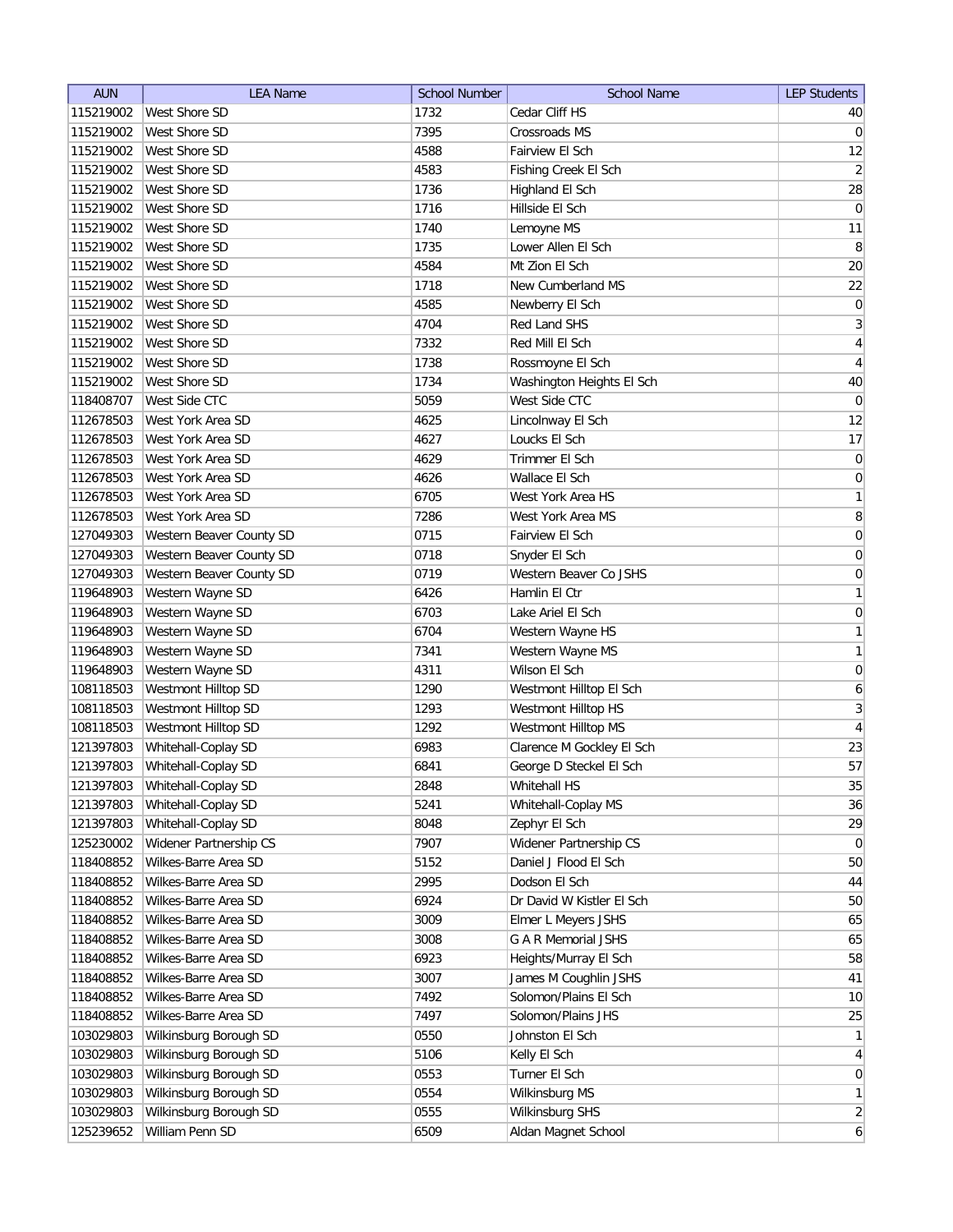| <b>AUN</b> | <b>LEA Name</b>           | <b>School Number</b> | <b>School Name</b>                | <b>LEP Students</b> |
|------------|---------------------------|----------------------|-----------------------------------|---------------------|
| 125239652  | William Penn SD           | 1887                 | Ardmore Avenue Sch                | 11                  |
| 125239652  | William Penn SD           | 7385                 | Bell Avenue School                | $\overline{0}$      |
| 125239652  | William Penn SD           | 1856                 | Colwyn El Sch                     | 0                   |
| 125239652  | William Penn SD           | 1890                 | East Lansdowne El Sch             | $\overline{4}$      |
| 125239652  | William Penn SD           | 7020                 | Park Lane El Sch                  | 60                  |
| 125239652  | William Penn SD           | 7917                 | Penn Wood HS - Cypress St. Campus | 20                  |
| 125239652  | William Penn SD           | 1892                 | Penn Wood HS - Green Ave Campus   | 28                  |
| 125239652  | William Penn SD           | 7918                 | Penn Wood MS                      | 31                  |
| 125239652  | William Penn SD           | 1974                 | W B Evans Magnet Sch              | 1                   |
| 125239652  | William Penn SD           | 8018                 | Walnut Street El Sch              | $\boldsymbol{0}$    |
| 125239652  | William Penn SD           | 1857                 | Walnut Street Sch                 | 0                   |
| 129548803  | Williams Valley SD        | 7357                 | Williams Valley El Sch            | 0                   |
| 129548803  | Williams Valley SD        | 3914                 | Williams Valley JSHS              | $\boldsymbol{0}$    |
| 108079004  | Williamsburg Community SD | 0950                 | Williamsburg Community El Sch     | 0                   |
| 108079004  | Williamsburg Community SD | 0951                 | Williamsburg Community JSHS       | 0                   |
| 117417202  | Williamsport Area SD      | 3057                 | Cochran El Sch                    | 5                   |
| 117417202  | Williamsport Area SD      | 3073                 | Curtin MS                         | $\overline{2}$      |
| 117417202  | Williamsport Area SD      | 6367                 | Hepburn-Lycoming El Sch           | 0                   |
| 117417202  | Williamsport Area SD      | 3058                 | Jackson El Sch                    | $\vert 0 \vert$     |
| 117417202  | Williamsport Area SD      | 6861                 | Lycoming Valley MS                | 1                   |
| 117417202  | Williamsport Area SD      | 3074                 | Roosevelt MS                      | 0                   |
| 117417202  | Williamsport Area SD      | 3070                 | Round Hills El Sch                | $\boldsymbol{0}$    |
| 117417202  | Williamsport Area SD      | 3062                 | Sheridan El Sch                   | $\boldsymbol{0}$    |
| 117417202  | Williamsport Area SD      | 7061                 | Stevens El Sch                    | $\boldsymbol{0}$    |
| 117417202  | Williamsport Area SD      | 7701                 | Williamsport Area Alternative Sch | $\boldsymbol{0}$    |
| 117417202  | Williamsport Area SD      | 6368                 | Williamsport Area SHS             | 1                   |
| 104378003  | Wilmington Area SD        | 4864                 | East Lawrence El Sch              | $\boldsymbol{0}$    |
| 104378003  | Wilmington Area SD        | 6963                 | New Wilmington El Sch             | $\boldsymbol{0}$    |
| 104378003  | Wilmington Area SD        | 4865                 | Pulaski El Sch                    | 0                   |
| 104378003  | Wilmington Area SD        | 2721                 | Wilmington Area HS                | $\mathbf{3}$        |
| 104378003  | Wilmington Area SD        | 7352                 | Wilmington Area MS                | $\overline{0}$      |
| 114069103  | Wilson SD                 | 6773                 | Cornwall Terrace El Sch           | 23                  |
| 114069103  | Wilson SD                 | 7864                 | Green Valley El Sch               | 6                   |
| 114069103  | Wilson SD                 | 0880                 | Lincoln Park El Sch               | 5                   |
| 114069103  | Wilson SD                 | 7659                 | Shiloh Hills El Sch               | 10                  |
| 114069103  | Wilson SD                 | 7436                 | Spring Ridge El Sch               | 17                  |
| 114069103  | Wilson SD                 | 0882                 | West Wyomissing El Sch            | $\overline{6}$      |
| 114069103  | Wilson SD                 | 0883                 | Whitfield El Sch                  | 15                  |
| 114069103  | Wilson SD                 | 6980                 | Wilson HS                         | 13                  |
| 114069103  | Wilson SD                 | 6982                 | Wilson Southern MS                | 12                  |
| 114069103  | Wilson SD                 | 6981                 | <b>Wilson West MS</b>             | 10                  |
| 120488603  | Wilson Area SD            | 3516                 | Avona El Sch                      | 29                  |
| 120488603  | Wilson Area SD            | 6785                 | Philip F Lauer MS                 | 11                  |
| 120488603  | Wilson Area SD            | 3520                 | Williams Township El Sch          | 1                   |
| 120488603  | Wilson Area SD            | 3522                 | Wilson Area HS                    | 13                  |
| 120488603  | Wilson Area SD            | 7053                 | Wilson Borough El Sch             | 3                   |
| 108569103  | Windber Area SD           | 4026                 | Windber Area HS                   | $\overline{2}$      |
| 108569103  | Windber Area SD           | 7145                 | Windber Area MS                   | 0                   |
| 108569103  | Windber Area SD           | 7500                 | Windber El Sch                    | 0                   |
| 126510007  | Wissahickon CS            | 7724                 | Wissahickon CS                    | $\overline{0}$      |
| 123469303  | Wissahickon SD            | 6470                 | Blue Bell El Sch                  | 15                  |
| 123469303  | Wissahickon SD            | 7491                 | Lower Gwynedd El Sch              | 13                  |
| 123469303  | Wissahickon SD            | 4914                 | Mattison Avenue El Sch            | 20                  |
| 123469303  | Wissahickon SD            | 6835                 |                                   | 30                  |
|            |                           |                      | Shady Grove El Sch                |                     |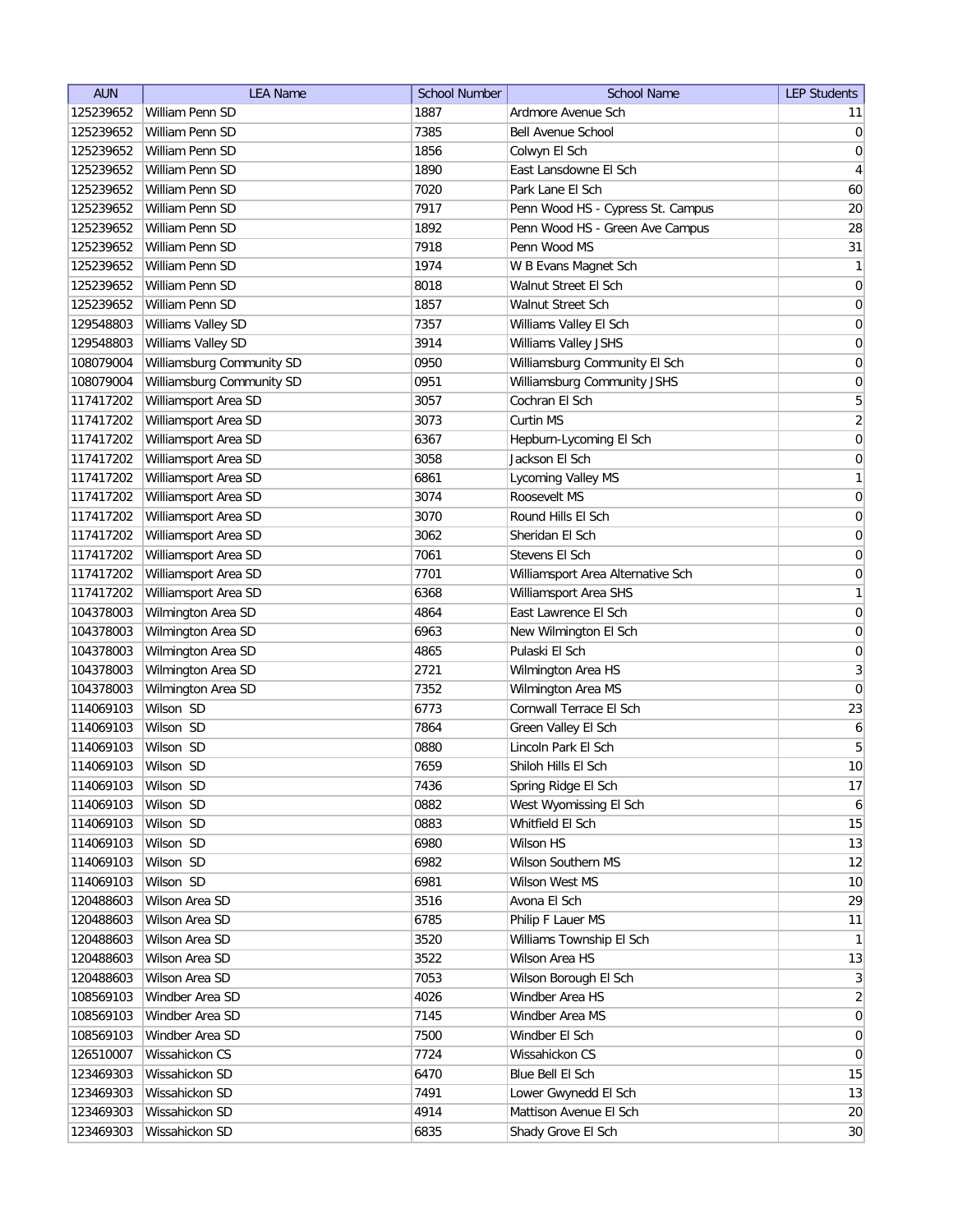| <b>AUN</b> | <b>LEA Name</b>              | <b>School Number</b> | <b>School Name</b>           | <b>LEP Students</b> |
|------------|------------------------------|----------------------|------------------------------|---------------------|
| 123469303  | Wissahickon SD               | 3414                 | Stony Creek El Sch           | 13                  |
| 123469303  | Wissahickon SD               | 3245                 | Wissahickon MS               | 37                  |
| 123469303  | Wissahickon SD               | 3247                 | Wissahickon SHS              | 33                  |
| 110143310  | <b>Wonderland CS</b>         | 7626                 | Wonderland CS                | $\boldsymbol{0}$    |
| 103029902  | Woodland Hills SD            | 6969                 | Dickson El Sch               | 4                   |
| 103029902  | Woodland Hills SD            | 8088                 | Edgewood El Sch              | $\overline{2}$      |
| 103029902  | Woodland Hills SD            | 0132                 | Edgewood Primary Sch         | 0                   |
| 103029902  | Woodland Hills SD            | 0274                 | Fairless El Sch              | $\mathbf{1}$        |
| 103029902  | Woodland Hills SD            | 0449                 | Rankin Intrmd Sch            | $\boldsymbol{0}$    |
| 103029902  | <b>Woodland Hills SD</b>     | 8089                 | Shaffer El Sch               | $\overline{2}$      |
| 103029902  | <b>Woodland Hills SD</b>     | 0104                 | Shaffer Primary Sch          | $\boldsymbol{0}$    |
| 103029902  | Woodland Hills SD            | 8090                 | Wilkins El Sch               | $\overline{3}$      |
| 103029902  | Woodland Hills SD            | 0106                 | Wilkins Primary Sch          | $\boldsymbol{0}$    |
| 103029902  | <b>Woodland Hills SD</b>     | 8091                 | Woodland Hills Academy       | $\mathbf{1}$        |
| 103029902  | Woodland Hills SD            | 8038                 | Woodland Hills JHS           | $\mathbf{1}$        |
| 103029902  | Woodland Hills SD            | 6116                 | Woodland Hills JHS-East      | $\boldsymbol{0}$    |
| 103029902  | Woodland Hills SD            | 0483                 | Woodland Hills JHS-West      | $\boldsymbol{0}$    |
| 103029902  | <b>Woodland Hills SD</b>     | 0107                 | <b>Woodland Hills SHS</b>    | $\overline{3}$      |
| 126512860  | World Communications CS      | 7512                 | World Communications CS      | $\overline{2}$      |
| 117089003  | Wyalusing Area SD            | 1001                 | Camptown El Sch              | 0                   |
| 117089003  | Wyalusing Area SD            | 1004                 | Laceyville El Sch            | $\boldsymbol{0}$    |
| 117089003  | Wyalusing Area SD            | 1002                 | New Albany El Sch            | $\boldsymbol{0}$    |
| 117089003  | Wyalusing Area SD            | 1003                 | Wyalusing El Sch             | 6                   |
| 117089003  | Wyalusing Area SD            | 1005                 | <b>Wyalusing Valley JSHS</b> | $\overline{2}$      |
| 118409203  | Wyoming Area SD              | 2875                 | Kennedy El Ctr               | $\boldsymbol{0}$    |
| 118409203  | Wyoming Area SD              | 7273                 | Montgomery Avenue El Sch     | $\boldsymbol{0}$    |
| 118409203  | Wyoming Area SD              | 6388                 | Sara J Dymond El Sch         | $\overline{3}$      |
| 118409203  | Wyoming Area SD              | 2874                 | Tenth Street El Sch          | $\overline{2}$      |
| 118409203  | Wyoming Area SD              | 6390                 | Wyoming Area Sec Ctr         | 5                   |
| 118409302  | Wyoming Valley West SD       | 6392                 | Chester Street El Sch        | 0                   |
| 118409302  | Wyoming Valley West SD       | 2878                 | Dana El Ctr                  | 4                   |
| 118409302  | Wyoming Valley West SD       | 6903                 | Main El Ctr                  | 0                   |
| 118409302  | Wyoming Valley West SD       | 2915                 | Pringle Street El Sch        | $\boldsymbol{0}$    |
| 118409302  | Wyoming Valley West SD       | 2917                 | Schuyler Avenue El Sch       | $\overline{0}$      |
| 118409302  | Wyoming Valley West SD       | 6987                 | State El Ctr                 | 13                  |
| 118409302  | Wyoming Valley West SD       | 2918                 | Third Avenue El Sch          | 0                   |
| 118409302  | Wyoming Valley West SD       | 6986                 | Wyoming Valley West MS       | 7                   |
| 118409302  | Wyoming Valley West SD       | 6391                 | Wyoming Valley West SHS      | 16                  |
| 114069353  | Wyomissing Area SD           | 0885                 | West Reading El Ctr          | 6                   |
| 114069353  | Wyomissing Area SD           | 0887                 | Wyomissing Area JSHS         | 13                  |
| 114069353  | Wyomissing Area SD           | 0886                 | Wyomissing Hills El Ctr      | 13                  |
| 112679002  | York City SD                 | 4645                 | Davis Sch                    | 102                 |
| 112679002  | York City SD                 | 4631                 | Devers Sch                   | 109                 |
| 112679002  | York City SD                 | 4646                 | Edgar Fahs Smith MS          | 50                  |
| 112679002  | York City SD                 | 4642                 | Ferguson Sch                 | 82                  |
| 112679002  | York City SD                 | 4632                 | Goode Sch                    | 154                 |
| 112679002  | York City SD                 | 4644                 | Hannah Penn MS               | 183                 |
| 112679002  | York City SD                 | 4634                 | Jackson Sch                  | 226                 |
| 112679002  | York City SD                 | 7945                 | Lindbergh Education Center   | 6                   |
| 112679002  | York City SD                 | 4638                 | McKinley Sch                 | 121                 |
| 112679002  | York City SD                 | 4647                 | William Penn SHS             | 176                 |
| 112679107  | York Co School of Technology | 5168                 | York Co School of Technology | 48                  |
| 112679403  | York Suburban SD             | 4648                 | East York El Sch             | 32                  |
| 112679403  | York Suburban SD             | 6688                 | Indian Rock El Sch           | $\overline{2}$      |